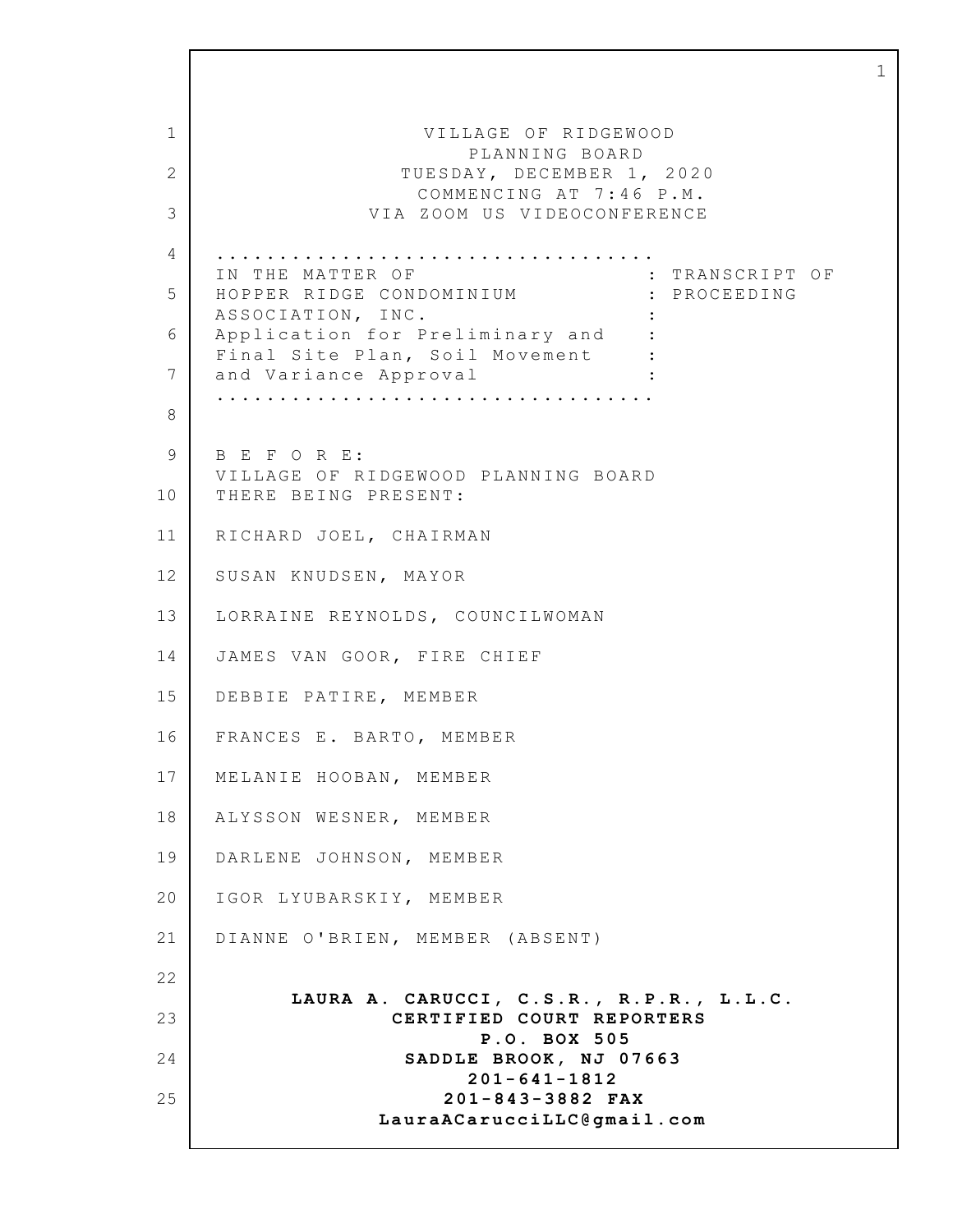A L S O P R E S E N T: JANE WONDERGEM, LAND USE SECRETARY PETER VAN DEN KOOY, P.P., CME ASSOCIATES MARYANN BUCCI-CARTER, P.P., VILLAGE PLANNER CHRIS RUTISHAUSER, P.E., VILLAGE ENGINEER DYLAN HANSEN, IT MODERATOR A P P E A R A N C E S: MORRISON MAHONEY LLP B Y: CHRISTOPHER E. MARTIN, ESQUIRE Waterview Plaza U.S. Highway 4 6 Parsippany, New Jersey 07054 Counsel for the Planning Board DAVID L. RUTHERFORD, ESQUIRE Dayton Street Suite 203 Ridgewood, New Jersey 07450 201-652-8500 Davidlrutherford@yahoo.com Counsel for the Applicant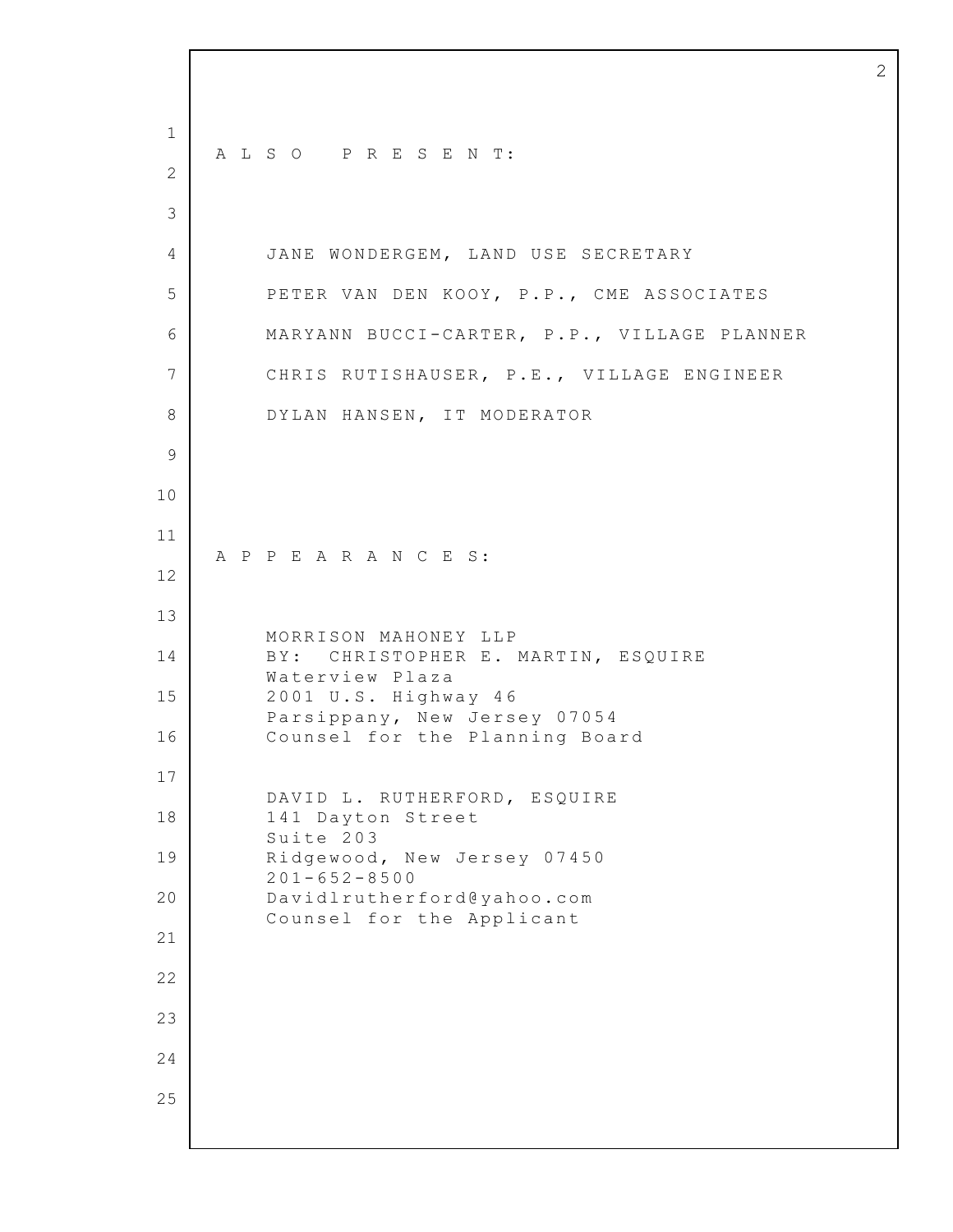|                |                                                      | 3                            |
|----------------|------------------------------------------------------|------------------------------|
| $\mathbf 1$    | I N D E X                                            |                              |
| $\mathbf{2}$   | SWORN<br>WITNESS                                     | PAGE                         |
| 3              | TIBOR LATINCSICS, P.E., P.P.<br>$8\,$                |                              |
| 4              | Board/Professional Questions<br>Mayor Knudsen        | 8<br>8 <sub>1</sub><br>24,   |
| 5              |                                                      | 26 <sub>1</sub><br>61,<br>78 |
| 6              | Chairman Joel<br>Mr. Martin                          | 16<br>18                     |
| $7\phantom{.}$ | Mr. Rutishauser<br>Ms. Bucci-Carter                  | 19<br>21                     |
| 8              | Ms. Hooban                                           | 25, 38<br>56,<br>74,         |
| 9              | Councilwoman Reynolds                                | 94,<br>97<br>68, 96,         |
| 10             | Chief Van Goor                                       | 103<br>109                   |
| 11             | Public Questions<br>Robert and Eleanor Horbatt       | 30<br>30 <sub>1</sub><br>92  |
| 12             | 388 Cedar Avenue<br>Thomas Olsen<br>380 Cedar Avenue | 129<br>47                    |
| 13             | Roman Shapiro<br>366 Cedar Avenue                    | 64                           |
| 14             | Alex and Kimberly Wong<br>272 S. Irving Street       | 69                           |
| 15             | 19<br>CHRIS RUTISHAUSER, P.E.                        |                              |
| 16             | 21<br>MARYANN BUCCI-CARTER,<br>$P$ . $P$ .           |                              |
| 17             |                                                      |                              |
| 18             | X H I B I T S<br>Е                                   |                              |
| 19             | NO.<br>DESCRIPTION                                   | IDENT./EVID.                 |
| 20             | $A - 52$<br>Photograph                               | 87                           |
| 21             | $A - 53$<br>Photograph                               | 87                           |
| 22             | $A - 54$<br>Photograph                               | 87                           |
| 23             | $A - 55$<br>Photograph                               | 87                           |
| 24             | $A - 56$<br>Photograph                               | 87                           |
| 25             | $A - 57$<br>Photograph                               | 87                           |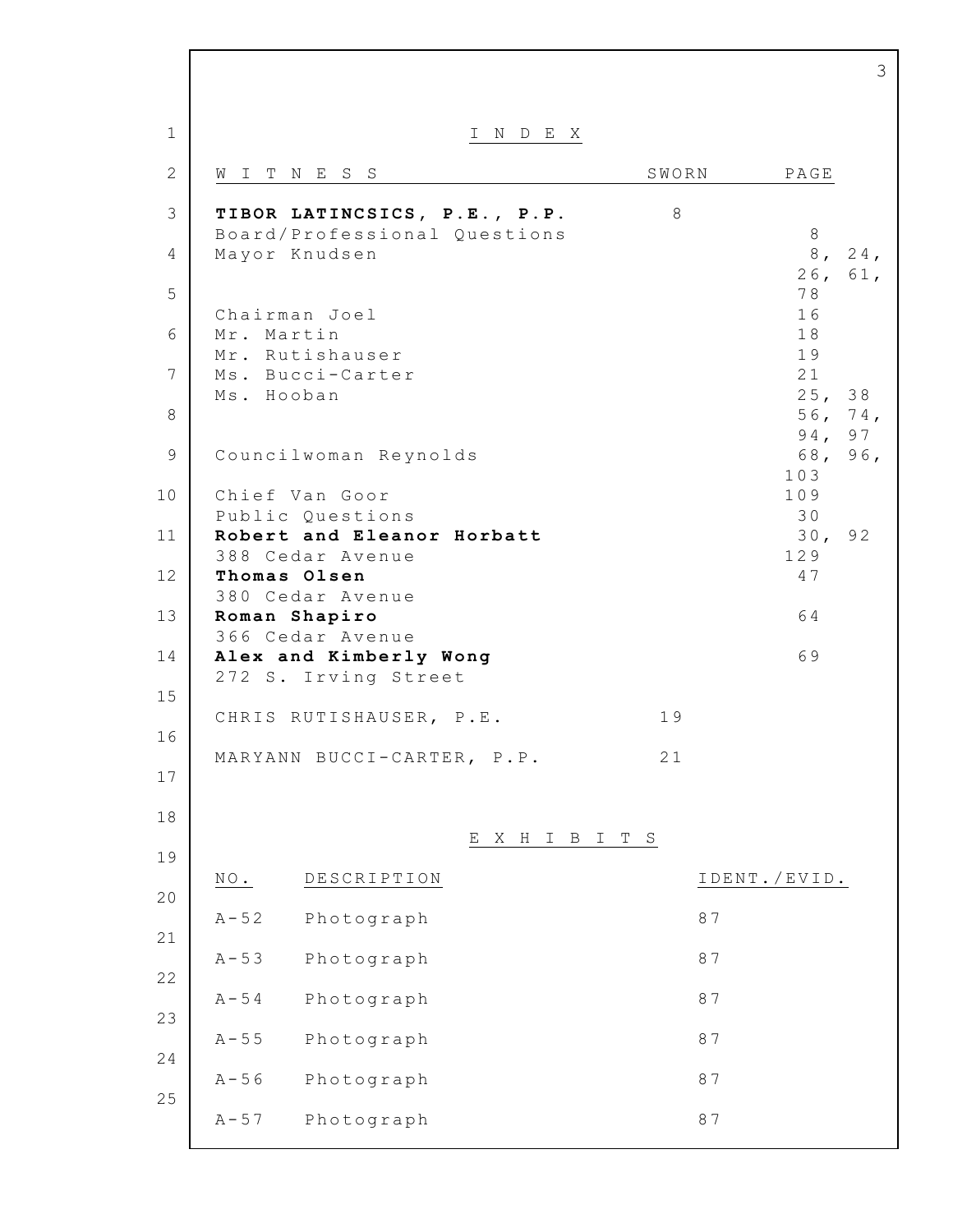1 2 3 4 5 6 7 8 9 10 11 12 13 14 15 16 17 18 19 20 21 22 23 24 25 CHAIRMAN JOEL: Our next item on the agenda will be Hopper Ridge Condominium Association, Block 4104, Lot 3 - Application for Major Preliminary and Final Site Plan, Soil Movement and variance approval. This is continued from November 3, 2020 without further notice and without prejudice to the board. The attorney on this would be David Rutherford. Good evening, David. How are you? MR. RUTHERFORD: Good evening, Mr. Chairman. Good. I'm fine. Thank you. How are you? CHAIRMAN JOEL: Good. All right. I hope you had a great Thanksgiving. It's back to work, right? MR. RUTHERFORD: Yes, for sure. CHAIRMAN JOEL: All right. We had hearings on October 6th and November 3rd on this matter and you had your engineer Tibor Latincsics testify, and at the November 3rd we had a direct and cross and we were done with that.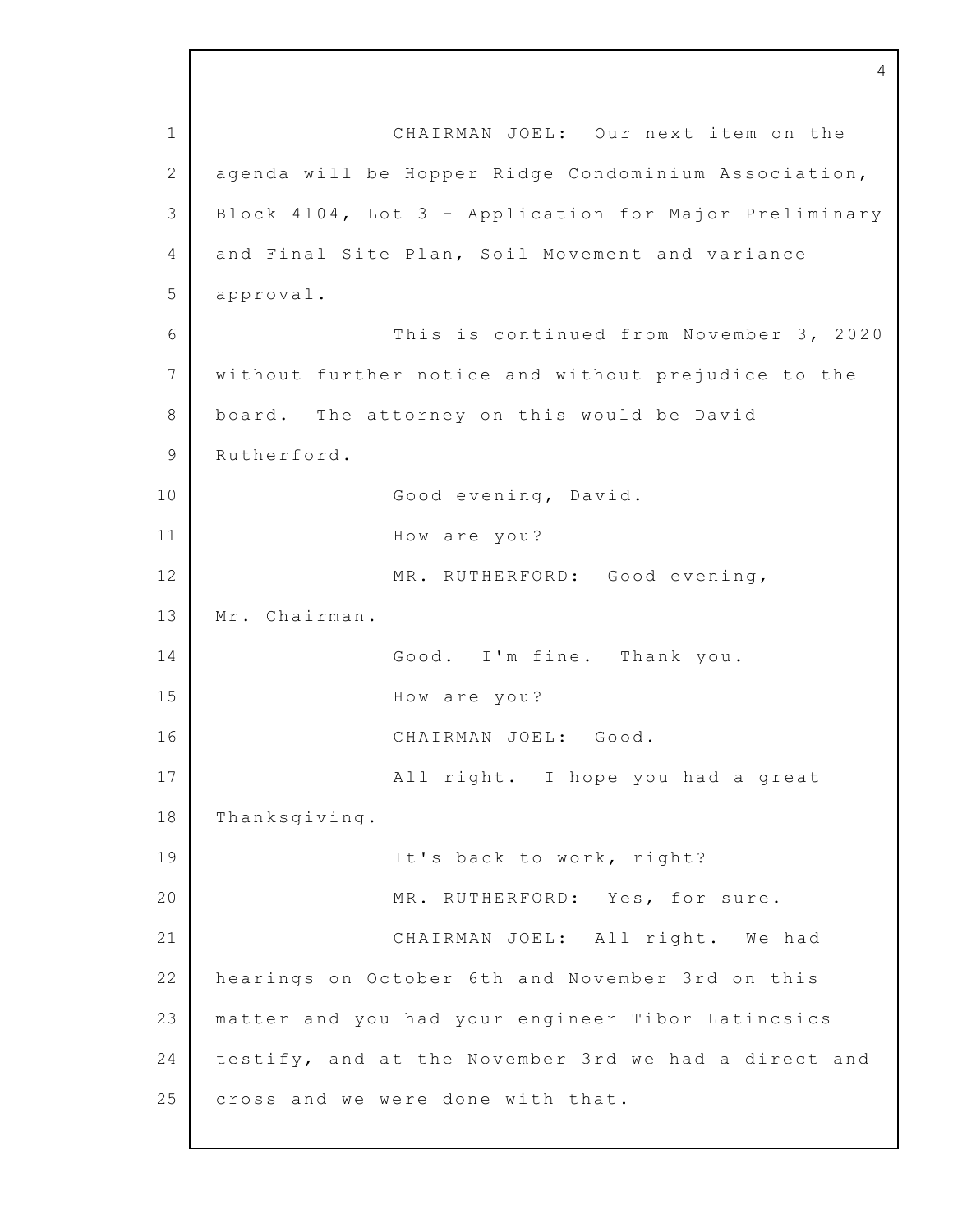1 2 3 4 5 6 7 8 9 10 11 12 13 14 15 16 17 18 19 20 21 22 23 24 25 Were you going to proceed with another witness? MR. RUTHERFORD: No, Mr. Chairman, I think where we left off, and I provided the transcripts of both of the meetings for the board and the board professionals, I think we may have been finished with board questions of Mr. Latincsics, but we had not yet had questions from the board's professionals and we had not yet had questions from the public. CHAIRMAN JOEL: Okay. MR. RUTHERFORD: So I anticipated proceeding that way this evening. Then, Mr. Chairman, at the moment I really don't anticipate any other witnesses, although I do expect that as a result of the questions this evening from the board and its professionals and the public, that we are probably going to need some time to circle around and respond, because I have a feeling I know what some of the concerns may be, but I certainly don't know them, I haven't heard them yet. So that was that. And the other thing I was going to ask, Mr. Chairman, this evening, I don't know if the board would be prepared to do this or not, but after the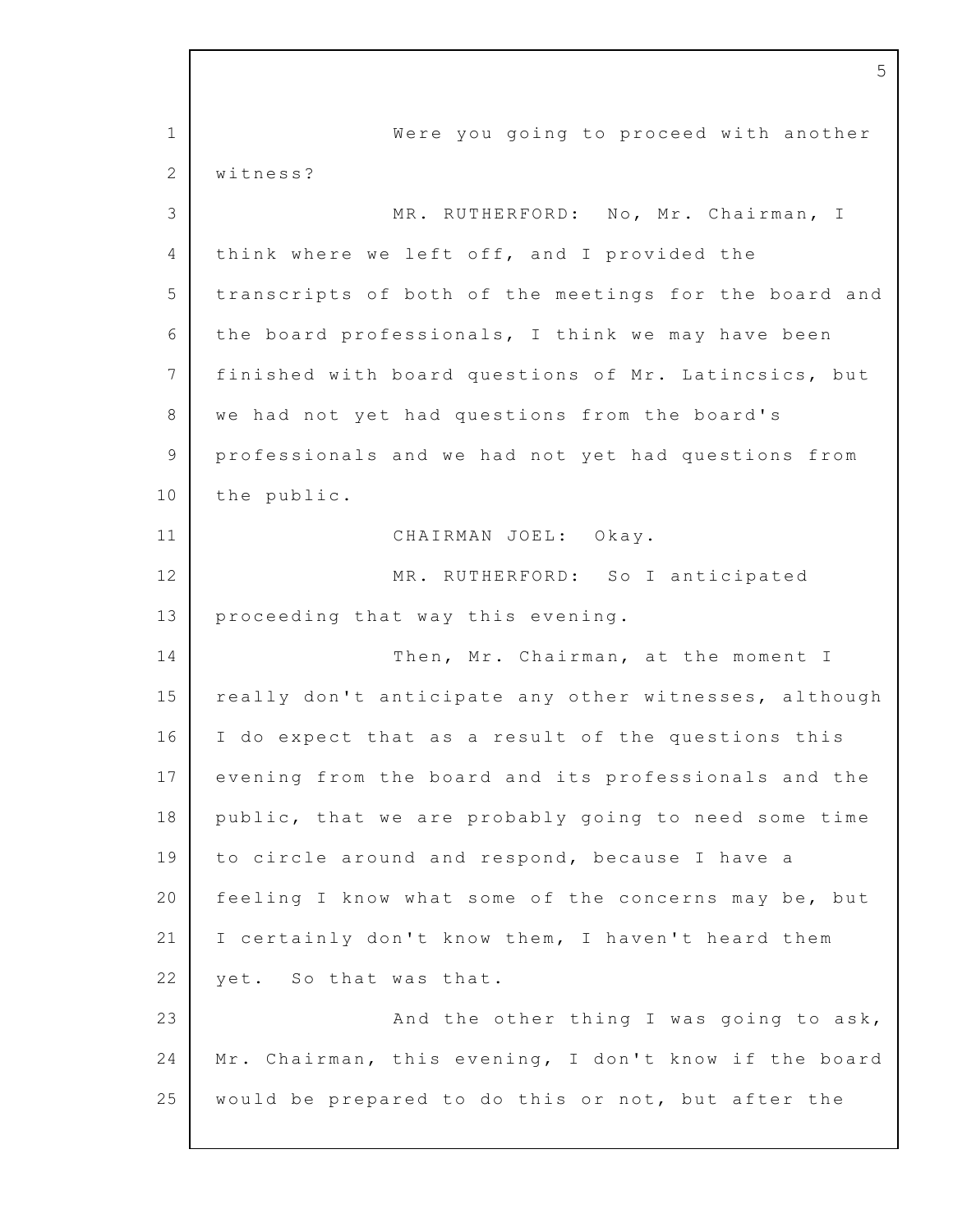| $\mathbf 1$     | board professionals have questioned Mr. Latincsics    |
|-----------------|-------------------------------------------------------|
| $\mathbf{2}$    | and before the public, I thought perhaps a few words  |
| 3               | from Mr. Rutishauser with respect to he might be able |
| 4               | to set a little bit of context for this application   |
| 5               | that might be of assistance to the public in          |
| 6               | questioning Mr. Latincsics, but I'll leave that to    |
| $7\phantom{.0}$ | the board and your counsel to determine how you want  |
| 8               | to do that.                                           |
| 9               | But I think for the moment, I don't                   |
| 10              | have any further direct testimony of Mr. Latincsics.  |
| 11              | The board, its professionals, and the                 |
| 12              | public have been extremely patient, and I expect a    |
| 13              | number of questions for him and I want to get to      |
| 14              | that.                                                 |
| 15              | So I thought the best way to proceed                  |
| 16              | this evening would be to finish up with any further   |
| 17              | board questions of Mr. Latincsics, any further        |
| 18              | questions from the board's professionals, perhaps a   |
| 19              | few words from Mr. Rutishauser, and then              |
| 20              | Mr. Latincsics is prepared to answer any questions    |
| 21              | any interested parties may have.                      |
| 22              | CHAIRMAN JOEL: Okay. All right. So,                   |
| 23              | board members, does anyone else have any more         |
| 24              | questions of the engineer?                            |
| 25              | MAYOR KNUDSEN: I do.                                  |
|                 |                                                       |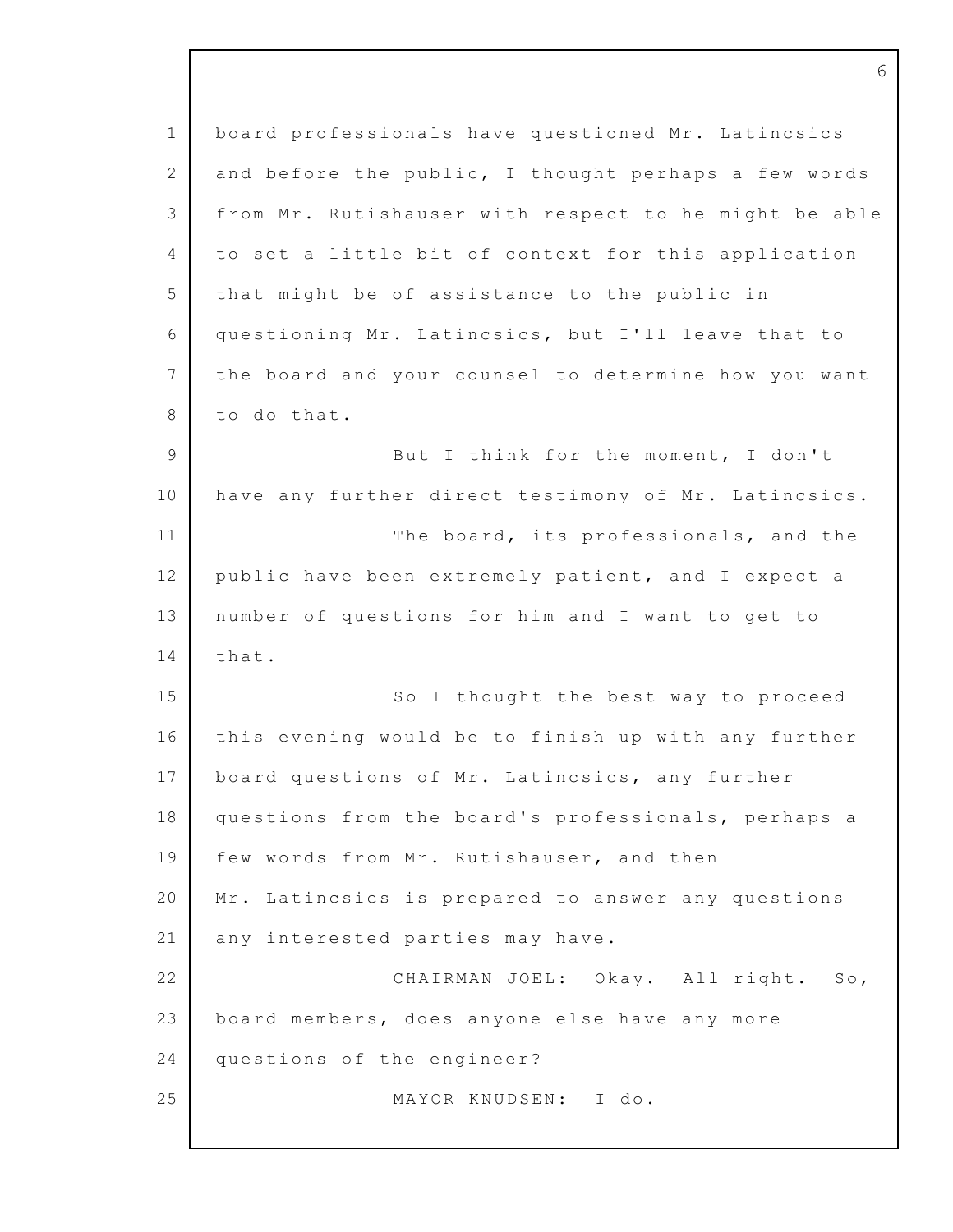1 2 3 4 5 6 7 8 9 10 11 12 13 14 15 16 17 18 19 20 21 22 23 24 25 CHAIRMAN JOEL: Mayor, sure. MR. RUTHERFORD: Mr. Latincsics is here, and, Mr. Hansen, I believe Kim Furbacher, our reporter, has she been promoted? MR. HANSEN: I'll promote her now. MR. RUTHERFORD: Thank you. Thank you. She might have a question if she can't hear someone or understand someone, so thank you. Mr. Latincsics is here too. I haven't seen him yet, but I think he's here. MR. HANSEN: He's the one who is screen sharing. MR. LATINCSICS: And to confirm, is my video working? MR. HANSEN: Yes, it is. MR. LATINCSICS: Okay. Thank you. MR. MARTIN: Chairman, I guess the first questions will be from the Mayor tonight, but if any other board members have any questions of him, my suggestion is, I would actually suggest that we swear in the board professionals and they can ask questions, but sometimes that evolves into their own opinions, and then, of course, the public can have their questions. CHAIRMAN JOEL: Okay.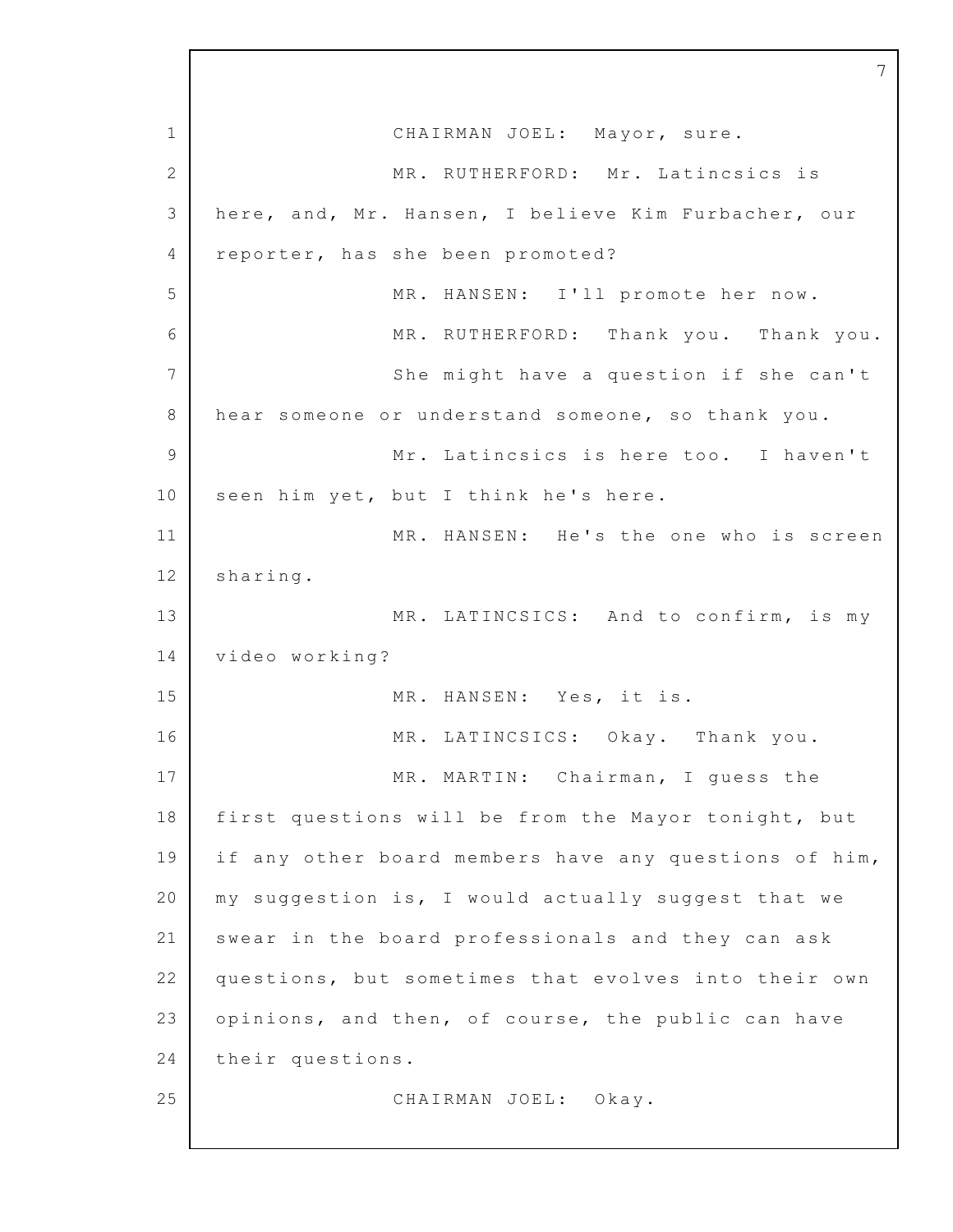1 2 3 4 5 6 7 8 9 10 11 12 13 14 15 16 17 18 19 20 21 22 23 24 25 MR. RUTHERFORD: Thank you, Mr. Martin. That's fine. MAYOR KNUDSEN: So I'm good? MR. MARTIN: Yes. **T I B O R L A T I N C S I C S, P.E., P.P.**, 29 Church Street, Ramsey, New Jersey, having been previously sworn, continues as follows: MAYOR KNUDSEN: Great. Thanks. Tibor, how are you today? MR. LATINCSICS: Okay. MAYOR KNUDSEN: Great. I have a couple of questions; one is not so specific to your plan, but it goes back to 1982, 1983, 1989, and 1990. I observed in some of the documents that there was a deviation from the type of timber wall that was originally proposed, to a gravity-type timber wall on the crimp retaining wall, which was structural. There was a stability opinion letter that was issued on  $12/6/89$ . I wanted to know if you were familiar with that or maybe David could answer, if anyone has access to that stability opinion letter, that should have been submitted by, I quess, a structural engineer or architect, someone, and if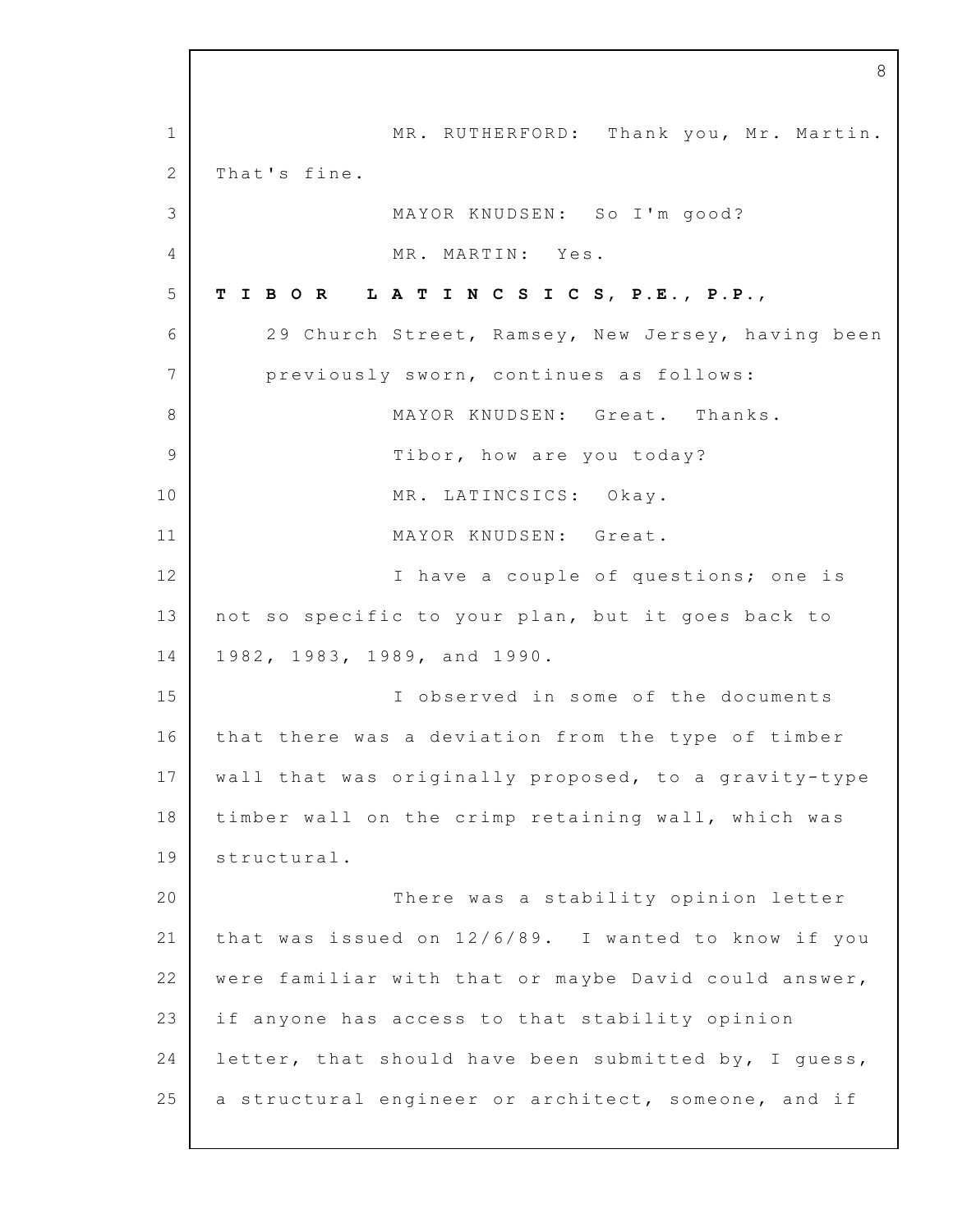1 2 3 4 5 6 7 8 9 10 11 12 13 14 15 16 17 18 19 20 21 22 23 24 25 you could explain that to us. MR. LATINCSICS: I'm aware of those sequence of documents. I've seen some of them. It is  $1989$ , '90. That's 30 years ago. But in short, I believe the situation was that the original plan specified railroad ties, which is a generic term, and railroad ties are typically 6-inches by 8-inches, and when the walls were ultimately constructed, landscape ties were utilized, pressure treated southern yellow pine landscape ties. And as you note, I have referred to them as landscape ties or I have tried to. In many cases, people use the generic term "railroad ties" but there's a distinction; railroad ties being creosote treated and larger, and landscape ties is what we are all familiar with from Home Depot and local lumberyards. So it appears that a question arose that due to the substitution of the smaller dimension and lighter-weight landscaping ties, were the walls that were constructed sufficient for their intended purpose. MAYOR KNUDSEN: Right. So then the question is, and I see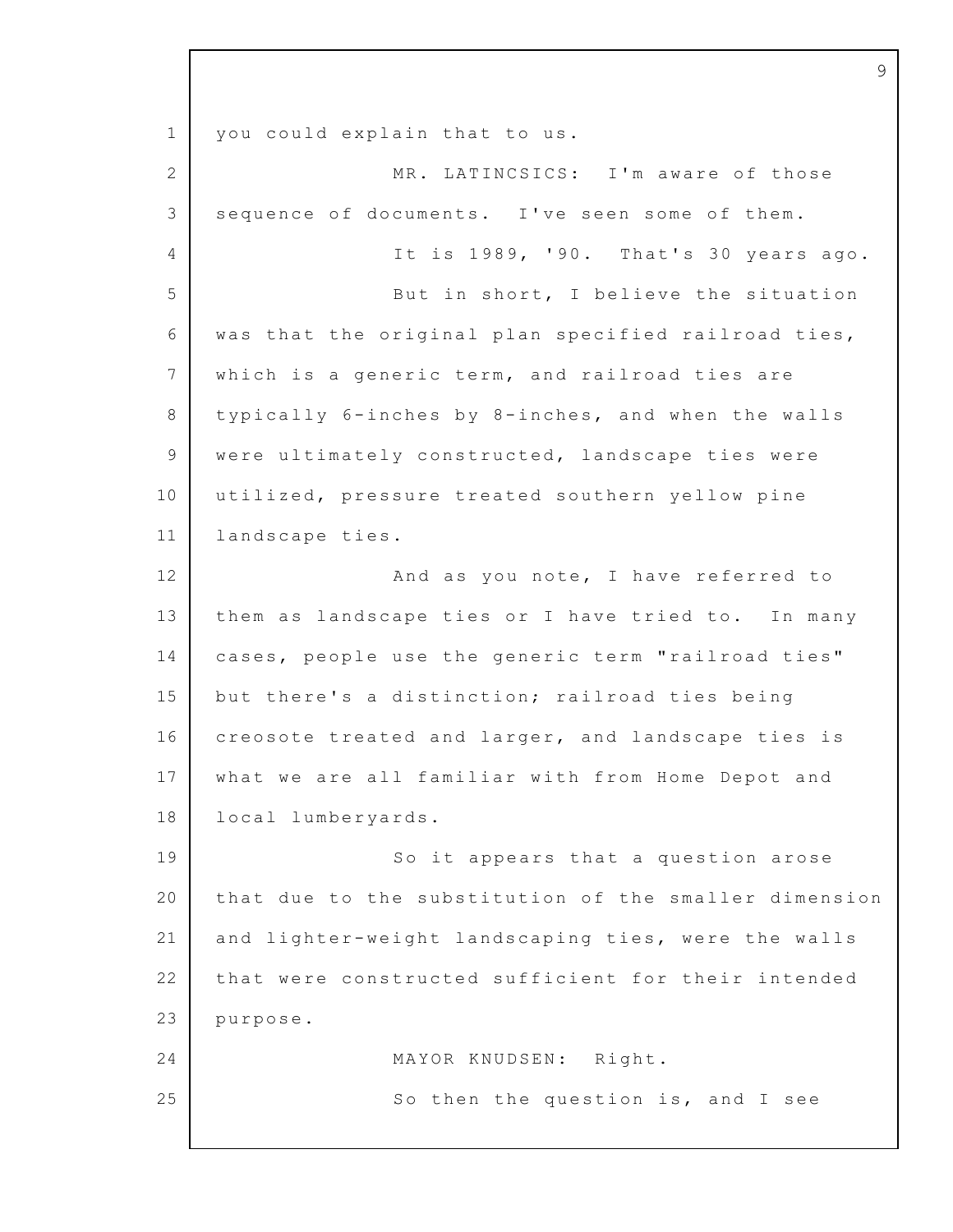1 2 3 4 5 6 7 8 9 10 11 12 13 14 15 16 17 18 19 20 21 22 23 24 25 because it says a deviation has a gravity-type timber, but there was a stability opinion letter that was issued on, it appears to be  $12/6/89$ , and I'm interested in having a review of that letter, if somebody has access to it. MR. LATINCSICS: I do not have that at my fingertips to share and I would have to go into the file. I think we would all have to go into the file. I think that the stability now, since it was performed, and I would think clearly certificate of occupancies were issued. I believe the matter was addressed, but I do not have that specific information at my fingertips. MAYOR KNUDSEN: I only ask because I think it's relevant to this entire conversation about what happened, you know, what happens now with the railroad ties. I think we had that little back and forth about oxygen deprivation and whether or not they would break apart. So for a number of reasons, I'd like to have access to that letter, and I think it's probably helpful for the board to review as well that stability opinion letter. I think it's important that we understand, because we have a lot of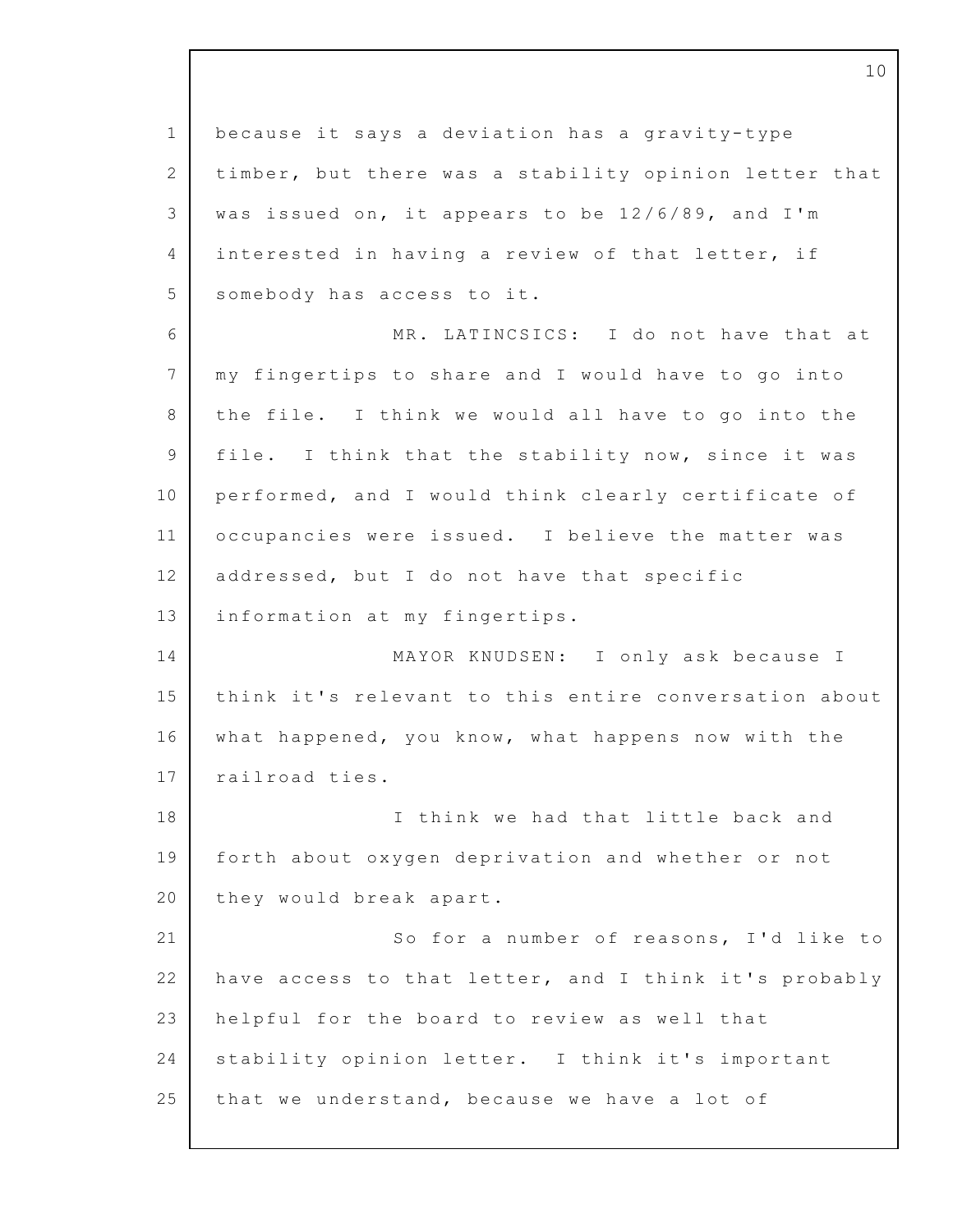1 2 3 4 5 6 7 8 9 10 11 12 13 14 15 16 17 18 19 20 21 22 23 24 25 information here, and it's a really big project and obviously what appears a necessary project, so  $I$ think it's important that we have that. The other question that I had, and I don't know if you can answer now or something you'll have to go back and look at, you know, many of the issues that are of concern are the access route into that location, and I'm just wondering, is there a temporary road that could be configured that would give access to that space? I haven't walked it for a while, so I don't recall how that might work. But I'm just wondering, have you reviewed that as an access option rather than coming through that right-of-way access point, whether or not a temporary road construction, which is often done in these big projects, whether or not that's something that's doable. MR. LATINCSICS: Can you clarify that that's a question to me? Tibor speaking. MAYOR KNUDSEN: Yes. MR. LATINCSICS: If you can clarify, a temporary road from where to where? MAYOR KNUDSEN: Well, a temporary access road that would allow access to the back, to the project area, the staging area, rather than using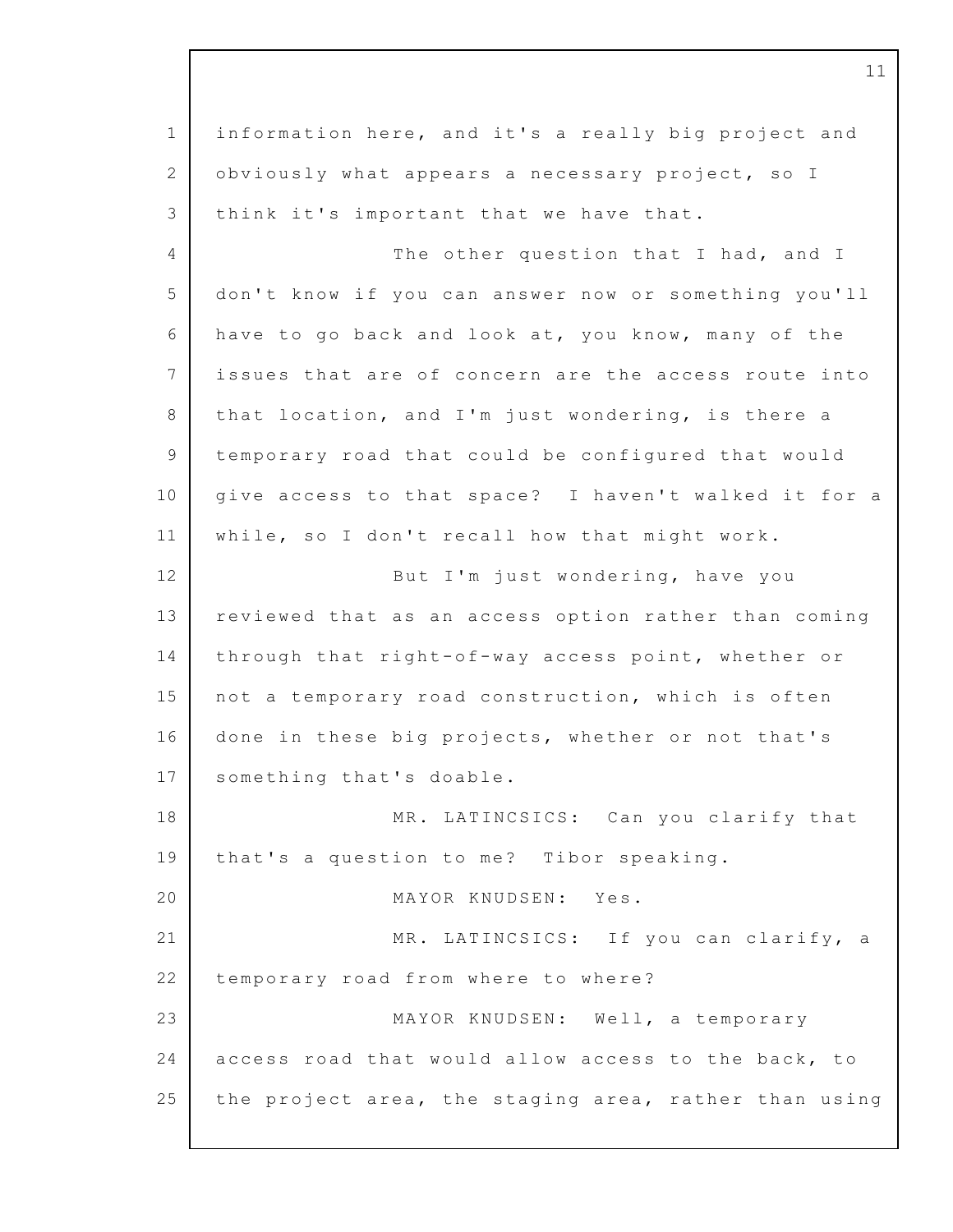1 2 3 4 5 6 7 8 9 10 11 12 13 14 15 16 17 18 19 20 21 22 23 24 25 the proposed route. MR. LATINCSICS: Okav. There is -- and I wouldn't call it "temporary," there's currently a roadway, and I can call up the photographs providing the access, and it is the intent to utilize that roadway as it has been over the decades for other purposes on a routine basis by landscapers, it's my understanding when the village previously dredged the north upper pond, that was what it was used for. You are asking could we build a temporary road from another access point? MAYOR KNUDSEN: Yes. What are the alternatives to that approach? Are there any alternatives to that? MR. LATINCSICS: Yes. One alternative would be from the interior, but if you're familiar with the topography, there's a very large topographic hump, which is problematic for loaded trucks. That is an alternative. Certainly at the south end, an alternative from the interior access would be coming in from Hopper Avenue, which is a public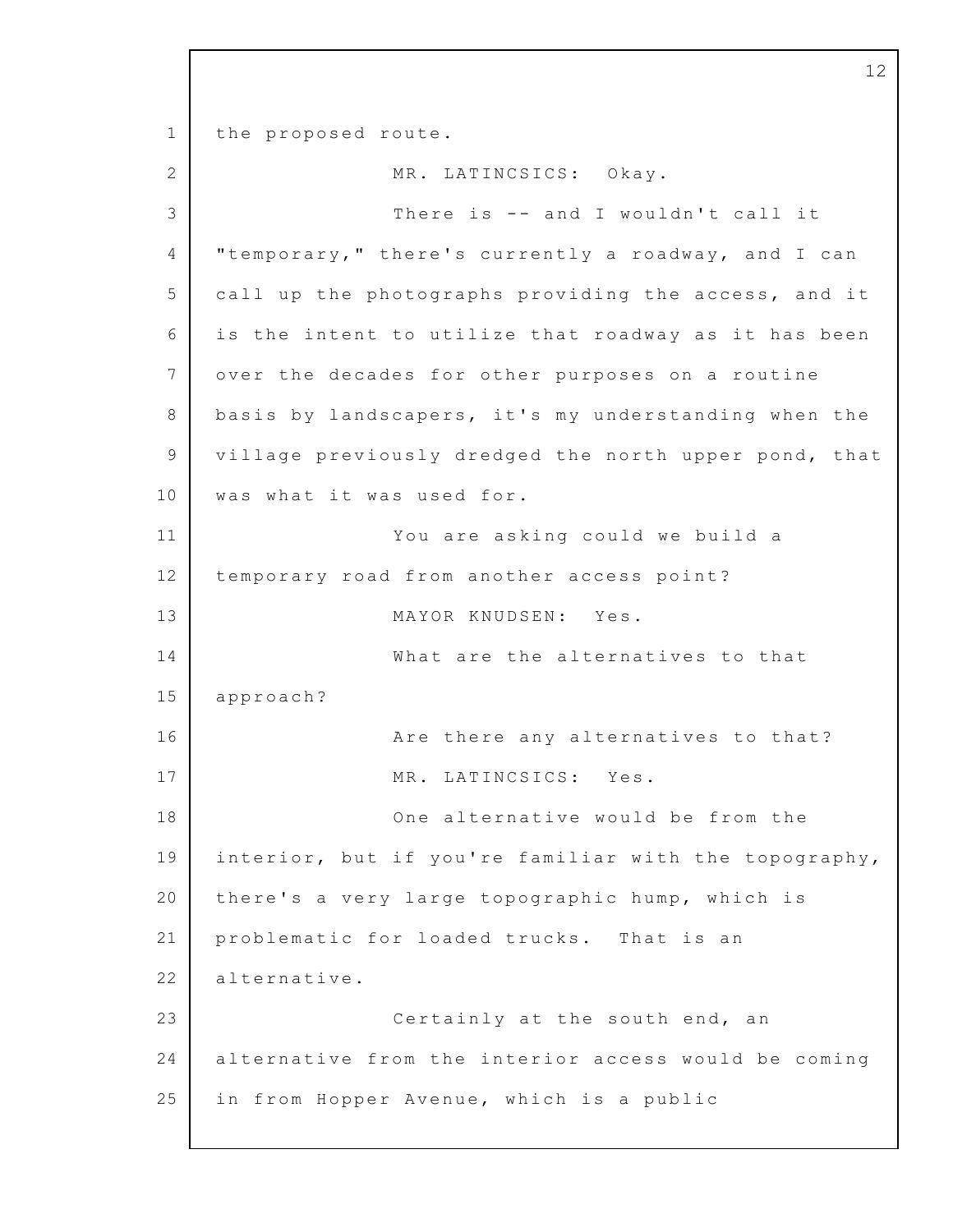1 2 3 4 5 6 7 8 9 10 11 12 13 14 15 16 17 18 19 20 21 22 23 24 25 right-o f-way. That would entail a temporary stream crossing of the watercourse, which I'm pointing at. So that is an alternative. But, again, that would be a temporary stream crossing, which we try to stay away from for all sorts of good reasons. Another access would be, there is the sewer line, which I'm tracing, the trunk sewer line, 1 5-inch ACP pipe. Many would say that clearing and grading would have a benefit to the village for routine maintenance, but our perspective is, if it's utilized what is in place and what is readily available, which is coming at the south end from Daniel Court, a circular motion around these units and the access from Cedar Avenue. I know you didn't ask this question, but I will add, taking the opportunity, there was a concern on noise and backup beepers. We are configuring the plans so that there's a circular motion for all phases of construction, which would reduce, in theory, by a factor of 2 or 50 percent the utilization of backup beepers, which are prudent and required, but we are making sure we are having circular access around for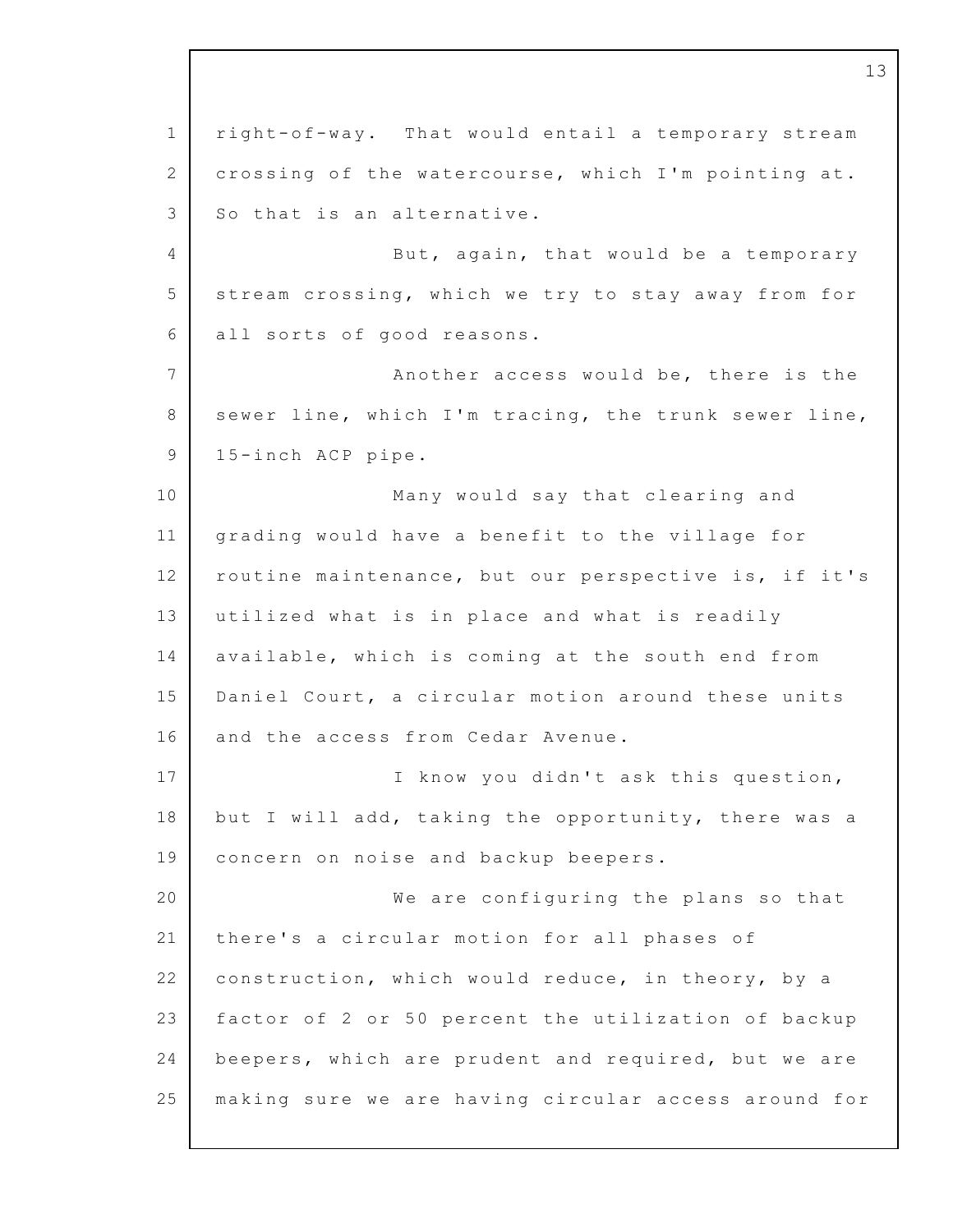1 2 3 4 5 6 7 8 9 10 11 12 13 14 15 16 17 18 19 20 21 22 23 24 25 all the phases of construction. But getting back to your question, yes, there's alternatives, but if there are, we are trying to work with the readily available alternatives. MAYOR KNUDSEN: And just, again, going back to now your circular to reduce the  $-$ - they're actually called emergency reverse -- what are they called, the beepers? There must be a technical term for them that I don't know. Maybe the chief knows. I don't know. Does anybody know the technical term for the backup beepers? MS. HOOBAN: Aren't they called backup beepers. MAYOR KNUDSEN: If you think that's the technical term, we'll go with it. MR. MARTIN: Commercial vehicle warning devices. MAYOR KNUDSEN: Anyway, have you given that document to us? Do we have that proposal for the circular path to avoid that beeping. MR. LATINCSICS: The best example is plan sheet 4 of 8 on everybody's screen. I just shared plan sheet 4 of 8.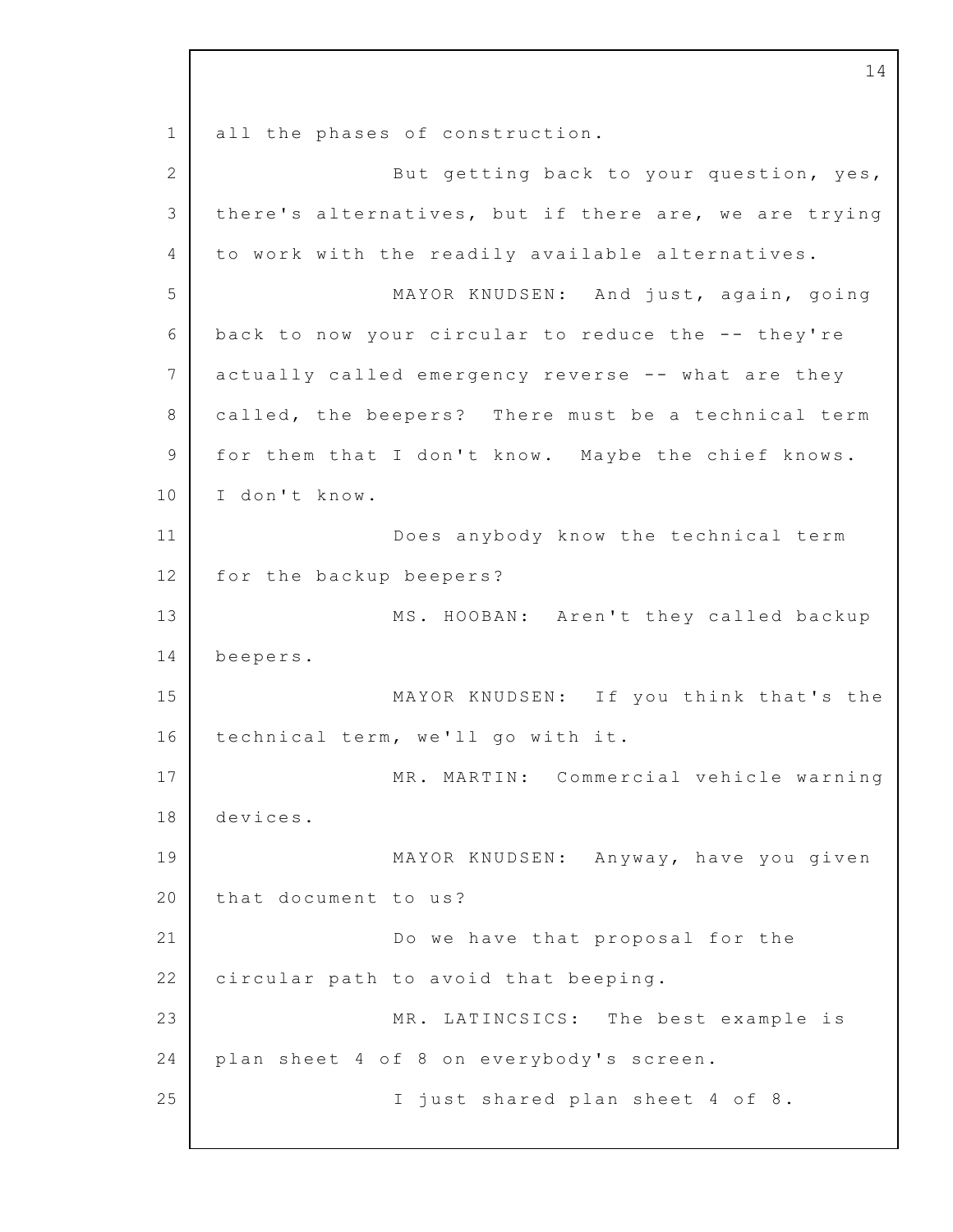1 2 3 4 5 6 7 8 9 10 11 12 13 14 15 16 17 18 19 20 21 22 23 24 25 15 MAYOR KNUDSEN: Okay. MR. LATINCSICS: Does everybody see that? MS. HOOBAN: Is it very tiny? I'm not sure if this bookmark section is closed over here, maybe it might be a little bigger. I don't know if it's tiny for everybody. I don't have a big screen. MR. LATINCSICS: It's full size on my screen. MS. HOOBAN: Your bookmark section over to the left side of your screen is open. MR. LATINCSICS: Yes, it is. Let me close it. MS. HOOBAN: That helped a little. Thank you. MR. LATINCSICS: Thank you for that assistance. For example, this is plan sheet  $4$  of  $8$ , which is at the south or lower pond off Daniel Court. Our primary access road, our temporary construction road is along the south side of the building. And then material will come in via the south side, behind a wall, and exit on the north side of this cluster of four units. Now, there is private landscaping here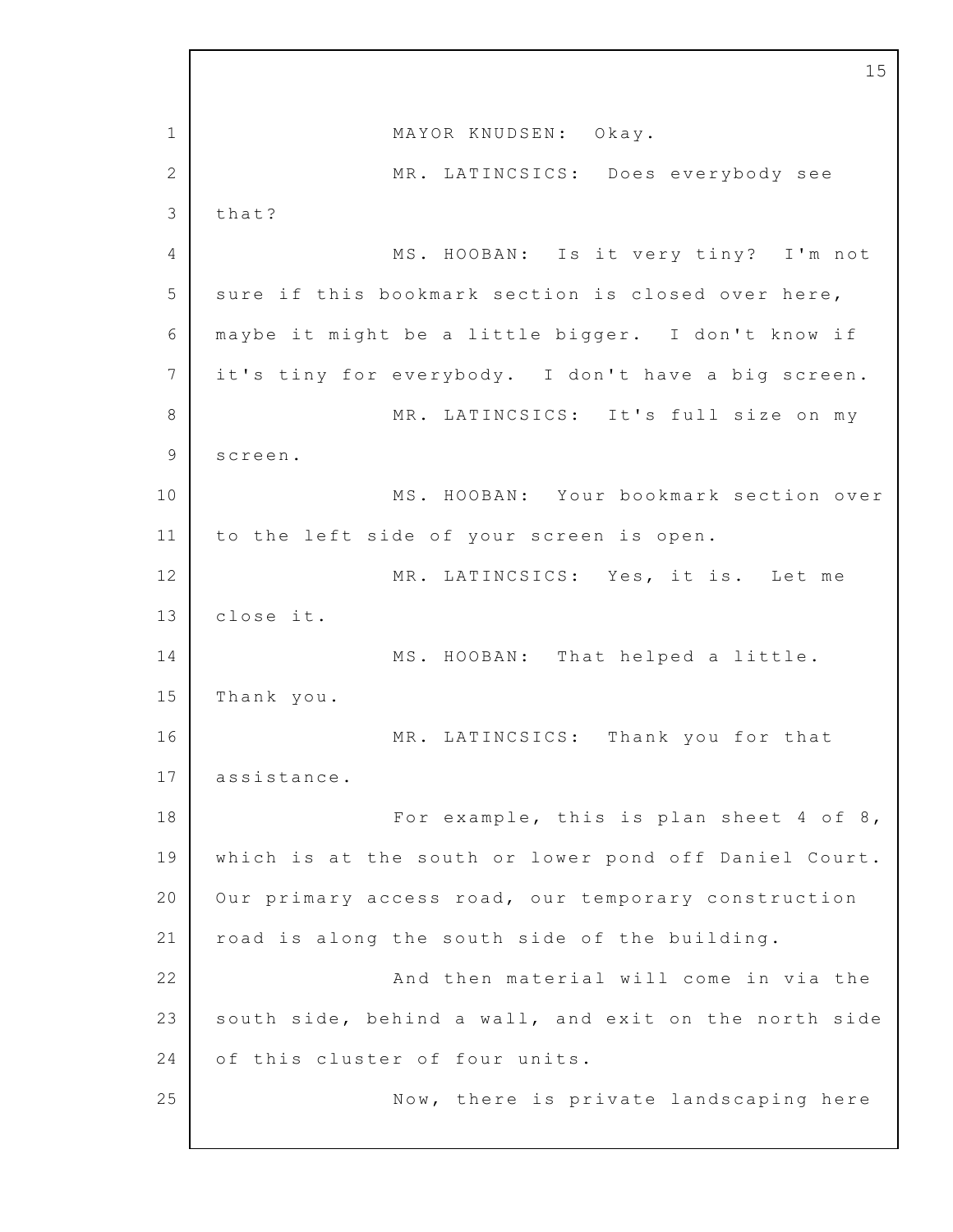| $\mathbf 1$    | that is going to be disturbed and, I presume, in the  |
|----------------|-------------------------------------------------------|
| $\mathbf{2}$   | future restored. I use the term "private" because     |
| 3              | that was installed by a unit owner as opposed to the  |
| 4              | association.                                          |
| 5              | But you could see this circular motion,               |
| 6              | it's just very practical. We do not have that extent  |
| 7              | of detail at the north end, but we will address that. |
| 8              | MAYOR KNUDSEN: So I don't know if                     |
| $\overline{9}$ | anybody has questions right now, I might have a few   |
| 10             | more after.                                           |
| 11             | CHAIRMAN JOEL: Is there any way to                    |
| 12             | have some of the construction vehicles go through     |
| 13             | Durar Avenue to kind of spread out the load in the    |
| 14             | area?                                                 |
| 15             | MR. LATINCSICS: Well, as a practical                  |
| 16             | matter, they shall, yes. The short answer is yes.     |
| 17             | For example, at the south end of the                  |
| 18             | site, the primary access will be via Durar, not       |
| 19             | Hopper Avenue, for example.                           |
| 20             | CHAIRMAN JOEL: And will that just                     |
| 21             | serve that southern part or will it also be able to   |
| 22             | service some of the northern parts there?             |
| 23             | MR. LATINCSICS: Yes, as a practical                   |
| 24             | matter, for example, where the wall comes around to   |
| 25             | let me.                                               |
|                |                                                       |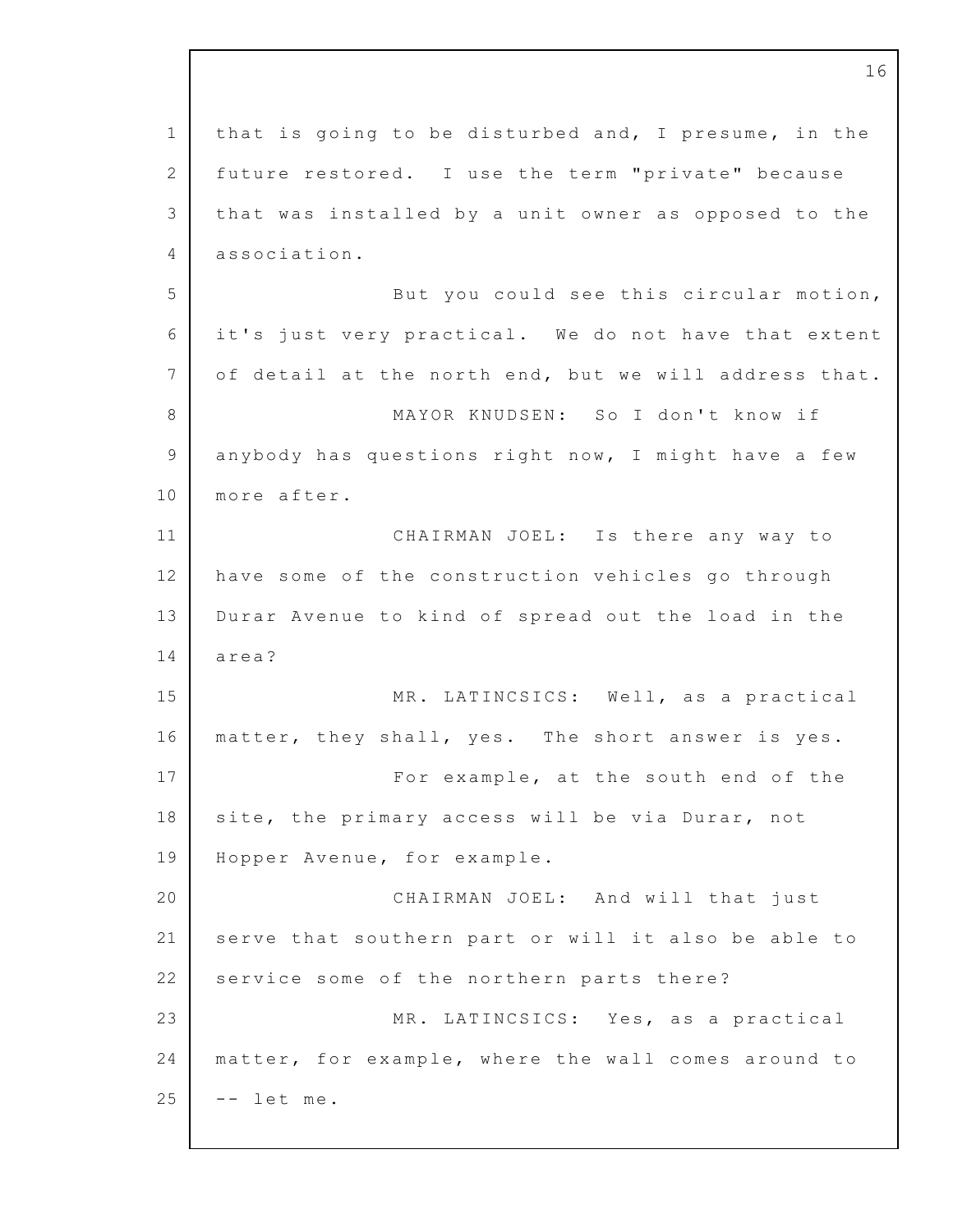1 2 3 4 5 6 7 8 9 10 11 12 13 14 15 16 17 18 19 20 21 22 23 24 25 For example, this portion of the wall adjacent to the pool, one could anticipate as a practical matter some of the material will be coming in via Durar, yes. CHAIRMAN JOEL: Can you say for a percentage the vehicles, like say there's 100 percent of the vehicles, what percentage are going to come through Daniel Court, and which through Durar, and which ones through Cedar Avenue? MR. LATINCSICS: Okay. Again, I'm the design engineer, not the general contractor. CHAIRMAN JOEL: Okay. MR. LATINCSICS: And if we break it down, for example, the southern wall, it's basically about 30 percent of the project. So 30 percent will certainly come via Durar. I would anticipate certainly another 10 percent Durar. And, again, the circular motion we're talking about in the middle wall is from Durar and in a clockwise manner exiting by the pool house at the north pond, off the access road you have circulation all around the north pond. Setting that culvert, and this was a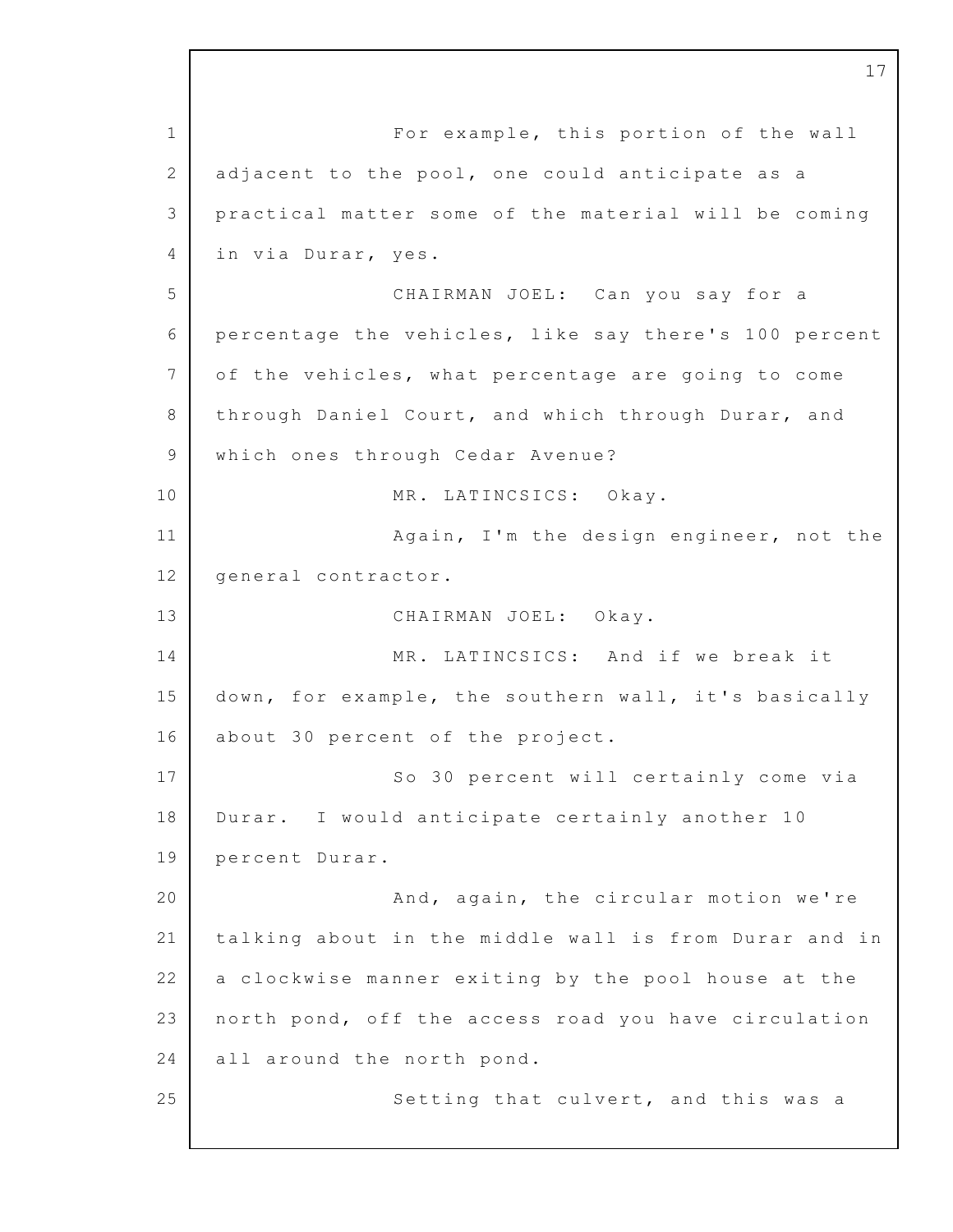1 2 3 4 5 6 7 8 9 10 11 12 13 14 15 16 17 18 19 20 21 22 23 24 25 question by I believe a resident at the last meeting, yes, the replacement reinforced concrete pipe will be set early in the construction sequence at this pitch point to accommodate the circular motion about the middle wall and the north wall. But getting back to your question, I would expect 30 percent of the material via Durar for the southern wall. Certainly 10 percent for this middle wall. And the remaining 60 percent or so via the Cedar Avenue access. CHAIRMAN JOEL: Okay. Any other questions for Tibor? MR. MARTIN: This is sheet 4 of 8? Is that correct, Tibor? MR. LATINCSICS: On the screen now is 3 o f 8. MR. MARTIN: And then 4 of 8 is what you addressed with the Mayor, correct? MR. LATINCSICS: Correct. MR. MARTIN: Thank you. CHAIRMAN JOEL: Okay. If there's no other questions, I'll have our professionals ask questions. MR. MARTIN: Mr. Rutishauser, are you there?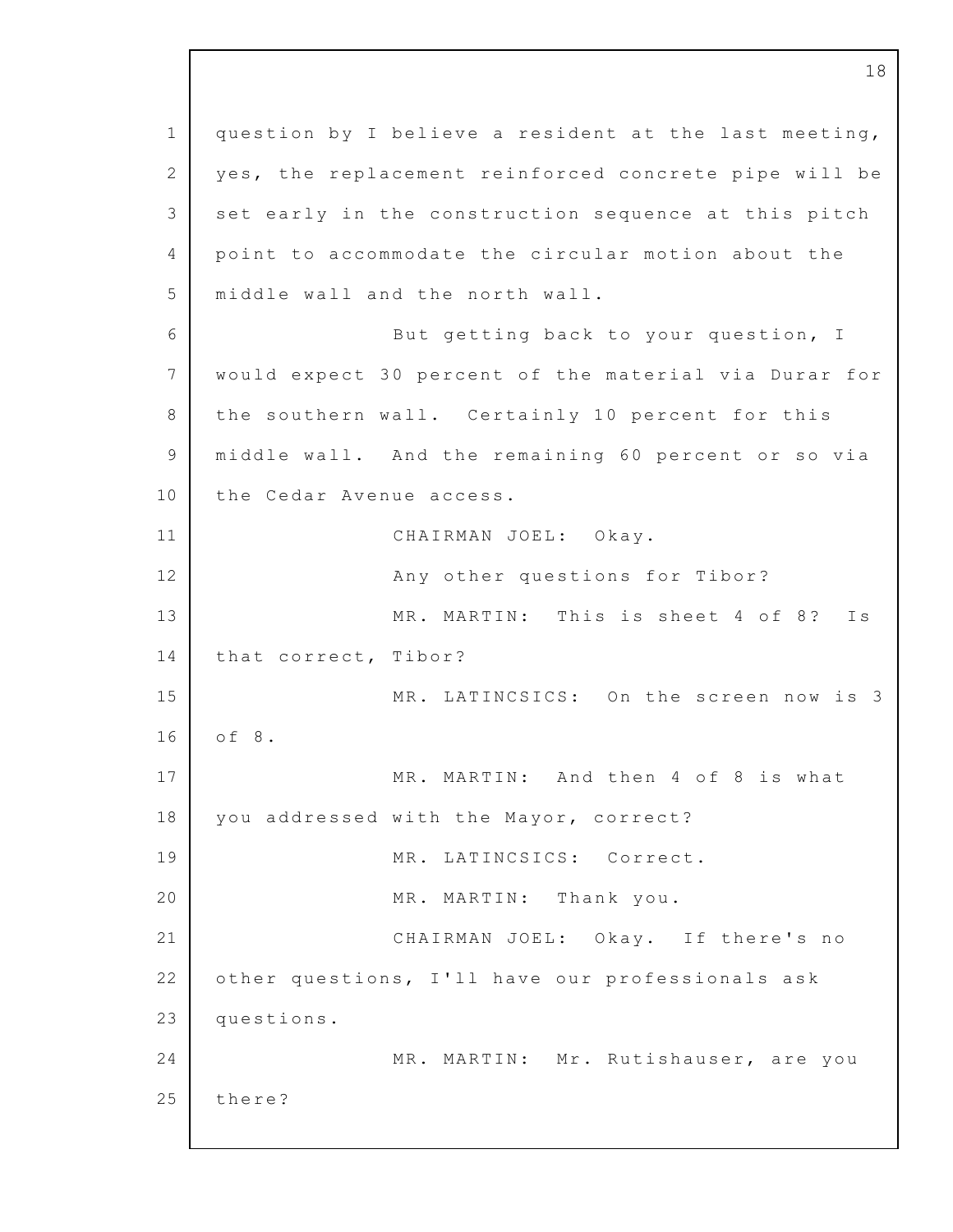1 2 3 4 5 6 7 8 9 10 11 12 13 14 15 16 17 18 19 20 21 22 23 24 25 MR. RUTISHAUSER: Yes, I am. MR. MARTIN: Raise your right hand. Do you swear to tell the truth, the whole truth and nothing but the truth, so help you God? MR. RUTISHAUSER: Yes, I do. **C H R I S T O P H E R R U T I S H A U S E R, P.E.** having been duly sworn, testifies as follows: MR. MARTIN: And, again, Mr. Rutherford, you stipulate to the village engineer's professional engineering capacity? MR. RUTHERFORD: Yes, I do. Absolutely. MR. MARTIN: Okay. You're sworn and qualified. You can obviously ask questions first, Chris, but if you're giving any statements, you're covered now. MR. RUTISHAUSER: Okay. Just a couple of questions for Tibor. With those alternative routes that you just illustrated for the board members, would those be the usual tandem tri-axle size vehicles or would it necessitate a smaller vehicle? MR. LATINCSICS: Preferably tandem,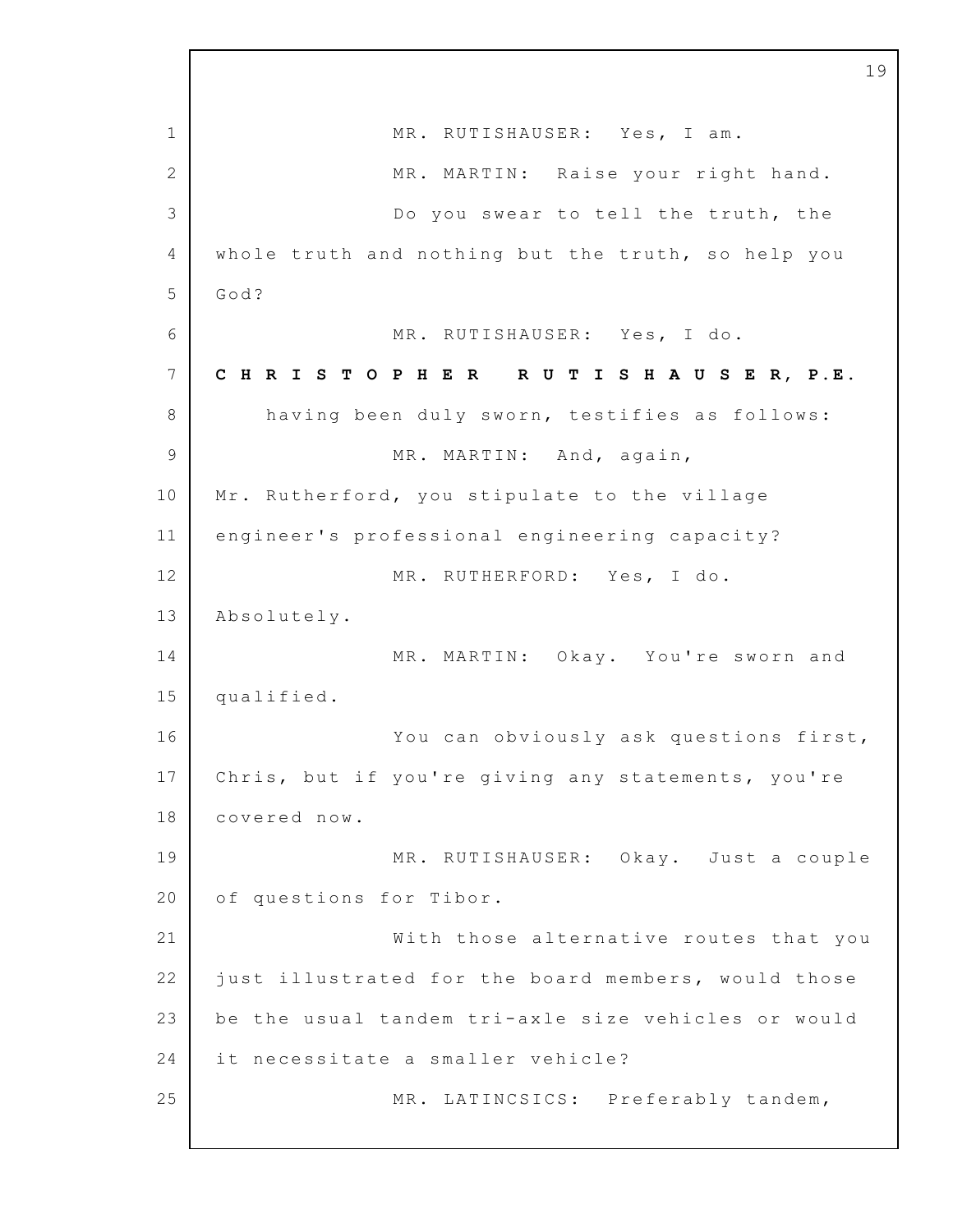1 2 3 4 5 6 7 8 9 10 11 12 13 14 15 16 17 18 19 20 21 22 23 24 25 particularly for the crushed stone and the select fill that needs to be imported. And, of course, there will be flatbeds for the block delivery, which carries 16 to 18 pallets per truck. MR. RUTISHAUSER: Okay. So we're dealing with trucks around 72,000 pounds gross vehicle weight, correct? MR. LATINCSICS: Yes. MR. RUTISHAUSER: Okay. Thank you. And the circular motion, were you able to see if you can get a circular motion utilizing the access roadway off of Hopper Avenue? MR. LATINCSICS: Yes, we could. We would still have to build a haul road. Let me pull that plan up. MR. RUTISHAUSER: Yes, I don't recall if there was another -- at the proposed stockpile. MR. LATINCSICS: Well, the problem is that, you know, it's circular from a remote here. You know, it's a closed circle. If you enter from Hopper Avenue, exited by either leg, then you basically have to drive totally around, leave the site, drive around the block to get back to Hopper Avenue. It would be very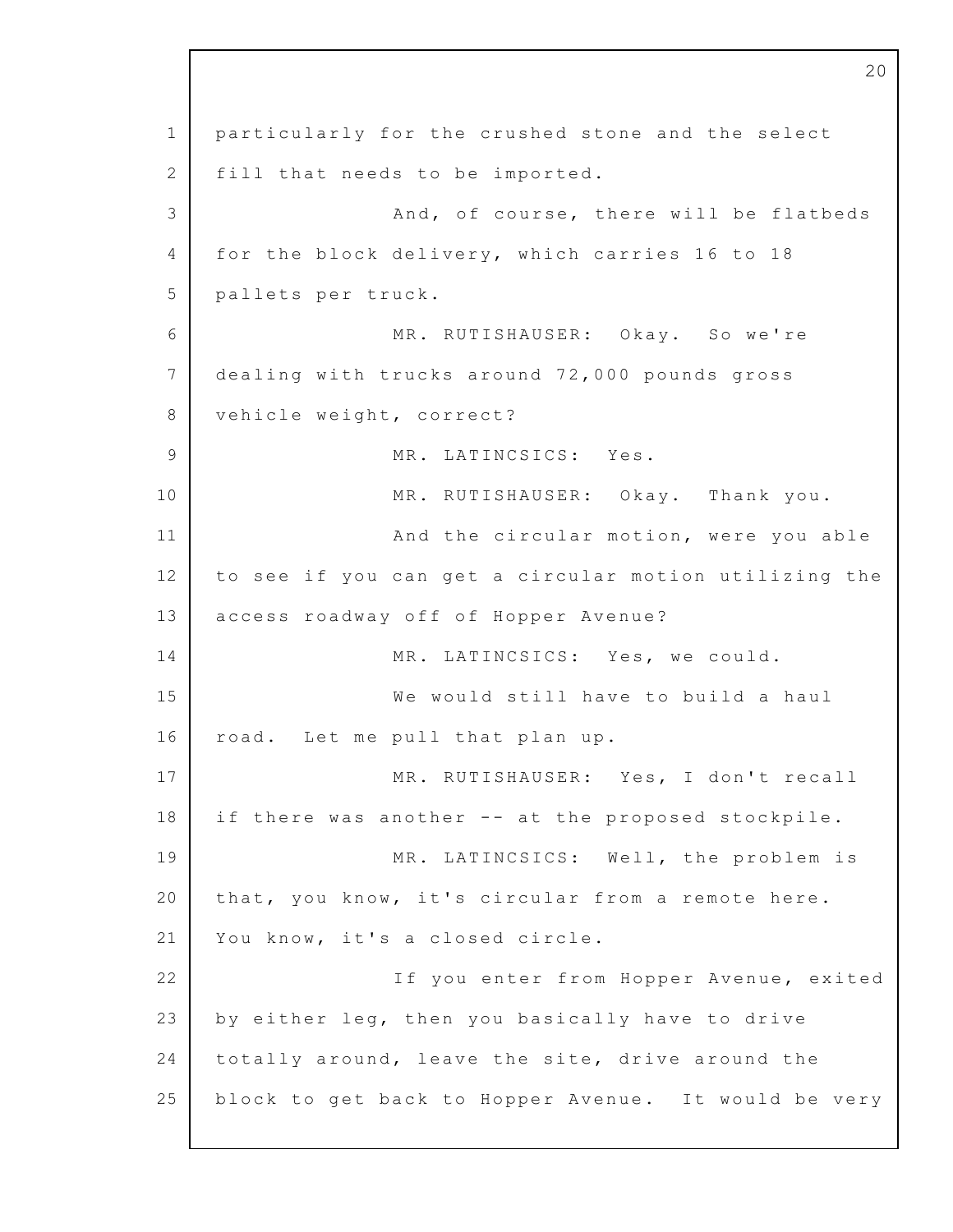1 2 3 4 5 6 7 8 9 10 11 12 13 14 15 16 17 18 19 20 21 22 23 24 25 i nefficient. MR. RUTISHAUSER: Okay. All right. Nothing further at this time. Thank you. CHAIRMAN JOEL: Maryann? MR. MARTIN: Ms. Bucci-Carter, are you there? MS. BUCCI-CARTER: Yes. MR. MARTIN: Can you raise your right hand. Do you swear to tell the truth, the whole truth, and nothing but the truth so help you God? MS. BUCCI-CARTER: I do. **M A R Y A N N B U C C I - C A R T E R, P.P.,** having been duly sworn, testifies as follows: MR. MARTIN: Mr. Rutherford, do you stipulate as to the village planner's credentials as a professional planner in the State of New Jersey? (No response.) MR. MARTIN: Mr. Rutherford? (No response.) MR. MARTIN: David? CHAIRMAN JOEL: It looks like he froze u p.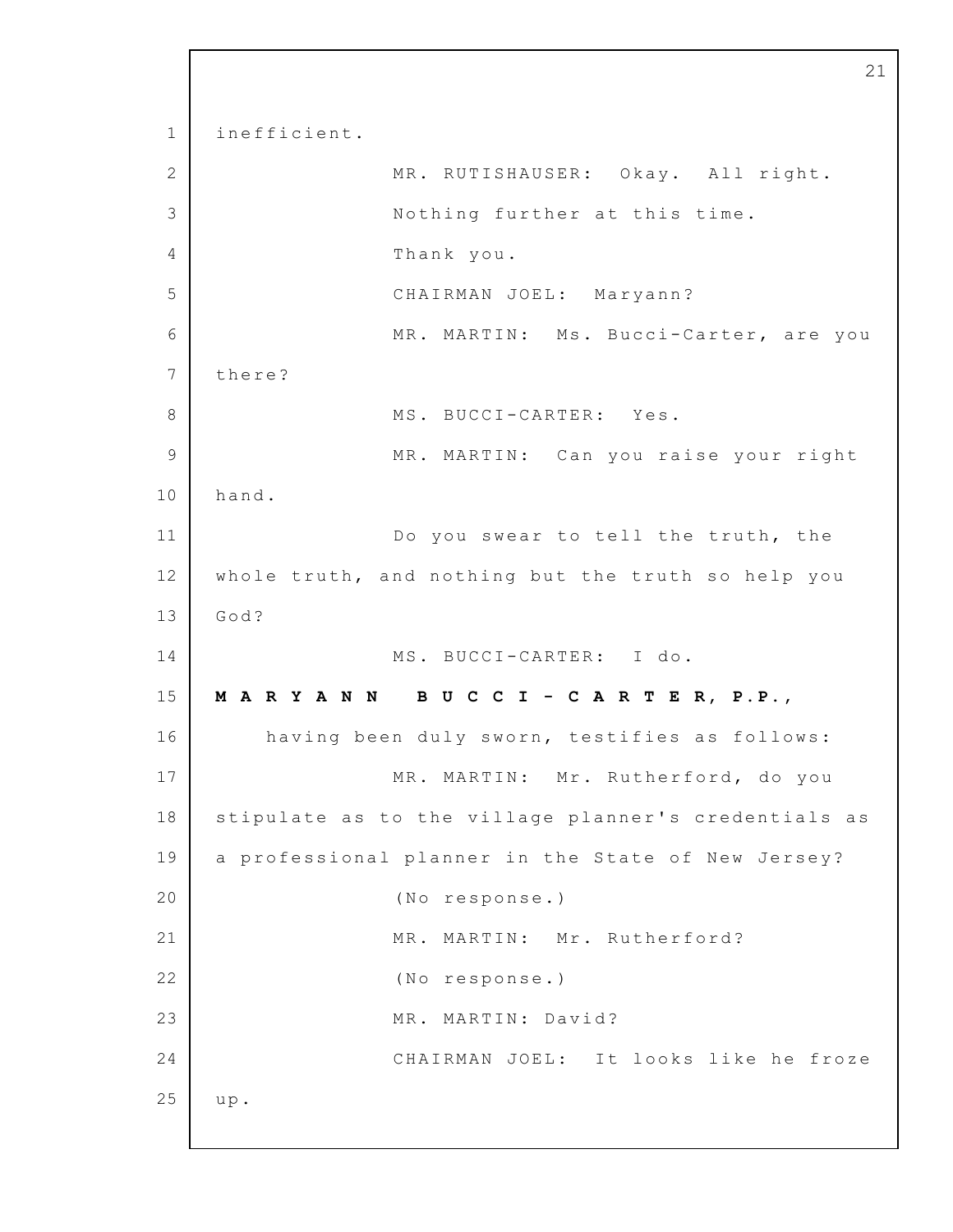1 2 3  $\Delta$ 5 6 7 8 9 10 11 12 13 14 15 16 17 18 19 20 21 22 23 24 25 22 COUNCILWOMAN REYNOLDS: Yes. MR. MARTIN: Let's just wait a quick second for him. MR. RUTHERFORD: Sorry, Mr. Chairman. Yes, I do, Mr. Martin. Thank you. CHAIRMAN JOEL: And you can ask any questions you would like of Tibor, Maryann. MS. BUCCI-CARTER: My questions are going to be minor, because most of this application is really logistics and engineering, since a lot of what's going to be actually visible is internal to the project. So one of the things that I pointed out in my review and I'll raise again is that the landscaping component is really going to hinge on field discoveries or field changes or things that happen during construction. So one of the things that I asked for is to have that provided for internal review at the end of the project to be sure that what's expected will be there or if there was any unusual construction change, we'd be able to review it. The other question is, even the look of the project and how the landscaping is internally,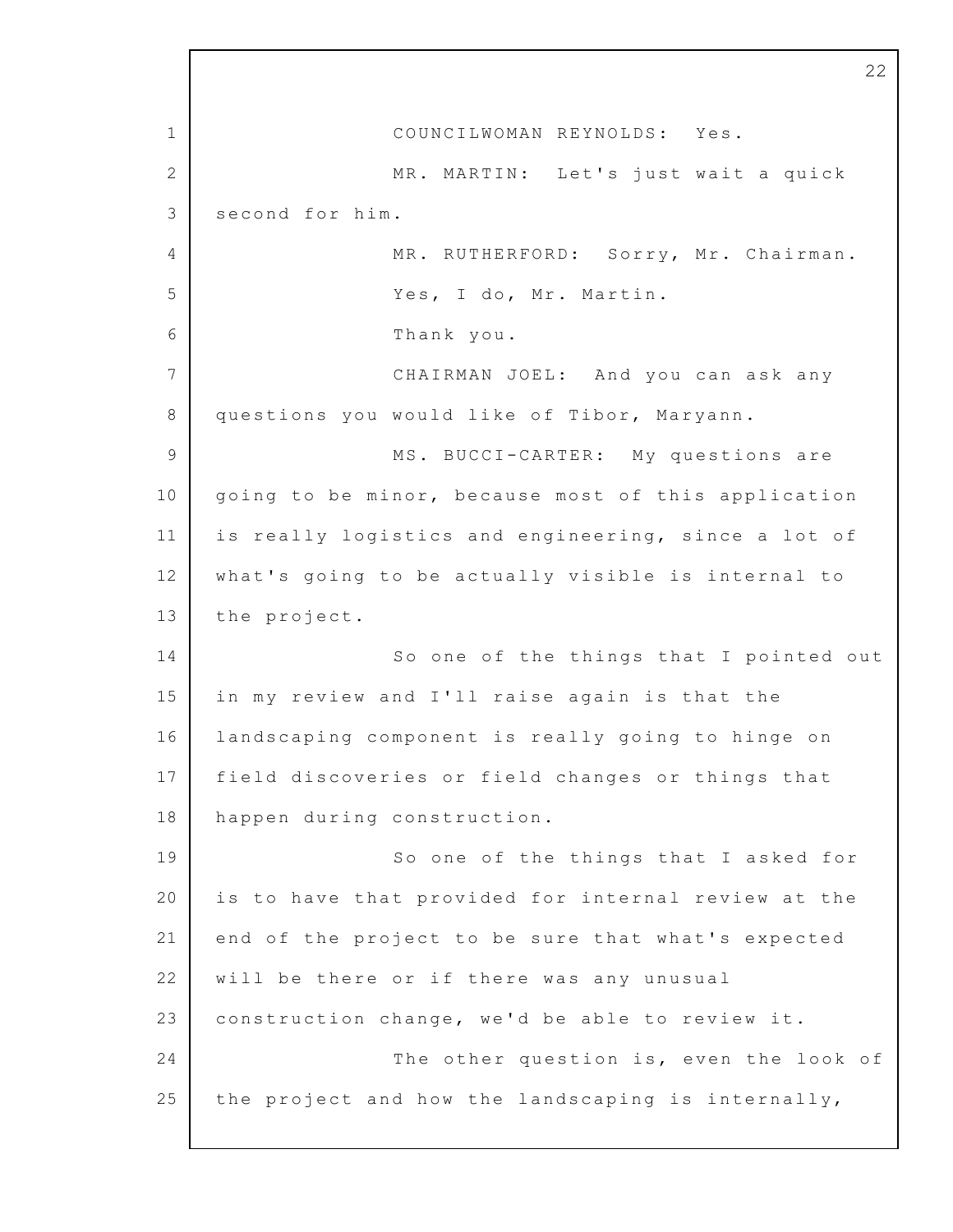1 2 3 4 5 6 7 8 9 10 11 12 13 14 15 16 17 18 19 20 21 22 23 24 25 even though it is an engineering function, it's still visually attractive. My question to Mr. Tibor and to the attorney is if there's any objection to using a landscape architect for this when the time comes for the final landscaping plan? MR. LATINCSICS: I do not have any objection. I would only ask, could that be expanded, does it have to be a licensed landscape architect or a competent landscape designer. MS. BUCCI-CARTER: I think a licensed landscape architect for a project of this size and scope would be appropriate. MR. RUTHERFORD: Yes, I'll speak with m y client. I understand the concern for sure. Before I can commit, I should probably speak with my client, but I understand that. We'll take that seriously. Thank you. MS. BUCCI-CARTER: Thank you. That's my only question. CHAIRMAN JOEL: Okay. All right. So I guess the public can ask questions now of Tibor, of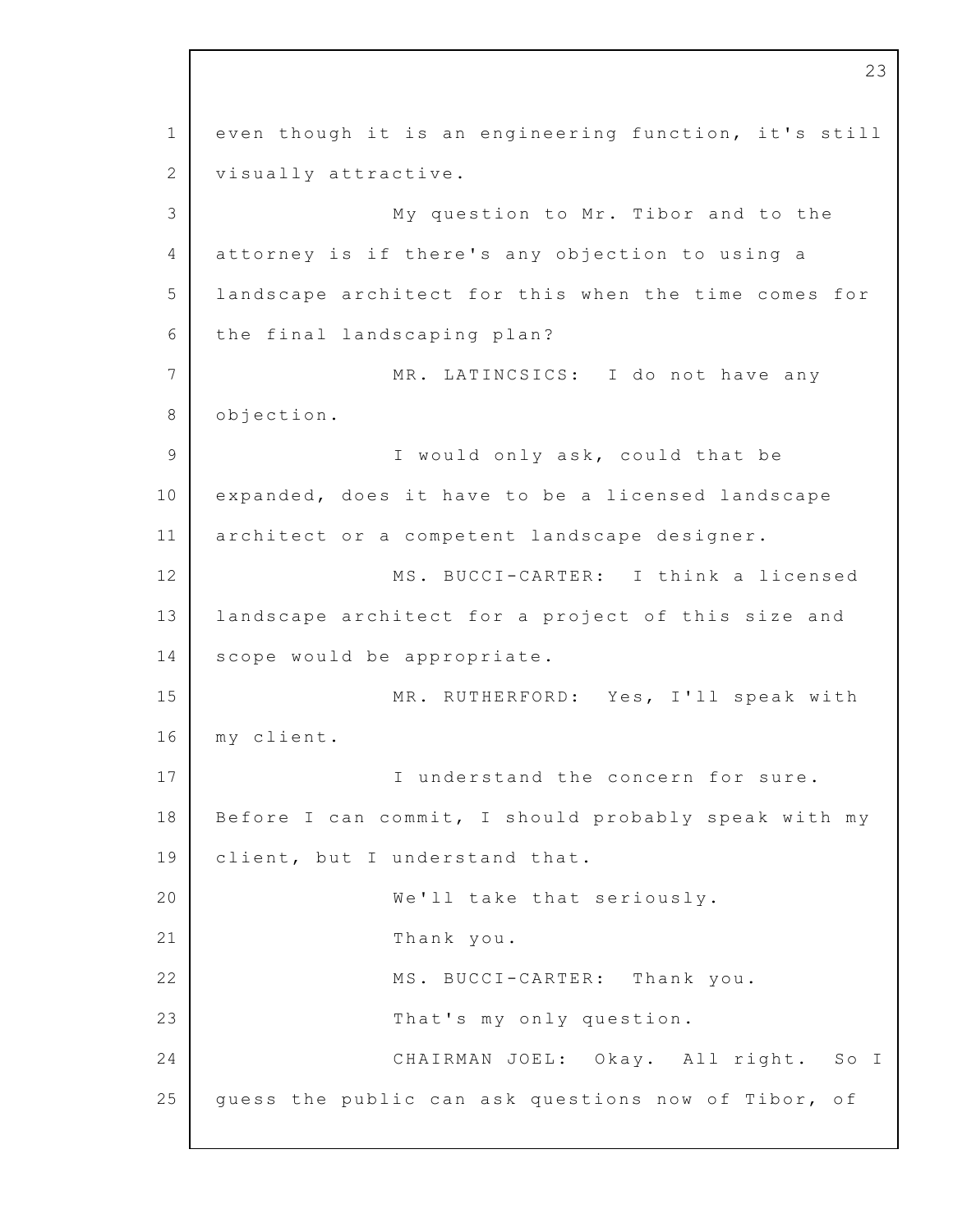1 2 3 4 5 6 7 8 9 10 11 12 13 14 15 16 17 18 19 20 21 22 23 24 25 the engineer. So if anyone wants to ask questions, they could raise their hand, Dylan will let them in sequentially, and you'll state your name and address and then direct your questions to Tibor from his testimony. This isn't public comment, it's mainly to ask him questions regarding his testimony and anything relevant towards this application. MAYOR KNUDSEN: Can I just ask a question first? I'm sorry, I was trying to interject, but I guess you didn't hear me. CHAIRMAN JOEL: So sorry about that. MAYOR KNUDSEN: That's all right. No worries. I just wanted to ask Chris a question, actually our engineer, Chris Rutishauser. Chris, just so everyone understands, could you just describe a tandem tri-axle so that everybody understands exactly what that is? MR. RUTISHAUSER: A tandem and tri-axles are two classes of dump trucks. They're the heaviest types of dump trucks. A tri-axle has a gross vehicle weight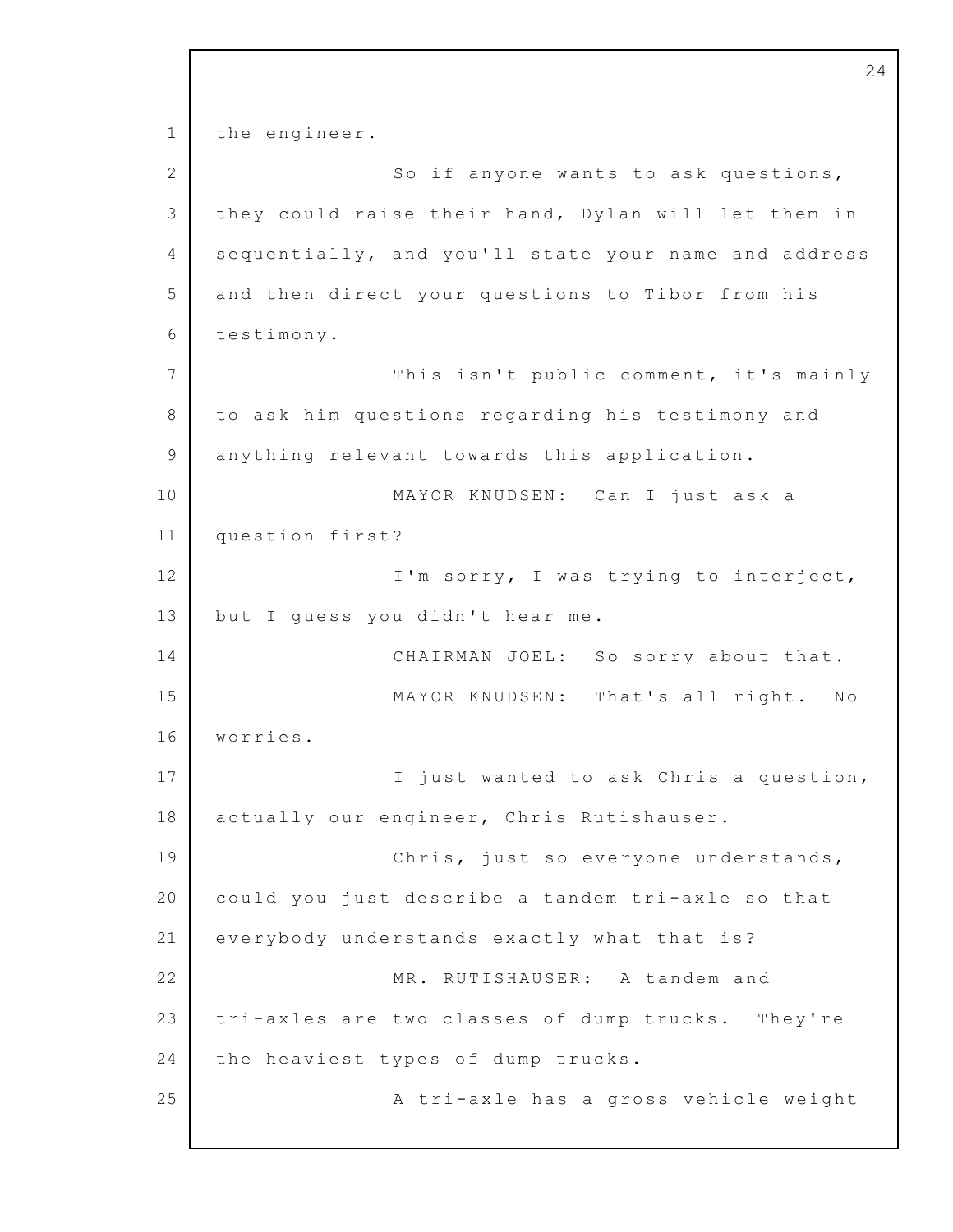1 2 3 4 5 6 7 8 9 10 11 12 13 14 15 16 17 18 19 20 21 22 23 24 25 25 generally of 80,000 pounds, that's the chassis, the truck, itself, and whatever payload it's carrying. A tandem is generally registered up to 70 or  $72,000$ pounds. Now, the tandem is two rear axles, one front axle. A tri-axle has three rear axles, one front axle. The tri-axle usually has the third axle usually can be raised and lowered, depending if the truck is carrying a load or not. When the third axle is down on the tri-axle, their turning radius is very much constrained. They need a much larger turning radius to make maneuvers and so forth. MS. HOOBAN: And that weight is with the load on top of it, whatever the load may be. And I forget what I was going to ask. Never mind. Thank you. MR. RUTISHAUSER: You are correct, it is complete. The  $80,000$  and  $72,000$ , it's the full truck, chassis, body, engine, whatever, plus whatever load it is transporting. MS. HOOBAN: Are they going to be doing -- I'm guessing that what we're carrying in and out of here is relatively heavy, so is it likely that it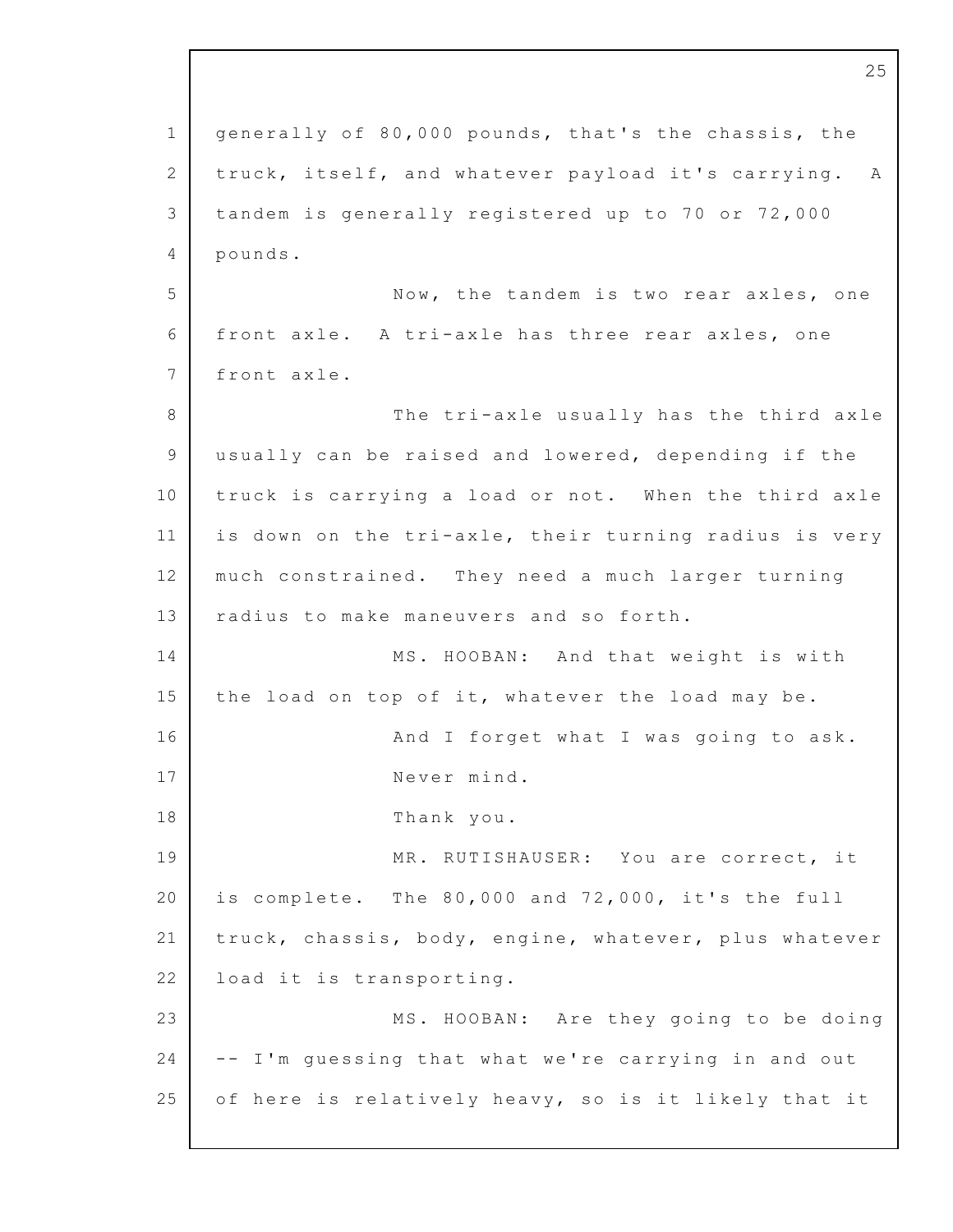1 2 3 4 5 6 7 8 9 10 11 12 13 14 15 16 17 18 19 20 21 22 23 24 25 would be more truck trips because it's a heavier weight per load or is this something that with that size truck they should be able to get away with less trips with this amount of material? MR. RUTISHAUSER: Those trucks are the most efficient ones for transporting the material. The driver has to be careful to make sure that they are not overloaded, because an overloaded ticket is very expensive. And there are scales out, portable scales, law enforcement uses them periodically to make sure such truckers are running legal. MAYOR KNUDSEN: Okay. And then just to get on that turning radius. So you're comfortable that there's no issue with any of that on a turning radius? MR. RUTISHAUSER: That's why I asked Tibor earlier this evening if he felt that he might need a smaller truck because the turning radius might be tight, but he feels he can use the tandems, maybe tri-axles, get the maximum amount of load out on each cycle trip. MAYOR KNUDSEN: So is that something that we should establish before? Because on a maximum load, if the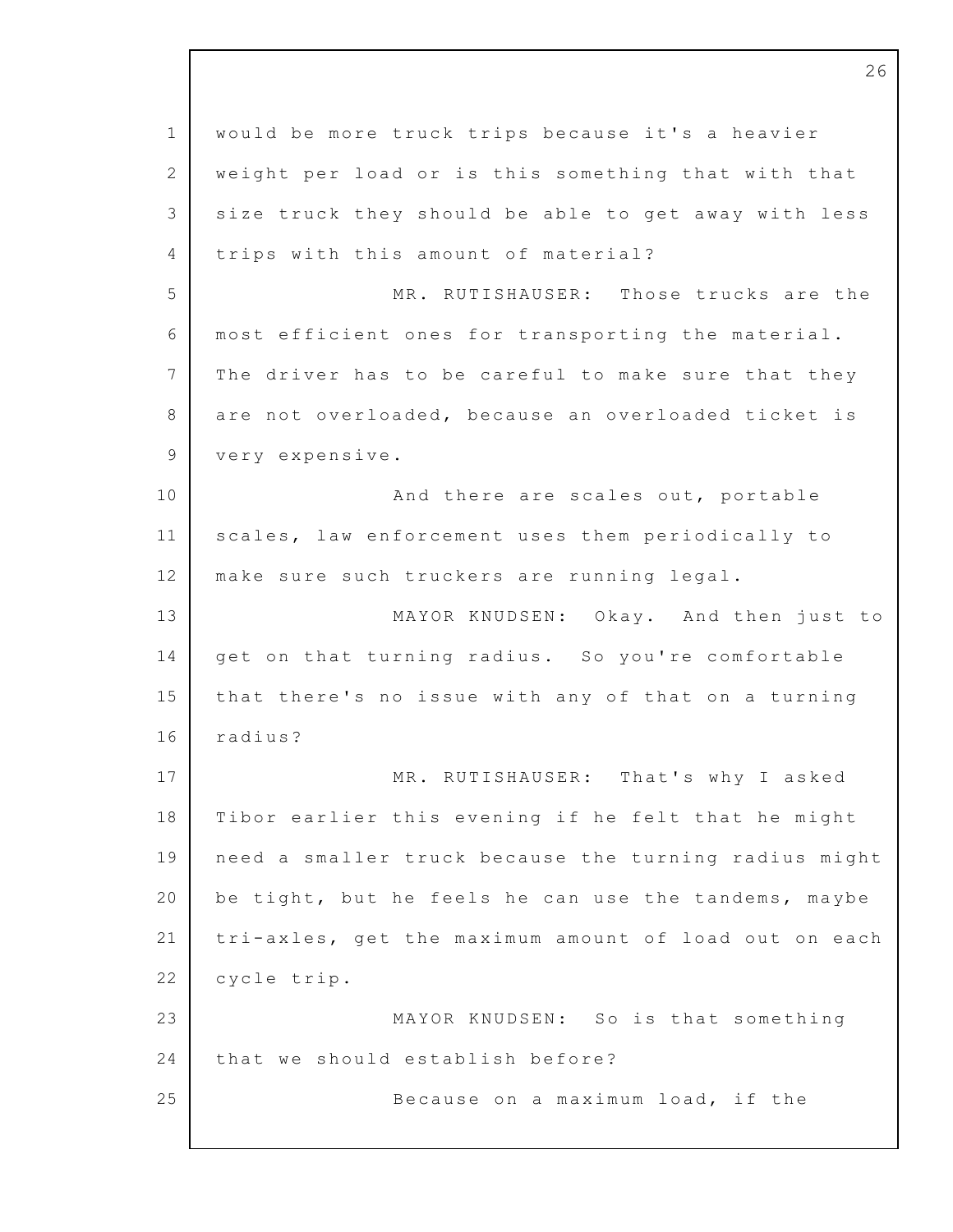1 2 3 4 5 6 7 8 9 10 11 12 13 14 15 16 17 18 19 20 21 22 23 24 25 turning radius is appropriate and it works, then we have less loads going in and out. But if it turns out that that doesn't work and there's not enough space there, then that means there are more trucks with more loads going in and out, because that means we have to revert to the smaller vehicle, correct. MR. RUTISHAUSER: Again, if the turning radius doesn't work and also it depends on the contractor. The contractor may elect  $-$ - he may only have a certain size truck in his fleet. He may not have the largest capacity trucks, he may use a smaller one, he may use a single axle. Again that's usually called means and methods for the contractor. But to your point, you are correct, that would result in more actual numbers of loads in and out but of smaller vehicles. MAYOR KNUDSEN: So what I'm asking then is, notwithstanding the contractor, whatever vehicles they have accessible, wouldn't it be important to establish that there's enough, sufficient space there for that turning radius in the event that -- because that would be really the most efficient and least burdensome to the neighbors as this project moved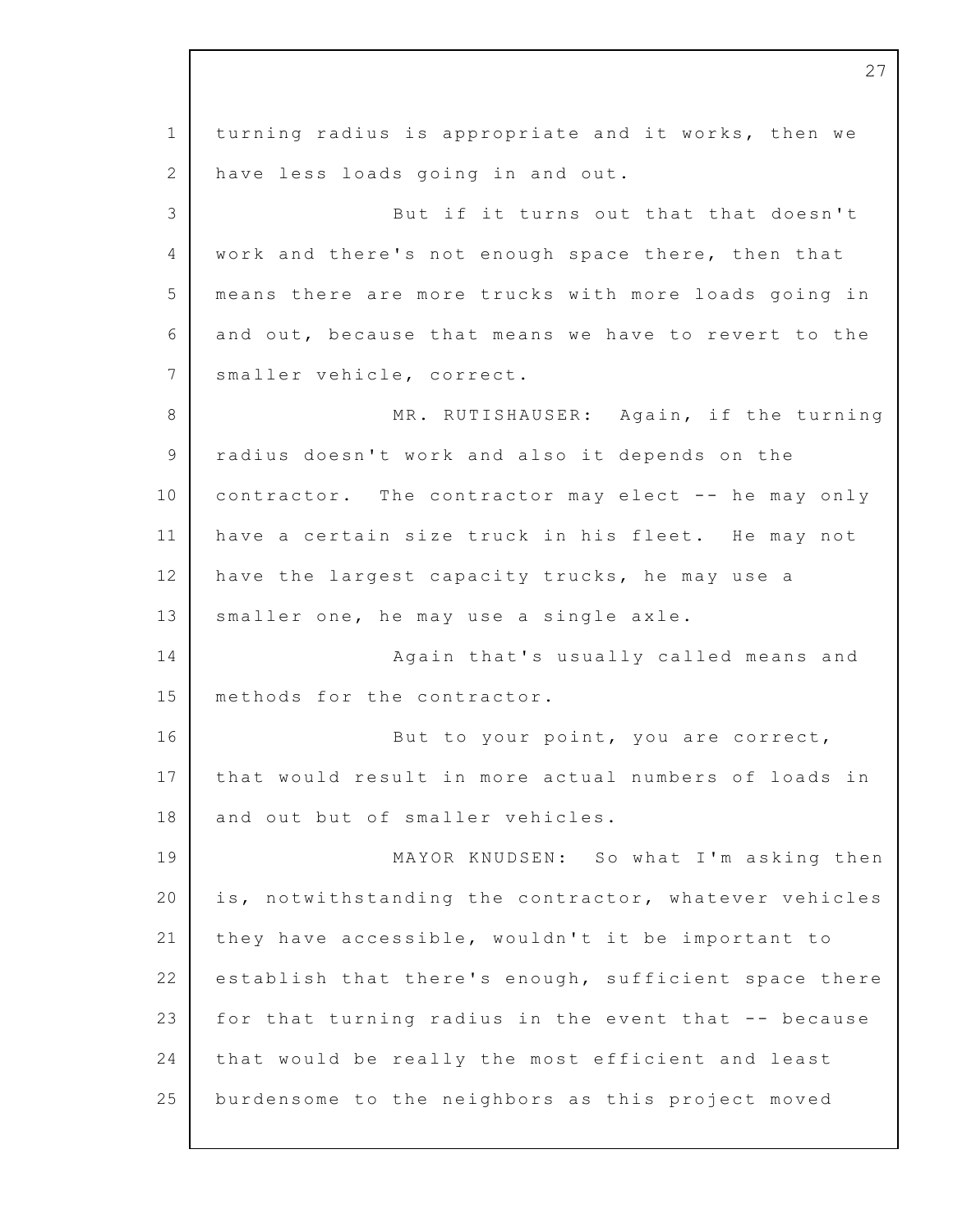1 2 3 4 5 6 7 8 9 10 11 12 13 14 15 16 17 18 19 20 21 22 23 24 25 forward, because that's just less truck, it's just a more efficient process. So before moving forward, wouldn't it be like important to establish that, that the space is there and that the turning radius is doable. MR. RUTISHAUSER: That would be up to the applicant's engineer to confirm. MAYOR KNUDSEN: No, I'm asking. But I quess it's kind of a rhetorical question, so I quess I would be interested in knowing, having that information and seeing that as a diagram to understand that that works, that the largest truck, because that shortens the duration of the project. It's less impact to the neighborhood. It's less trips. It's just more efficient. MR. LATINCSICS: Let me jump in here. Tibor speaking. Again, to give a practical, there is no problem maneuvering large trucks on this site. This site was setup for access by fire trucks. It says very clearly. But let me give you an example. For example, delivery to the south end of the site, what I fully expect the competent truck driver to do is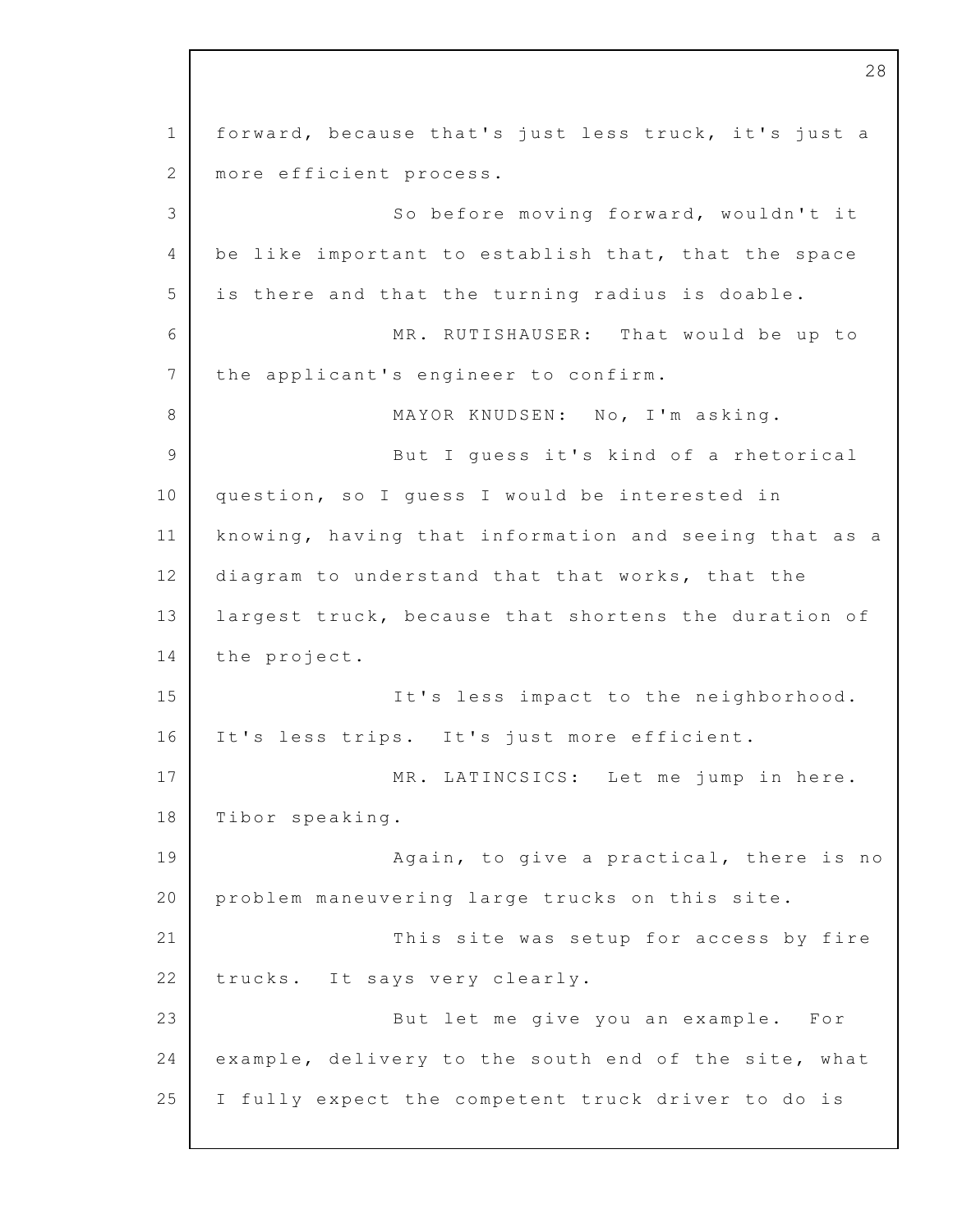1 2 3 4 5 6 7 8 9 10 11 12 13 14 15 16 17 18 19 20 21 22 23 24 25 T. Latincsics - Public Questions 29 pull down Durar, front into Kira Lane, and backup Daniel Court and drop his load of crushed stone or select fill ultimately to be transported to the wall site by skid-steerers. That is what is going to happen. There is no problem maneuvering tandems or tri-axles on this site. This site was setup for fire trucks, and there is not a problem. It is presuming competent truck drivers, and certainly anybody delivering quarry material is one. The block delivery, which will be a large truck with 16 to 18 pallets of block material, again, I fully anticipate, for example, at the south end of the site for them to front into Kira Lane and backup Daniel Court to unload so they do not have to turn around at the end of the cul-de-sac. Moving vans come into the site, I'm presuming, on a periodic basis. No different. MAYOR KNUDSEN: Okay. CHAIRMAN JOEL: All right. So I guess we're moving into cross by the public. Dylan, was there anybody that raised their hand to ask questions? MR. HANSEN: We do. We have two. I'll bring in the first person.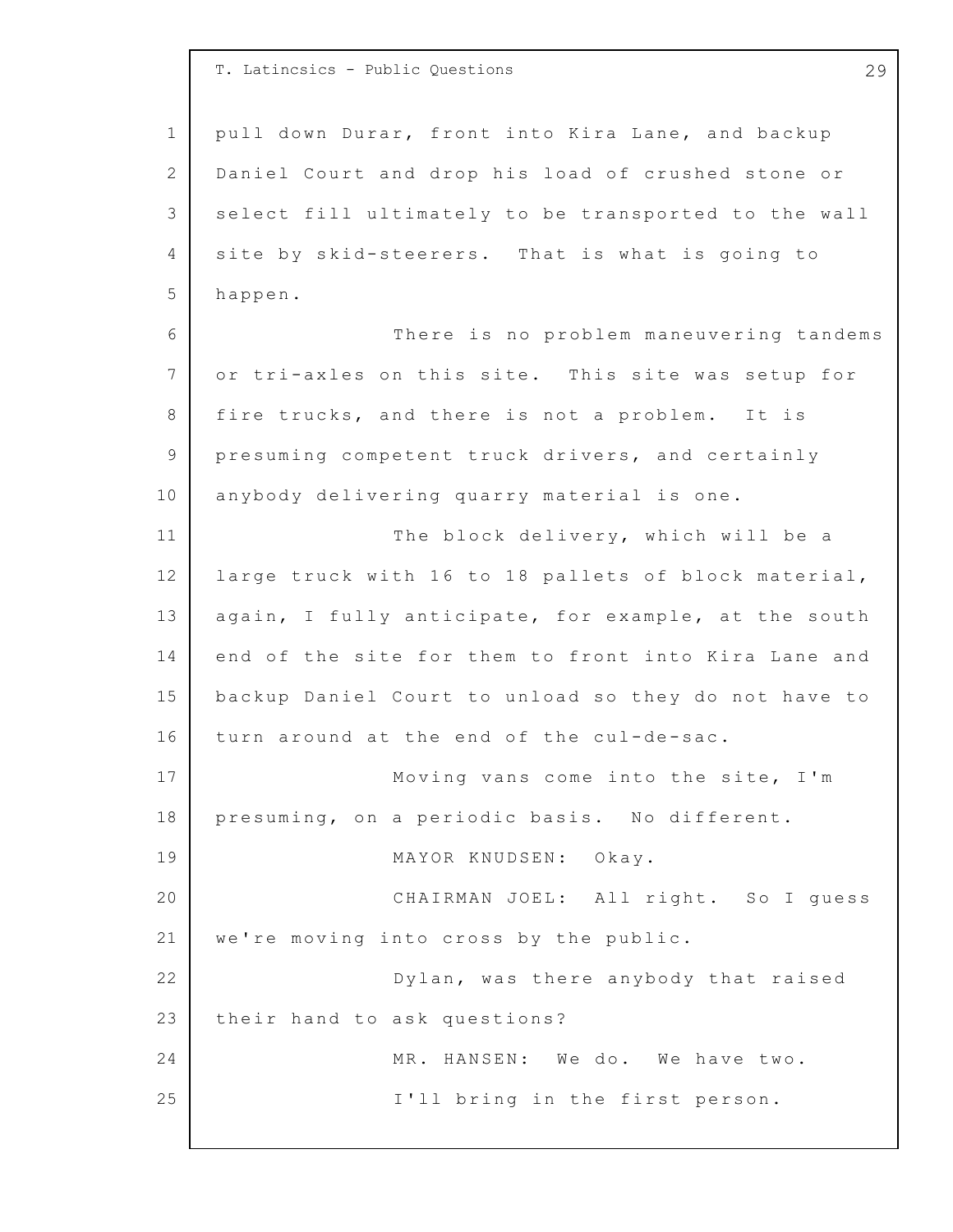1 2 3 4 5 6 7 8 9 10 11 12 13 14 15 16 17 18 19 20 21 22 23 24 25 T. Latincsics - Public Questions 30 CHAIRMAN JOEL: Sure. MR. HANSEN: It's showing up as Horbatt. I am bringing him in right now. All right. He's currently mute and his video is off. MR. HORBATT: Can you hear me now? MR. HANSEN: Yes, we can hear you. MR. HORBATT: We're the owners of 388 Cedar Avenue, which includes the vacated paper street that is no longer a street and no longer meant to be access other than for absolute emergency purposes. He said he would not put a 80,000-pound fire engine down that lane, okay. MR. MARTIN: Mr. Horbatt, can you just give us your first name. I got your last. MR. HORBATT: Robert and Eleanor Horbatt. There's a deed of easement that was prepared by the Village of Ridgewood that specifically states that it would be used for maintenance and repair in the event of emergency, and it further says that no nuisance shall be created by any act that will be detrimental to the said land or to any property adjoining the land.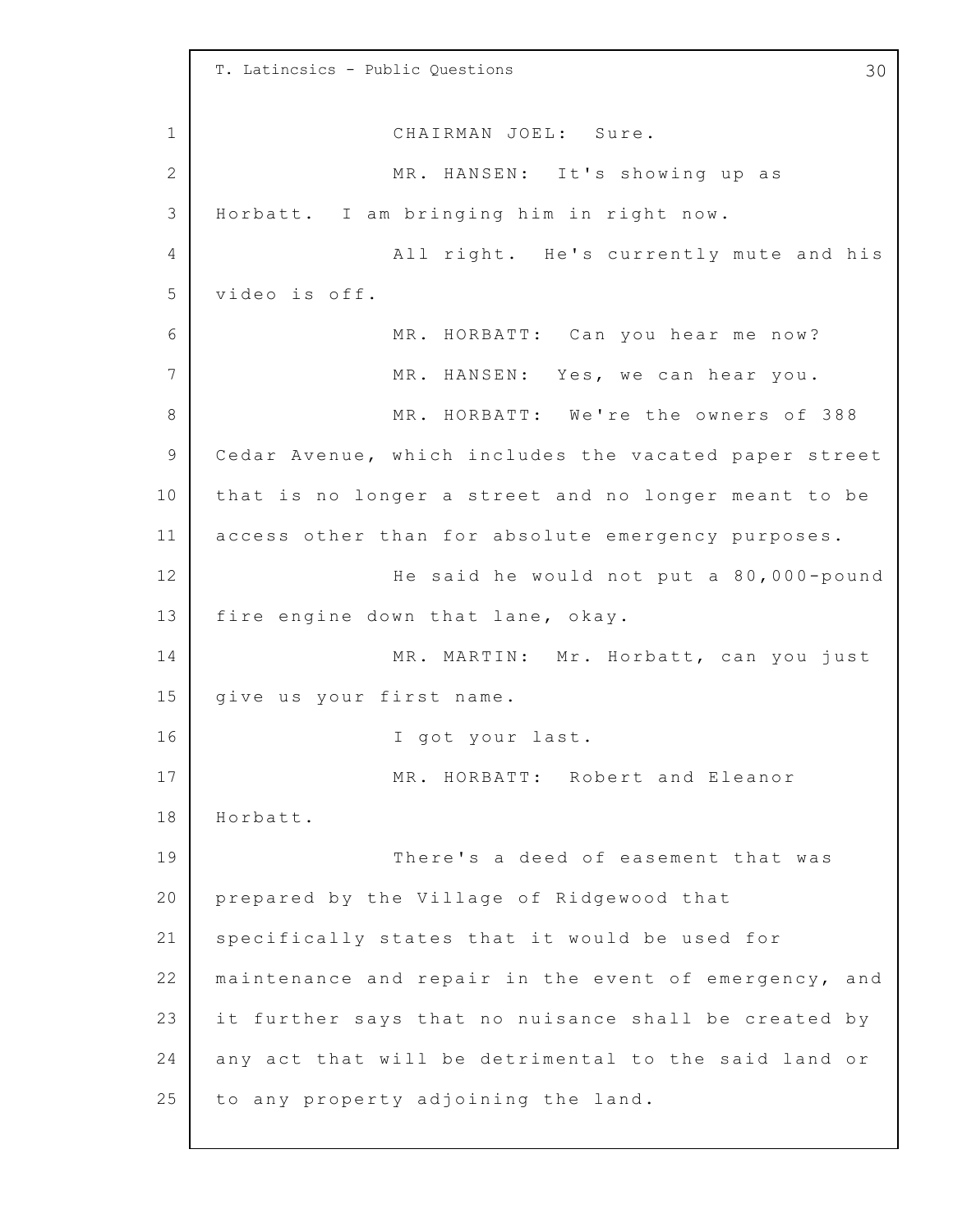1 2 3 4 5 6 7 8 9 10 11 12 13 14 15 16 17 18 19 20 21 22 23 24 25 T. Latincsics - Public Questions 31 Furthermore, you're talking 60 percent of 325 loads of just stone, plus all the other materials that would have to come through that they're trying to say should come through that access off Cedar Avenue. CHAIRMAN JOEL: Robert, you're going to frame as a question to the engineer, you may want to just say are you aware of the easement and have him answer your question. There will be a public comment part of the presentation where you can make public comment, but just phrase your statements as questions to the engineer. MS. HOOBAN: Could we just let the public know, for people who are new for the meeting, just how this works, not to pose questions in the Q&A. Maybe just a quick mention. I know we've done it a million times, but maybe just quickly. CHAIRMAN JOEL: Okay. All questioning will be done when you're let in to present your questions to the engineer. You shouldn't be posting any questions on the chat or anything like that. MS. HOOBAN: It won't be responded to.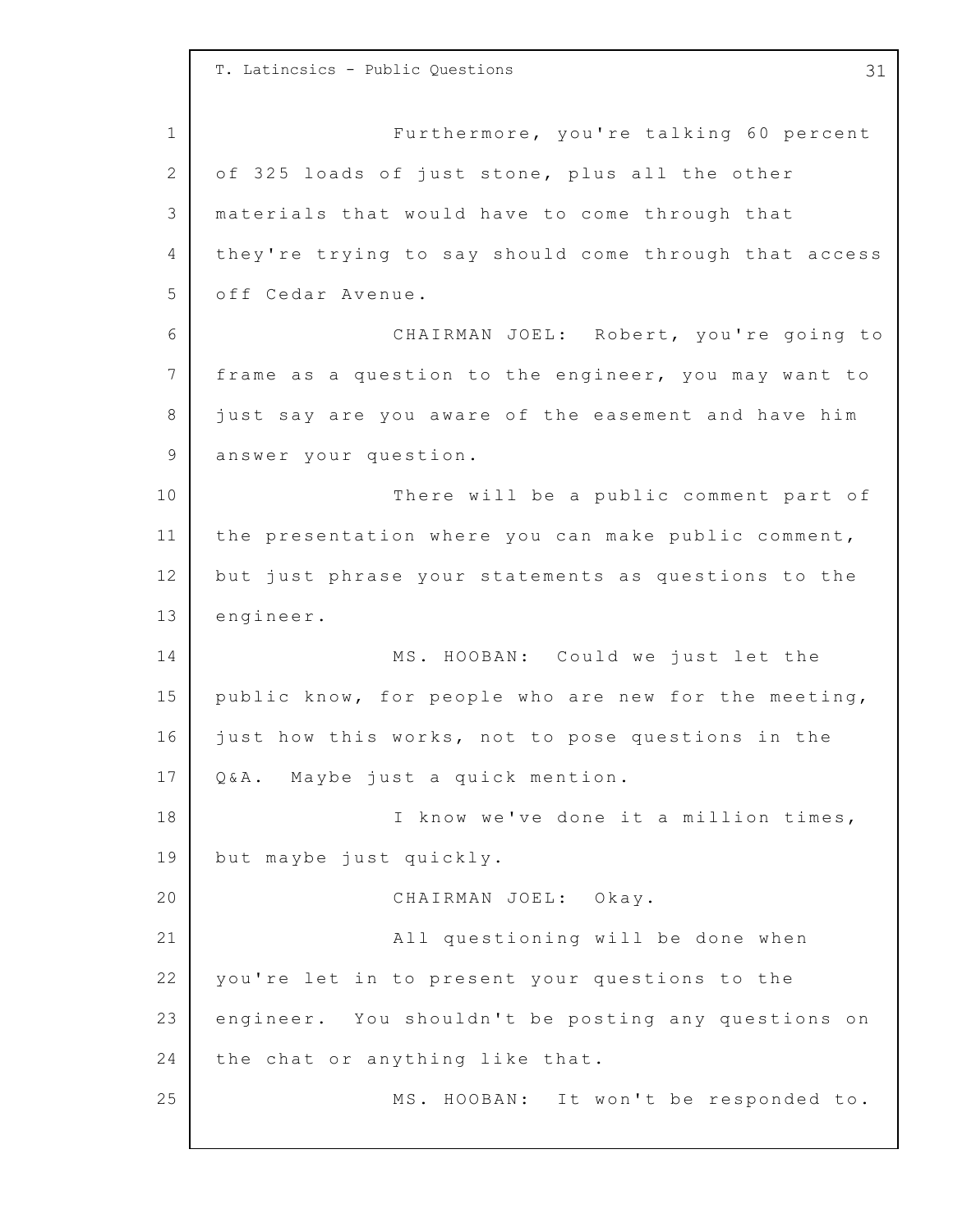1 2 3 4 5 6 7 8 9 10 11 12 13 14 15 16 17 18 19 20 21 22 23 24 25 T. Latincsics - Public Questions 32 CHAIRMAN JOEL: No, that's not part of the hearing record. So whatever is testified to here through the video and the audio will be part of the record. So if you have any questions, you raise your hand and eventually Dylan will let you in and then you'll be able to present your questions, and, in this case, Tibor Latincsics is the witness and that's who you're going to ask questions of. Ask questions that are relevant to what his testimony was. So, Robert, you had certain statements and they can be framed into questions, ask him and get at the information that you want. MR. MARTIN: I want to emphasize, the question and answer section of this Zoom proceeding will not be addressed. So any questions in there will not be responded to. It has to be done when you're admitted either by phone or by Zoom connection. Go ahead, Robert. MR. HORBATT: Tibor, if you look at the photo that you have of the easement from Cedar Avenue, you will see a large tree on the right-hand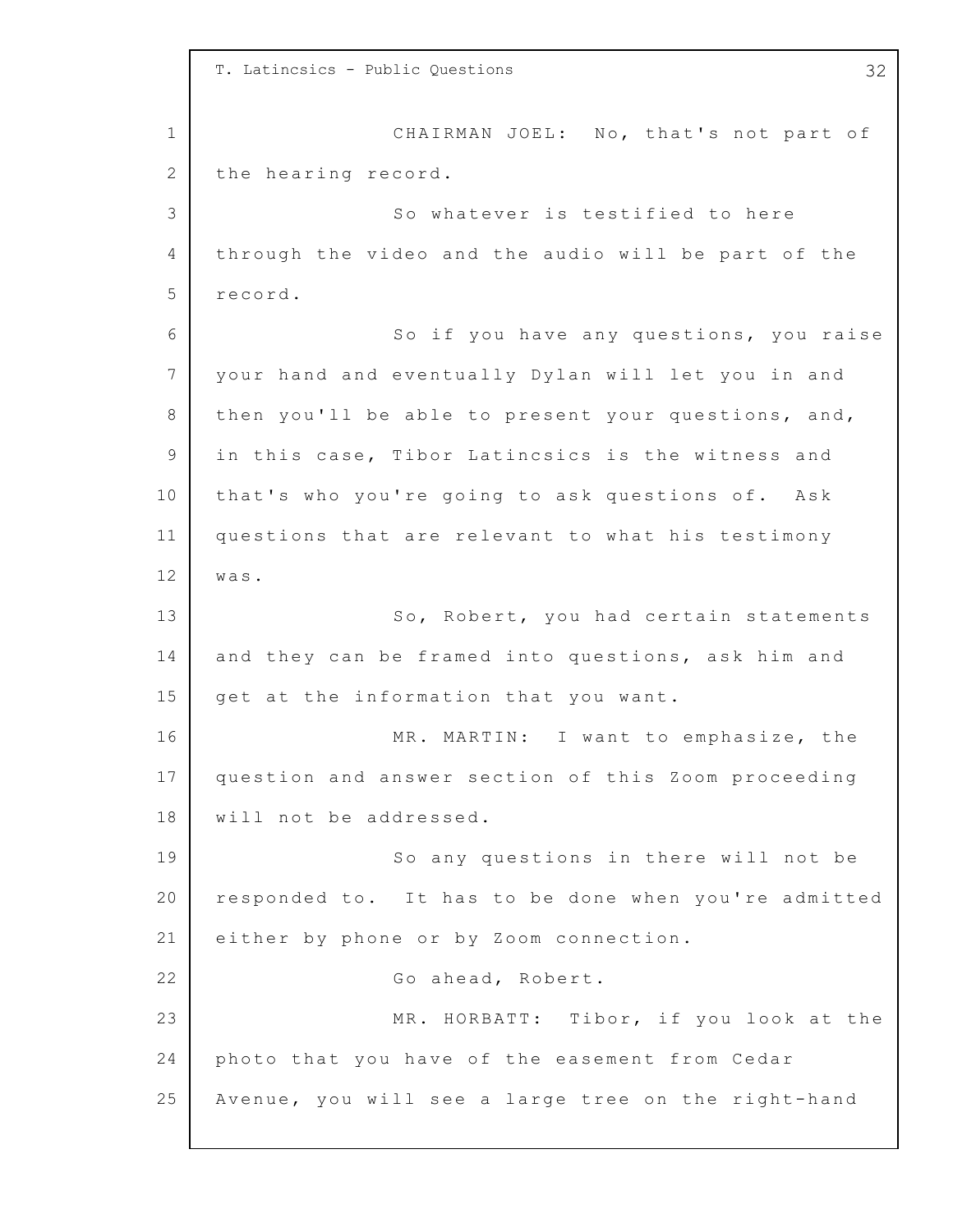1 2 3 4 5 6 7 8 9 10 11 12 13 14 15 16 17 18 19 20 21 22 23 24 25 T. Latincsics - Public Questions 33 side. There is no way, in my opinion, that you can have trucks access that right-of-way without actually going on the actual property. It's not wide enough, No. 1. No. 2, you mentioned the stream off Hopper Avenue. My understanding is that stream is 99 percent dry and could be used as an access, and you have stated that you could use access from Durar and that end of the property. You're going to have a 1 2-foot-wide space between the old wall and the new wall, which gives you plenty of room to run trucks. Now, that might be a little more expensive, but why should all the neighborhood have problems, when you could access everything through Hopper. MS. HORBATT: And the sewer line. MR. HORBATT: And the other problem is the sewer line. There's a lot of concern about that sewer line, and if that sewer line breaks with all the heavy weight that it was never designed for, that could be a catastrophe. The EPA, everybody would be involved in that. And what assurance can be given that we would not be harmed with that? CHAIRMAN JOEL: Okay. Tibor, can you respond, there was many layers to it, but to the best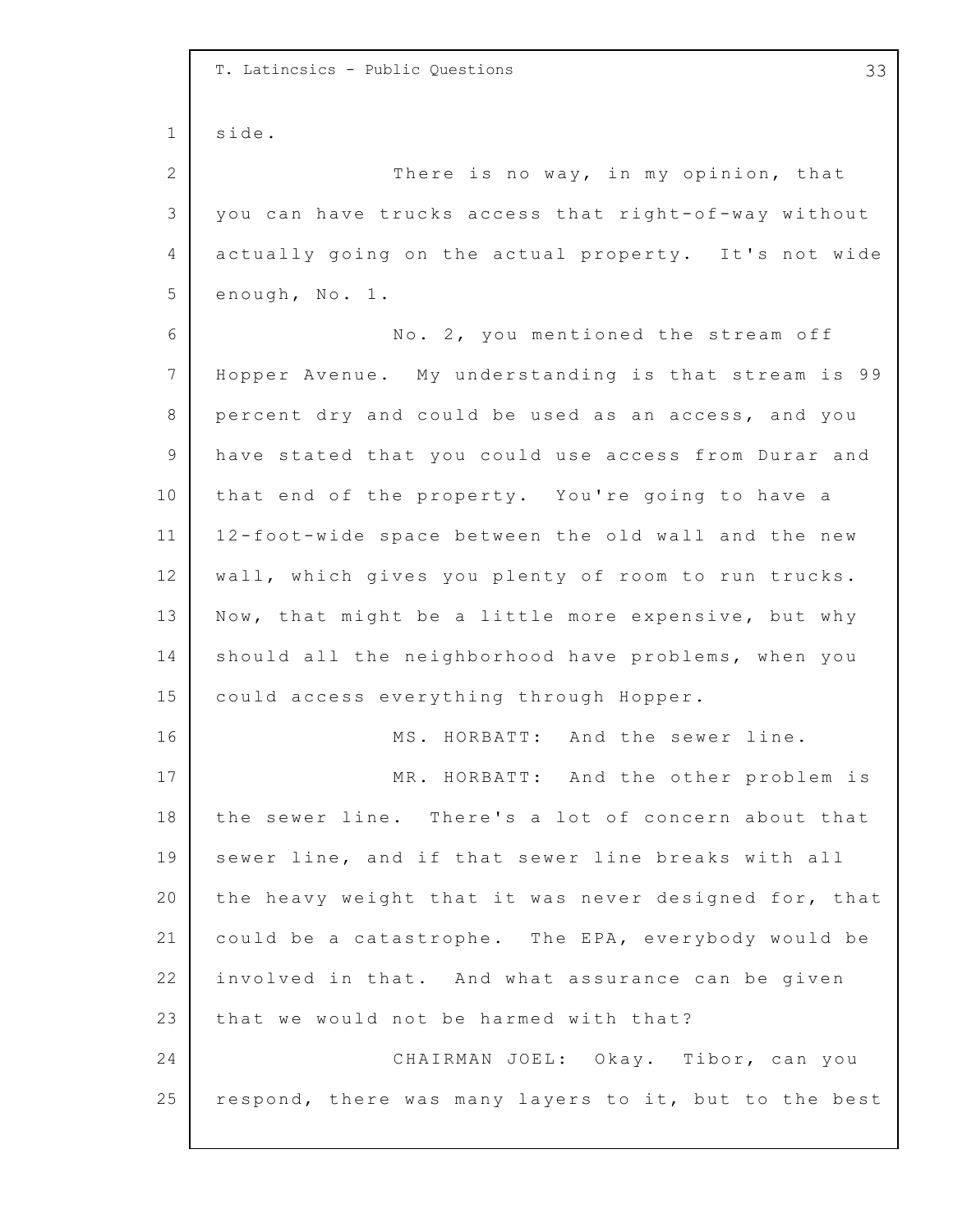1 2 3 4 5 6 7 8 9 10 11 12 13 14 15 16 17 18 19 20 21 22 23 24 25 T. Latincsics - Public Questions 34 that you can. MR. LATINCSICS: Okay. If you don't mind, if you could repeat specific questions and I will answer. MR. HORBATT: The first question would be: Hopper Avenue, you said there's a stream that you would have to overcome. My understanding is that stream is 99 percent dry. MR. LATINCSICS: Yes, it is. I'm sure it was flowing yesterday, but during periods of low rainfall, there is no discharge from these detention basins. I remember in the last  $- -$ MR. HORBATT: Is it in your testimony -- MR. LATINCSICS: Nevertheless, it is a regulated resource, so if one was to cross it, no question a temporary culvert would be required with the attendant DEP permits. Did I answer your question? MR. HORBATT: Thank you. And in your previous testimony a couple of meetings ago, you had indicated that it would be possible to do this project through the Hopper Ridge community. It would be more expensive, but it could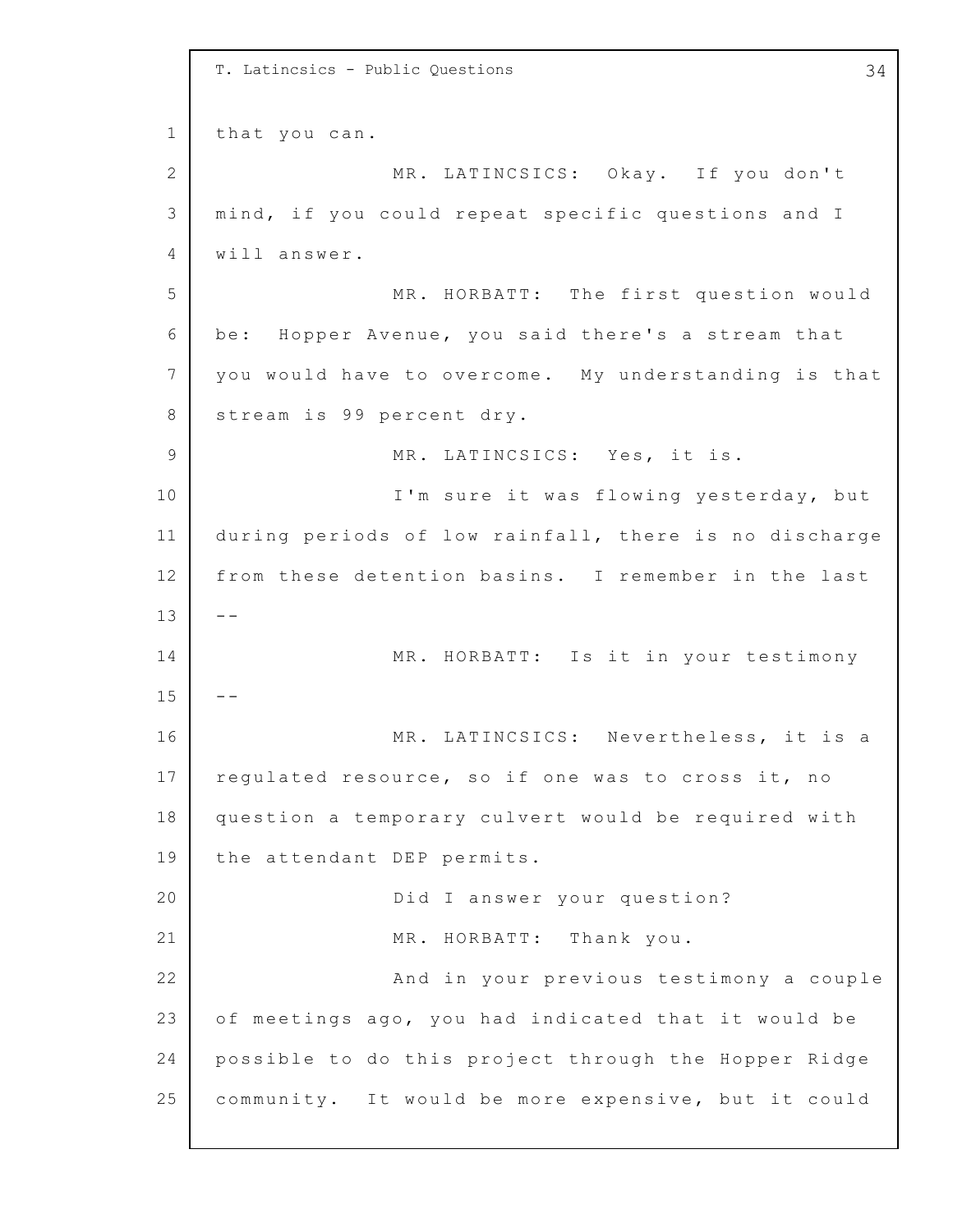```
1
2
3
4
5
6
7
8
9
10
11
12
13
14
15
16
17
18
19
20
21
22
23
24
25
    T. Latincsics - Public Questions 35
    be done.
                  MR. LATINCSICS: Yes.
                  MR. HORBATT: And that would be done
    without using the access from Cedar Avenue.
                  MR. LATINCSICS: Yes, there are
    alternatives, yes. Typically more expensive. And
    there is an obligation on all parties to do things in
    a cost effective manner.
                  MR. HORBATT: Hopper Ridge is the only
    benefit of this project. Why should anybody else
    have problems and inconveniences and costs to make it
    more convenient for Hopper Ridge?
                  MR. LATINCSICS: Okay. I disagree with
    the statement of "problems."
                  I have up on the screen, I believe that
    is planning sheet 3 of 8, sheet numbers, but this
    access point, to my understanding, has been used for
    decades.
                  I'm pointing to a photograph of it.
    There is a curb cut with a concrete apron, and then
    the photographs of the access roadway, which has been
    used for similar work in the past, specifically the
    prior cleaning and dredging of the pond by the
    municipality.
                  MR. HORBATT: That isn't true.
```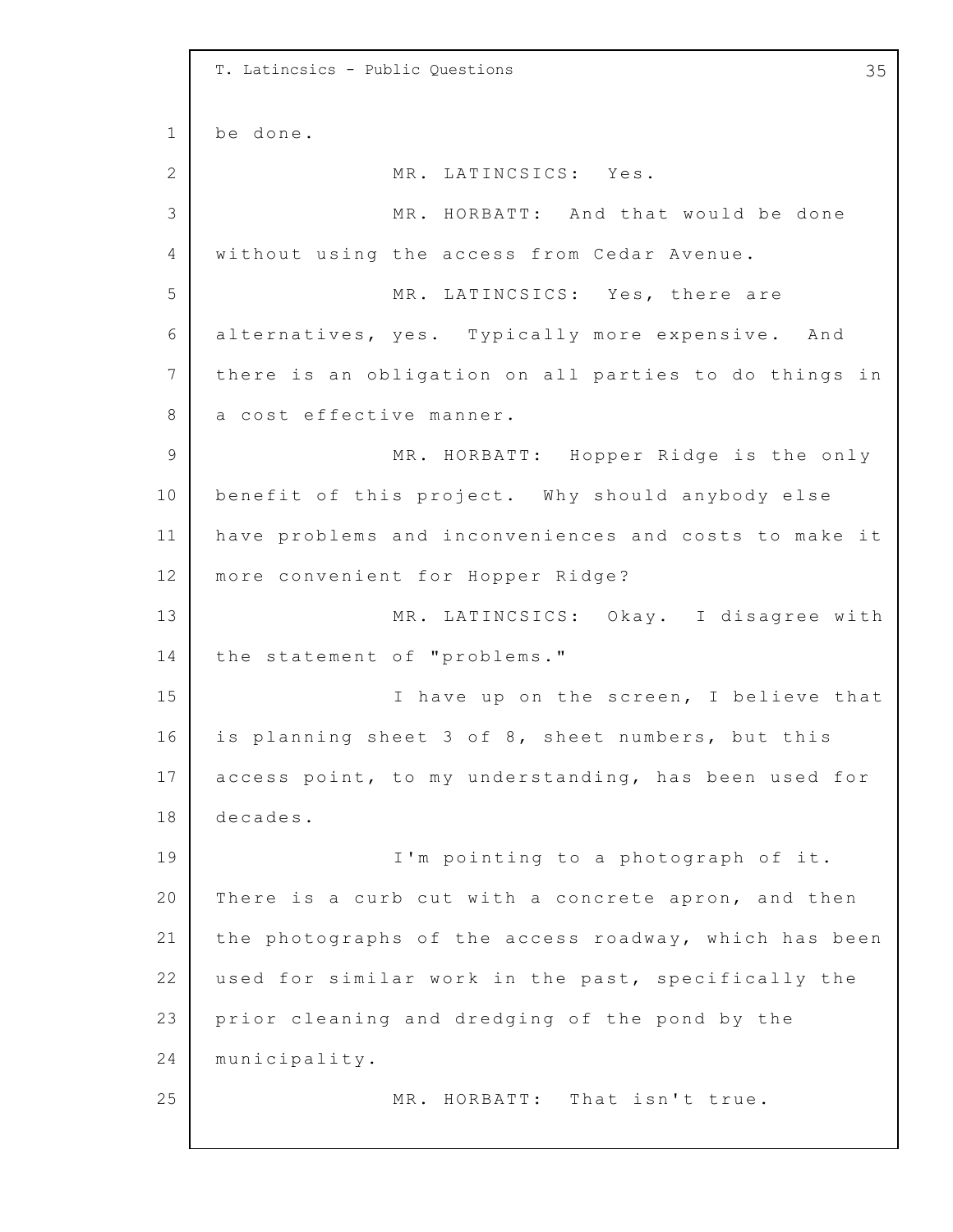1 2 3 4 5 6 7 8 9 10 11 12 13 14 15 16 17 18 19 20 21 22 23 24 25 T. Latincsics - Public Questions 36 MR. LATINCSICS: To my understanding that is the intent of this access roadway. MR. HORBATT: They never used the access when they constructed the condos, and it has not been used for the dredging. And if you look at that tree in that picture on the right-hand side that is in part of the right-o f-way, that you cannot put trucks through there without going on the actual property. It's impossible. MR. LATINCSICS: Okay. On plan sheet 3, the access roadway is detailed. I'm tracing the travel way. The tree that Mr. Horbatt referred to is located here, and it's very clear that the travel way goes around the tree. We have  $-$ -MS. HORBATT: Tell him we own to the middle there. MR. LATINCSICS: We have walked this property with truck drivers and confirmed that it is suitable for access and maneuvering. MR. HORBATT: Are you familiar with what the term of an easement is and to be used only for emergency and not to create any problems? This is from the Village of Ridgewood. This was prepared by the Village of Ridgewood and it was signed by the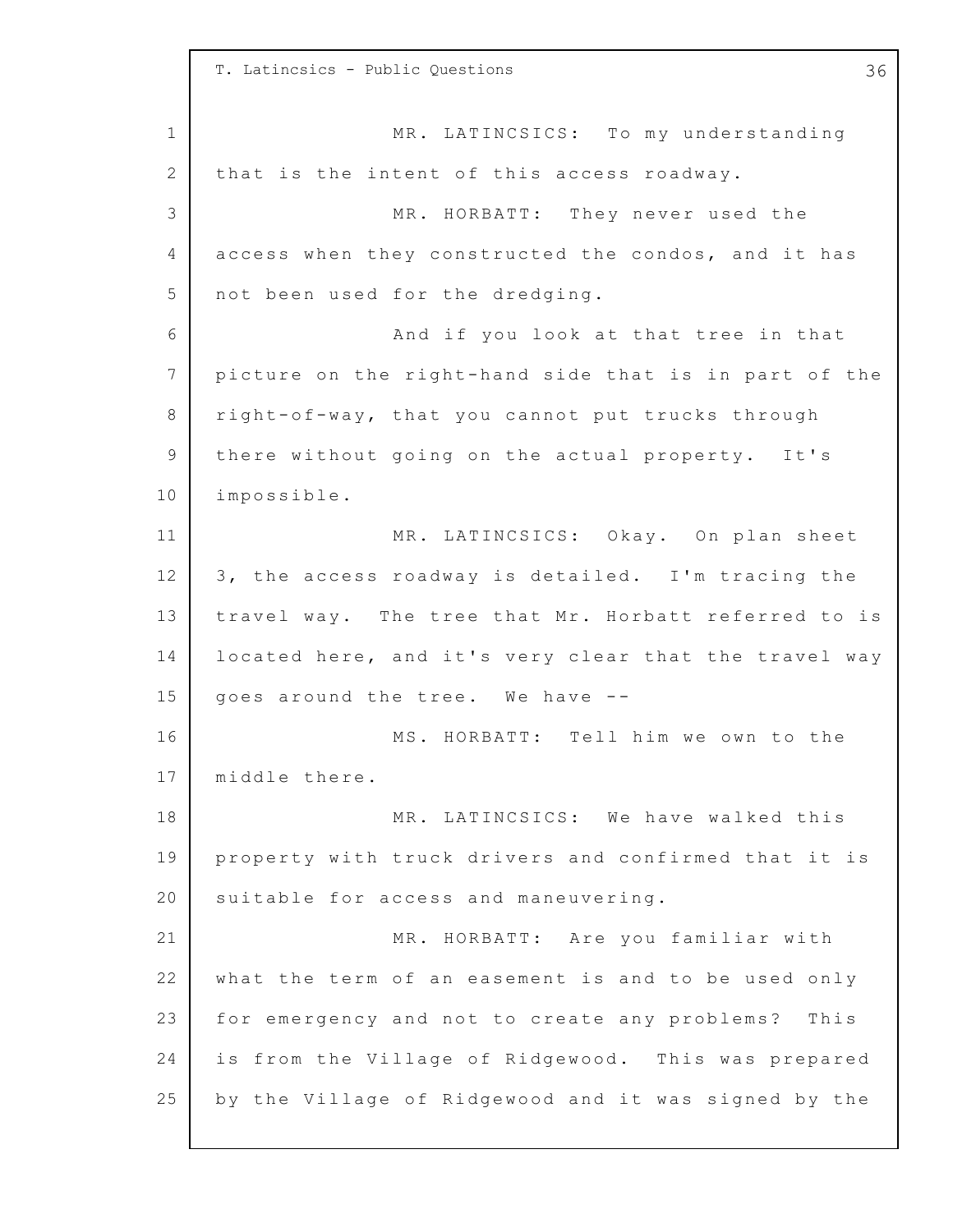1 2 3 4 5 6 7 8 9 10 11 12 13 14 15 16 17 18 19 20 21 22 23 24 25 T. Latincsics - Public Questions 37 attorney. MS. HORBATT: Anthony Speranza. MR. HORBATT: Anthony Speranza, and it says no nuisance and no act of any detrimental should be made to the land of that property. MR. RUTHERFORD: Mr. Chairman, I'm going to interrupt here just for a legal objection. I think the adjudication and interpretation of easement agreements is something that's clearly beyond the jurisdiction of the board. Mr. Horbatt is referring to easement agreements that appear of record that grant certain rights to the village and also grant certain rights to Hopper Ridge, and, from our perspective, the terms of that easement does give Hopper Ridge the right to access that easement for this particular project. That's our position. It is our hope to work something out with Mr. and Mrs. Horbatt in a mutually agreeable way that would enable us to use that easement, but I think that the board really doesn't have the jurisdiction to make any determination as to the validity interpretation, the effect, rights and liabilities of parties, et cetera. So any further questioning of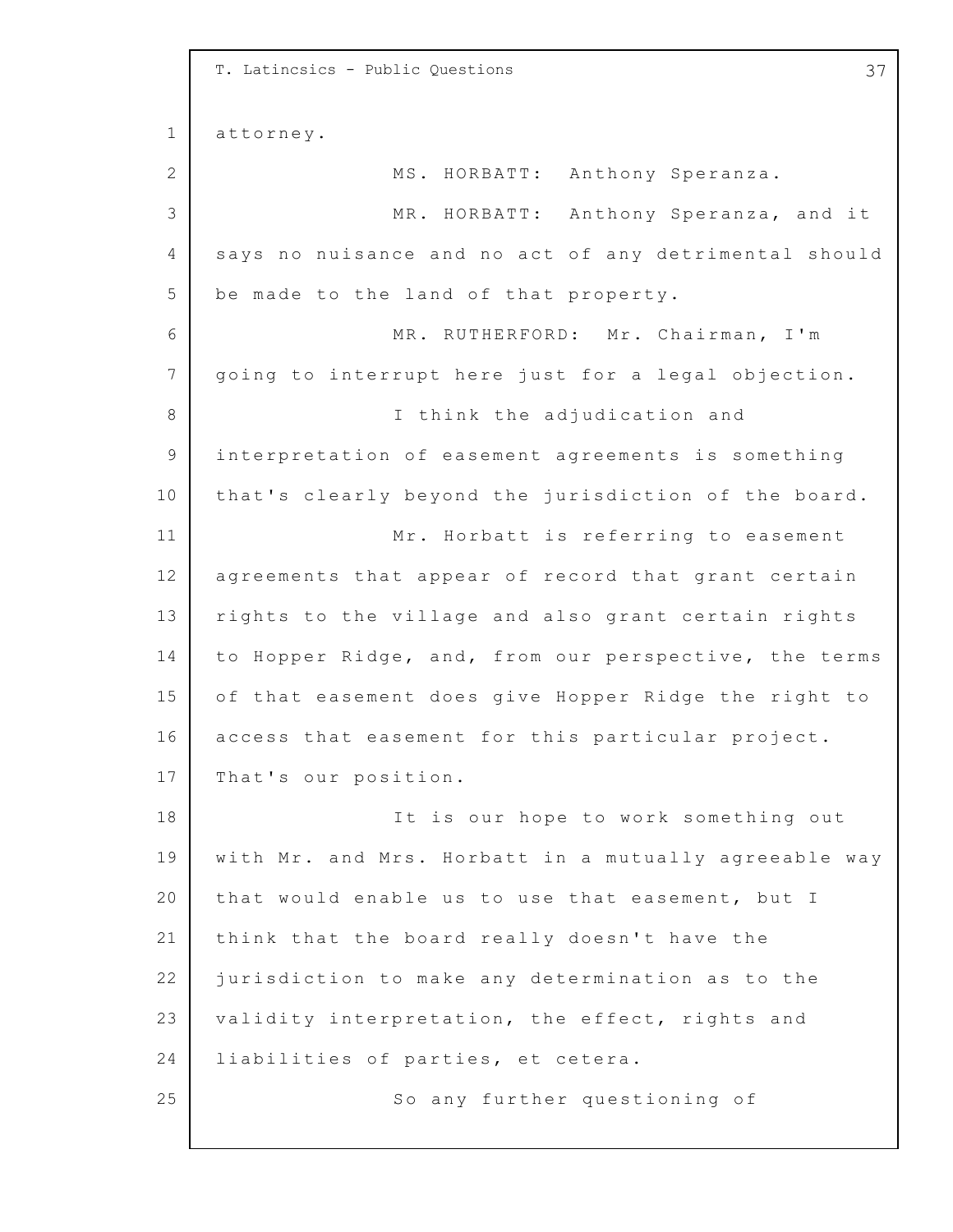|             | T. Latincsics - Public Questions<br>38                |
|-------------|-------------------------------------------------------|
| $\mathbf 1$ | Mr. Latincsics on this issue is really pretty much    |
| 2           | irrelevant to the issues before the board.            |
| 3           | MS. HOOBAN: I have a question of this                 |
| 4           | for either Chris or Mr. Rutherford, whether or not we |
| 5           | would interpret the language in that easement         |
| 6           | agreement, were we presented with any documentation   |
| 7           | about it existing in our records? Because it's been   |
| 8           | going on for so long, I'm sorry, I don't recall, so   |
| 9           | I'm just wondering were we or should we have or would |
| 10          | it behoove it to be notified of it?                   |
| 11          | MR. RUTHERFORD: I don't consider --                   |
| 12          | MR. MARTIN: Dave, if I may.                           |
| 13          | Melanie, if they're relying upon an                   |
| 14          | easement, it has to be a valid easement.              |
| 15          | And if not a valid easement, then they                |
| 16          | can't use it in terms of their ingress and egress.    |
| 17          | So it's up to the applicant to represent to the board |
| 18          | that the easement is valid, it's sufficient for the   |
| 19          | purposes that they're desirous to use it for.         |
| 20          | The interpretation of it is, looking                  |
| 21          | for that in terms of the board, because if the board  |
| 22          | is going to allow soil movement, there has to be      |
| 23          | ingress and egress, simple as that.                   |
| 24          | MS. HOOBAN: Okay. I have a question.                  |
| 25          | MAYOR KNUDSEN: I have just gone                       |
|             |                                                       |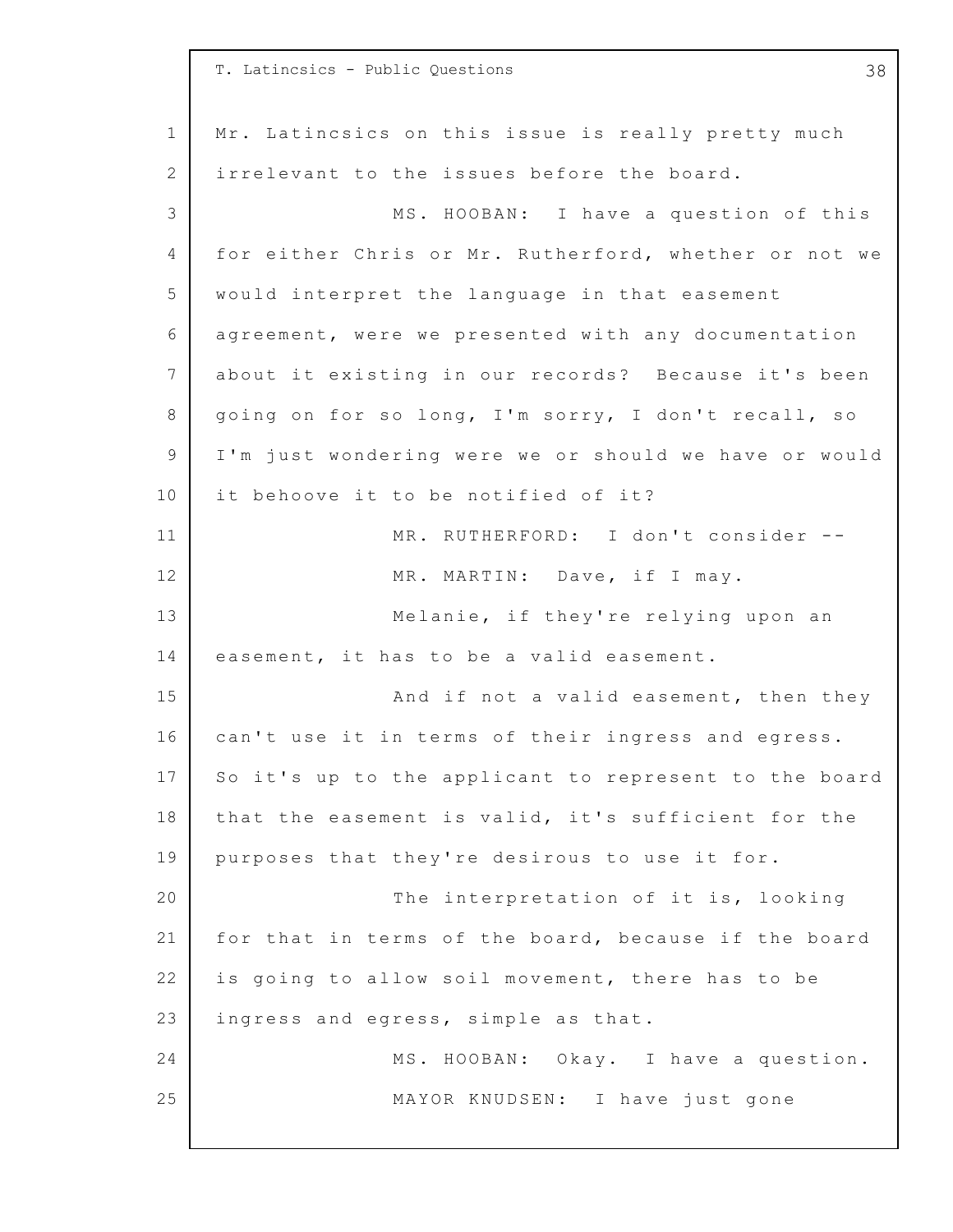1 2 3 4 5 6 7 8 9 10 11 12 13 14 15 16 17 18 19 20 21 22 23 24 25 T. Latincsics - Public Questions 39 through every file I received, and I do not see an easement agreement. MS. HOOBAN: That was my question, is, did we receive it? MAYOR KNUDSEN: I don't see it in my records, and I would like a copy of it. Can we be supplied a copy of the easement agreement? MR. MARTIN: Mr. Rutherford, if you are going to use the easement, please supply a copy of the agreement representing that it's satisfactory for the purposes that you need to use it for. MAYOR KNUDSEN: Please confirm that we have not received it, correct? MR. RUTHERFORD: You have not. You have not. You have not, and primarily for the reason I just expressed, that I think, with all due respect certainly, the board lacks jurisdiction to interpret the easement or anything else, but I'm very happy to provide it. They are of record and it creates an easement, I think it's 7-and-a-half feet on each side of the centerline, vacating Hopper Avenue. So it runs across Lot 1, which is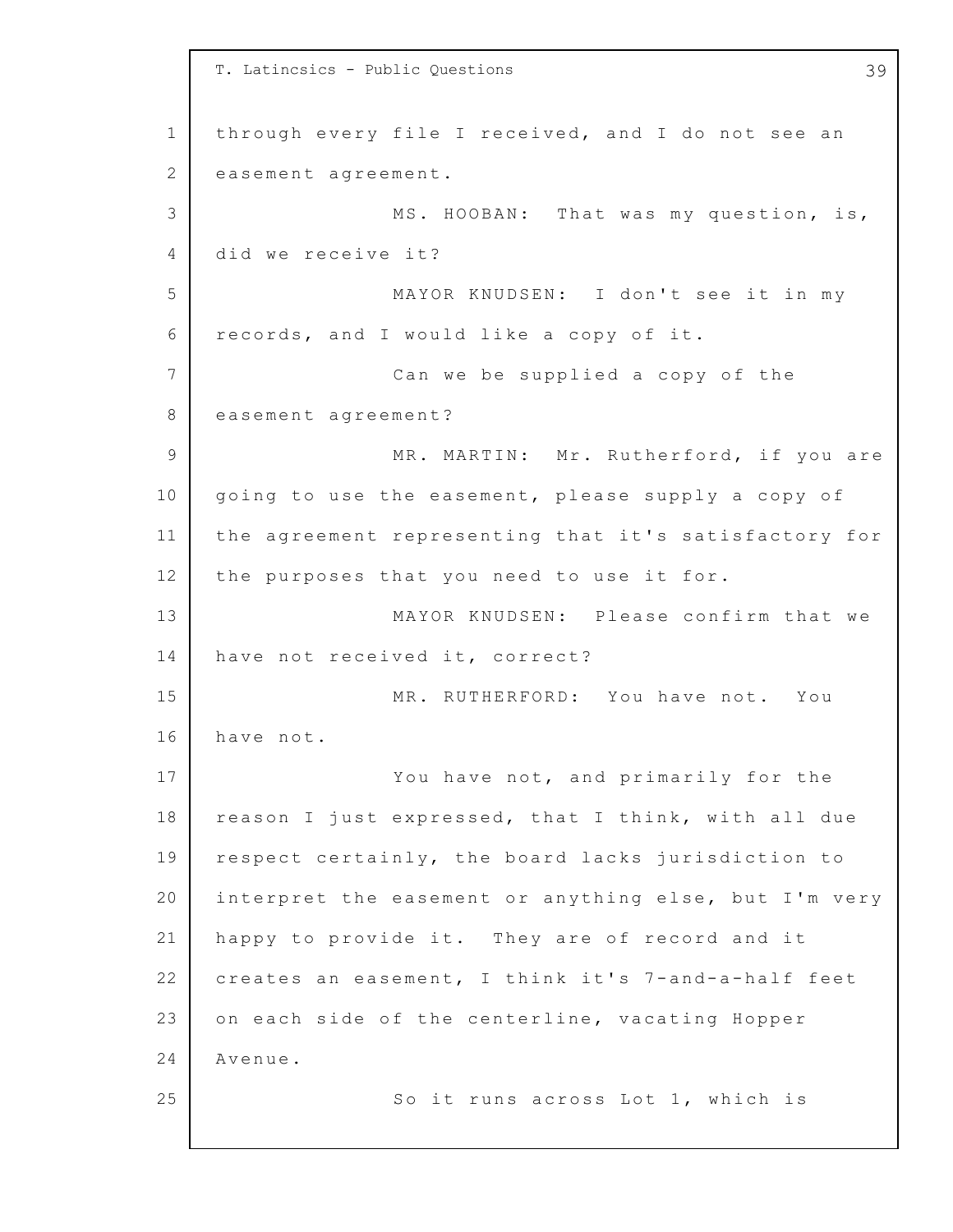1 2 3 4 5 6 7 8 9 10 11 12 13 14 15 16 17 18 19 20 21 22 23 24 25 T. Latincsics - Public Questions 40 Mr. and Mrs. Horbatt's property, and Lot 13, which is the property of the Olcotts. Mr. Martin, I'm happy to provide that. I have obtained a report of title for each of those properties, which I'm happy to provide. MR. HORBATT: The other problem is the weight on the sewer line. There's been some very serious concerns about putting over 300 trucks across that sewer line, and if that sewer line is broken, that's a catastrophic problem. And they said, well, we'll put some stone over it, it should be fine, but that doesn't give any guarantee that that amount of equipment going across that will not create a problem. MR. LATINCSICS: First, okay, I'm not sure where the number 300 trucks came from. Typically we are anticipating with the overall project about 171 truckloads. MR. HORBATT: You had stated 325 loads of stone, that would be in addition to all the tractor-trailers that have to bring in the fill dirt and then also the concrete for the walls. So it's more than 325 trucks in total. MS. HORBATT: And you stated that.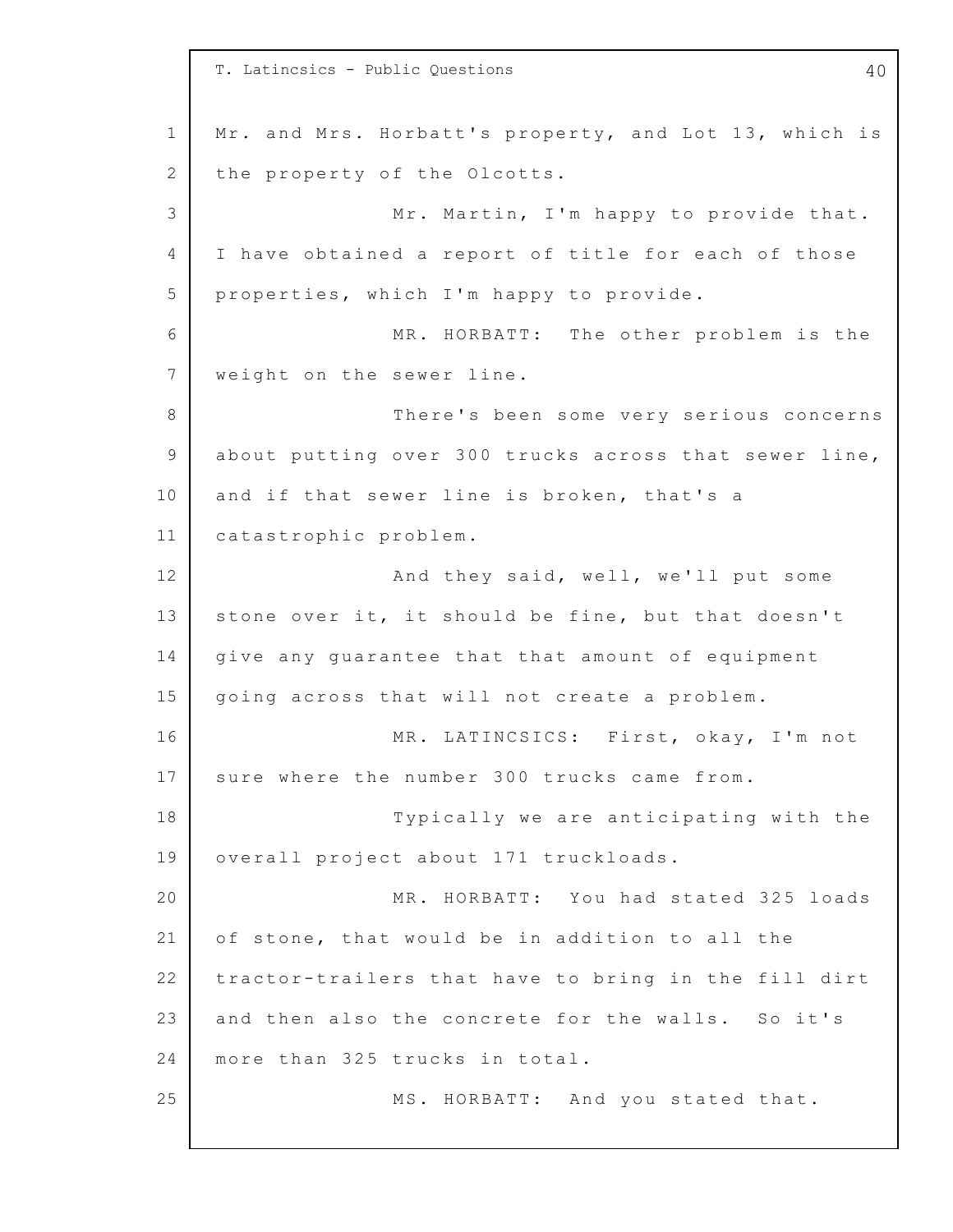1 2 3 4 5 6 7 8 9 10 11 12 13 14 15 16 17 18 19 20 21 22 23 24 25 T. Latincsics - Public Questions 41 MR. HORBATT: You stated that in your testimony. MR. LATINCSICS: Okay. I would have to double check that number based on my further analysis. I believe it's about 171 trucks. MS. HORBATT: That's not what you said. MR. HORBATT: That's not what you said. MR. LATINCSICS: Okay. MR. RUTHERFORD: I will check the transcript, Mr. Chairman, and we'll find out what Mr. Latincsics said. CHAIRMAN JOEL: Okay. Sure. MR. RUTHERFORD: And I think also we're talking about a lot of things here, we're talking about stone, we're talking about fill, we're talking about pallets of material. We're talking about a lot of things. So we'll provide what he said. MS. HORBATT: And they're all heavy trucks, even 100 of them. MR. HORBATT: Yes. CHAIRMAN JOEL: Did you want Tibor to express his opinion on the weight on the sewer line? MR. LATINCSICS: The required cover on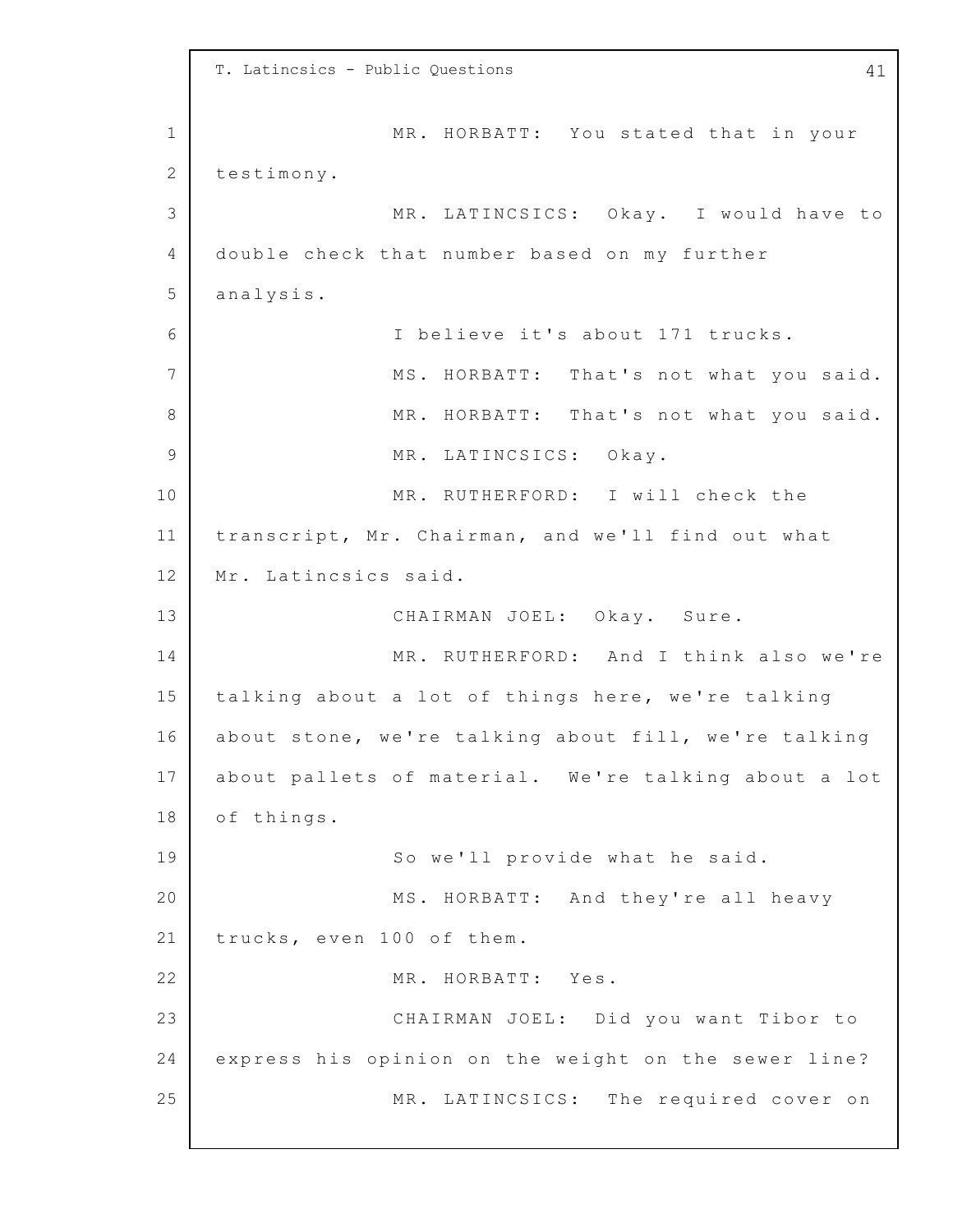1 2 3 4 5 6 7 8 9 10 11 12 13 14 15 16 17 18 19 20 21 22 23 24 25 T. Latincsics - Public Questions 42 piping, be it sewer, storm/sewers, et cetera, is typically a minimum of 2 feet, which is provided in this case. That being said, if the sewer line was damaged inadvertently, that would be Hopper Ridge's obligation to repair it. The sewer line is actually not under the access road for half the distance. I'm referring, this is the access roadway shaded in gray. The sanitary sewer actually comes at, you know, a peculiar route to this first manhole, and then it is under the access roadway, just to be clear. But the sewer line, which was under the former Hopper Avenue, was designed for a public roadway. Now, Hopper Avenue ultimately was not constructed as a through road, but it has more than 2 feet of cover, which is the minimum required for proper protection of piping. MR. HORBATT: Hopper Avenue wasn't designed to be a through street with  $80,000$ -pound trucks going back and forth all day. I would like the village engineer, who has mentioned some concerns about the sewer line, I'd like his comments about that.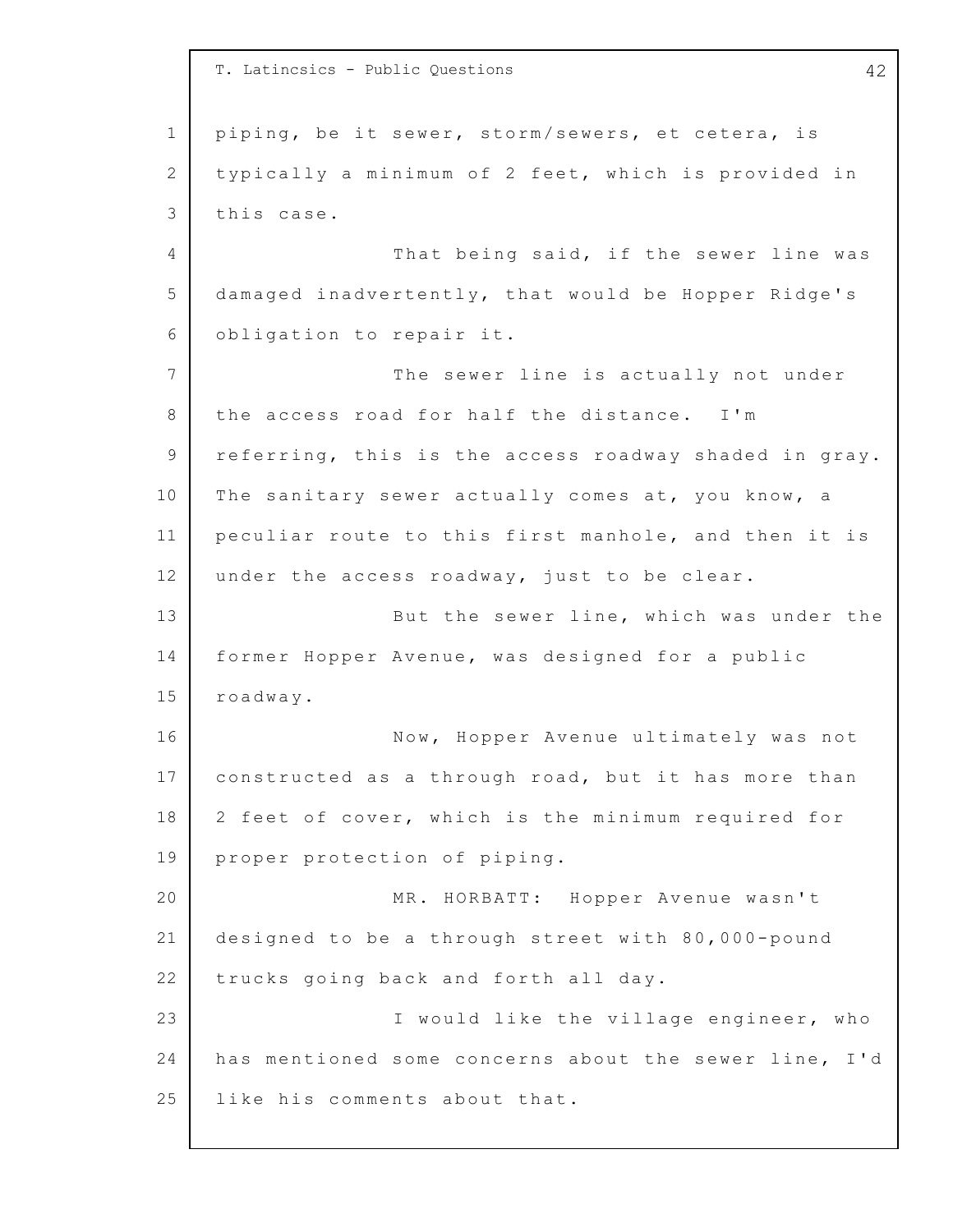1 2 3 4 5 6 7 8 9 10 11 12 13 14 15 16 17 18 19 20 21 22 23 24 25 T. Latincsics - Public Questions 43 MR. RUTISHAUSER: The cover on the sewer line, as Tibor said, is 2 feet. That is usually adequate. Given the load's proposed to be over it, we will be monitoring it carefully. If that line was in the street, the streets would be designed for holding the  $72 - to$ 8 0,000-pound-vehicle weight. A fire truck weighs close to that much. Moving vans and other trucks that service our residents have weights in that range all that time. MR. HORBATT: But not 300 trucks going through a street like that at any given time. I mean, that's completely beyond what the normal scope of a moving van or even a fire truck going through there on occasion, not 300 trucks coming through. MR. RUTHERFORD: Mr. Chairman, I do object to the continuing reference to 300 trucks. I'm not sure that's what Mr. Latincsics said, No. 1. No. 2, he revised it this evening. And, No. 3, he said that the truckload is spread around three different entry points. So just for the record, that's just my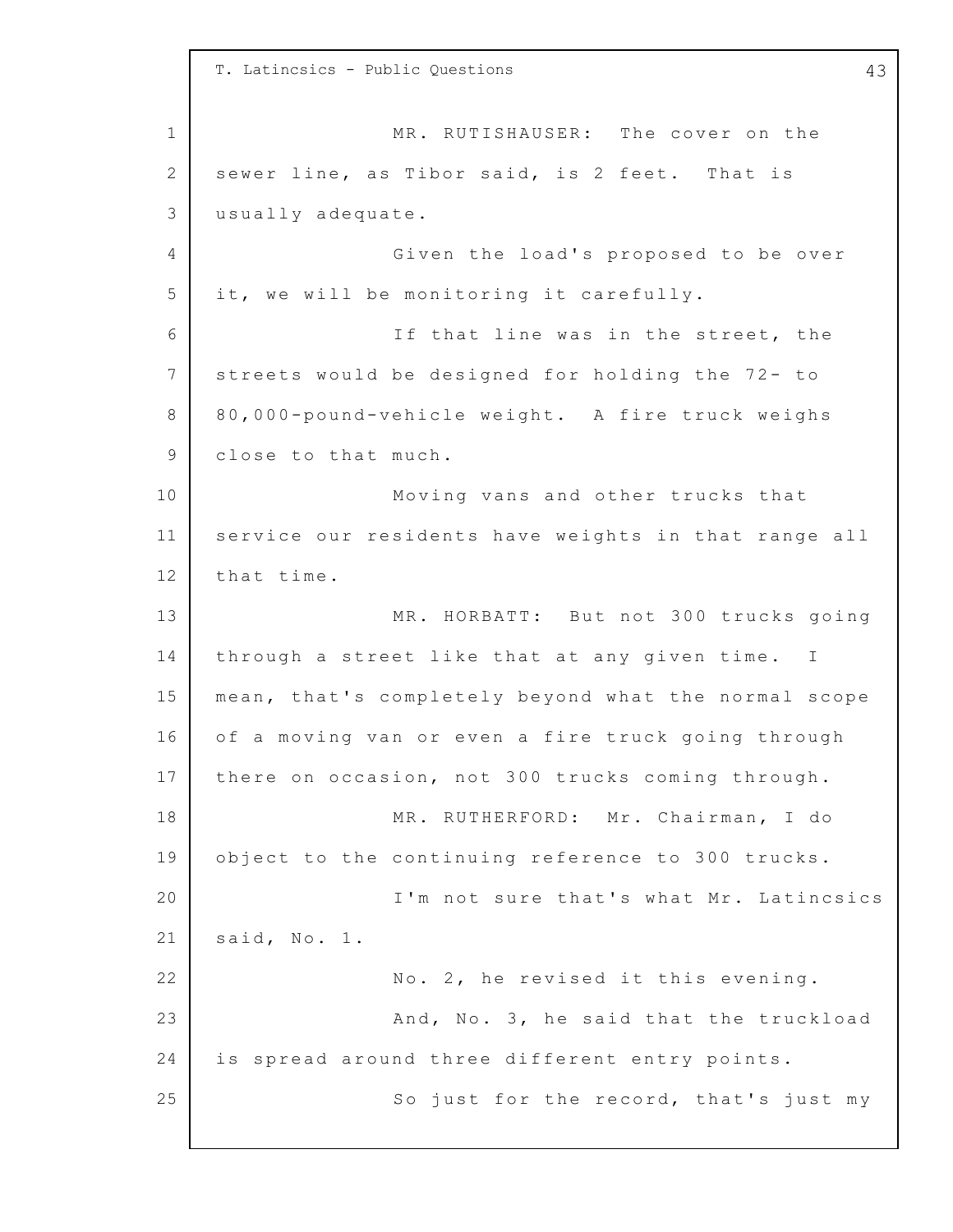1 2 3 4 5 6 7 8 9 10 11 12 13 14 15 16 17 18 19 20 21 22 23 24 25 T. Latincsics - Public Questions 44 comment on the record. CHAIRMAN JOEL: Okay. All right. Chris, did you have anything else to add on that? MR. RUTISHAUSER: The kind of truckloads, the truck quantities being discussed are commonly seen in the village. Our police department does a lot of traffic data counting, and the vehicle counts they get on a lot of our roads, unless you're familiar with it, can be astonishing, but it is spread out over a period of time. The trucks that are coming in here are not going to be all at once, there will be a couple an hour. They have to get loaded. They have to unload. And that's something that we can also put into the major soil permit, put language in it that says no more than one or two trucks can be waiting to be unloaded in this particular area given the residential neighborhood. CHAIRMAN JOEL: Okay. MR. HORBATT: I'd like to ask the fire chief if he would bring a truck down a dirt road like that, 80,000-pound fire truck. MR. MARTIN: The questions are to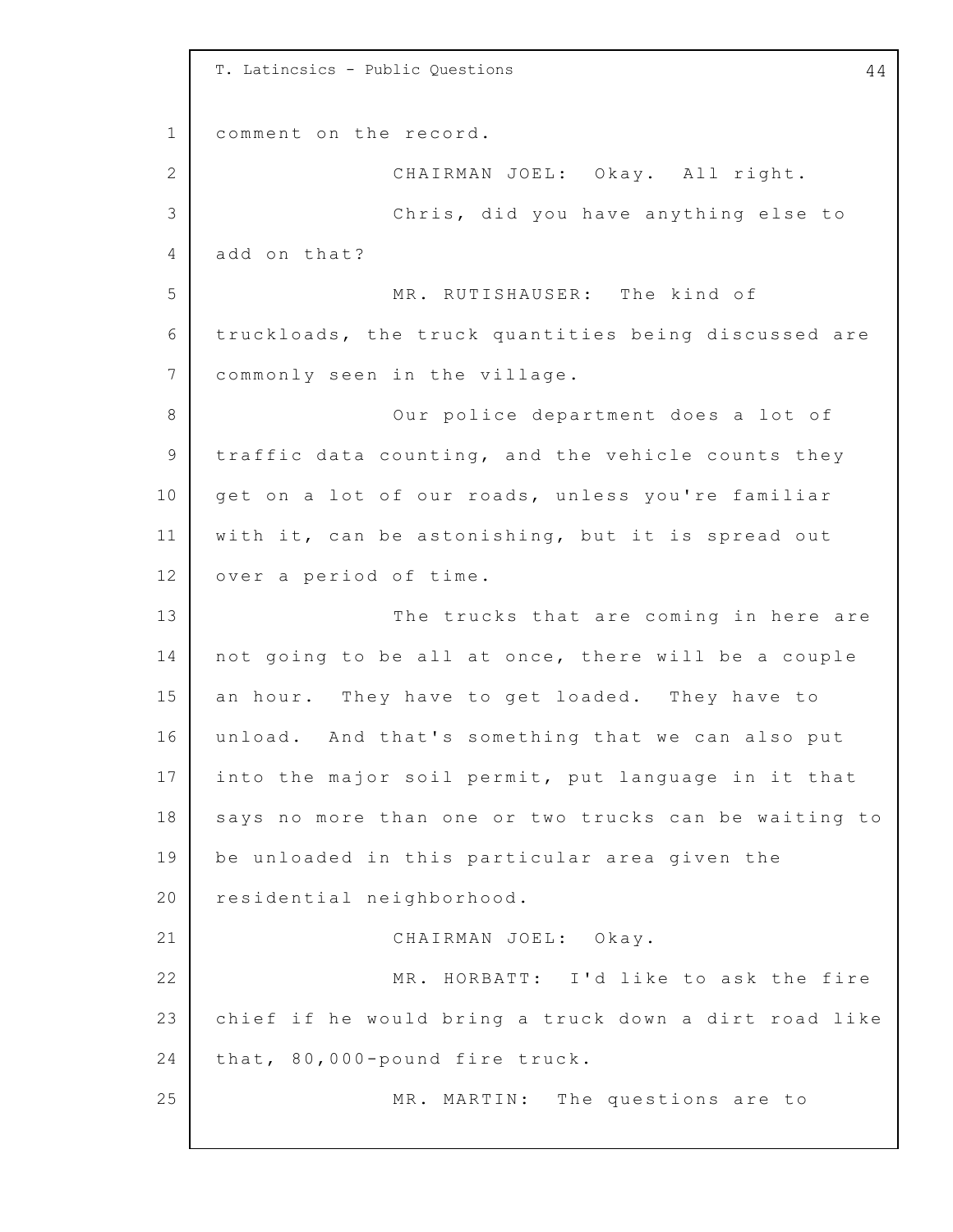```
1
2
3
4
5
6
7
8
9
10
11
12
13
14
15
16
17
18
19
20
21
22
23
24
25
    T. Latincsics - Public Questions 45
    Tibor.
                  The board doesn't have to address the
    question.
                  CHIEF VAN GOOR: Don't address that?
                  MR. MARTIN: This is not the comment
    section, this is questions of a witness. You're not
    the witness.
                  Mr. Van Goor, I am directing you not to
    answer that.
                  MR. HORBATT: Okay.
                  Tibor, I would just like to summarize.
    You had indicated that this project could be done
    without using the easement of Cedar Avenue. It might
    be a little more expensive, and the only benefit is
    the people of Hopper Ridge, not all the neighbors and
    everybody else who would be inconvenienced and
    potential problems from it.
                  So if it costs a little more, but you
    can do it that way, you indicated it could be done.
                  MR. LATINCSICS: Okay. The answer
    would have to be yes, there are alternatives. It is
    not a small increase in expense and there are
    benefits to the greater community.
                  Not just Hopper Ridge is benefitting
    from this project, these walls are integral detention
```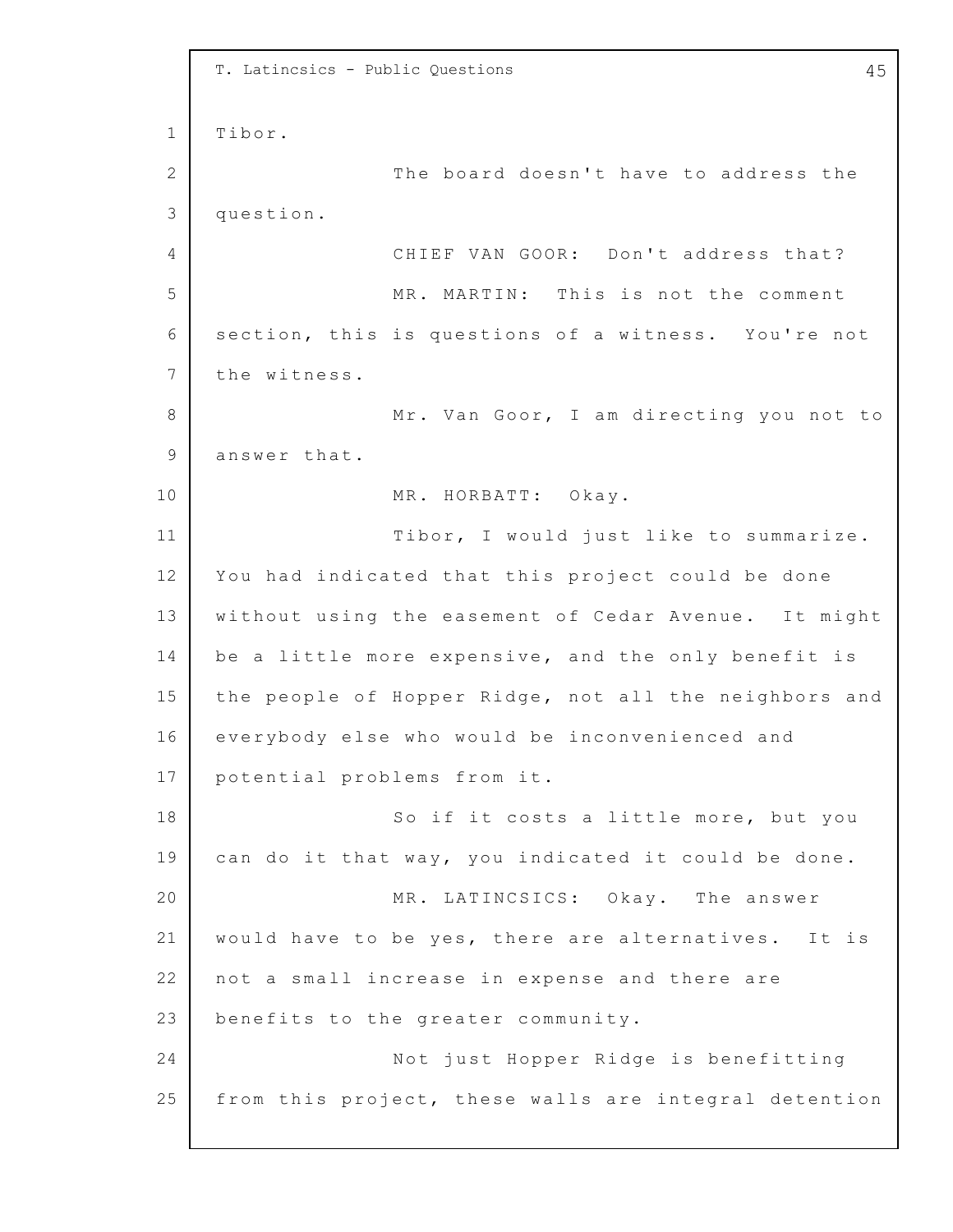1 2 3 4 5 6 7 8 9 10 11 12 13 14 15 16 17 18 19 20 21 22 23 24 25 T. Latincsics - Public Questions 46 basins. For example, if we could fill these detention basins and have graded slopes, the walls would not be required. These detention basins provide stormwater management benefits and water quality benefits to the Village of Ridgewood and the Ho-Ho-Kus Brook watershed, which is integral to the town's master plan and stormwater management plan. So it is not just Hopper Ridge that is benefitting from this project, to be clear. There are approximately 62 acres draining to these detention basins. Hopper Ridge in it entirety is only 10.3 acres. These detention basins provide a benefit to the greater community. CHAIRMAN JOEL: Any further questions, Robert? MR. HORBATT: The fact still remains, there's a potential problem. Our property is lower than the sewer line. If the sewer line breaks, it's going to go right into our property. And, again, if the project could be done without using that, you stated that. CHAIRMAN JOEL: Okay. MR. HORBATT: My concern is not your cost, my concern is the safety and having problems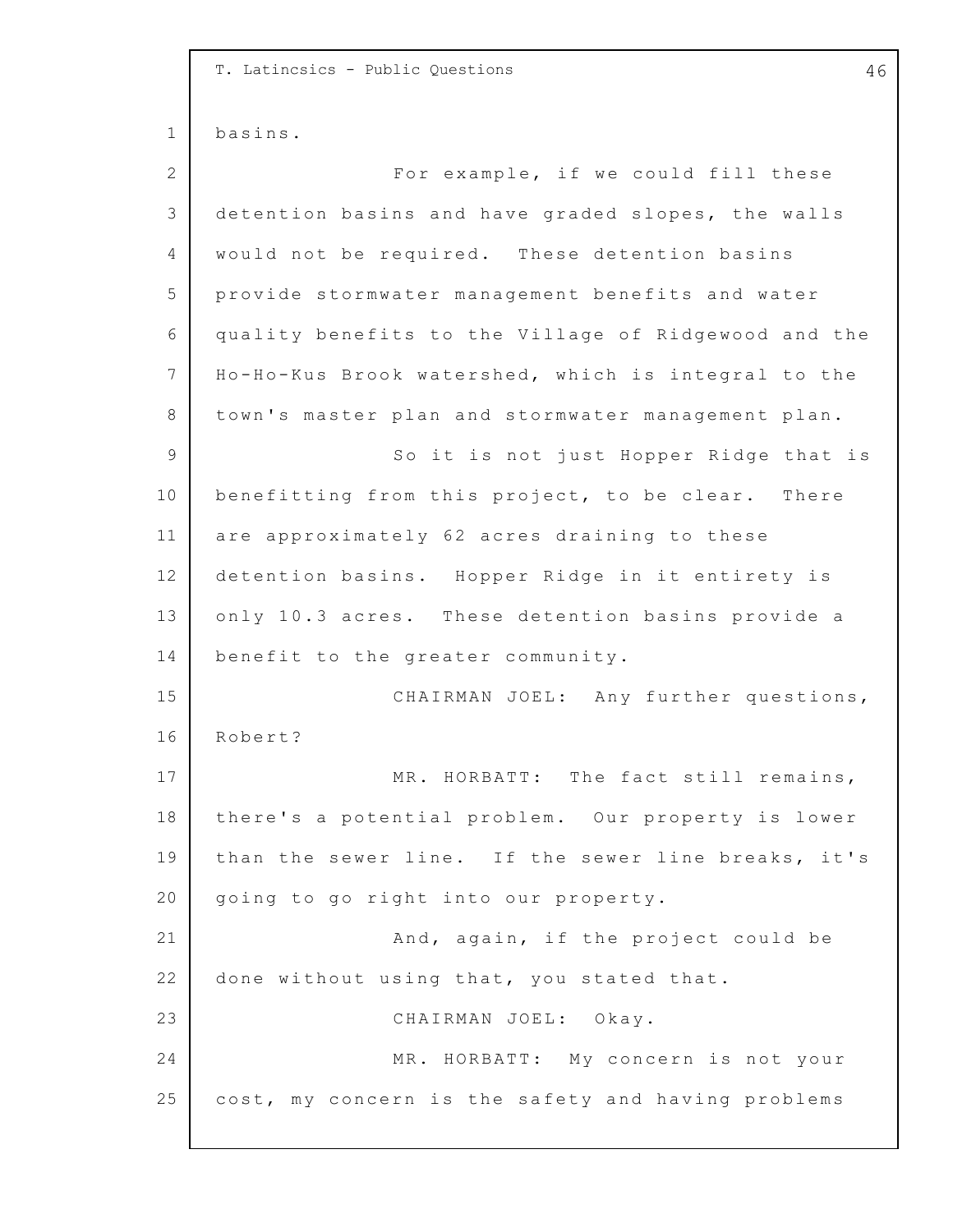```
1
2
3
4
5
6
7
8
9
10
11
12
13
14
15
16
17
18
19
20
21
22
23
24
25
    T. Latincsics - Public Questions 47
    with -MS. HORBATT: The sewer line.
                  CHAIRMAN JOEL: Okay. All right. Does
    that finish your questions, Robert?
                  MR. HORBATT: Thank you.
                  We will submit in writing at the
    appropriate time and when it's time for public
    comments.
                  CHAIRMAN JOEL: Okay. You don't submit
    in writing, you give testimony, if you're going to
    give public testimony or public comments on the
    hearing date.
                  MR. HORBATT: That's fine.
                  Thank you very much.
                  CHAIRMAN JOEL: Okay. Thank you,
    Robert.
                  Is there another person from the public
    to ask questions?
                  MR. HANSEN: Yes, we do. Hold on one
    second, I'll bring them in.
                  All right. Next person is Thomas
    Olsen. I'm bringing him in right now.
                  MR. HANSEN: Mr. Olsen, please unmute.
                  MR. OLSEN: Hello.
                  MR. HANSEN: There you go.
```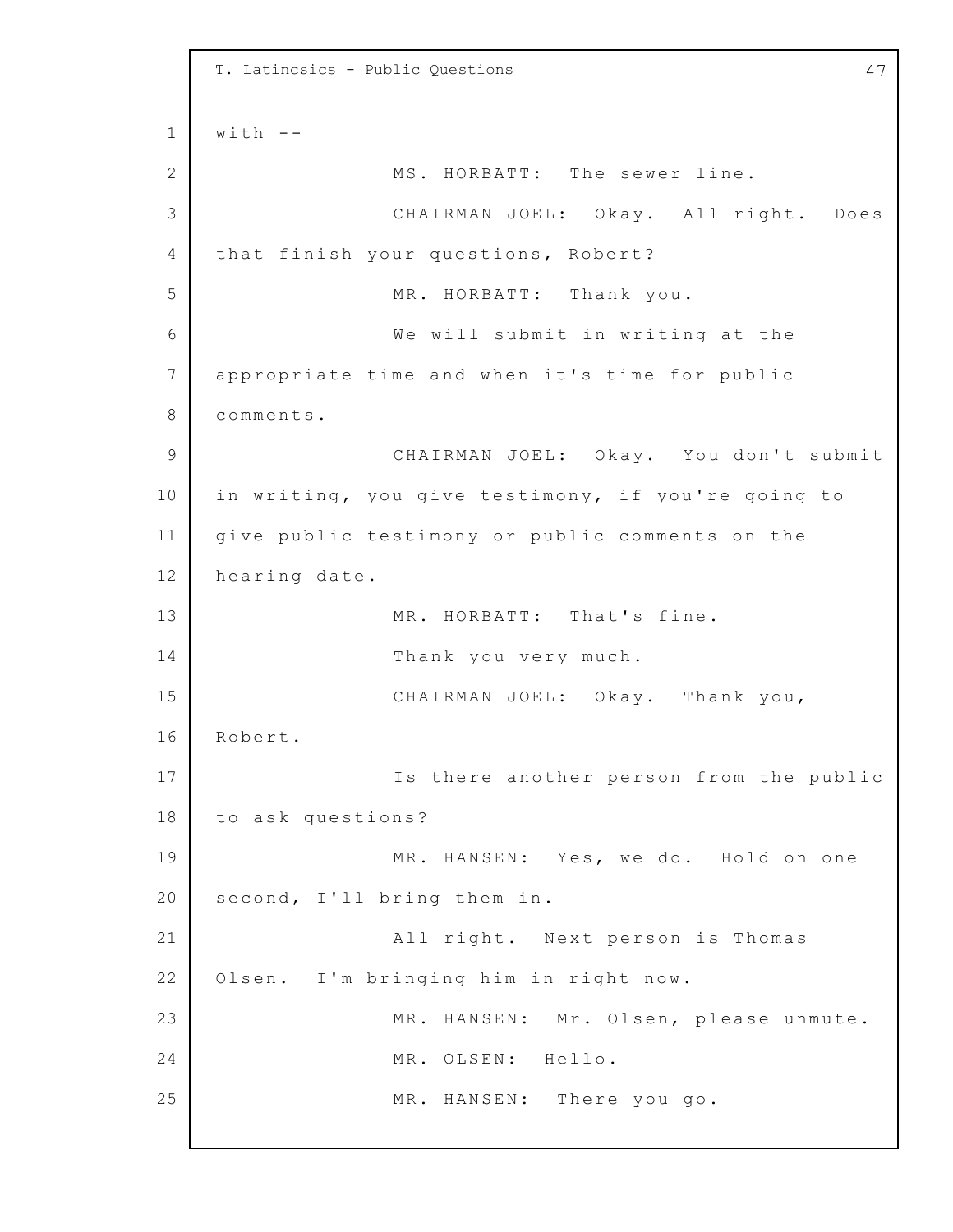1 2 3 4 5 6 7 8 9 10 11 12 13 14 15 16 17 18 19 20 21 22 23 24 25 T. Latincsics - Public Questions 48 COURT REPORTER: Please state and spell your name. MR. OLSEN: Thomas Olsen, T-H-O-M-A-S  $O-L-S-E-N$ . CHAIRMAN JOEL: Your address, please. MR. OLSEN: 380 Cedar Avenue. CHAIRMAN JOEL: Okay. MR. OLSEN: I'm just on the other side of the Olcotts. They're on the other side of the easement from Mr. Horbatt. CHAIRMAN JOEL: Okay. You can ask questions of Tibor Latincsics. MR. OLSEN: Okay. I have a feeling some of my questions cannot be answered, probably better questions for the general contractor. Will there be heavy equipment or trucks parked or stored on Cedar Avenue either during the day or perhaps even overnight? MR. LATINCSICS: There will be no parking overnight, certainly, or long-term parking on Cedar Avenue. That being said, if a truck has to wait to make the turn into the access road, it will be there for a short period of time, but they'll be no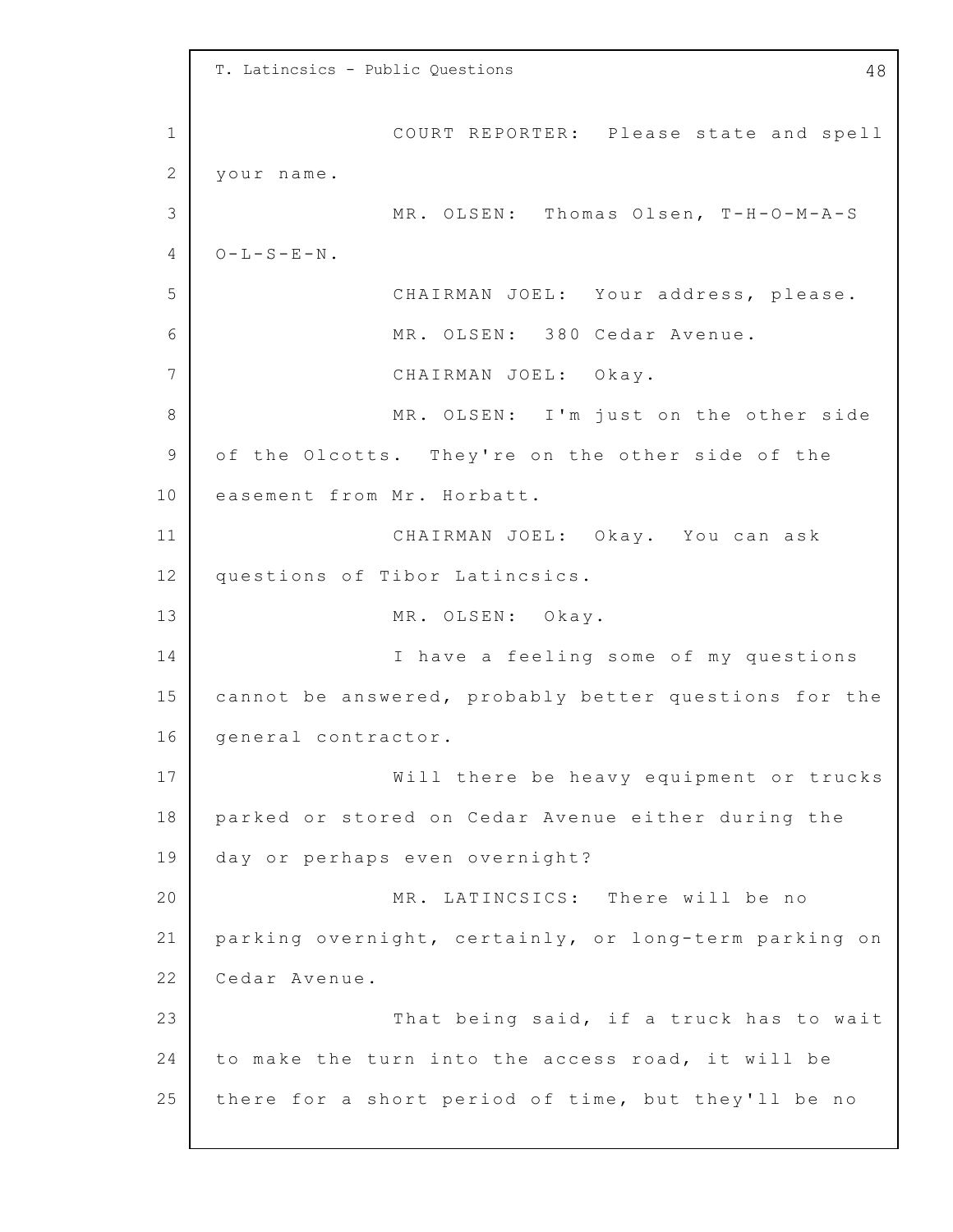1 2 3 4 5 6 7 8 9 10 11 12 13 14 15 16 17 18 19 20 21 22 23 24 25 T. Latincsics - Public Questions 49 storage on Cedar Avenue. MR. OLSEN: The construction crews, will any of them be parking on Cedar Avenue their personal cars? MR. LATINCSICS: No. MR. OLSEN: Cedar Avenue was just paved last summer. Do you anticipate any damage from these X number of 80,000-pound trucks driving over it. Based on what the town engineer said, it seems like the roads are capable of handling that, but, again, this is quite a few trucks, we're in disagreement for the number, but I also do remember you saying in the neighborhood of 325 truckloads, just for the record. What is it going to  $-$ -MR. LATINCSICS: These are roadway legal trucks. As a matter of fact, they are weighed before they leave the quarry, and it's normal and customary truck traffic. MR. OLSEN: At a previous meeting, you mentioned I believe that the middle pond and the northern pond would be drained prior to construction and there's going to be pumps running.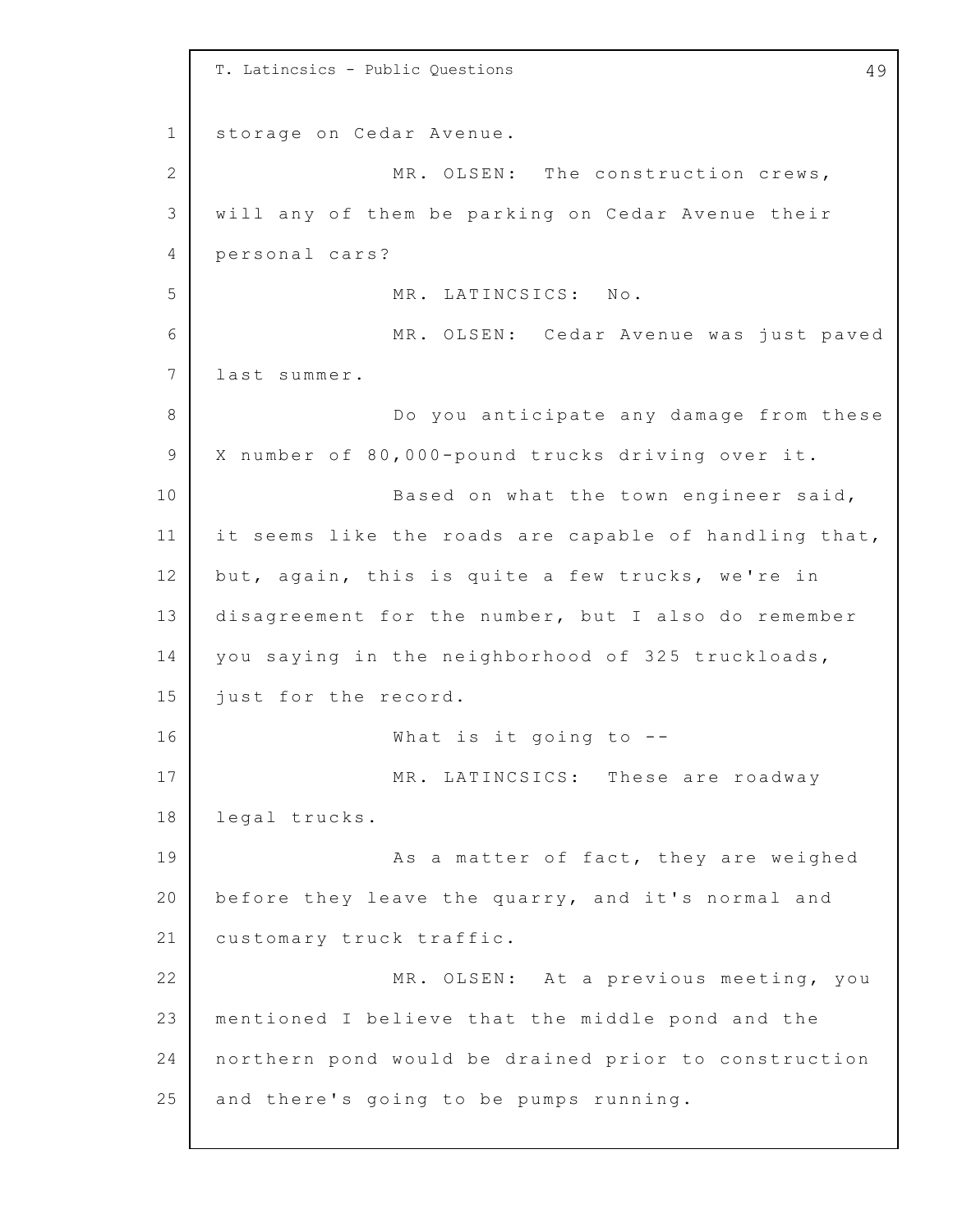1 2 3 4 5 6 7 8 9 10 11 12 13 14 15 16 17 18 19 20 21 22 23 24 25 T. Latincsics - Public Questions 60 and 100 and 100 and 100 and 100 and 100 and 100 and 100 and 100 and 100 and 100 and 100 and 100 and 100 and 100 and 100 and 100 and 100 and 100 and 100 and 100 and 100 and 100 and 100 an I assume those pumps will be running 24 hours a day. Is that correct? MR. LATINCSICS: Yes. MR. OLSEN: Any idea on how loud those pumps will be? MR. LATINCSICS: I do not have a decibel rating, and the ones running overnight would be electric pumps, which are certainly quieter, but I do not have a decibel rating for those ones. I can provide that information. MR. OLSEN: Also at a previous meeting you mentioned the dredge material that you referred to as "wet stockpile" will be stored until dry and then removed. Where is the storage of that going to take place? MR. LATINCSICS: I expect Mr. Rutherford will speak to this. The dredging of the ponds is being removed from the project primarily due to economic reasons; however, if the Bergen County Mosquito Commission or the village decides to participate in that opportunity, we would like to be able to have the permits in hand if that opportunity presents, itself.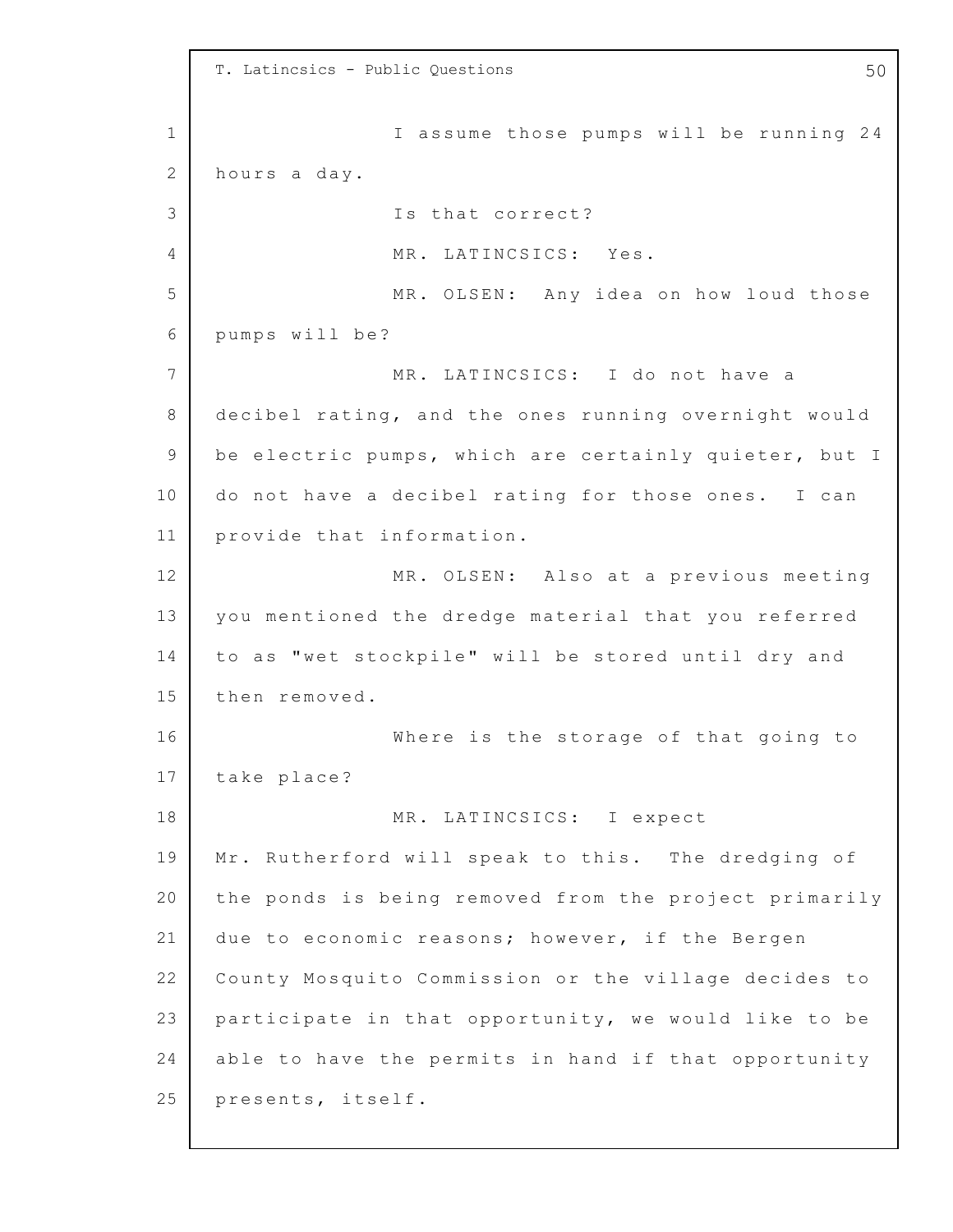## T. Latincsics - Public Questions 61

1 2 3 4 5 6 7 8 9 10 11 12 13 14 15 16 17 18 19 20 21 22 23 24 25 Mr. Rutherford can speak to this, but the large scale dredging of the pond, while we are making provisions for it, as a practical matter due to economic reasons is not proposed by the homeowners association. There will be some limited stripping of the pond muck, for lack of a better term, in the area of the wall construction, a much smaller quantity, and, as a practical matter, that will be stockpiled in the primary stockpile area to the southeast corner of the site, where I've indicated. That will be dried out, and the intent is to use that on site for landscaping for restoration purposes. For example, if you're familiar with the site, this bank to the east of the pool area is eroded and is in poor condition, an ideal place to put that excess soil. The stockpile area will be need to be restored after construction is complete, and the plan is to utilize that soil on site. It needs to be dried and screened, to some extent. We are proposing in the stockpile area. MR. OLSEN: Okay. Now, you mentioned that they are no longer going to be dredging out that north pond. I'm not sure if this is a question, but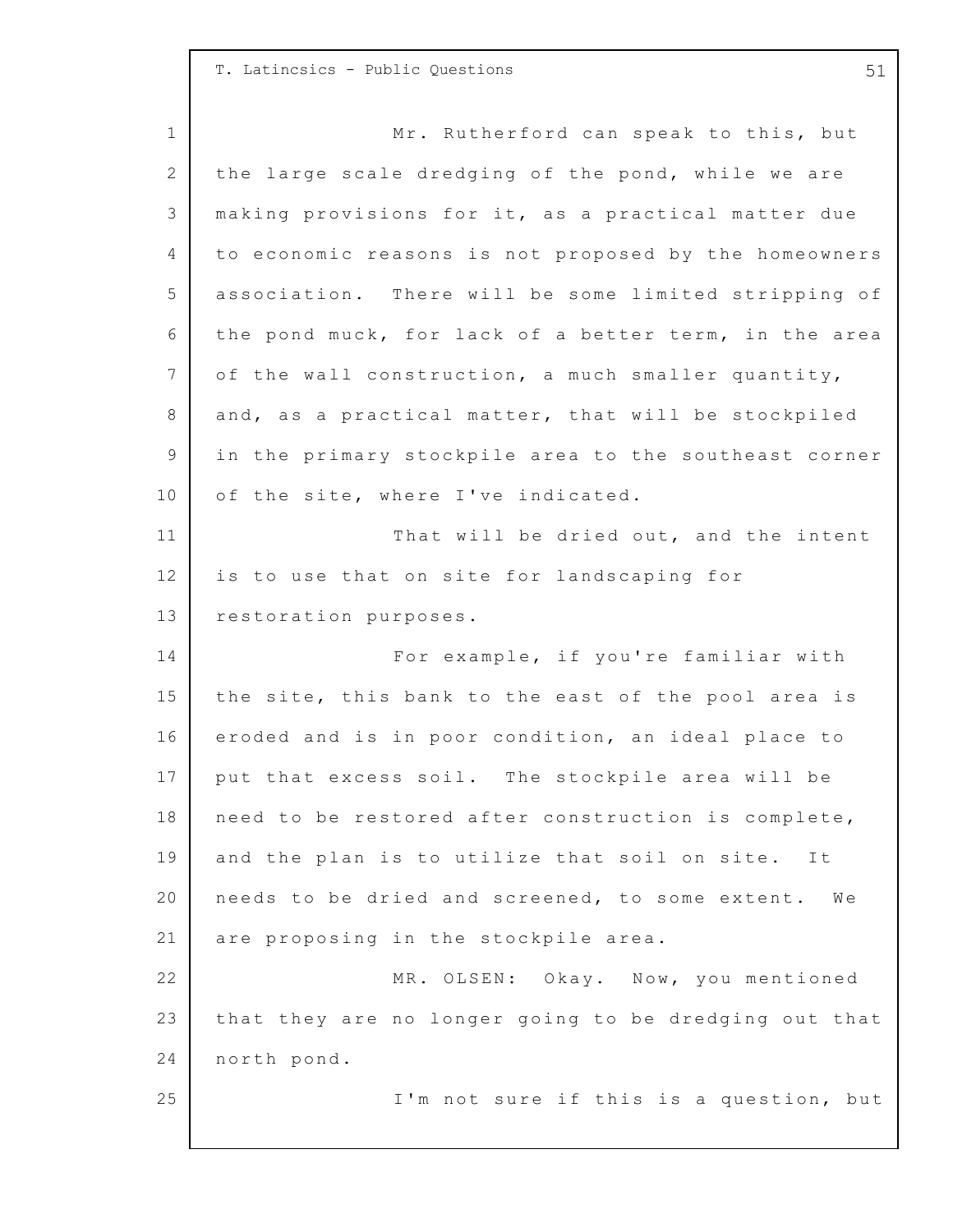| T. Latincsics - Public Questions |  |  |
|----------------------------------|--|--|

1 2 3 4 5 6 7 8 9 10 11 12 13 14 15 16 17 18 19 20 21 22 23 24 25 something you may not be aware of. Based on the slide that you have up right now, sheet  $2$ , if you look just to the north of the north pond, there's a small wooded strip -- exactly right there, right where you had it  $-$  that entire strip right there, I'm just going to say those three trees, the predominantly three trees right there you have marked, and significantly into Olcotts' backyard and into my backyard, the north pond actually extends well into our properties with every major rainstorm. Yesterday's rain, I would say that that wooded section probably had 2 feet of water. That happens with every major rainstorm. Most of the time, it's gone in two to three hours. I believe with one of the recent hurricanes, it was there for three or four days. So I am actually disappointed to hear that you're no longer going to dredge that pond, because that flooding has gotten worse over the 22 years that I have lived here. MR. LATINCSICS: Let me answer your question here. I am very familiar with that situation. As a matter of fact, there was significant rainfall we had yesterday.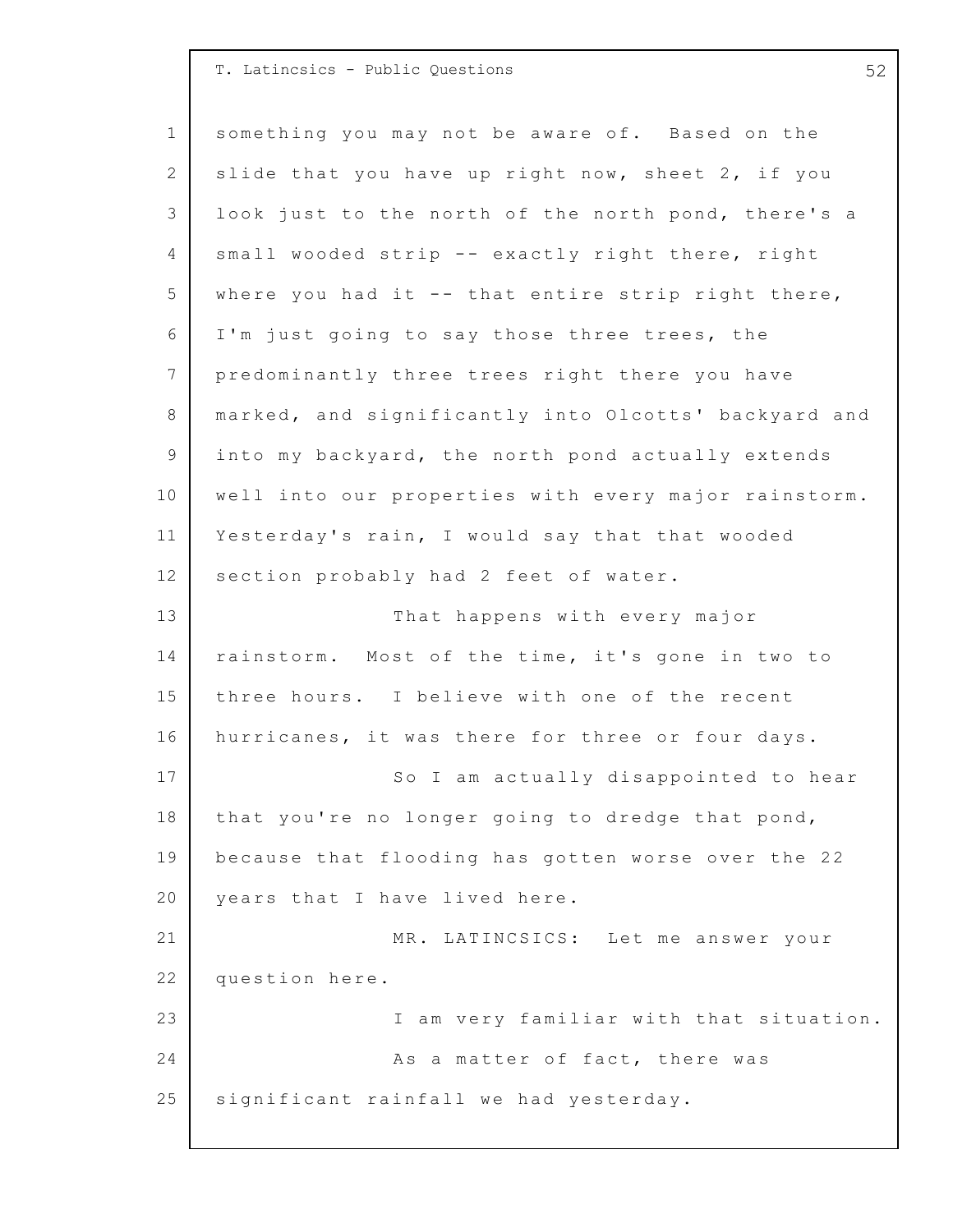1 2 3 4 5 6 7 8 9 10 11 12 13 14 15 16 17 18 19 20 21 22 23 24 25 T. Latincsics - Public Questions 53 MR. OLSEN: Yes, it was. MR. LATINCSICS: And I have not had a chance to look up the total rainfall, but certainly it's significant. And, in fact, I asked the association if they could run out and take some photographs, but I'm familiar with the circumstance. And one of the reasons is, looking at the Olcott backyard and yours -- I'm tracing the location of the original stream. That is that blue line. I'm tracing with my cursor. And when the Olcotts' home, I'm presuming when it was constructed, the stream was relocated to what was then the Hopper Avenue right-of-way. They filled the front portion of the property, but they did not fill the entire area. I am now pointing at the original site plan for Hopper Ridge and it shows the topography in that area, and I'm tracing these contour lines. There's a bowl there, and I am tracing these contours. And, in fact, these are photographs of that exact area. MR. OLSEN: Yes. MR. LATINCSICS: This is the Olcotts' home. MR. OLSEN: Yes, it is.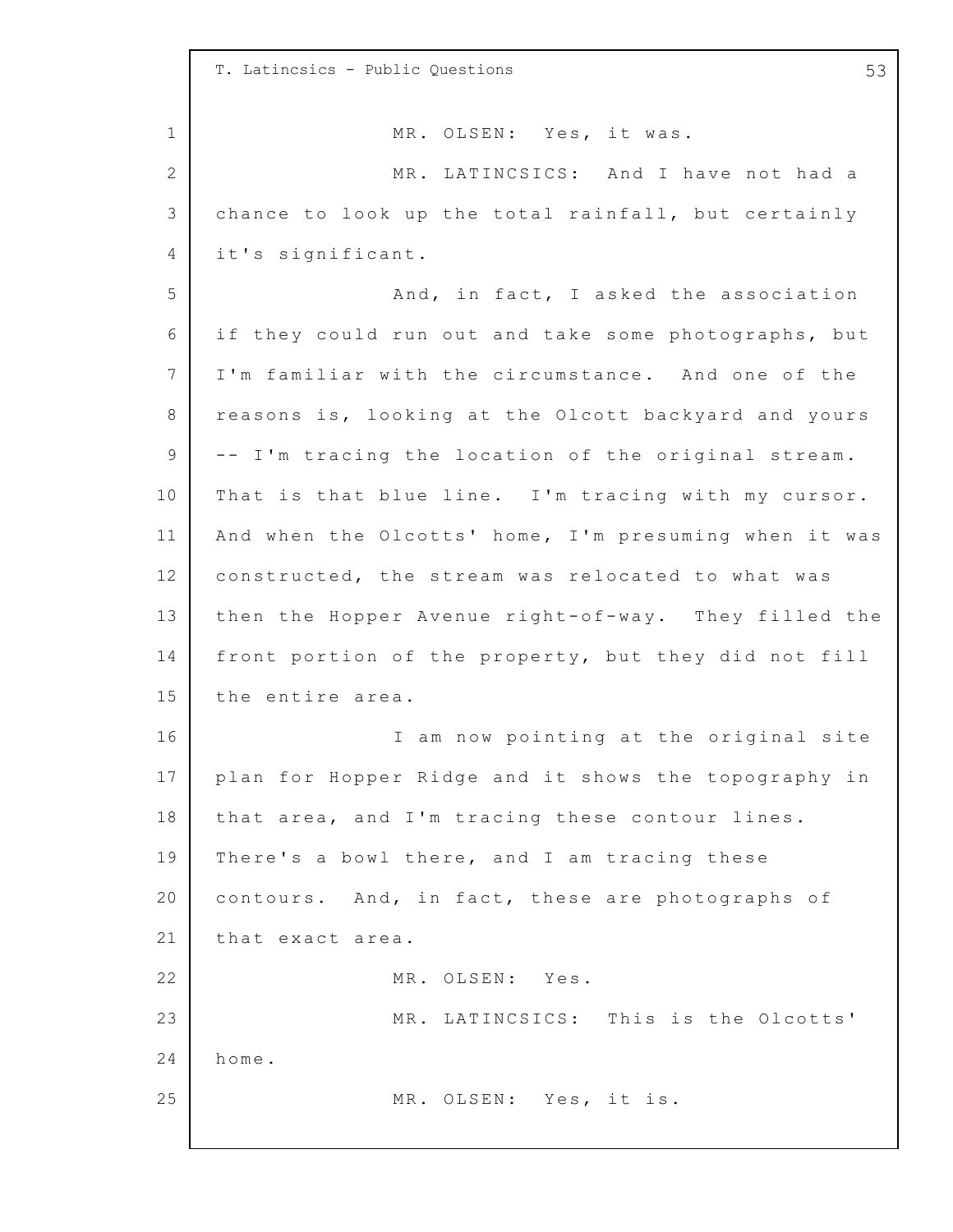1 2 3 4 5 6 7 8 9 10 11 12 13 14 15 16 17 18 19 20 21 22 23 24 25 T. Latincsics - Public Questions 54 MR. LATINCSICS: That's the Olcotts' home. The property line is pretty much right through the middle of this oak tree. You can see where their trampoline is. MR. OLSEN: Yes. MR. LATINCSICS: This is that low tract area, which I expect there was water sitting there yesterday. MR. OLSEN: Yes. MR. LATINCSICS: And if you look at that middle photograph, you can even see it by eye, the topography rises up. This is that stockade fence, which is 40 feet in from the property line. This low area, the lower area where water is ponding is primarily on Hopper Ridge. MR. OLSEN: Yes. MR. LATINCSICS: And then the topography rises up to where the ponds are. The answer here is cooperation. Really, what the Olcotts should do or what is needed here is an inlet. And, yes, that's on Hopper Ridge's property or they could put it right on the edge of their property line, and there's two options. They could connect that inlet to the town's storm/sewer line or the town's silt chamber.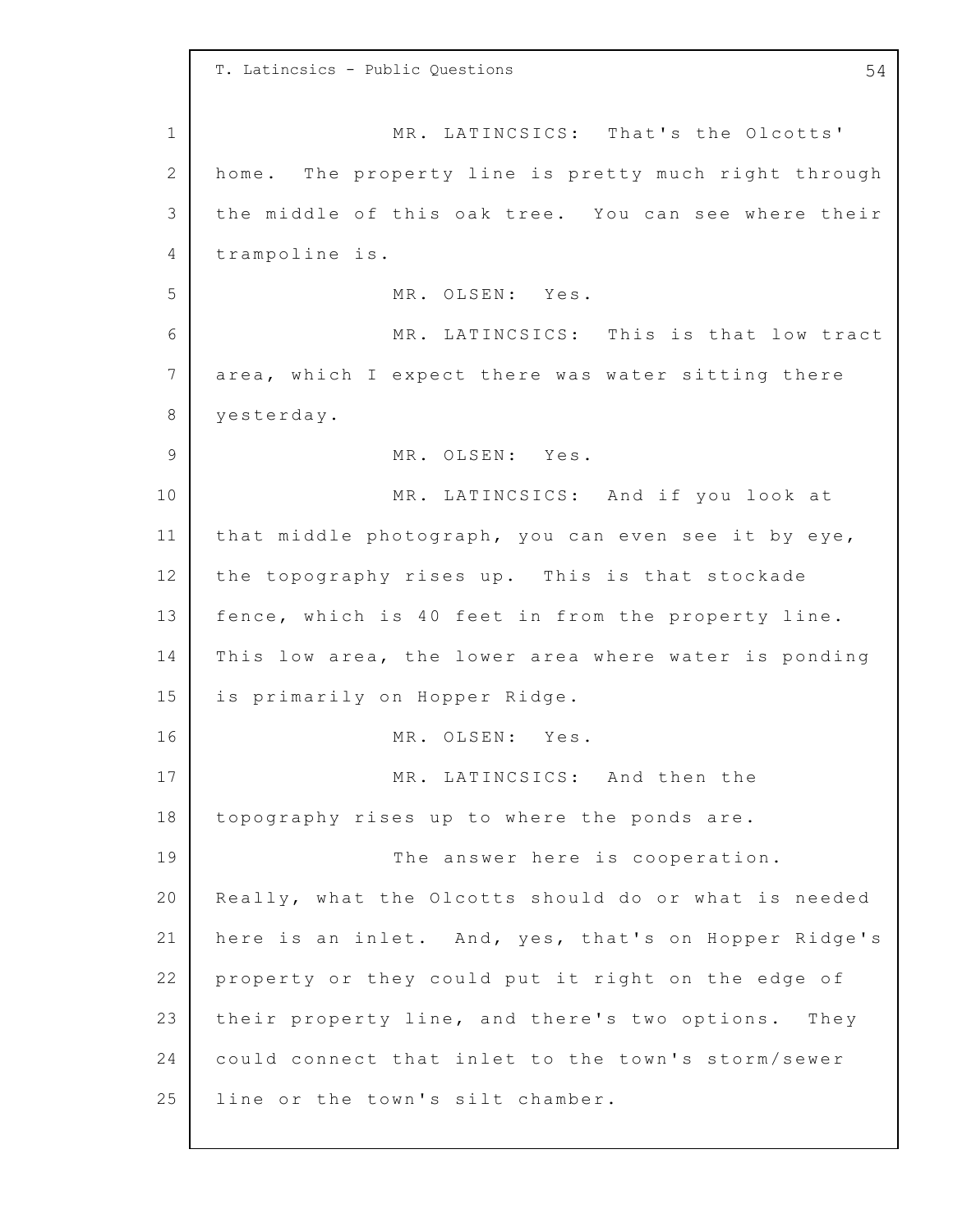1 2 3 4 5 6 7 8 9 10 11 12 13 14 15 16 17 18 19 20 21 22 23 24 25 T. Latincsics - Board Questions 55 The only problem with that is, if the silt chamber ever got clogged, which is part of its function, it collects silt, if that got clogged, the 6 0 acres would then short circuit and drain into the Olcotts' backyard and there would be, you know, a northern pond. MR. OLSEN: Yes. MR. LATINCSICS: The other alternative is to construct an inlet in this lower area and talk to Hopper Ridge, would they grant an easement to connect to this pond. MR. OLSEN: Uh-huh. MR. LATINCSICS: Yet another easement, what I'm indicating, this whole corner, everybody has a common interest here, everybody is joined at the hip due to the natural topography and access. So from an engineering perspective, everyone should work together. MR. OLSEN: Okay. That's all I have. Thank you. CHAIRMAN JOEL: Okay. Thank you, Mr. Olsen. Is there anyone else from the public that would like to ask questions, please raise their hand and Dylan will let you in?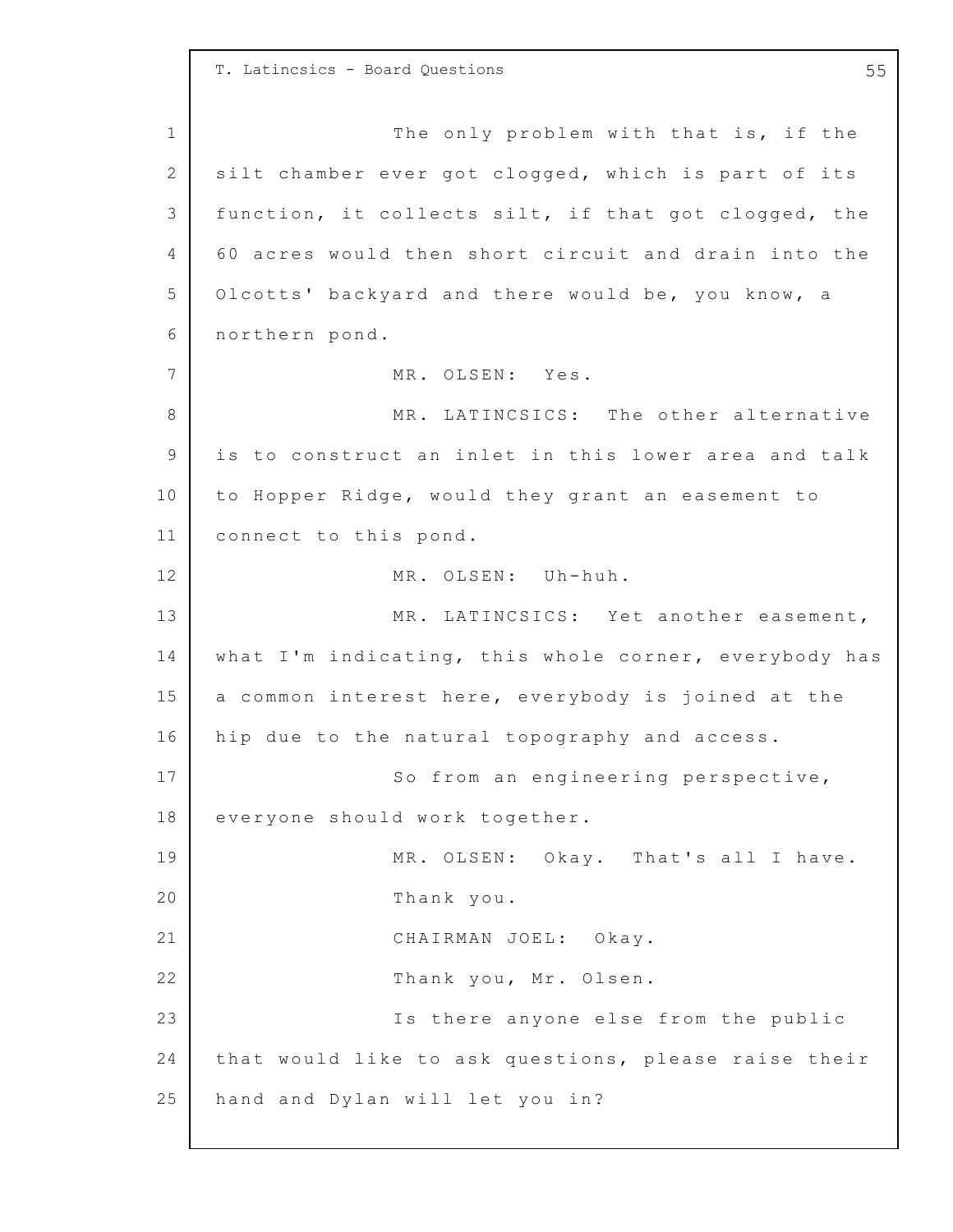1 2 3 4 5 6 7 8 9 10 11 12 13 14 15 16 17 18 19 20 21 22 23 24 25 T. Latincsics - Board Questions 56 MS. HOOBAN: I don't know if this helps at all, Tibor or Mr. Rutherford, I believe when you were discussing at our last meeting, I think it was 10/6 or one of the last meetings, I think when you were adding up the total of the crushed stone, the concrete block, select fill, dredging, totaled 5,876 cubic yards of soil movement, or, in your words: "If you extrapolate that to truckloads, 326 truckloads of material." MR. LATINCSICS: Okay. MS. HOOBAN: But at many other points you commented that it was 110 truckloads of soil imported over a three-month period. So I went back and reread through, but I believe that was everything totaled with the dredging after the drying and the removal. I'm quoting you, so that may be where that got confused. MR. LATINCSICS: Okay. Well, since that time, I double checked some numbers, scrutinized matters, presuming full truckloads of block, there would be 11 truckloads of concrete block. There would be 39 truckloads of crushed stone. More select fill. So, basically, 171 trucks over 63 working days.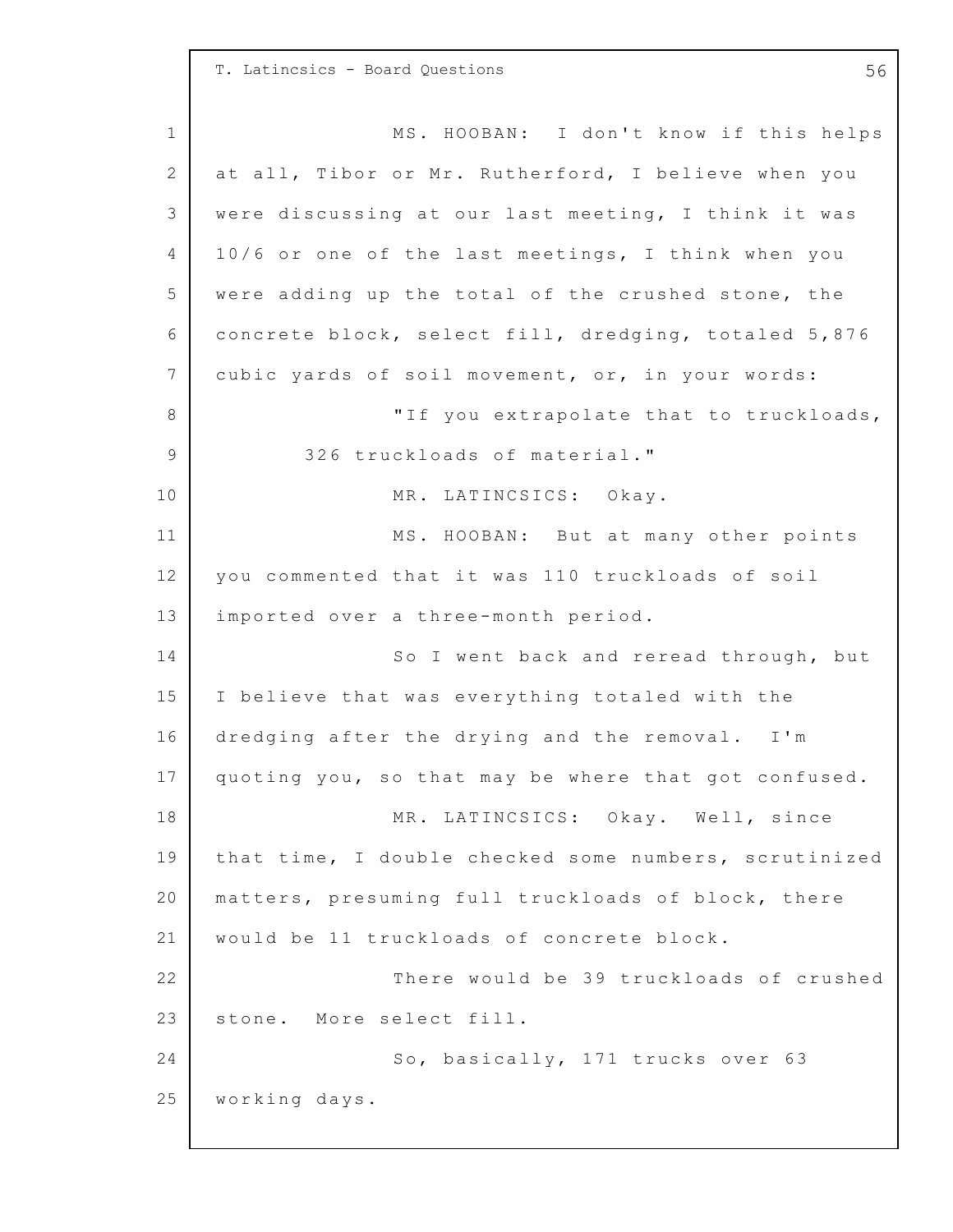1 2 3 4 5 6 7 8 9 10 11 12 13 14 15 16 17 18 19 20 21 22 23 24 25 T. Latincsics - Board Questions 57 MS. HOOBAN: Those are the items that are used to create the new wall? MR. LATINCSICS: Yes. So, basically, five to eight trucks a day is what we anticipate. MS. HOOBAN: Can you tell me those numbers again? I'm sorry. I just want to compare them with what you have here. So if you wouldn't mind giving us those numbers one more time. MR. LATINCSICS: Okay. For the concrete block, presuming full truckloads, is 11 truckloads of concrete block. These are presuming 18 cubic yard trucks. For the crushed stone, it would be 39 truckloads. For the select fill and topsoil, 121 trucks. So, basically, the total is, if you totaled it all up, it's 171 truckloads over 63 working days, that's presuming a three-month construction period, including half days on Saturday. As a practical matter, certainly a minimum of two to three truckloads a day, some days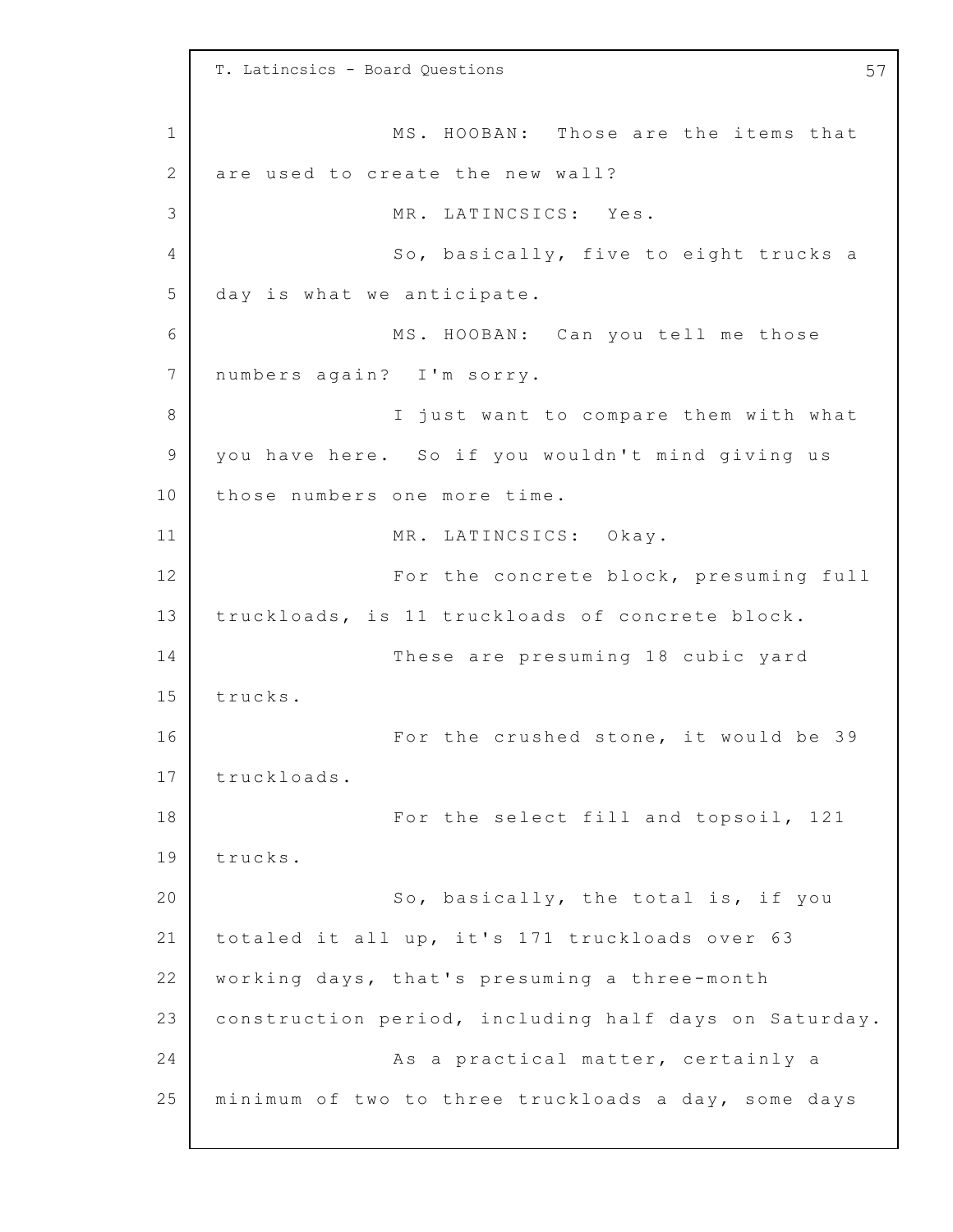1 2 3 4 5 6 7 8 9 10 11 12 13 14 15 16 17 18 19 20 21 22 23 24 25 T. Latincsics - Board Questions 58 there might be five to eight. And, you know, on such walls, when you have good access, a capable crew can lay about 500 square feet a day. With this site, it will average probably about 100 square feet a day; you know, some days you will do more, some days you will do less depending on the access to where you're working. That gives you an indication of the difficulty of this access. This will proceed at 20 percent the rate of a typical project that has good access. The access here is just very difficult. MR. MARTIN: Tibor, this is Chris Martin. There is now exporting that you considered in the trucks, exporting soil, the wet soil from the site, anything like that? MR. LATINCSICS: Okay. That is where the disparity in the numbers is coming. MR. MARTIN: That's what I thought. MR. LATINCSICS: The prior testimony, and I would have to check the transcripts, was including the export of the pond dredging. Due to the practical considerations and certainly the financial considerations, primarily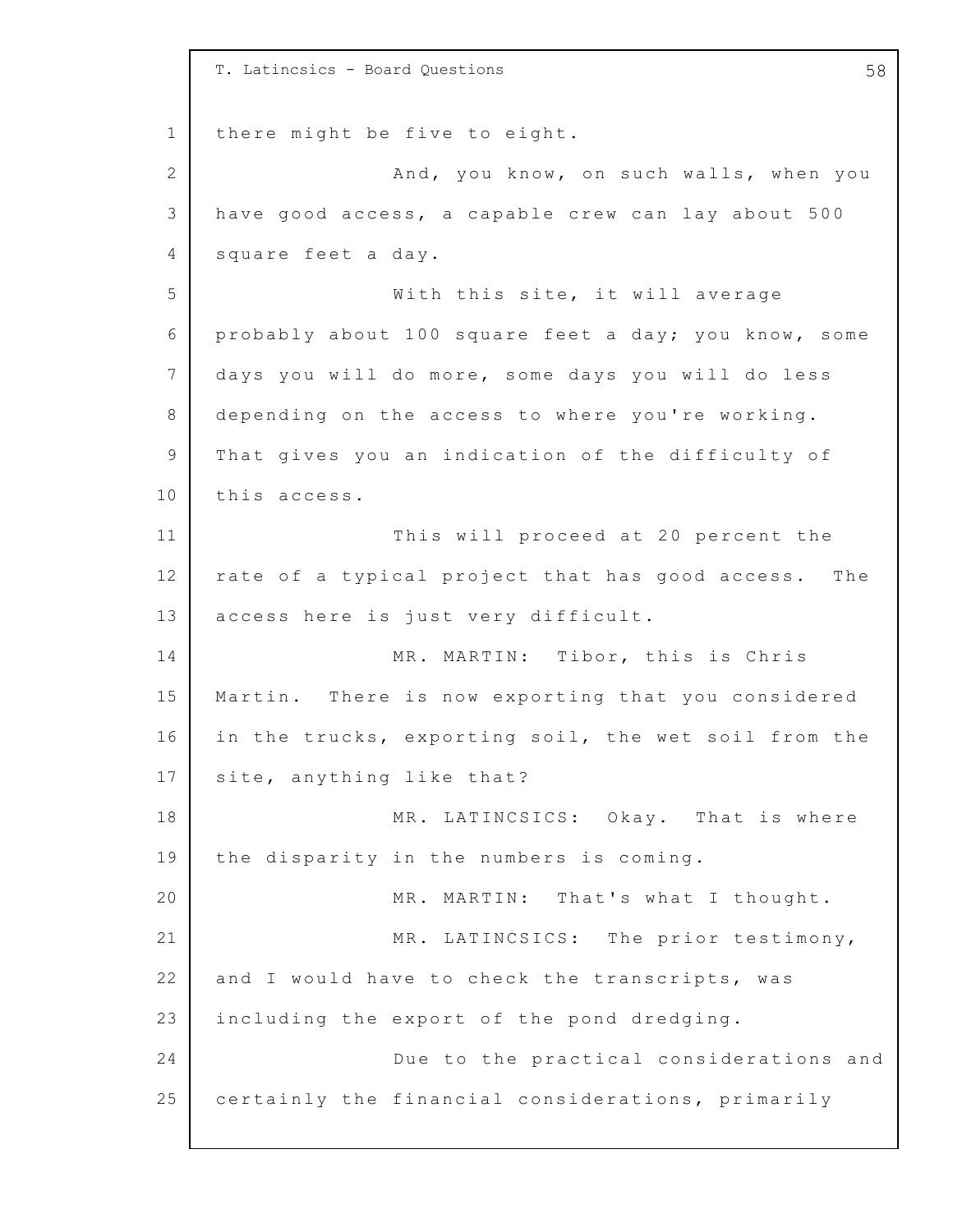1 2 3 4 5 6 7 8 9 10 11 12 13 14 15 16 17 18 19 20 21 22 23 24 25 T. Latincsics - Board Questions 59 with disposing of that dredged material, unless the Bergen County Mosquito Commission and the village wish to join the project. Hopper Ridge does not have the resources to dredge these ponds. So, yes, half the truck, the prior testimony I suspect, half the truckloads were material leaving the site. That is not the case, with the project being scaled back. That being said, if that opportunity presents, itself, we want to have approvals and permits in place. MAYOR KNUDSEN: I have another question actually, too. Mr. Olsen asked a couple of questions pertaining to the pumps, and we understand the pumps need to run all day and night. You stated that the pumps running during the night would be different than those during the day, and indicated that the pumps running during the evening would be electric. So my question is, what kind of pumps are running during the day, and then what is the decibel level of each? MR. LATINCSICS: Okay. I do not have information on the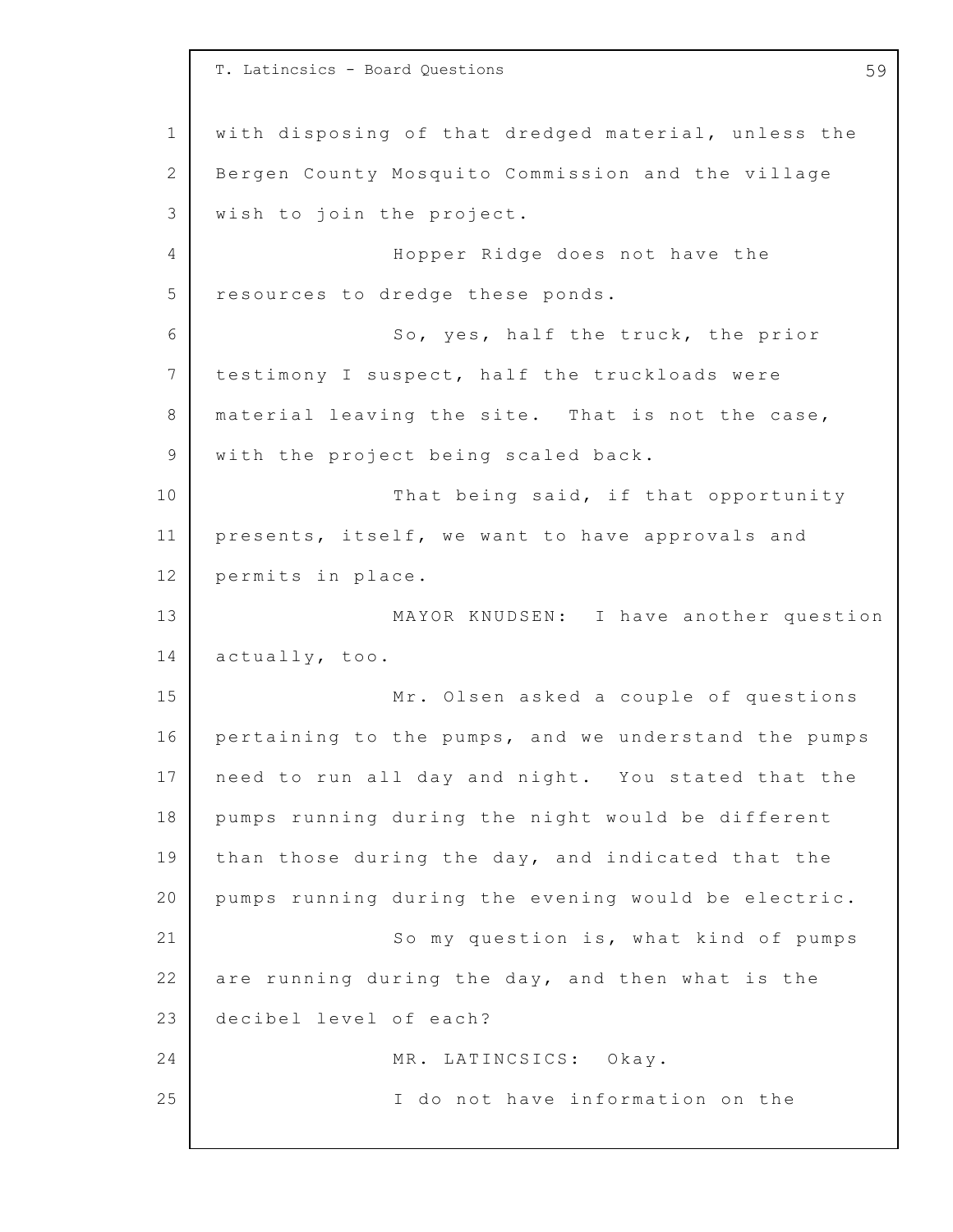1 2 3 4 5 6 7 8 9 10 11 12 13 14 15 16 17 18 19 20 21 22 23 24 25 T. Latincsics - Board Questions 60 decibel level. There's a manhole here, and all the drainage for the 60 acres goes through the silt chamber, goes through this manhole. So the intent is to use that manhole as a pump chamber, it's ideal. So the pumps running overnight is going to be underground in that manhole chamber. It's going to be barely audible, but we will investigate that. That being said, in the morning, if the water level needs to be lowered, the contractor may fire up a larger pump, probably driven off a generator, and that will be the normal and customary noise from that work. MS. HOOBAN: So it's loud. It's loud. A generator running on the street to run pumps of that nature, that would be relatively loud, but you're saying at least it would be during the day. MR. LATINCSICS: Correct. Understood, it's going to be a normal construction site. If a neighbor was framing a house and the framer was working off a generator, it's going to be no different. MAYOR KNUDSEN: Okay. So, Tibor, let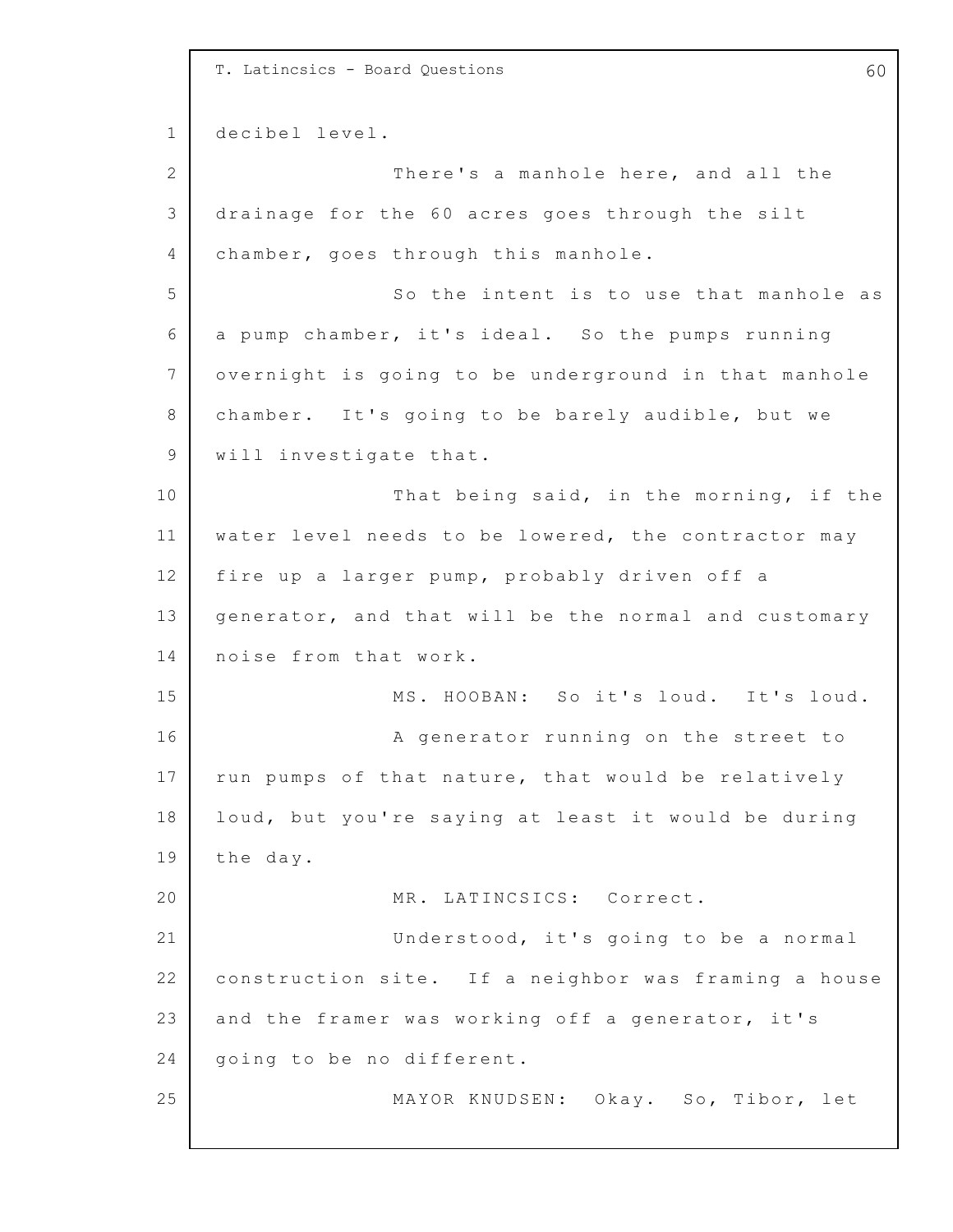1 2 3 4 5 6 7 8 9 10 11 12 13 14 15 16 17 18 19 20 21 22 23 24 25 T. Latincsics - Board Questions 61 me just ask a couple more questions. The generator that's running during the day, how long would that generator run, for how many hours in the day and how many days? MR. LATINCSICS: Well, you know, there's many variables here. For example, the best example is yesterday's weather with that rainfall. The pumps would not be able to keep up. MAYOR KNUDSEN: I don't want to go into the anomaly of yesterday's rainfall, that was, you know, a highly unusual event, albeit my street floods so I appreciate Mr. Olsen's pain, but just on a regular day, let's just say from eight -- how many hours a day does the generator  $--$  I have to tell you that a normal and customary construction site doesn't have a generator running all day. MS. HOOBAN: Or night. MAYOR KNUDSEN: It doesn't have a generator running all day, so I'm interested in knowing how long all day, and then what is the typical decibel level of a generator? MR. LATINCSICS: I do not have that information available. The plan is to lower these ponds well in advance of the construction and keep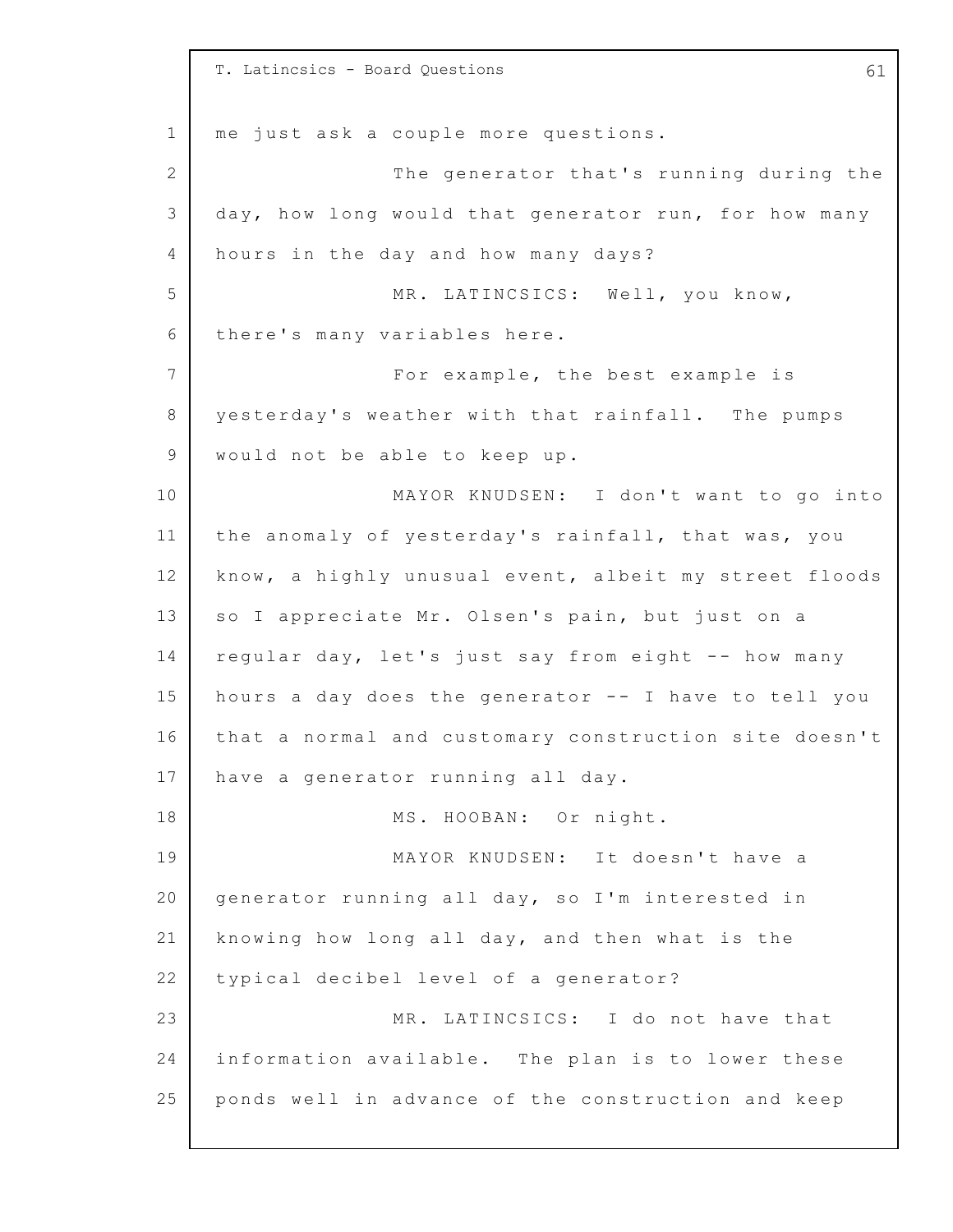|                | T. Latincsics - Board Questions<br>62                |
|----------------|------------------------------------------------------|
| $\mathbf 1$    | that water level down with the small electric pumps. |
| $\overline{2}$ | MAYOR KNUDSEN: I think we need to have               |
| 3              | a level of specificity with the best and worst case  |
| 4              | scenarios, in fairness to the folks, because this is |
| 5              | not a typical construction site. It's not. It's a    |
| 6              | highly unusual project. I think we would all agree   |
| $7\phantom{.}$ | with that.                                           |
| 8              | And so I think that in fairness to the               |
| 9              | folks, we need to have some specificity to that      |
| 10             | generator operating and pump operating, and          |
| 11             | presumably a generator is operating and that has     |
| 12             | noise and then the pump has noise, I don't know      |
| 13             | actually. So if we can get some more details on      |
| 14             | that, it would be helpful.                           |
| 15             | And then I also just wanted to go back               |
| 16             | to a comment you made during Mr. Olsen's questions.  |
| 17             | You stated that the number of trucks was normal and  |
| 18             | customary truck traffic.                             |
| 19             | Do you believe that that's -- I'm just               |
| 20             | asking because that statement, I wrote it down       |
| 21             | because it was such an odd statement, do you believe |
| 22             | that what's being proposed here is normal and        |
| 23             | customary truck traffic?                             |
| 24             | MR. LATINCSICS: Absolutely.                          |
| 25             | We prepare soil movement applications                |
|                |                                                      |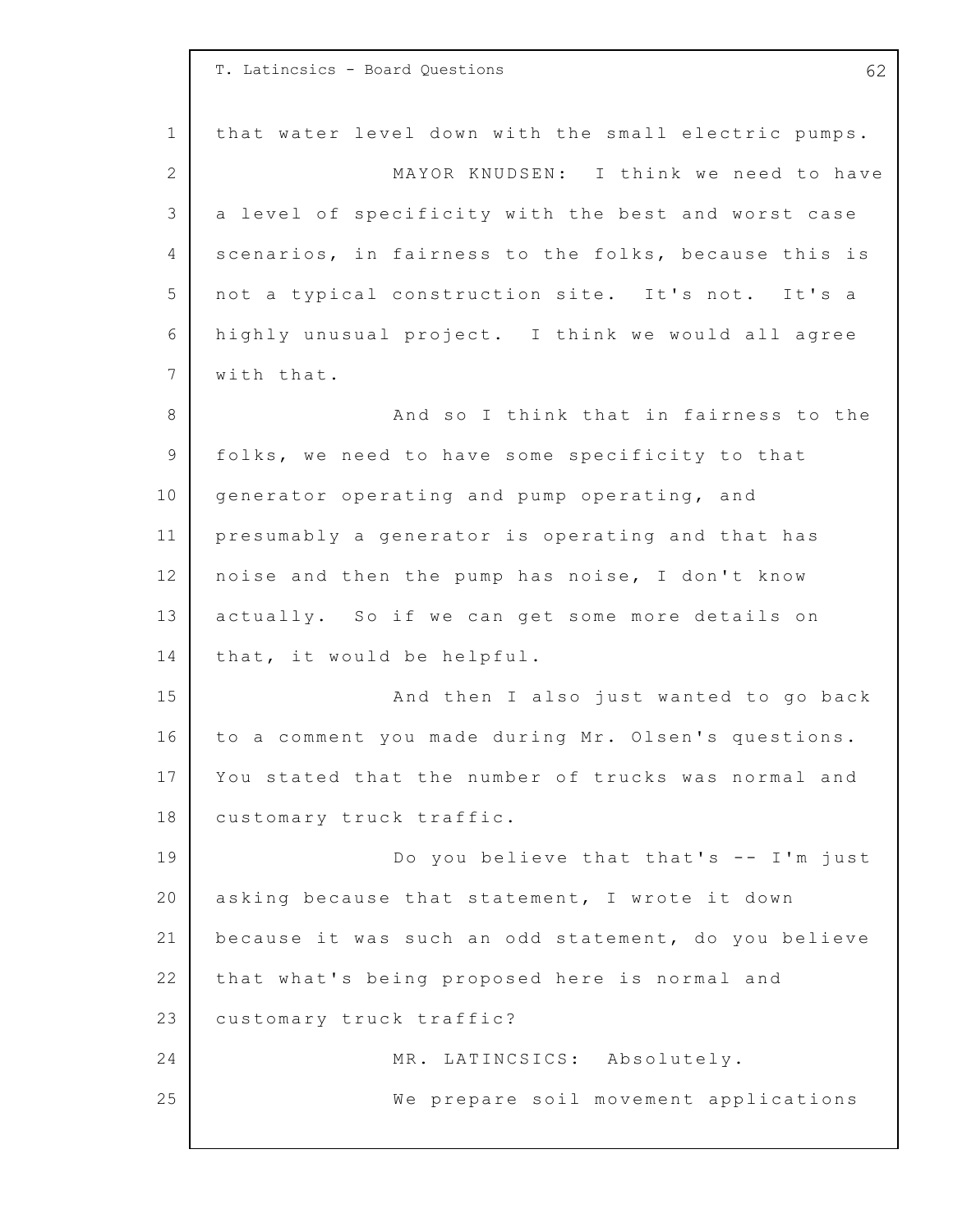1 2 3 4 5 6 7 8 9 10 11 12 13 14 15 16 17 18 19 20 21 22 23 24 25 T. Latincsics - Board Questions 63 on a routine basis in the office, appear before multiple towns. A typical single-family home construction in Bergen County certainly moves 2,000 cubic yards of soil. MAYOR KNUDSEN: And how many trucks would that be? MR. LATINCSICS: If again presuming 18, that's 111 trucks. That is normal and customary. It goes on every day in Bergen County. MAYOR KNUDSEN: Okay. CHAIRMAN JOEL: Just to piggyback on Susan, is there any kind of noise mitigation that can be done for generators? You indicated that the one pump would be in the sewer there, but is there any kind of enclosure that they have for generator type pumps. MR. LATINCSICS: Well, the generator gives off fumes, so you try not to enclose it, but that can be investigated, and positioning the generator, at a certain point in time you don't want your extension cord to be too long because it's dropping power, but that could be investigated. Dare I say something as simple as putting it inside the silt chamber, which is also below grade.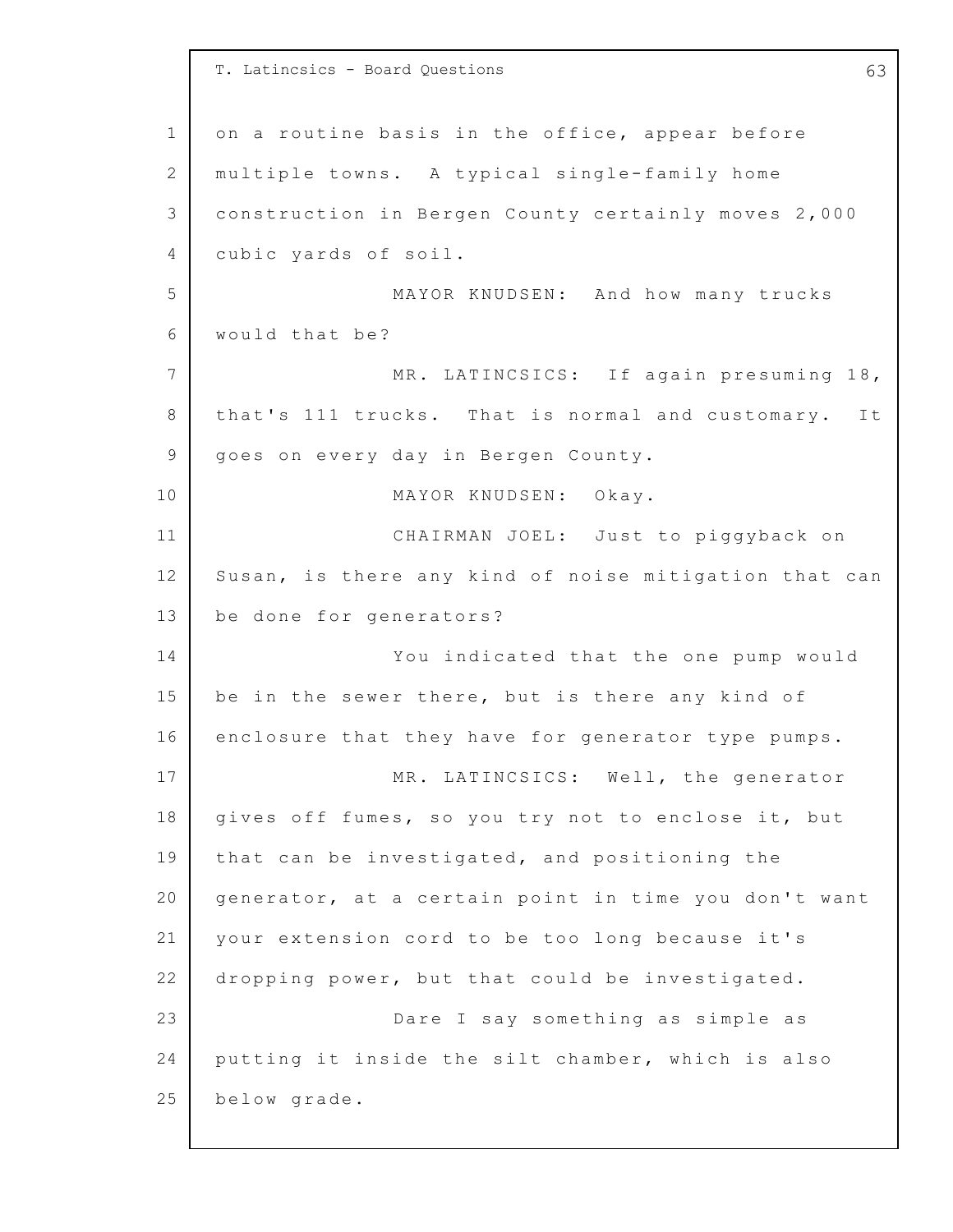1 2 3 4 5 6 7 8 9 10 11 12 13 14 15 16 17 18 19 20 21 22 23 24 25 T. Latincsics - Public Questions 64 MAYOR KNUDSEN: Okay. CHAIRMAN JOEL: Are there any people from the public that want to ask questions of the engineer? MR. HANSEN: Yes, I have two more. The next one is Roman. I'm bringing him in. Roman, can you hear us? MR. SHAPIRO: Yes. MR. HANSEN: Please state your name and address? MR. SHAPIRO: My name is Roman Shapiro, the address is 366 Cedar Avenue, S-H-A-P-I-R-O. CHAIRMAN JOEL: Okay. Roman, you can ask questions of Tibor Latincsics. MR. SHAPIRO: I just have a couple quick questions. So if you decide not to use Cedar Avenue for access, how much more incrementally expensive would the project be? MR. LATINCSICS: Again, I am the design engineer, not the contractor. MR. SHAPIRO: Just a ballpark estimate. MR. LATINCSICS: I would say about \$150,000.0 0.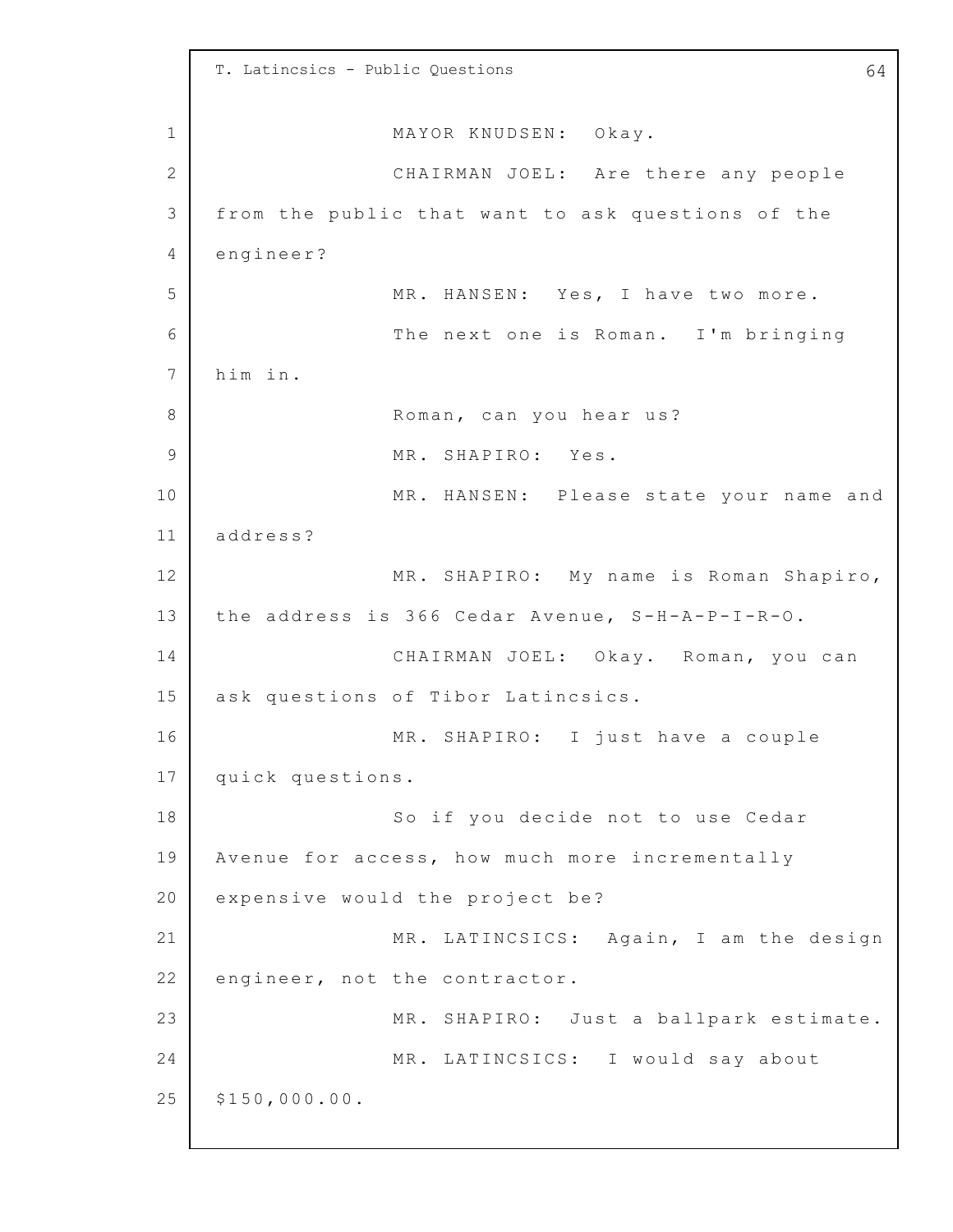1 2 3 4 5 6 7 8 9 10 11 12 13 14 15 16 17 18 19 20 21 22 23 24 25 T. Latincsics - Public Questions 65 MR. SHAPIRO: How many units are in the Hopper Ridge? MR. LATINCSICS: I believe it's 32. MR. RUTHERFORD: I think it's 36, Mr. Chairman, 36 units and about 100 residents of the Village of Ridgewood live at Hopper Ridge. MR. SHAPIRO: A lot of numbers were stated about the trucks. In terms of just Cedar Avenue, how many trucks in your estimation will go through on a working day. MR. LATINCSICS: Certainly a minimum of three, but it could be as much as five to eight as a practical matter, once production picks up. MR. SHAPIRO: And this is just Cedar specific? MR. LATINCSICS: Well, again, it depends on how the project is sequenced. But, for example, if they're working just at the north pond -- for example, if you're laying 100 square feet of block a day, ultimately that's 44 cubic yards of material, be it block, crushed stone or soil, which is 2-and-a-half trucks, realistically three trucks, but there's going to be other material coming and going.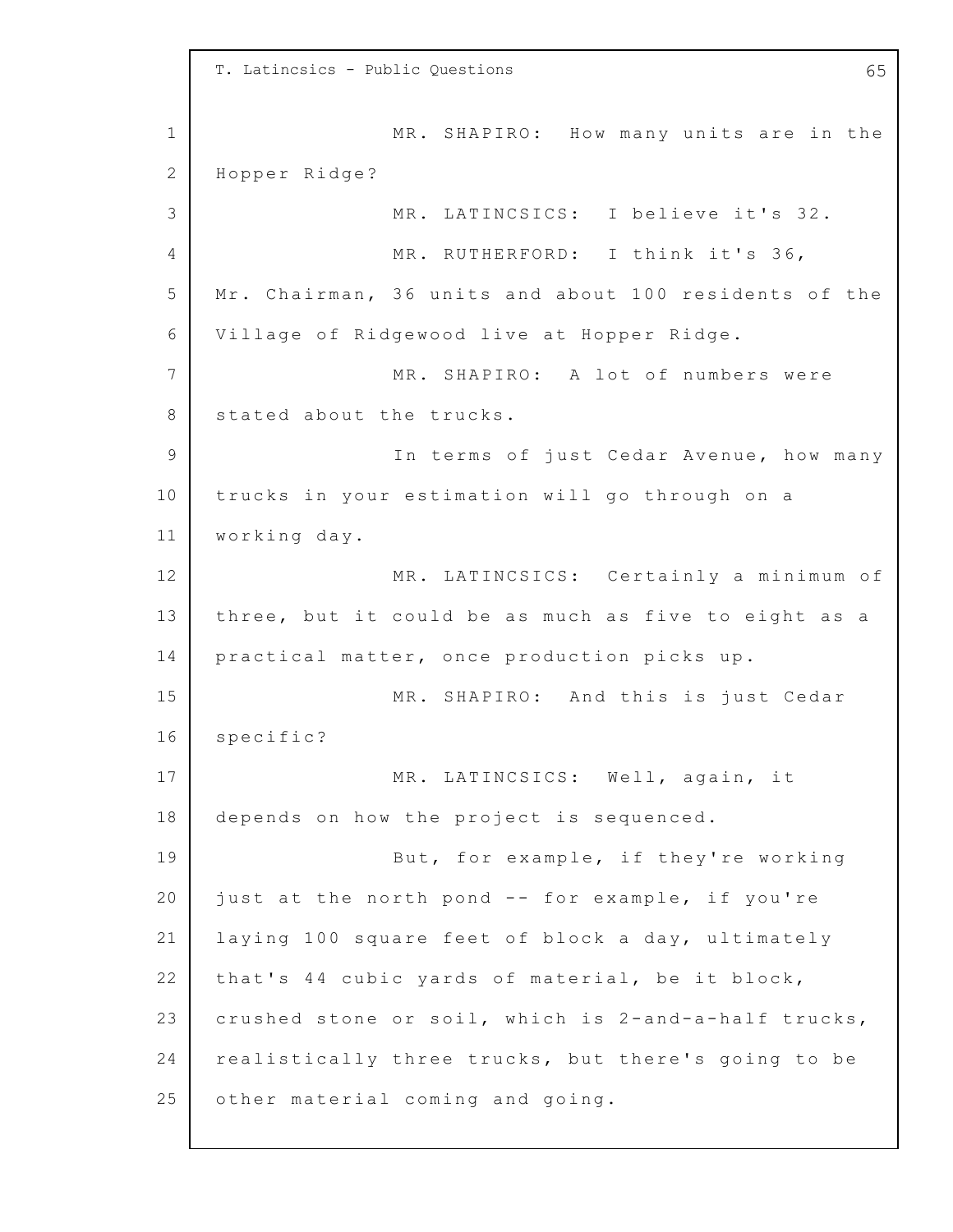## T. Latincsics - Public Questions 66

1 2 3 4 5 6 7 8 9 10 11 12 13 14 15 16 17 18 19 20 21 22 23 24 25 So one can anticipate a minimum of three, but five to eight trucks in a work area. And everybody would like this project to proceed as expeditiously as possible. Free market, three months is the target. That's presuming multiple crews. So that's to say that there could be a crew at the south end and a crew at the north middle and then you're supplying, so that's certainly going to be eight trucks a day. This is normal and customary for construction. MR. SHAPIRO: All right. So this is eight trucks a day for the duration, you're saying, and you said 62, I think, working days? So that's already like 500. I mean, is my math completely off. MR. LATINCSICS: No, no, it's going to vary. Some days, it's going to be two trucks. MR. SHAPIRO: So like the average we're talking about three or four, four trucks a day? MR. LATINCSICS: Yes, but if there's two crews working, which will be to everybody's benefit, because the overall project is going to go quicker, there's going to be trucks supplying the south end and trucks supplying the north end.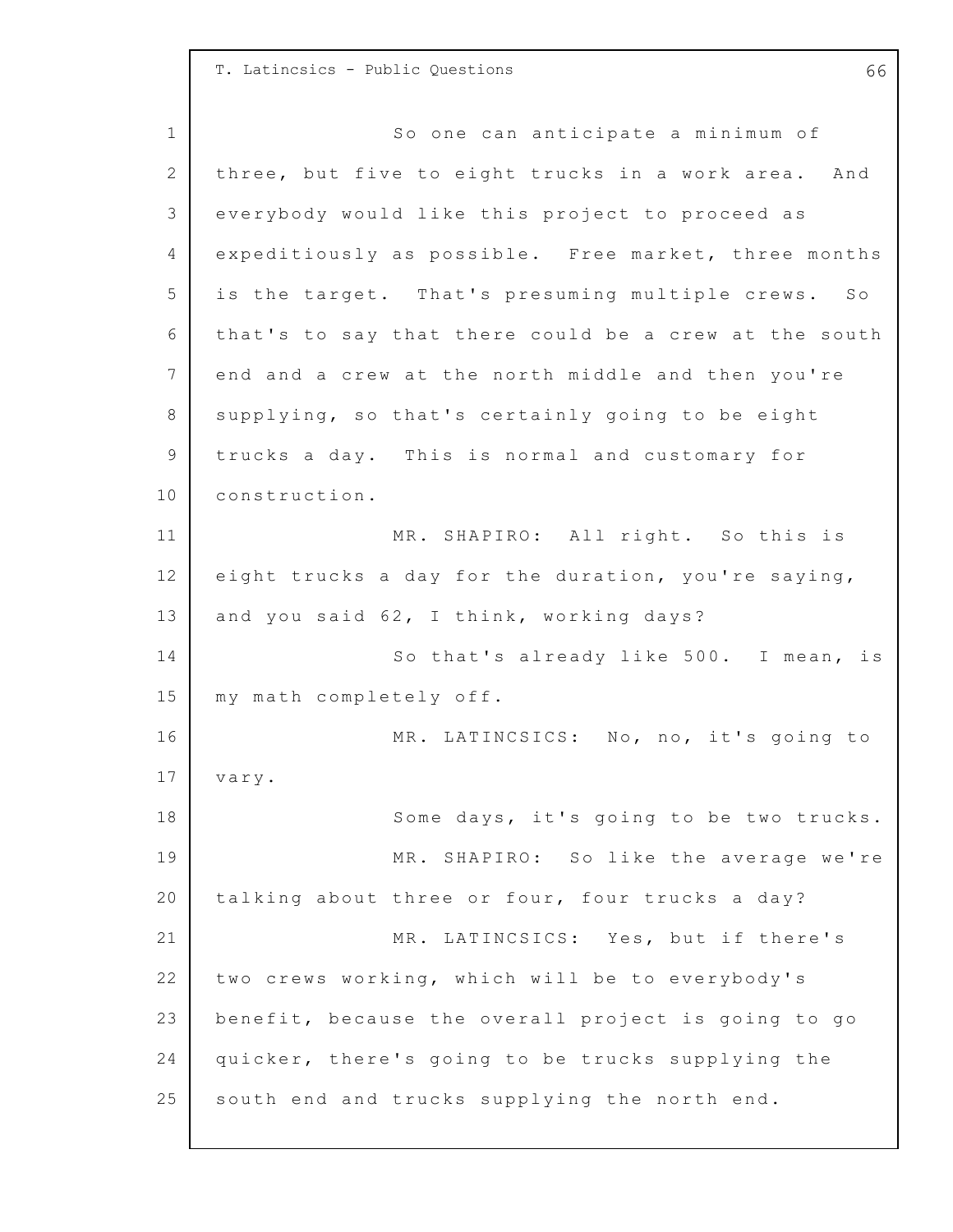1 2 3 4 5 6 7 8 9 10 11 12 13 14 15 16 17 18 19 20 21 22 23 24 25 T. Latincsics - Public Questions 67 So it's going to be certainly a minimum of three trucks a day, but there certainly should be provisions for more than that. Five to eight is reasonable. For example, if your most productive is the first three hours of the day, you want your crushed stone that you're going to be using on Tuesday morning delivered to the end of Durar Avenue or the end of Daniel Court at 4:30 on Monday afternoon, so on Tuesday morning you can have maximum  $- -$ MR. SHAPIRO: Okay. I think I get the idea. I don't want to take up more of your time. But you're saying it's basically three to eight a day, so would it be fair to say that the average would be five. MR. LATINCSICS: Yes. MR. SHAPIRO: It would be five a day, more on certain days, more or less, you know, less on other days. So five a day, and you said 63 days, so we're looking at 300 trucks basically? MR. LATINCSICS: Right. Again, it's going to vary. It's 171 trucks, presuming fully loaded trucks for the material.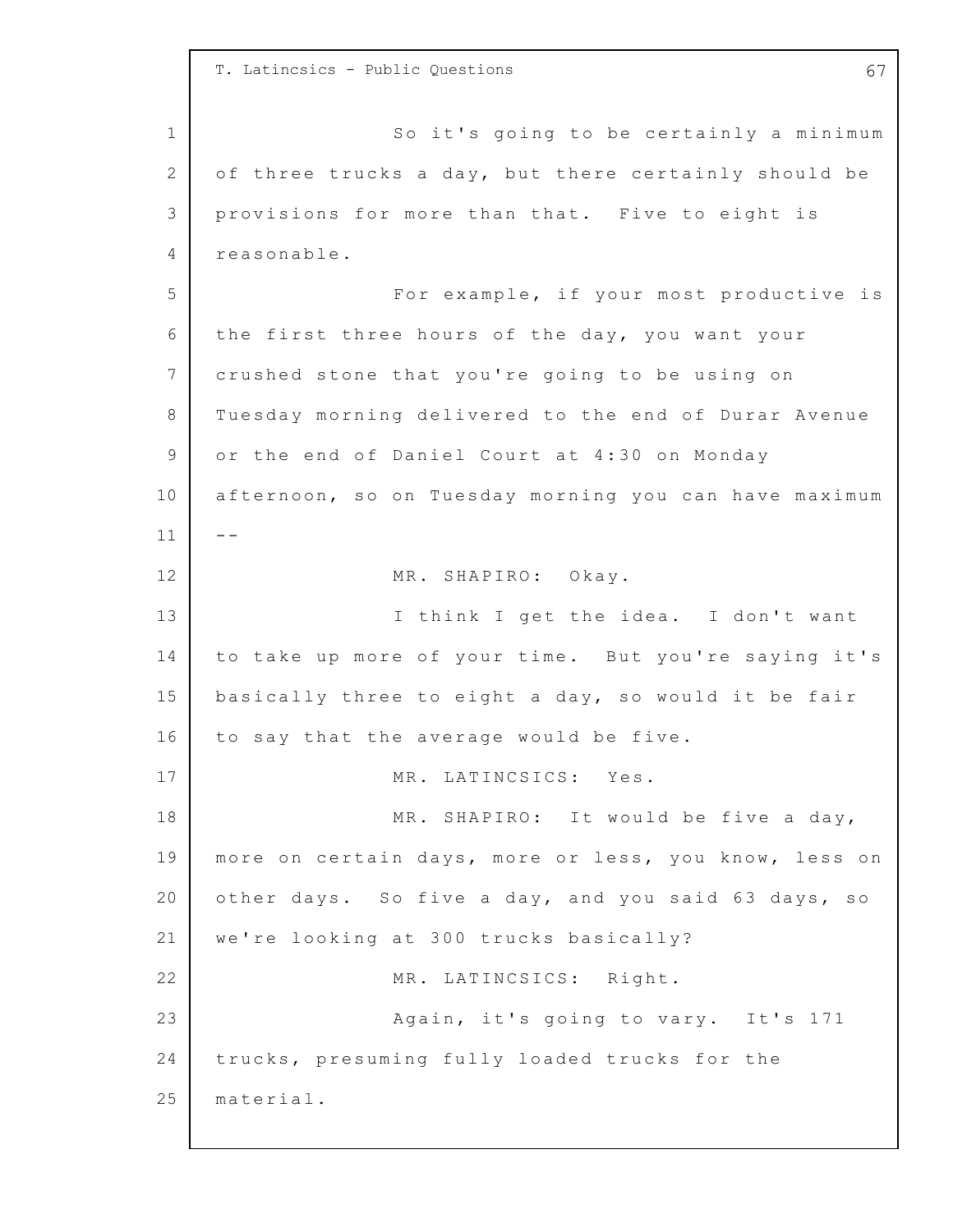1 2 3 4 5 6 7 8 9 10 11 12 13 14 15 16 17 18 19 20 21 22 23 24 25 T. Latincsics - Public Questions 68 MR. SHAPIRO: Okay. And then the last question, what is your intended hours of operation for this project? What are you proposing in terms of the hours? MR. LATINCSICS: Okay. I defer to Chris. The ordinance, I believe it's  $7$  to  $5$ ? MR. RUTISHAUSER: Yes. MR. RUTHERFORD: And a half day on Saturday. MR. LATINCSICS: Normal working hours. MAYOR KNUDSEN: I didn't hear what David said. I'm sorry. MR. RUTHERFORD: I believe it's also a half a day on Saturday. MS. HOOBAN: I think it's 9:00 a.m. or 9:30 a.m. on Saturdays until one. MR. RUTHERFORD: I believe you're correct, yes. COUNCILWOMAN REYNOLDS: I thought on weekdays it 7:30, not 7:00. MS. HOOBAN: I think it's 7:30. MR. SHAPIRO: May I ask, I guess this is for the planning board as well, does the board have any control over it or it just goes by ordinance?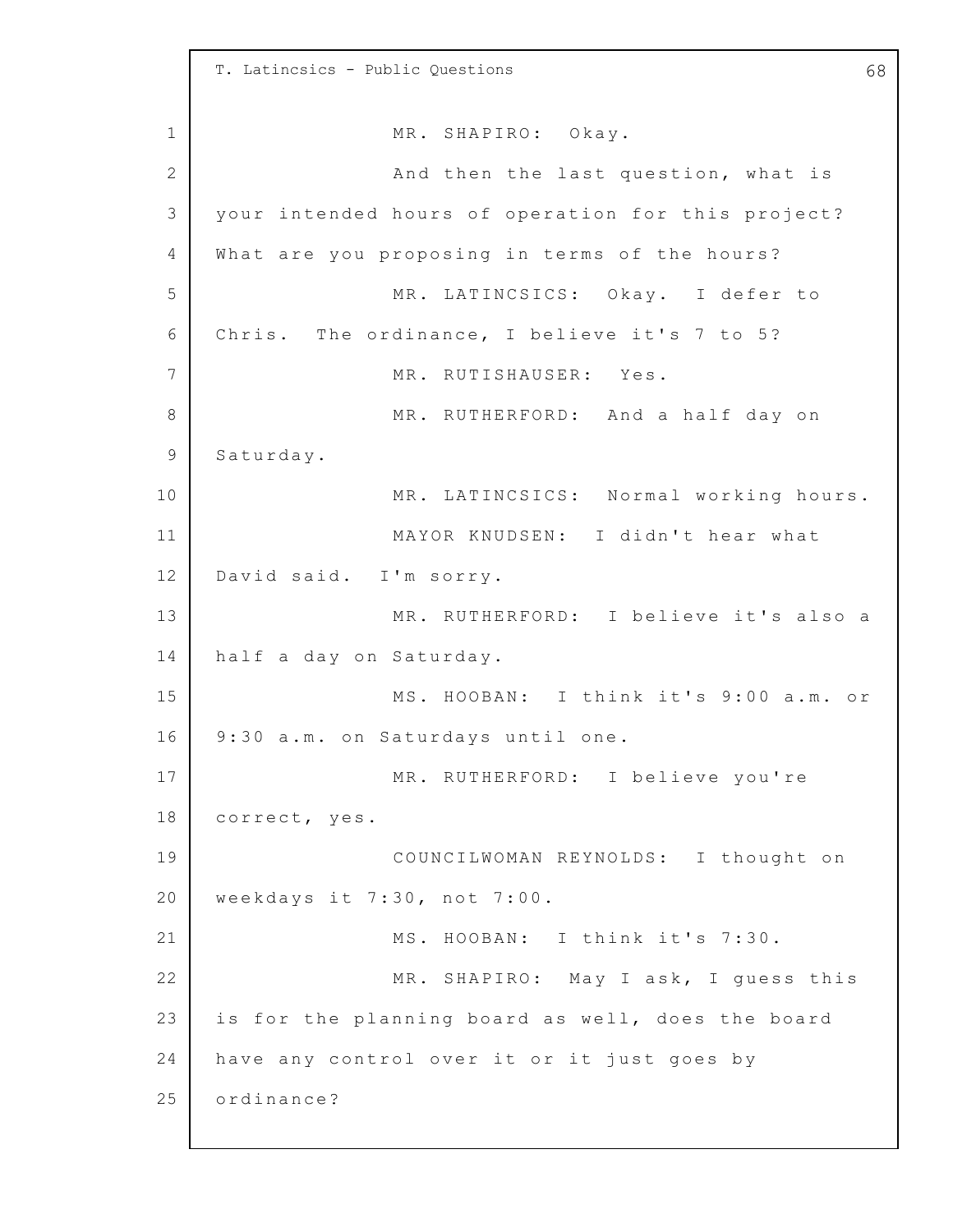1 2 3 4 5 6 7 8 9 10 11 12 13 14 15 16 17 18 19 20 21 22 23 24 25 T. Latincsics - Public Questions 69 MR. MARTIN: Well, the answer is they have to file the ordinance, so the board would require them to file the ordinance. If there's an exception to be made and the applicant would stipulate to it, the board can make some suggestions in that regard. MR. SHAPIRO: When you say "suggestions," you mean more hours or less hours? MR. MARTIN: No, we don't mean 5:00 a.m., I would imagine. So I would say the board might make some other suggestions as to the beginning time. MR. SHAPIRO: Okay. Thank you. I have nothing further. CHAIRMAN JOEL: Thank you, Mr. Shapiro. Is there anyone else from the public that wants to ask questions? MR. HANSEN: Yes, I have one more. Let me get him back to an attendee, and then I'll bring in the last one. Kimberly Wong. I'm promoting her right now. Kimberly, are you here? Can you hear us? MS. WONG: Yes, I can. I'm here with my husband.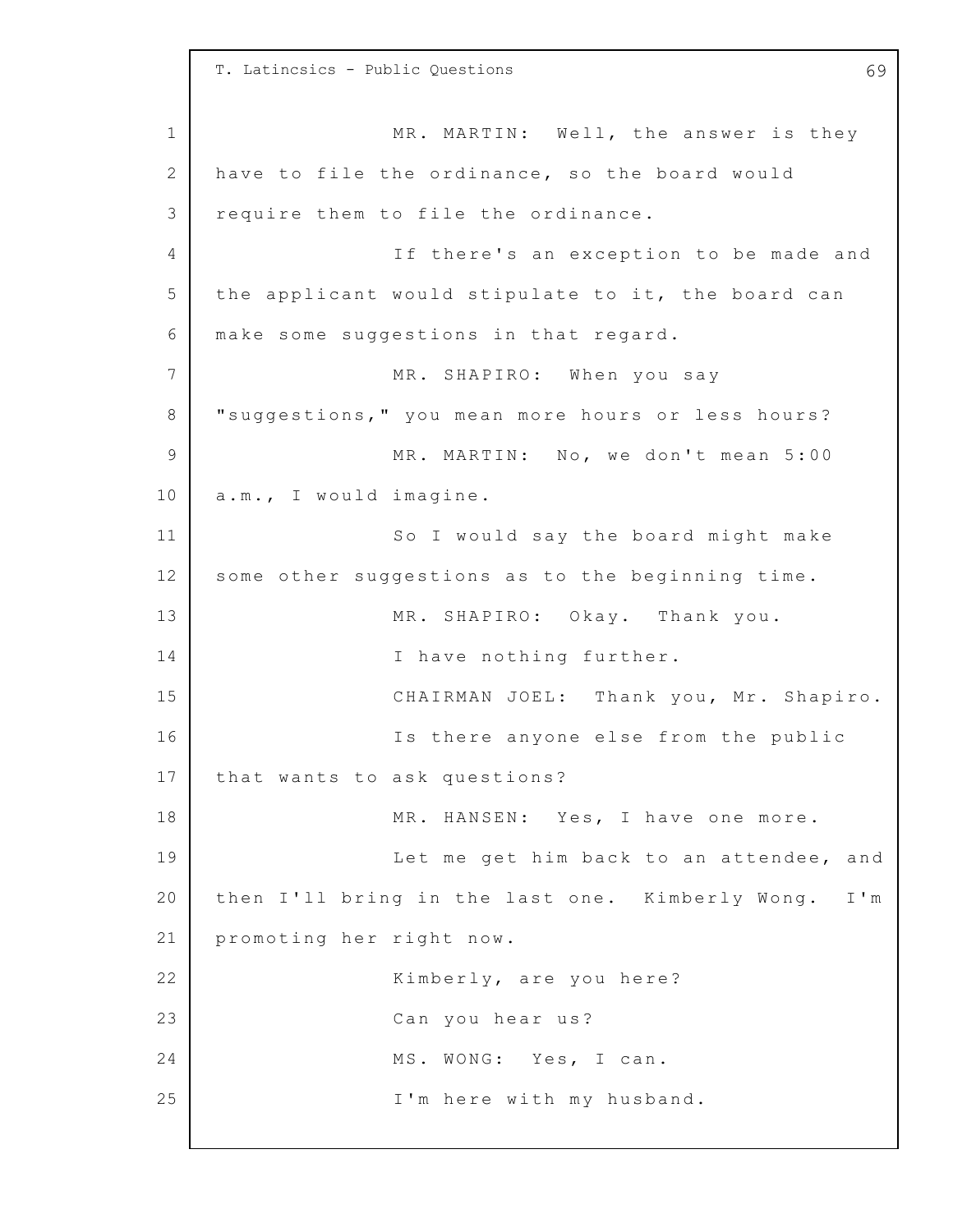1 2 3 4 5 6 7 8 9 10 11 12 13 14 15 16 17 18 19 20 21 22 23 24 25 T. Latincsics - Public Questions 70 MR. HANSEN: Please state your name and address? MS. WONG: Kimberly and Alex Wong, W-O-N-G, 272 South Irving Street. CHAIRMAN JOEL: Okay. You can ask questions of the engineer, and they should only come from one person at a time. MS. WONG: Okay. One question I have is, he keeps on referencing the construction team and I'm curious as to how, like the construction crew, team, the company was vetted and how they were chosen? And he's saying that this is like a really, you know, difficult project, so I'm just wondering what their background and experience is regarding a project of this scale. MR. RUTHERFORD: I can answer that, Mr. Chairman. While contractors have been contacted to gauge their interest, and, as Ms. Wong indicates, their ability to do the job, no contractor has yet been chosen. I think it's clear from Mr. Latincsics' testimony tonight that there are lots of variables here. It's a complicated project, and there's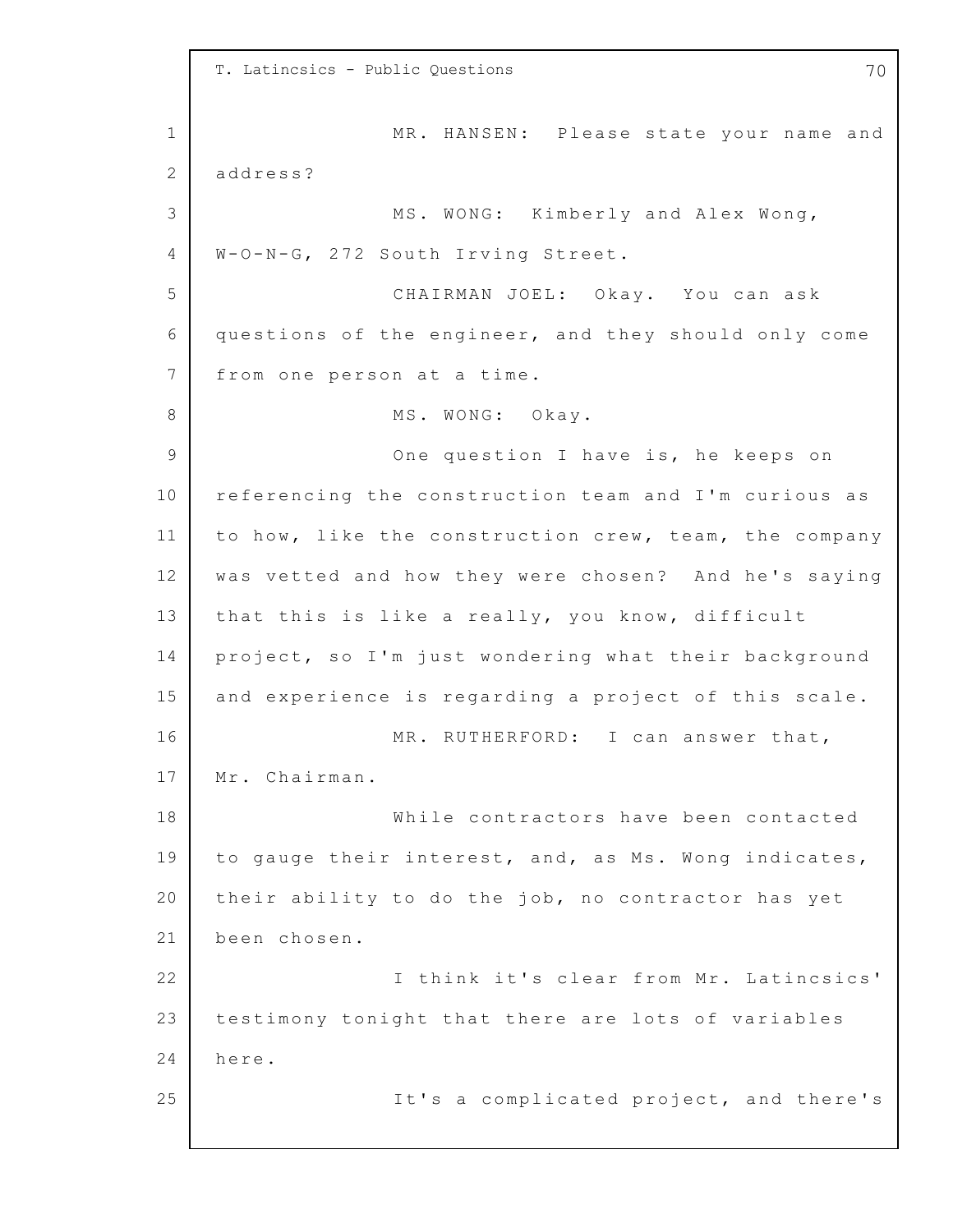1 2 3 4 5 6 7 8 9 10 11 12 13 14 15 16 17 18 19 20 21 22 23 24 25 T. Latincsics - Public Questions 71 lots of different ways that it could be approached, so the answer to that is no. Most respectfully, I don't really think the board has any authority over who we choose. And I will say by a follow-up to what Mr. Shapiro said just a moment ago, there are a host of regulations that are going to govern the manner in which this project is done, not including the village noise ordinance, the village ordinance with respect to hours of operation for commercial activities, the state noise standards, as well as the village council's ability to craft a very specific and carefully conditioned soil movement permit. So the board and members of the public I think very legitimately can rely upon a number of those items to ensure that this project is constructed in an orderly fashion, so as to minimize the impact upon the village and the neighborhood in general. MR. MARTIN: Kimberly, the board attorney. There is a developer's agreement that, if this is approved, I would put together, and it would have to be satisfactory to the village and the board, and Mr. Rutherford would have input on that.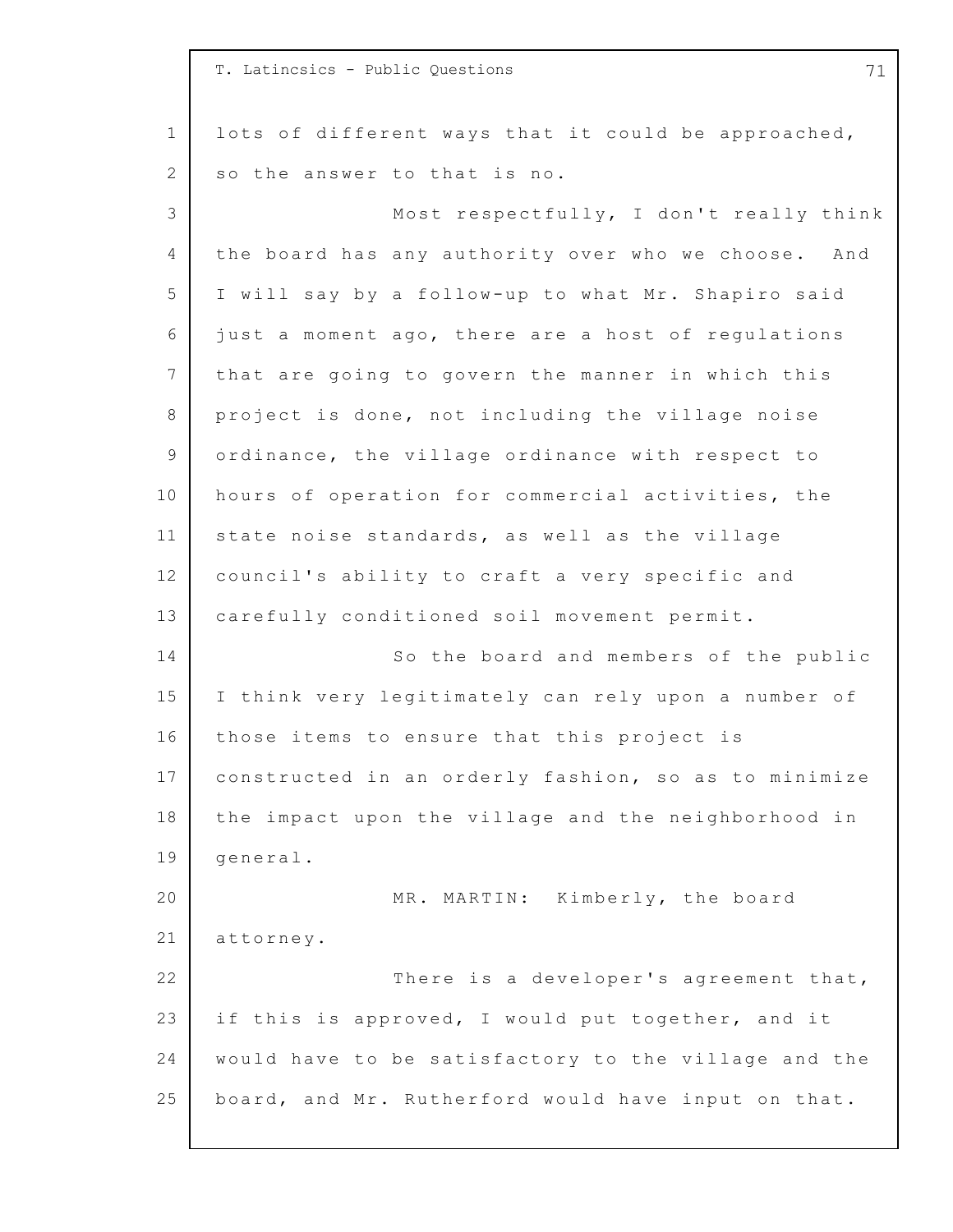1 2 3 4 5 6 7 8 9 10 11 12 13 14 15 16 17 18 19 20 21 22 23 24 25 T. Latincsics - Public Questions 72 But those things include insurance, performance bonds, things to make sure that whoever does the project does it properly or there are abilities to make whole, if there's any problems with the project. MR. RUTHERFORD: And, Mr. Chairman, please be certain, I was not looking to foreclose the question from Ms. Wong, I wasn't, but I just wanted to give a little background there. That's all. CHAIRMAN JOEL: That was fair. It was appropriate. Kimberly, do you have other questions of the engineer? MR. WONG: Sure. This is actually her husband. I know you mentioned three months, but is there, like, a longer term? I know a lot of construction could obviously last longer and I'm trying to figure out if it could it extend to six months, and also what time of year are you considering doing this? Is it going to be during the summer months, spring months, fall months? I was just trying to figure out,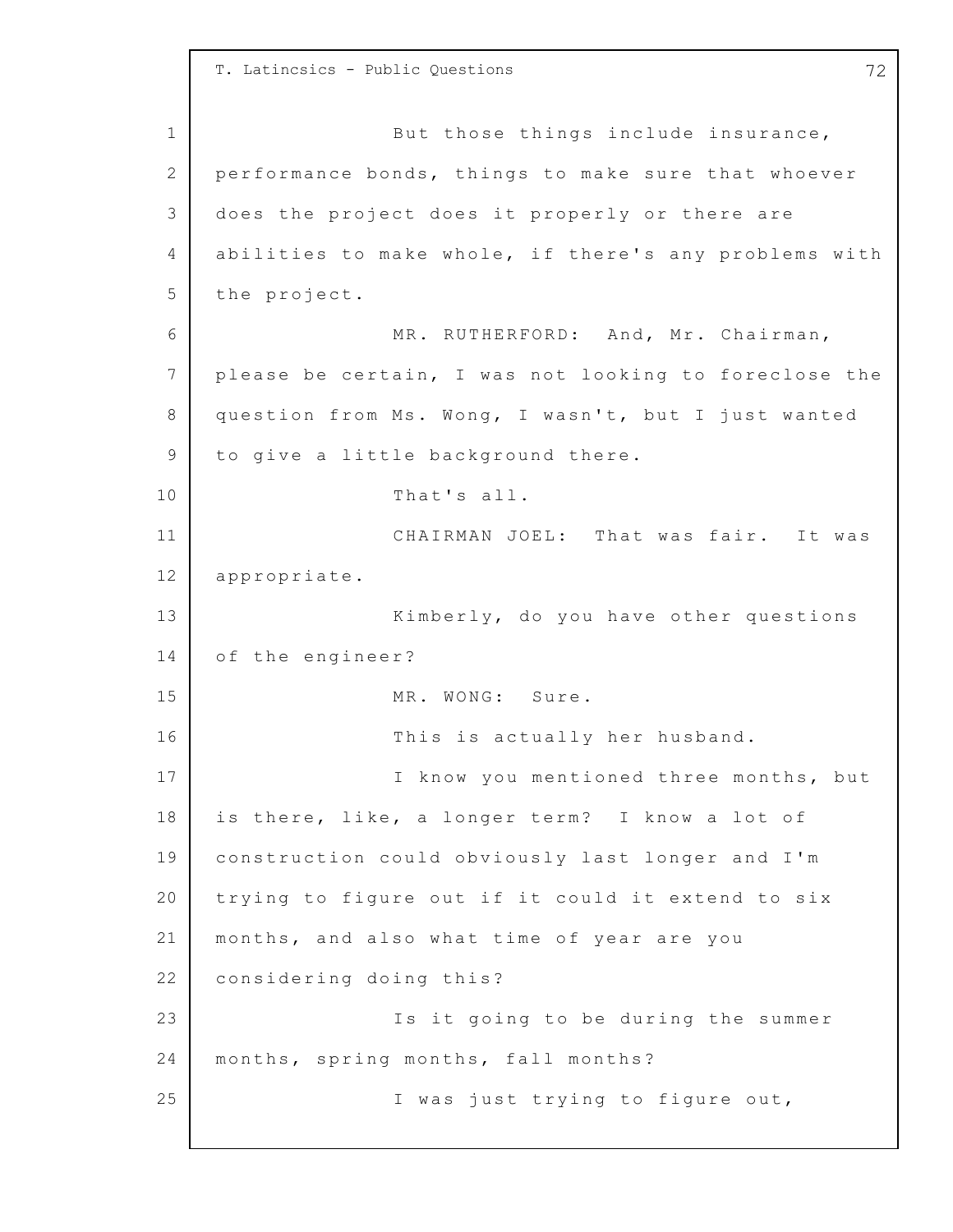1 2 3 4 5 6 7 8 9 10 11 12 13 14 15 16 17 18 19 20 21 22 23 24 25 T. Latincsics - Public Questions 73 because, obviously, we have very young children that go up against the back of this construction site and with us and dust, everything else, and I just want to see about that, and like timeframe, as well as pollution, how you're going to minimize that as well? MR. MARTIN: Well, just for the record, you're Alex, correct? MR. WONG: Yes. MR. MARTIN: Thank you. Go ahead. MR. RUTHERFORD: Okay. MR. LATINCSICS: Well, yes, the target is three months. That is presuming Saturday. And yes, clearly weather could impact that. There are many variables here and I can't speak for the association, but I believe springtime, early spring is the target to initiate this project so it does not drag into the mid to late summer months. MR. WONG: And then the follow-up question was, pollution, have you studied that with the trucks and everything? I understand you're saying that it's normal course of construction business in, I think you quoted Bergen County. This is going to be very concentrated in that area, obviously, right, so,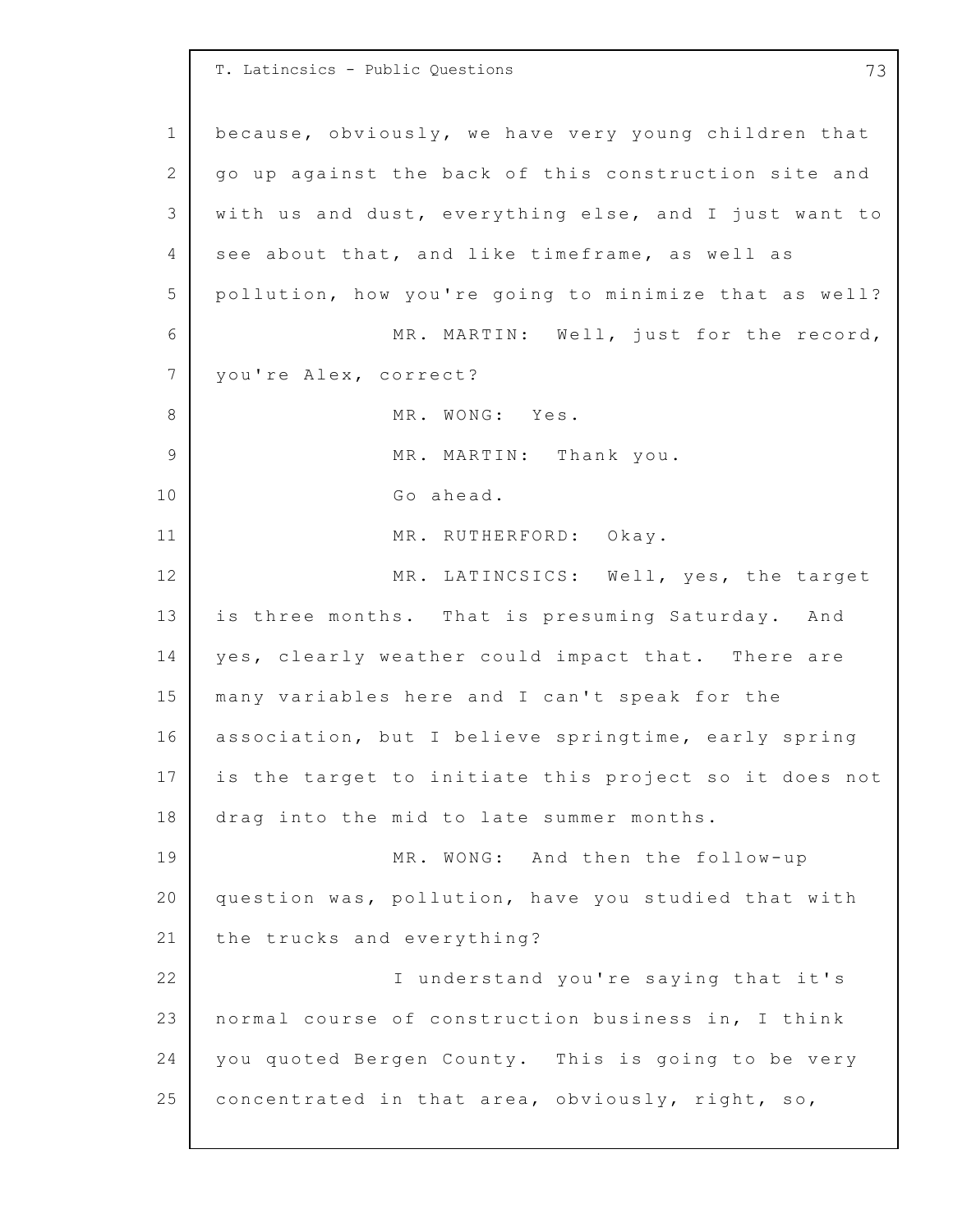1 2 3 4 5 6 7 8 9 10 11 12 13 14 15 16 17 18 19 20 21 22 23 24 25 T. Latincsics - Public Questions 74 what, three, eight  $--$ MR. LATINCSICS: I think people are losing sight of the fact, this is a  $10$ -acre site, 1 0.3-acre site. We built similar walls on much smaller properties, so "concentrated" is a bad term. This is a large site. These walls are in the middle of the site, distant from neighboring properties. They're down in a natural ravine topography. I mean, these are all positive factors. In many cases, these walls are totally hidden. Obviously there will be dust control as part of typical compaction; you lightly moisten the soil. The erosion control measures are -- MS. HOOBAN: How do you lightly moisten the soil where you will be? I'm sorry to interrupt you, I wanted to take that note down. Where you are in the ravine, what truck or hose or hose equipment will you be using to moisten the soil? MR. LATINCSICS: A garden hose. You just lightly spray the soil and you can't -- MS. HOOBAN: You bring a garden hose down into the ravine that you're telling this gentleman is far removed from the site, so how are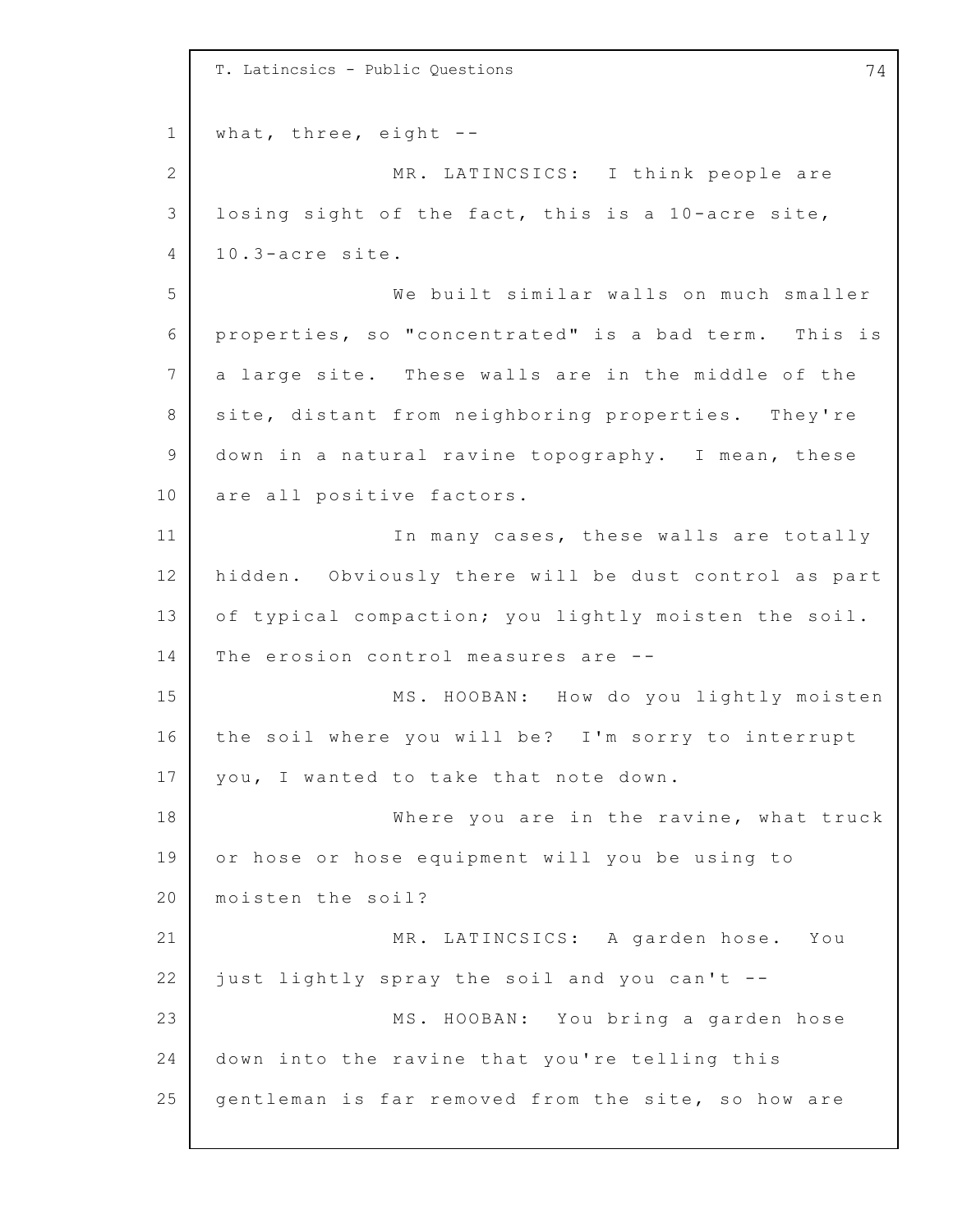1 2 3 4 5 6 7 8 9 10 11 12 13 14 15 16 17 18 19 20 21 22 23 24 25 T. Latincsics - Public Questions 75 you hooking up a garden hose? MR. LATINCSICS: We are directly adjacent to these, in some cases, a few feet from these units. MS. HOOBAN: So I'm saying, that was my question. So you're saying you will use a garden hose attached to somebody's unit, anybody's, just whoever is closest to where you are, a garden hose. MR. LATINCSICS: That simple. MS. HOOBAN: Got it. Okay. MR. LATINCSICS: Erosion control and dust control is specified normal and customary. Did I answer your question? MR. WONG: I'm more concerned about the control of the trucks as well going through that path, through Cedar. So I understand inside, I quess, the pond, itself, or whatever you want to call those or ravines you were mentioning -- MR. LATINCSICS: I cannot comment on the trucks that some third party is supplying, but I'm presuming these are roadway legal inspected trucks, no different than all the other trucks that pass through Ridgewood.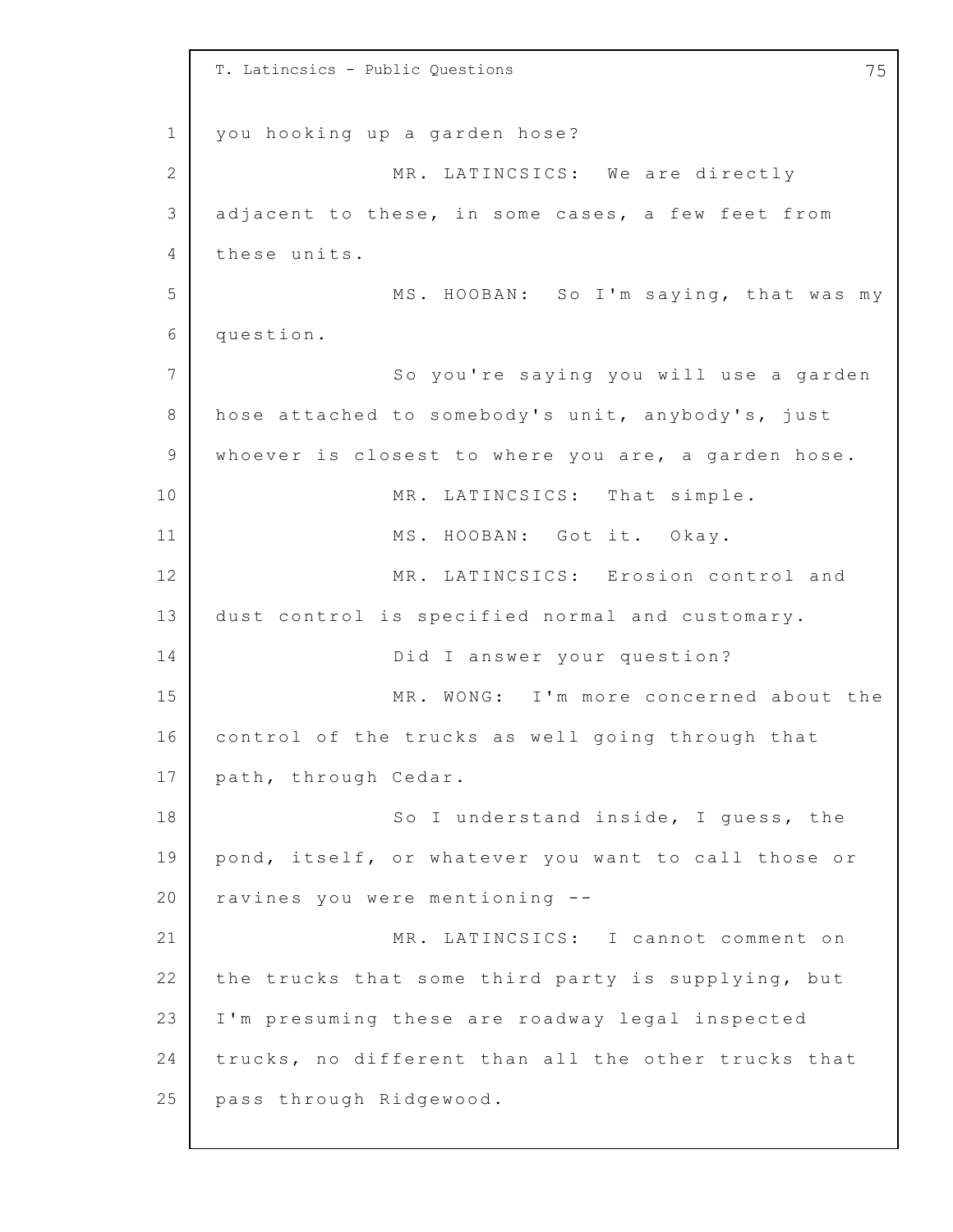1 2 3 4 5 6 7 8 9 10 11 12 13 14 15 16 17 18 19 20 21 22 23 24 25 T. Latincsics - Public Questions 76 MR. WONG: And the materials in the truck? MR. LATINCSICS: Yes. No different than a moving van. If there was people moving out of Hopper Ridge or  $-$ -MR. WONG: I'm not talking about the trucks. I understand that. I'm just talking about the materials in the trucks. So it's going to be dirt -- MR. LATINCSICS: It's going to be --MR. WONG:  $--$  dust, everything in there, is that going to be covered while it's moving? MR. LATINCSICS: Absolutely. That's a requirement, that all trucks have a cover on them. The concrete block actually arrives wrapped in plastic. The pallets are wrapped in plastic. The crushed stone is actually washed before it leaves the quarry. The truck is absolutely covered. And the same with the select fill. That is a basic requirement. MR. WONG: And in terms of the noise you were mentioning, I know the pumps, we addressed that, is there going to be drilling, like hammering or what, like jackhammering or anything like that or it's really just heavy machinery?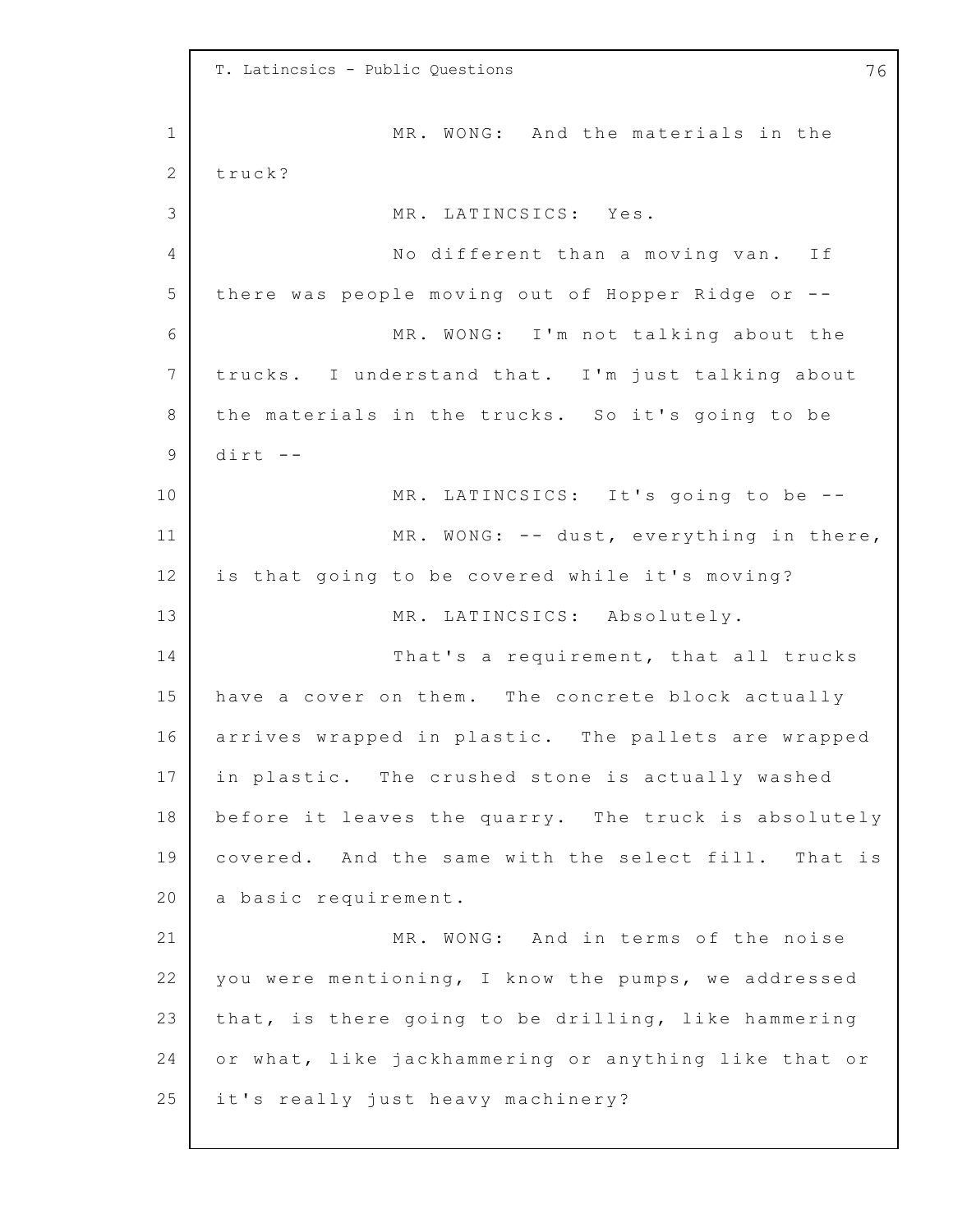1 2 3 4 5 6 7 8 9 10 11 12 13 14 15 16 17 18 19 20 21 22 23 24 25 T. Latincsics - Public Questions 77 MR. LATINCSICS: No jackhammering. There will be skid-steerers and compacting equipment, laboratory plate compactors. MR. WONG: A question just generally, has anybody hired their own lawyers from each of these houses? I'm just curious. MR. LATINCSICS: Their own what? MR. WONG: Their own counsel or lawyers, like if I can get my own lawyer to review everything and to ask questions, has anybody in a household done that, just curious? MR. LATINCSICS: That's not an engineering question, I would defer -- MR. WONG: I'm not asking you, I'm just asking the board. CHAIRMAN JOEL: Yes, that's a legal question. You're free to consult an attorney, if you want. Chris, do you have anything to add to that? MR. MARTIN: No one has filed any kind of appearance on behalf of any resident, except the applicant on behalf of the association. MAYOR KNUDSEN: I have a question of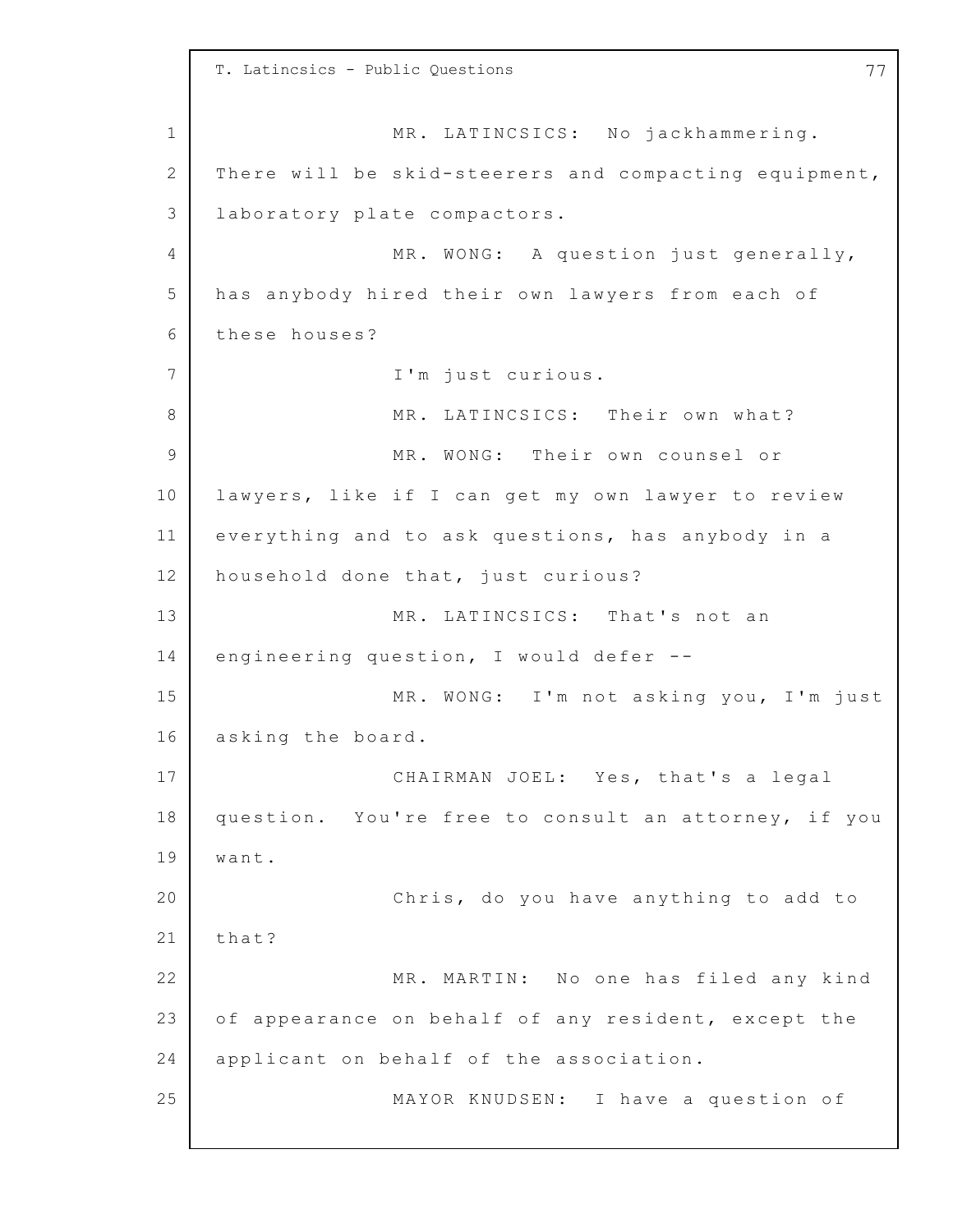```
1
2
3
4
5
6
7
8
9
10
11
12
13
14
15
16
17
18
19
20
21
22
23
24
25
    T. Latincsics - Public Questions 78
    Tibor.
                  You said that it was roughly a
    three-month project, 63 days, if I recall, two and a
    half months. That's if there were two crews working
    at each end of the project.
                  Is that what I understood you to say?
                  MR. LATINCSICS: Okay. Again, that's a
    means and methods question.
                  We have previewed this project with a
    list of contractors, and, again, in round numbers,
    there's 6,000 face feet of wall.
                  In a normal project, it's 500 feet a
    day. This project, as little as 100 square feet a
    day. Production will increase as the walls rise up
    and access is improved, but three months is the
    target.
                  MAYOR KNUDSEN: No, maybe my question
    wasn't clear. Apologies.
                  My question is, you stated that it's, I
    believe you said 63 days or three months with two
    crews, one on each end.
                  MR. LATINCSICS: I said there may be
    two crews.
                  MAYOR KNUDSEN: That's fine. That's
    fair. You say there may be two crews. Just bear
```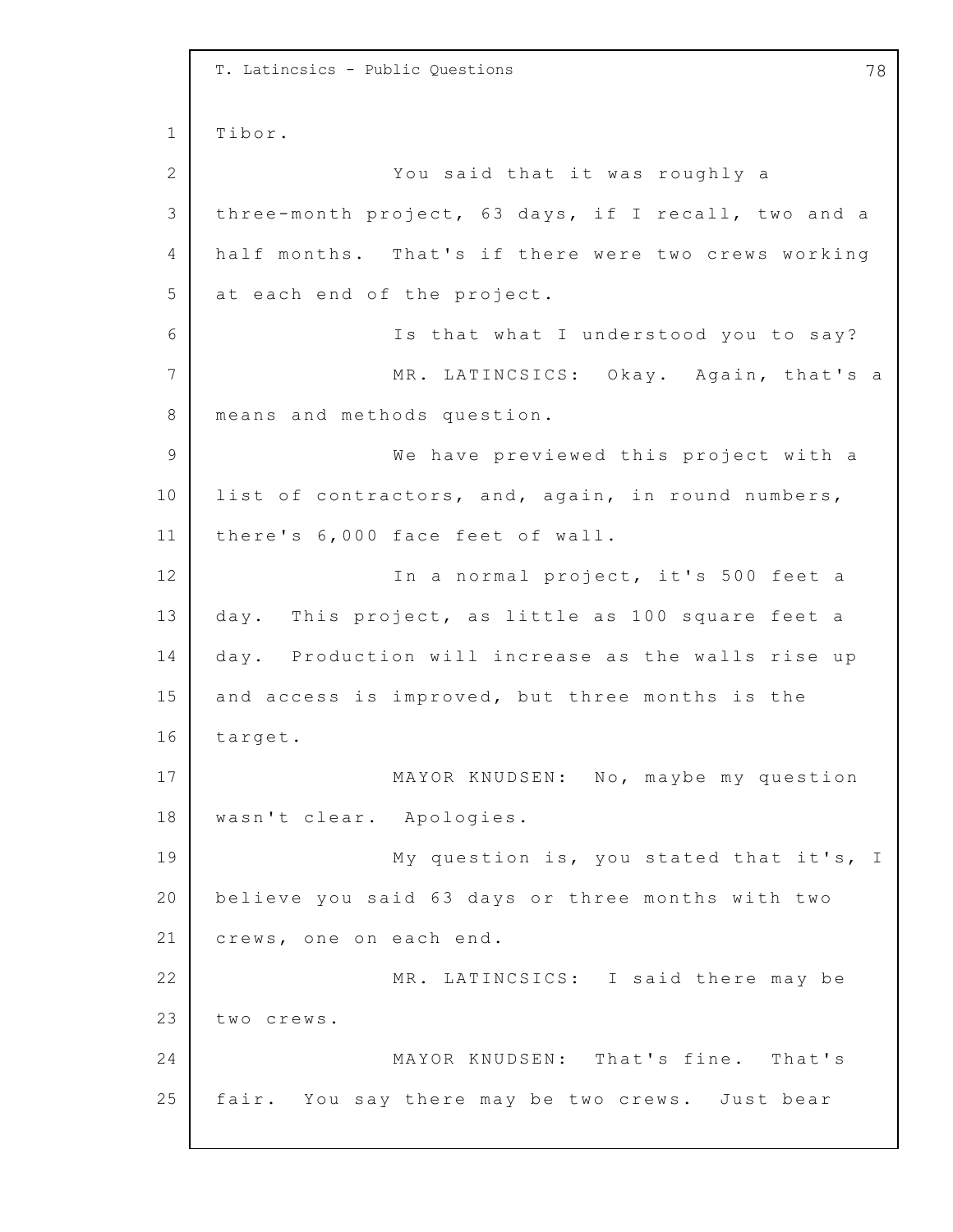1 2 3 4 5 6 7 8 9 10 11 12 13 14 15 16 17 18 19 20 21 22 23 24 25 T. Latincsics - Public Questions 79 with me. With two crews is obviously a shorter duration, so because you said it, I kind of just had made a note. What is the anticipated -- I mean two crews work differently together, you know, they each take up a piece of the project and maybe one follows the other along. I don't speculate how that may happen, but the question is, if the contractor doesn't have two crews, what does that, in your estimation, add to the timeline of the project? And I ask because you said it. That's the only reason I ask. MR. LATINCSICS: Okay. I think statements are being taken out of context. I pointed out that when we were discussing truck traffic, if there were two crews working at extreme ends of the project, and that is very practical, because, you know, they're separate walls, you're going to have more truck traffic on any given day. We have vetted contractors. This office and Hopper Ridge is being very careful to hire capable, competent contractors who have the manpower and the equipment for this project. Hopper Ridge does not want it to drag on and on. That vetting process, and I think I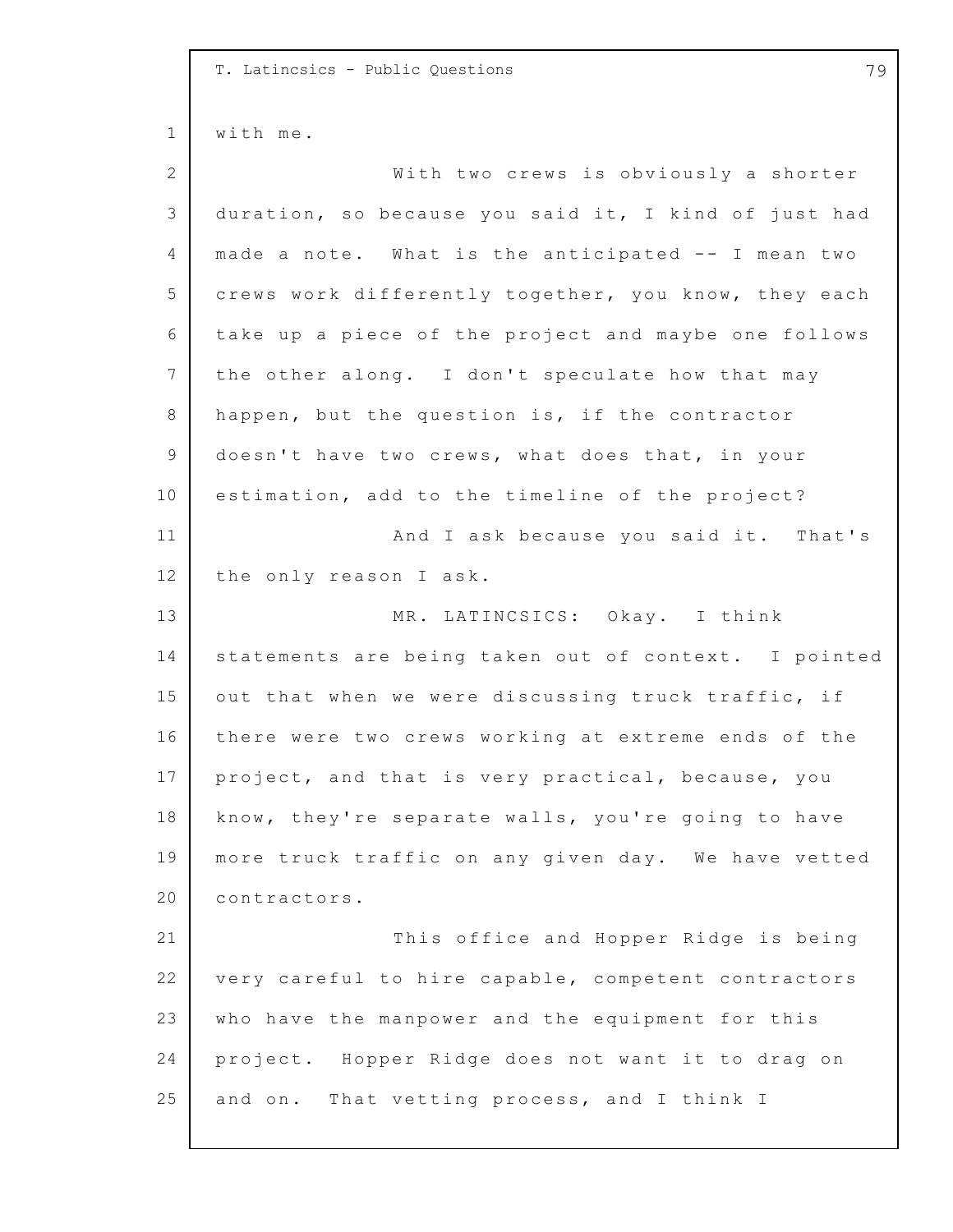1 2 3 4 5 6 7 8 9 10 11 12 13 14 15 16 17 18 19 20 21 22 23 24 25 T. Latincsics - Public Questions **80** previously gave testimony, in addition to our experience with similar projects throughout Bergen County, we went directly to the manufacturer of Keystone block and asked them for their A list of contractors for a project of this nature. They provided us four of their A list contract -- or their A list, not their contractors, but contractors who purchase the block from Keystone and construct similar projects. I believe we reached out to three more contractors. And in doing so, I also asked for input from contractors of matters that should be incorporated into this project in the planning so we don't have a problem. Nobody wants to hear you should have, would have, could have, the day after you started. So great care is being taken in that regard. It is not going to be a small scale contractor, and it's not going to be a small scale landscaper building a wall of this size. MS. HOOBAN: You actually specifically said virtually those exact words in some other testimony about their A list, their four to five list, their list of four to five A list contractors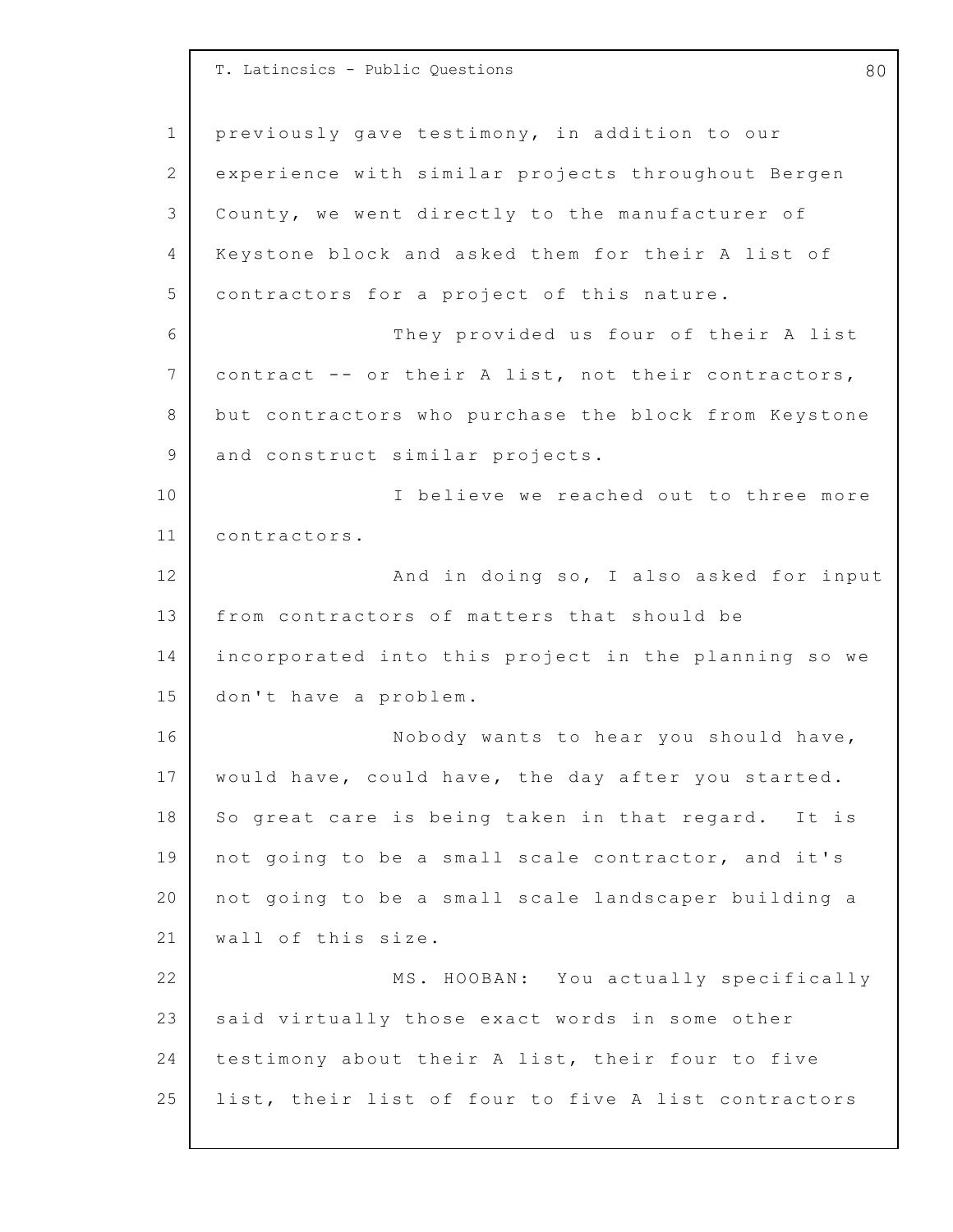1 2 3 4 5 6 7 8 9 10 11 12 13 14 15 16 17 18 19 20 21 22 23 24 25 T. Latincsics - Public Questions and the set of the set of  $\begin{array}{cc} 81 & 81 \end{array}$ who specialize in such construction. You distributed plans to them, you're listening to them, the experience, you're incorporating their comments into the application, but everywhere else it states that this is a full three month project, and I feel like I quess this is the first time I'm hearing that it's a two-month or a 63-day project, but a full three months. MR. LATINCSICS: No, three months is the target. MS. HOOBAN: Okay. MR. LATINCSICS: Okay. But this approval should not  $--$  if we have a week of weather like yesterday, Hopper Ridge is going to lose a week. MS. HOOBAN: And I remember you saying that as well in previous testimony, absolutely very clearly made that clear. MR. LATINCSICS: Yes. MS. HOOBAN: That that is possible. Go ahead. I'm sorry. MR. LATINCSICS: Three months is the target. And I think I gave previous testimony -- COVID is working against us. The exodus of New York City is real. Excavators are in extreme demand right now. For people who aren't familiar with septic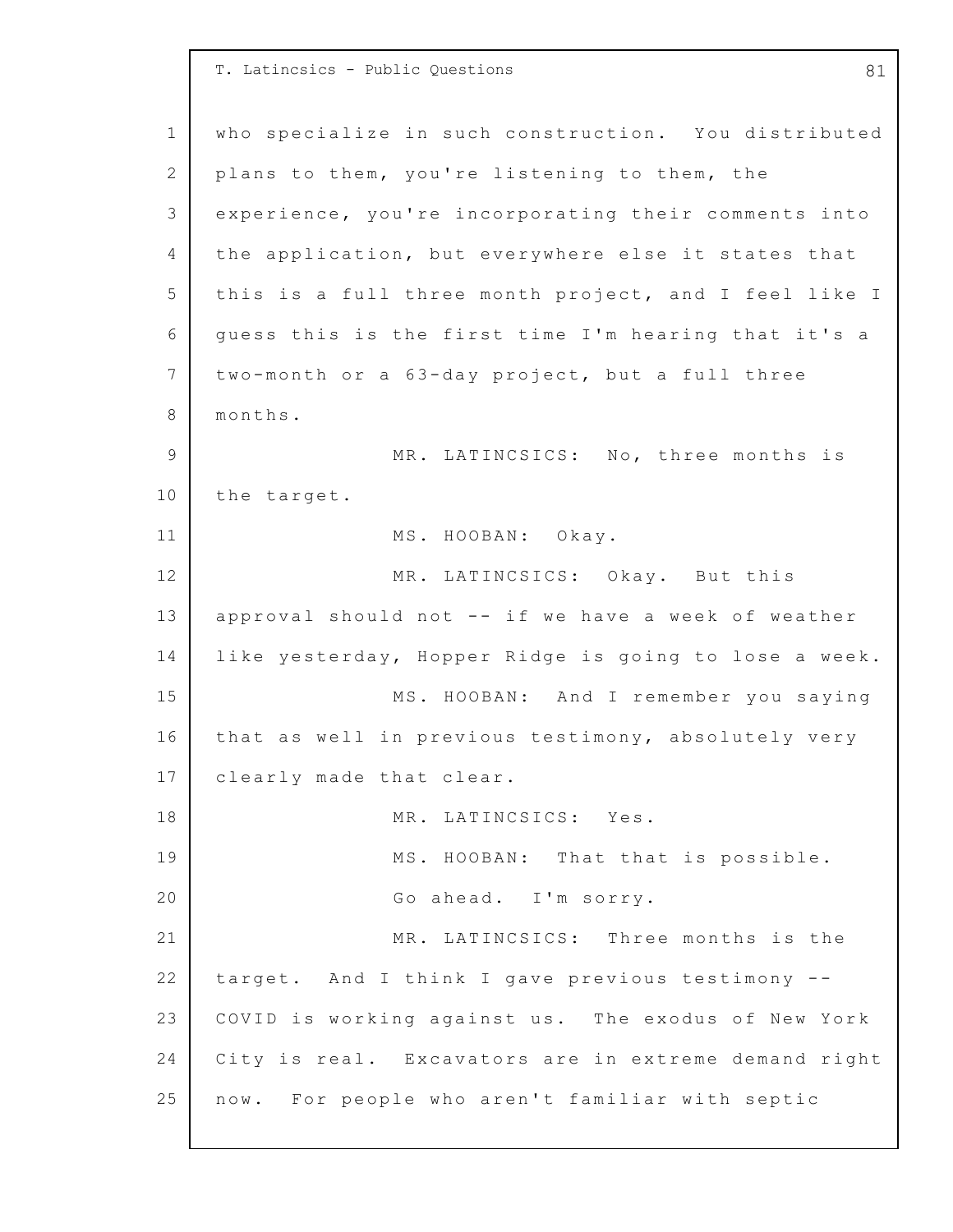1 2 3 4 5 6 7 8 9 10 11 12 13 14 15 16 17 18 19 20 21 22 23 24 25 T. Latincsics - Public Questions 62 systems, to get a septic contractor today, an excavator, their lead time is 12 to 16 weeks from now. That's the reality, the current new norm. So there's variables here. Pardon me if I'm repeating myself. Three months is the target. Could it absolutely go four months with bad whatever, whatever? We all know there is a supply chain problem in plywood now. I have checked with Keystone, is there a supply chain problem with Keystone block? Right now there is not. Hopefully that will be the same situation in the spring. MAYOR KNUDSEN: Tibor, I just want to ask for the record, I didn't think I took your comment or statement out of context, I just was asking a question if you, you know, in a best or worst case scenario. That's all. I'm just trying to understand. When Alex asked a question about the length, the duration, and the pollution, and I appreciate, I know that the stone and the soil and the dust is mitigated through hosing it down, but in terms of pollution, pollution doesn't always happen just from stone dust, as he pointed out, it's truck pollution, it's noise pollution, it's lots of pollution. You know, it's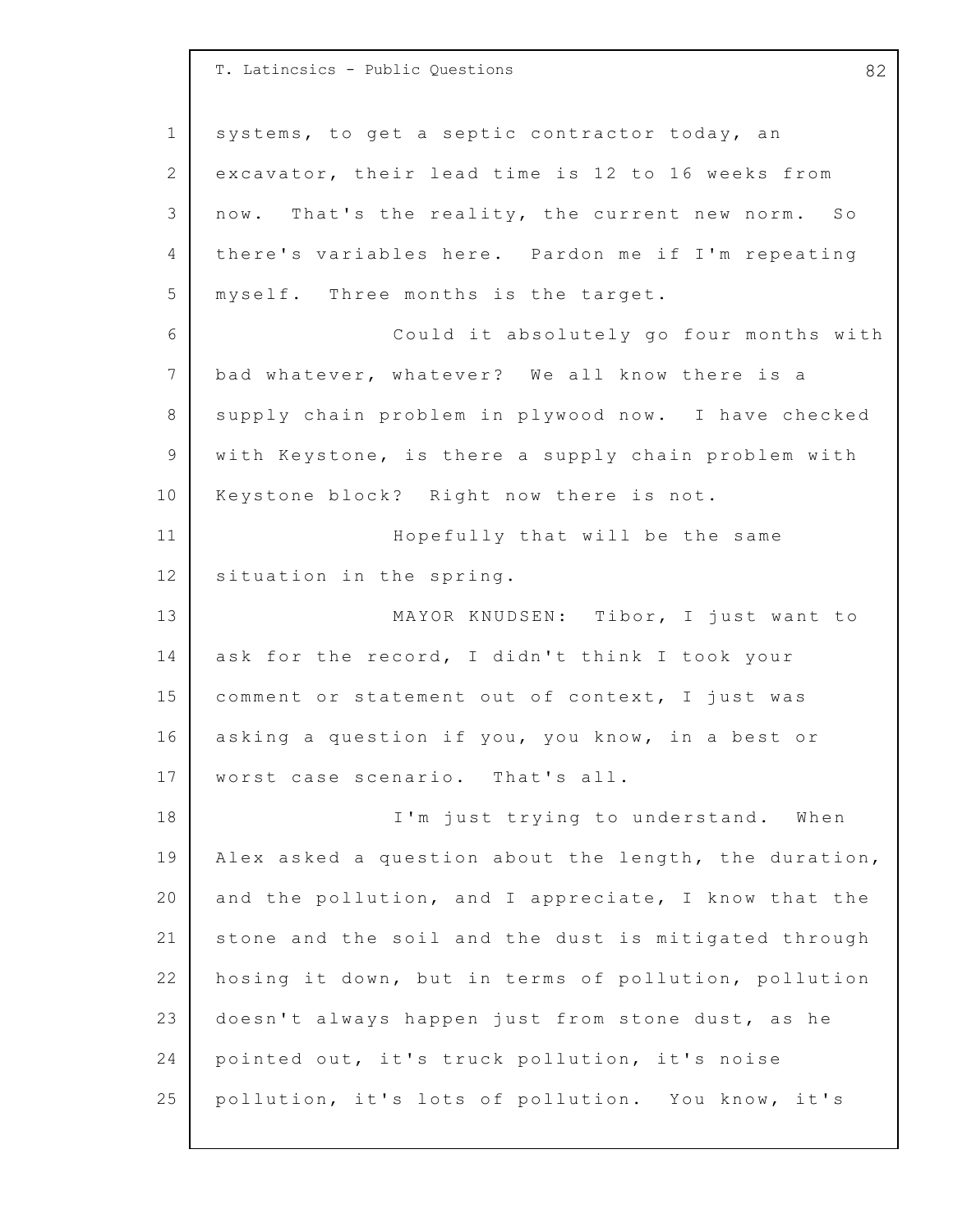1 2 3 4 5 6 7 8 9 10 11 12 13 14 15 16 17 18 19 20 21 22 23 24 25 T. Latincsics - Public Questions **83** variable. So I was only asking a question. I don't think I took anything out of context, I was just trying to understand the best and worst case scenario, so we'll leave it at that. Thank you. CHAIRMAN JOEL: Alex, do you have anymore questions? Is he still there? MR. WONG: No, we're okay. MS. WONG: Thank you. CHAIRMAN JOEL: Okay. Anyone else from the public to ask questions? MR. HANSEN: Yes, we have Mr. Horbatt. CHAIRMAN JOEL: Okay. MR. HANSEN: He's coming in right now. MR. HORBATT: I have a follow-up question for Tibor. CHAIRMAN JOEL: Sure. MR. HORBATT: He had stated in previous meetings that there would be 12 feet between the old wall and the new wall, and now he states it to be about 6,000 linear feet of wall. And he said to complete the project, that they have to backfill with stone and then dirt on top of the stone, it's 12-foot wide, 6,000-feet long.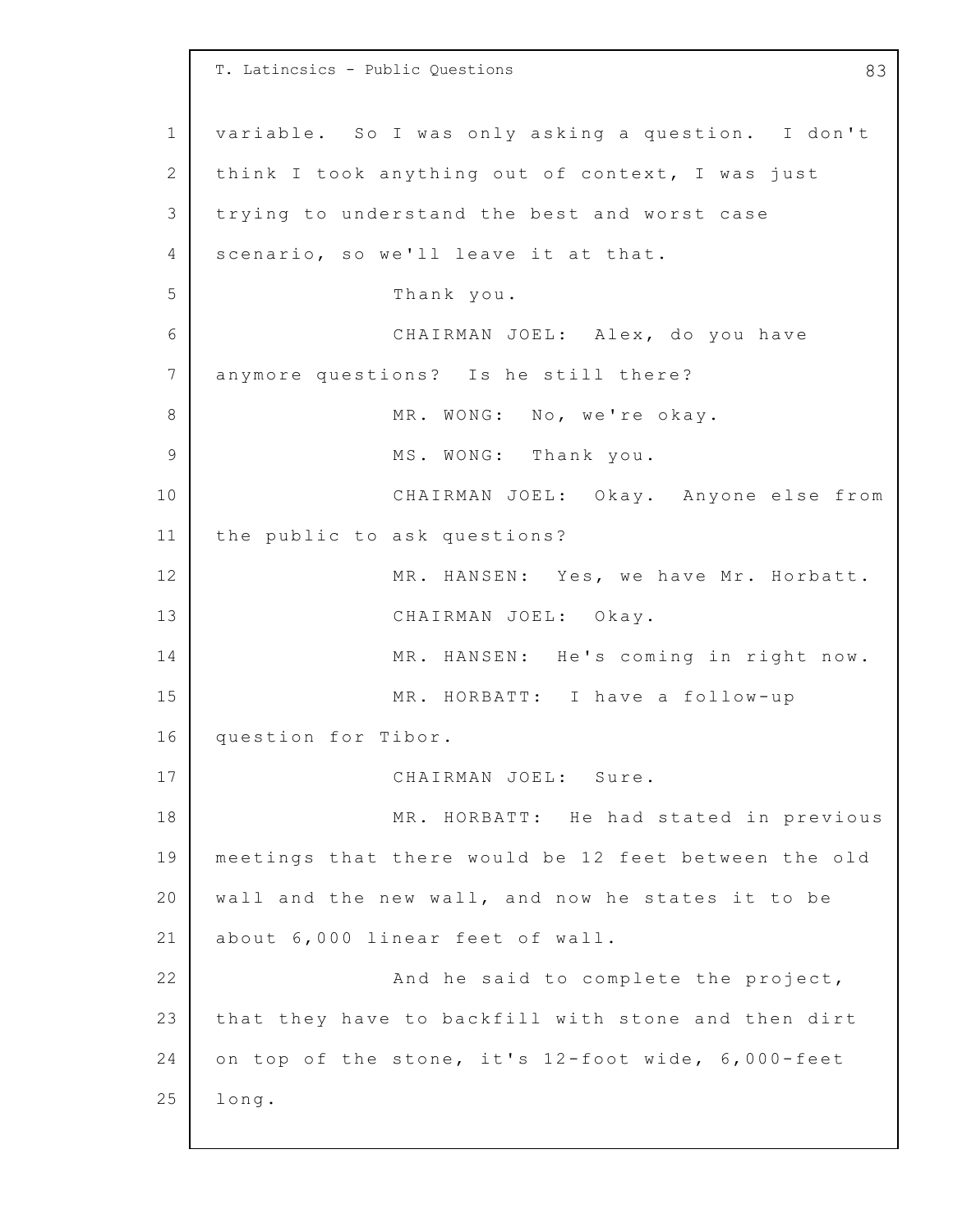1 2 3 4 5 6 7 8 9 10 11 12 13 14 15 16 17 18 19 20 21 22 23 24 25 T. Latincsics - Public Questions and the set of the set of  $\begin{array}{cc} 84 \end{array}$ Can you tell me how many loads of stone? He said 36 loads, 325 loads of stone. Can he clarify that? MR. LATINCSICS: Okay. The crushed stone behind the walls is 39 loads of stone, and the select fill behind the walls is 31, 121 truckloads. And if people bear with me, I'm going to see if I have some good pictures on a similar wall. I think a picture is worth a thousand words. MR. RUTHERFORD: I'm going to interrupt. I believe that the question had to do with  $6,000$  -- if I heard the question correctly --6,000 linear feet. MR. LATINCSICS: Yes. MR. RUTHERFORD: I don't think your testimony was 6,000 linear feet. MR. LATINCSICS: No, it's 6,000 square feet of wall. MR. RUTHERFORD: That's what I thought. Where you get the 63 days, correct? MR. LATINCSICS: Yes, yes. The length of the walls is 624 feet in total. The total square footage of the wall is 5,878, called it 6,000 square feet of wall face, and there's 12 feet between the existing wall and the new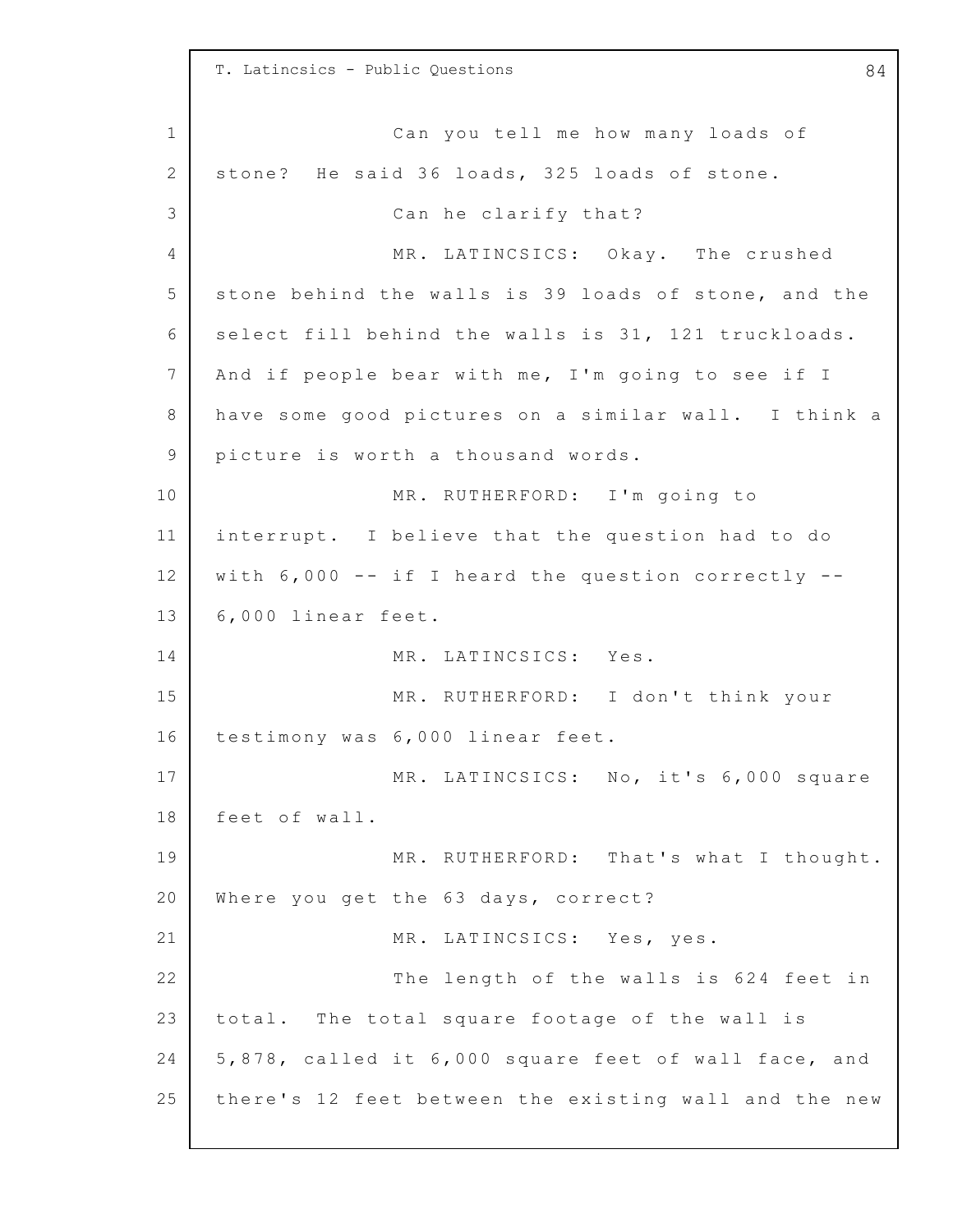|              | T. Latincsics - Public Questions<br>85                |
|--------------|-------------------------------------------------------|
| $\mathbf 1$  | wall.                                                 |
| $\mathbf{2}$ | MR. HORBATT: So how many square feet                  |
| 3            | of fill is there to fill in, and it's 6-feet high, 12 |
| 4            | feet in width by 624 linear feet long?                |
| 5            | MR. LATINCSICS: Okay. The actual                      |
| 6            | quantity, bear with me here.                          |
| 7            | It's 1,993 cubic yards of fill behind                 |
| 8            | the walls. And maybe this will help. This is a very   |
| 9            | similar wall under -- this is a wall that we          |
| 10           | designed, it happens to be in Saddle River,           |
| 11           | articulated modular concrete block wall. This         |
| 12           | happens to be Liberty block, not Keystone, but        |
| 13           | extremely similar. This is the geogrid behind the     |
| 14           | wall, and you can see that there is crushed stone     |
| 15           | behind the wall.                                      |
| 16           | I don't know if this is helpful for                   |
| 17           | people. This is a wall rising up. Again, in this      |
| 18           | case it is being backfilled with crushed stone.       |
| 19           | Ultimately there was a zero edge swimming pool built  |
| 20           | on this wall. This is the geogrid behind the wall,    |
| 21           | which is a key element of these walls. The hollow     |
| 22           | core block is ultimately filled with concrete.        |
| 23           | This is a compactor, which is                         |
| 24           | compacting the soil. You can see the wall is rising   |
| 25           | up. The crushed stone behind the wall for drainage    |
|              |                                                       |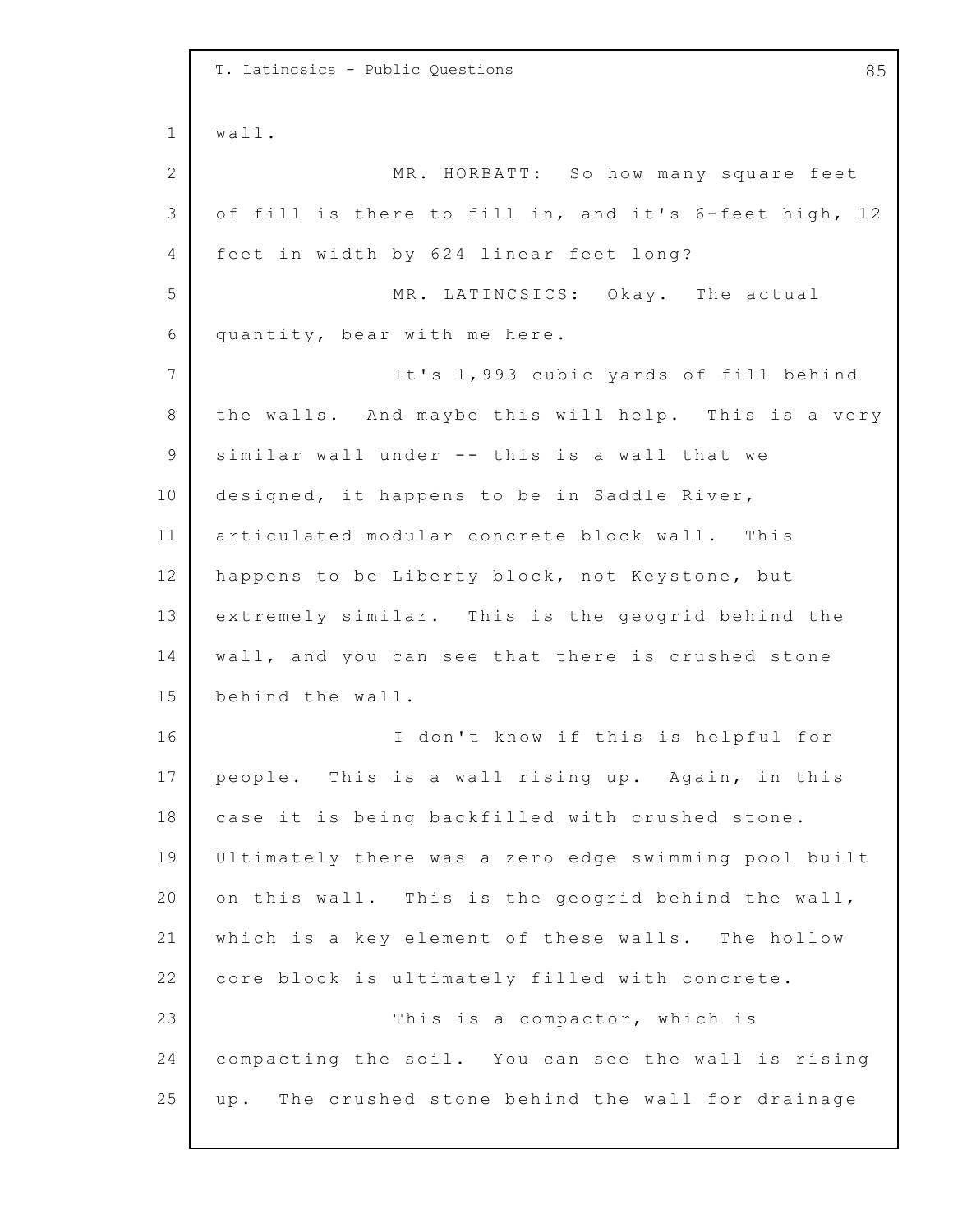1 2 3 4 5 6 7 8 9 10 11 12 13 14 15 16 17 18 19 20 21 22 23 24 25 T. Latincsics - Public Questions **86** purposes. This vertical piping is Sonotubes for the future fence posts. This is actually a drain here. You can see block is being laid out. In this case, we had very good access, so heavy equipment had no problems. Okay. Now here is  $-$  you can see why the  $12$ -foot we're talking about. Here is the wall, backfilled with crushed stone, a minimum of 1 foot of crushed stone behind the wall. You cannot drive heavy equipment or vibratory compactors. In this case, it will be a much smaller compactor, but this select fill here is being compacted. The previous slides, the geogrid, which are effectively dead men, are extending into the soil and the soil is being compacted. Is this helpful for people? Here is the face of the wall. In this case there was extensive drainage at the base of the wall. And there's a finished wall. And this is a very similar, this is a blended block, and you can see there's a swirl texture, and this is the block that we're specifying here. I think it's attractive. It's a split-face block, a textured block. And I'm not sure if you can see it, but there's a swirl of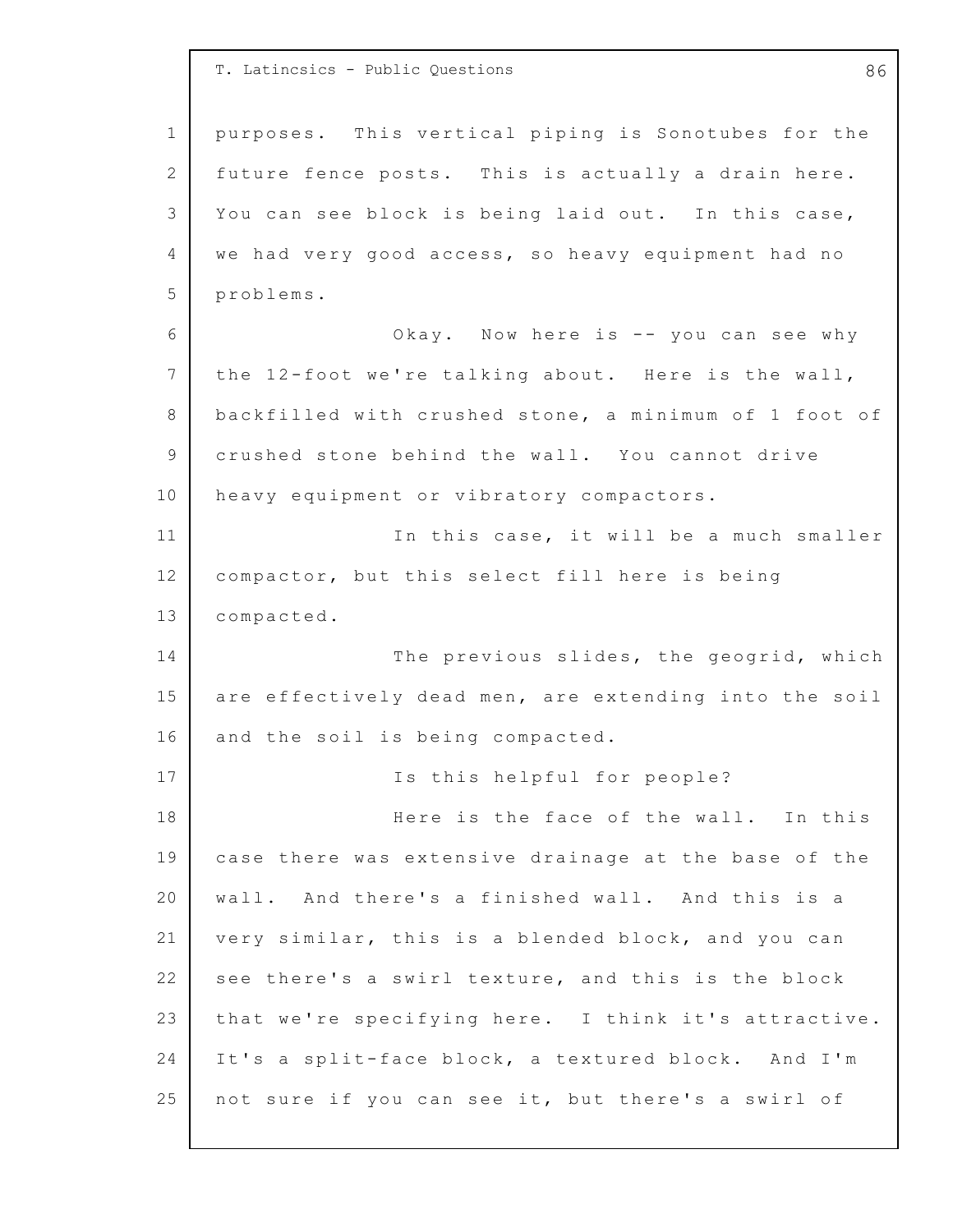1 2 3 4 5 6 7 8 9 10 11 12 13 14 15 16 17 18 19 20 21 22 23 24 25 T. Latincsics - Public Questions 67 gray and brown in the block, which is very aesthetic, and this is what the finished product will be, very similar in this case. MR. MARTIN: Tibor, how many photos did you just show? MR. LATINCSICS: I believe that was six. MR. MARTIN: And, Mr. Rutherford, let's just mark these collectively. What are we up to? MR. LATINCSICS: Yes, six photographs. MR. RUTHERFORD: I'm sorry, Mr. Martin, I just didn't hear you there. I'm sorry. MR. MARTIN: Yes, let's mark this collectively, the six photographs. What exhibit are we up to? MR. RUTHERFORD: That's a good question. I don't know. I'm sorry. I don't know. A-1 would be with this evening's date, is that okay? I'll look at the transcripts and I'll provide it. MR. MARTIN: Well, whatever it is, it will be exhibit and then 1 through 6, okay? (Whereupon, Six photographs are marked as Exhibits  $A-52$  through  $A-57$  in evidence.) MR. RUTHERFORD: That's fine. I'll get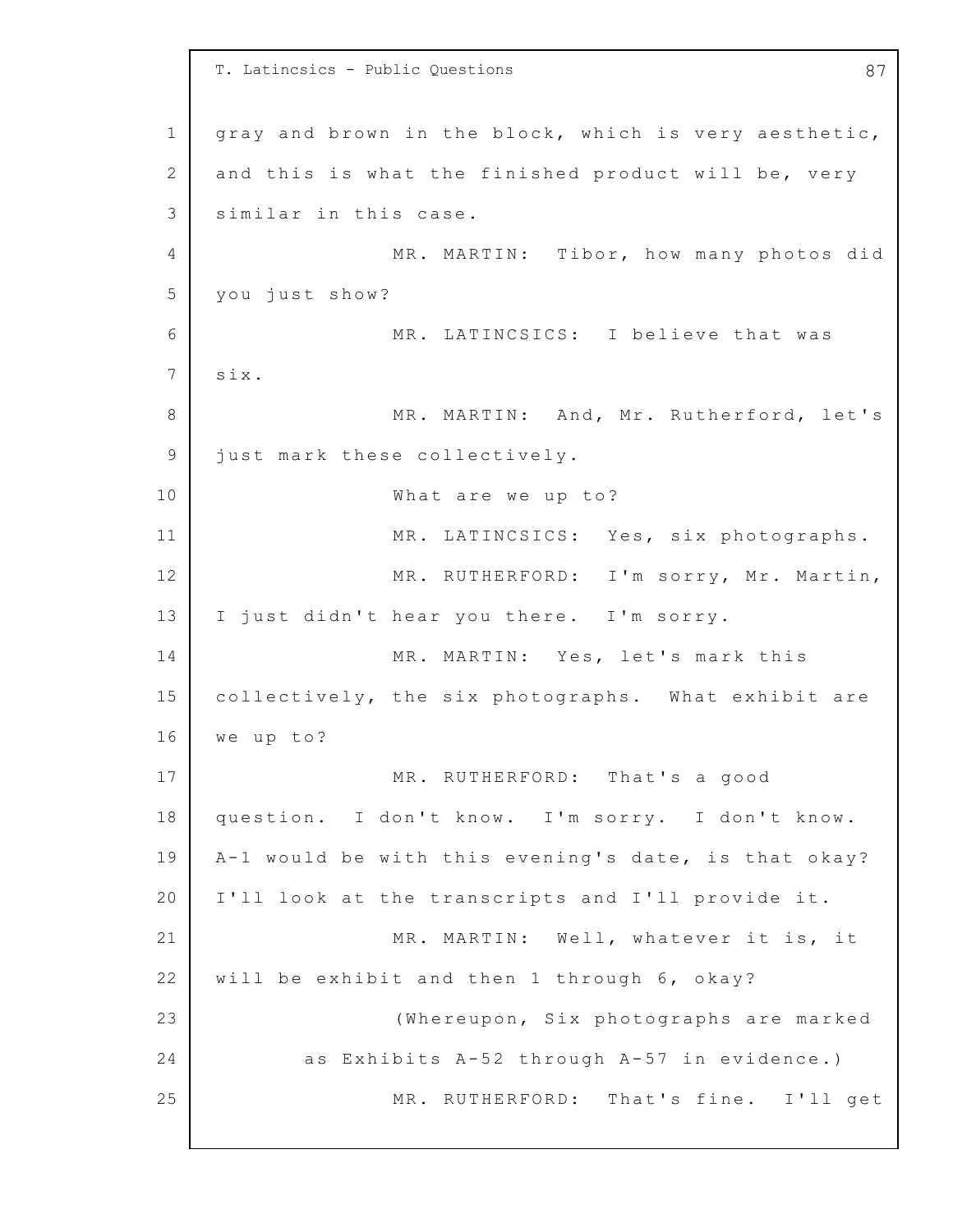1 2 3 4 5 6 7 8 9 10 11 12 13 14 15 16 17 18 19 20 21 22 23 24 25 T. Latincsics - Public Questions and the contract of the set of the set of the set of the set of the set of the set of the set of the set of the set of the set of the set of the set of the set of the set of the set of the the transcript and I'll get you the proper number. MAYOR KNUDSEN: Is anyone else getting like that feedback? MR. RUTHERFORD: Yes, I did a moment ago. That's why I couldn't hear Mr. Martin. MAYOR KNUDSEN: I know it. It's like really annoying. CHAIRMAN JOEL: Robert, do you have other questions for Tibor? MR. HORBATT: How many cubic yards per truck and how many cubic yards does it take to backfill those? MR. LATINCSICS: My calculations are based on 18 cubic yards per truck, and the soil such as this, exactly what we have here, is  $1,993$  cubic yards, which is approximately 110 truckloads. MR. HORBATT: So that's more than 39? MR. RUTHERFORD: That's right. MR. HORBATT: Previously you had said  $- -$ MR. MARTIN: No, 39 loads of stone and I have 121 select fill loads. MR. RUTHERFORD: That's correct, fill and topsoil, 121. That's correct. MR. HORBATT: If you go back to the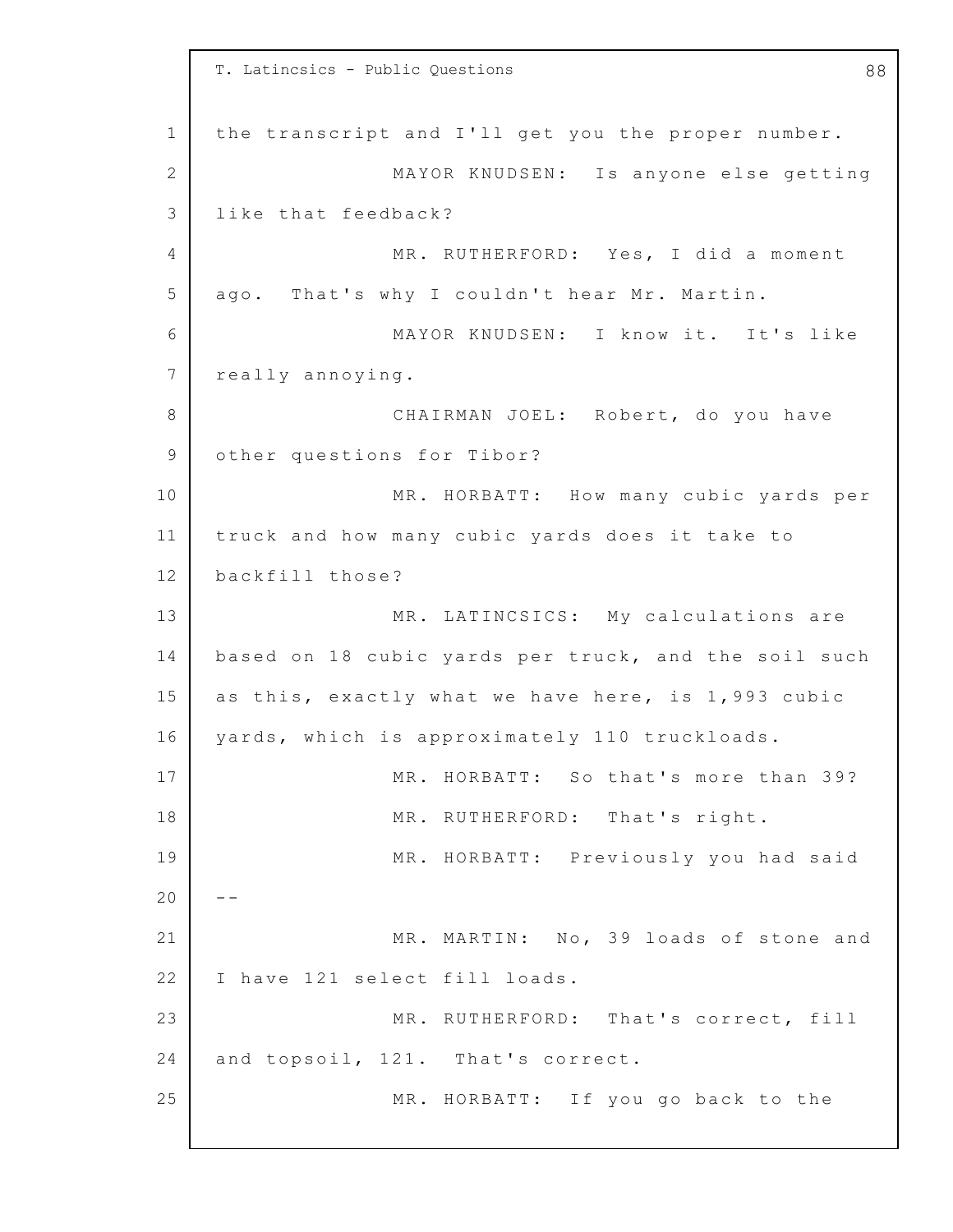|                | T. Latincsics - Public Questions<br>89                |
|----------------|-------------------------------------------------------|
| $\mathbf 1$    | records from the November meeting, it's 326 --        |
| $\overline{2}$ | MR. LATINCSICS: That's when we were                   |
| $\mathcal{S}$  | also incorporating the dredging of the ponds. The     |
| 4              | total truck traffic anticipated is, when we add up    |
| 5              | the block, the crushed stone and the backfill --      |
| 6              | block, crushed stone, backfill, approximately 171     |
| $7\phantom{.}$ | truckloads.                                           |
| 8              | MR. HORBATT: And you also stated that                 |
| 9              | you use a garden hose to water down, to keep the dust |
| 10             | down. How are you going to do that if in fact you     |
| 11             | use all the way out to Cedar Avenue, you're not going |
| 12             | to run a garden hose out to Cedar Avenue and that's a |
| 13             | dirt road. I mean, if you put stone on it, you're     |
| 14             | still going to have the dust and the dirt is going to |
| 15             | be terrible.                                          |
| 16             | MR. LATINCSICS: Okay. When I was                      |
| 17             | talking about keeping, I was referring to the dust    |
| 18             | with this material right behind the walls. Okay.      |
| 19             | For the Cedar Avenue, no question the contractor will |
| 20             | have a water truck, and if the access needs to be     |
| 21             | sprayed down, that will be performed. That can        |
| 22             | certainly be a condition of approval.                 |
| 23             | MR. MARTIN: Mr. Rutherford, I just                    |
| 24             | want to make sure the record is clear.                |
| 25             | Importing 39 truckloads of stone, 121                 |
|                |                                                       |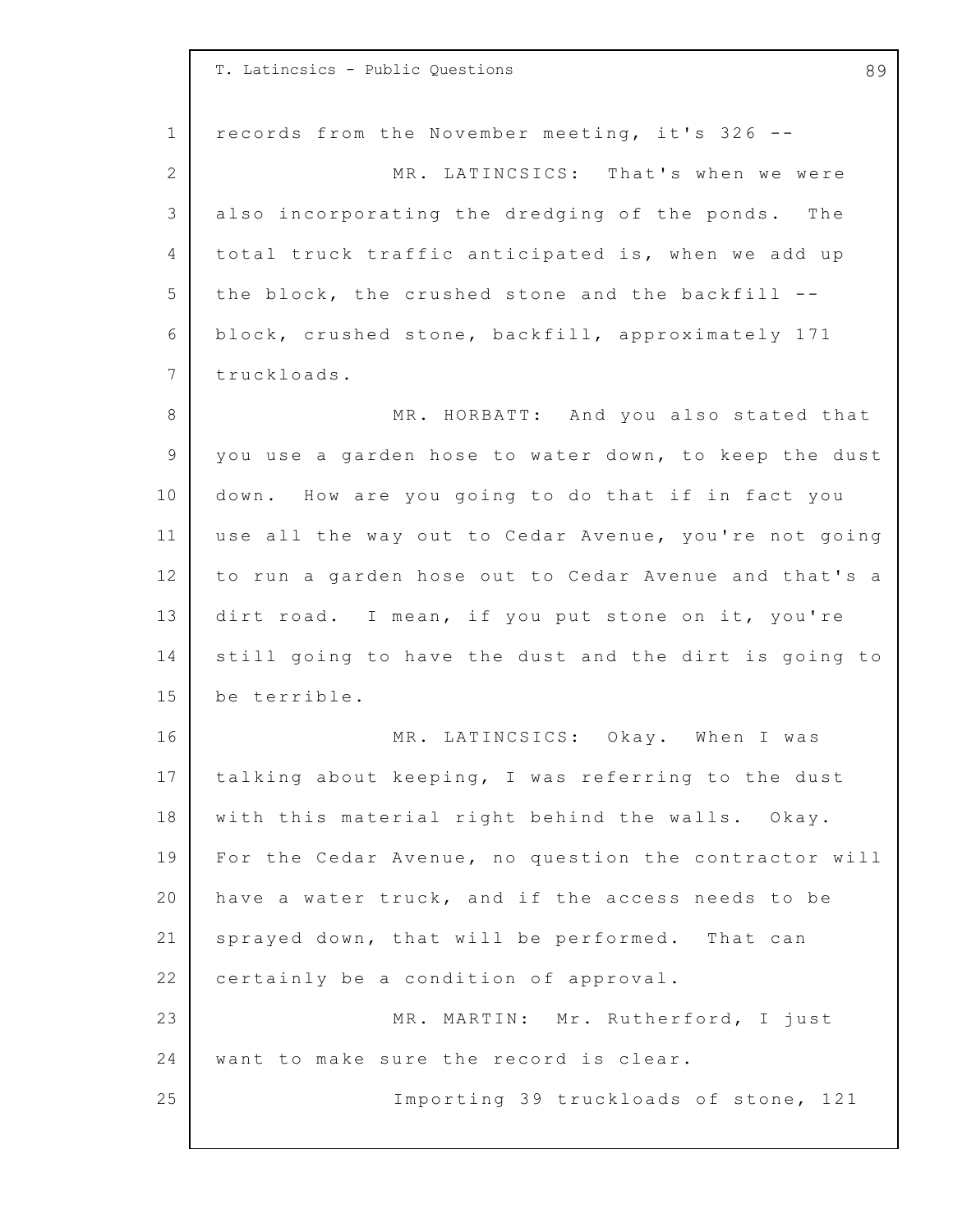1 2 3 4 5 6 7 8 9 10 11 12 13 14 15 16 17 18 19 20 21 22 23 24 25 T. Latincsics - Public Questions 90 truckloads of select fill, that would leave 11 truckloads of block. Is that accurate, Tibor, or not? MR. LATINCSICS: Yes. MR. RUTHERFORD: Yes. MR. LATINCSICS: Yes, yes, and that's presuming full truckloads. You know, people need to be reasonable. If there's a half a truckload of block coming one day, there's going to be an extra truck trip the next day. MR. MARTIN: And just one follow-up question along the lines of Mr. Horbatt. I think you clarified the record nicely in terms of you're not going to have exporting dredging. However, some of the minimal dredging that is necessary for construction, is that going to be kept on-site. MR. LATINCSICS: The intent is to utilize that on-site, if possible and practical. That should not be limited that if there is good reason to export it, export should be permitted in the approval. This is normal and customary construction. MR. MARTIN: So we would need to know what an estimate of that is, if that was to be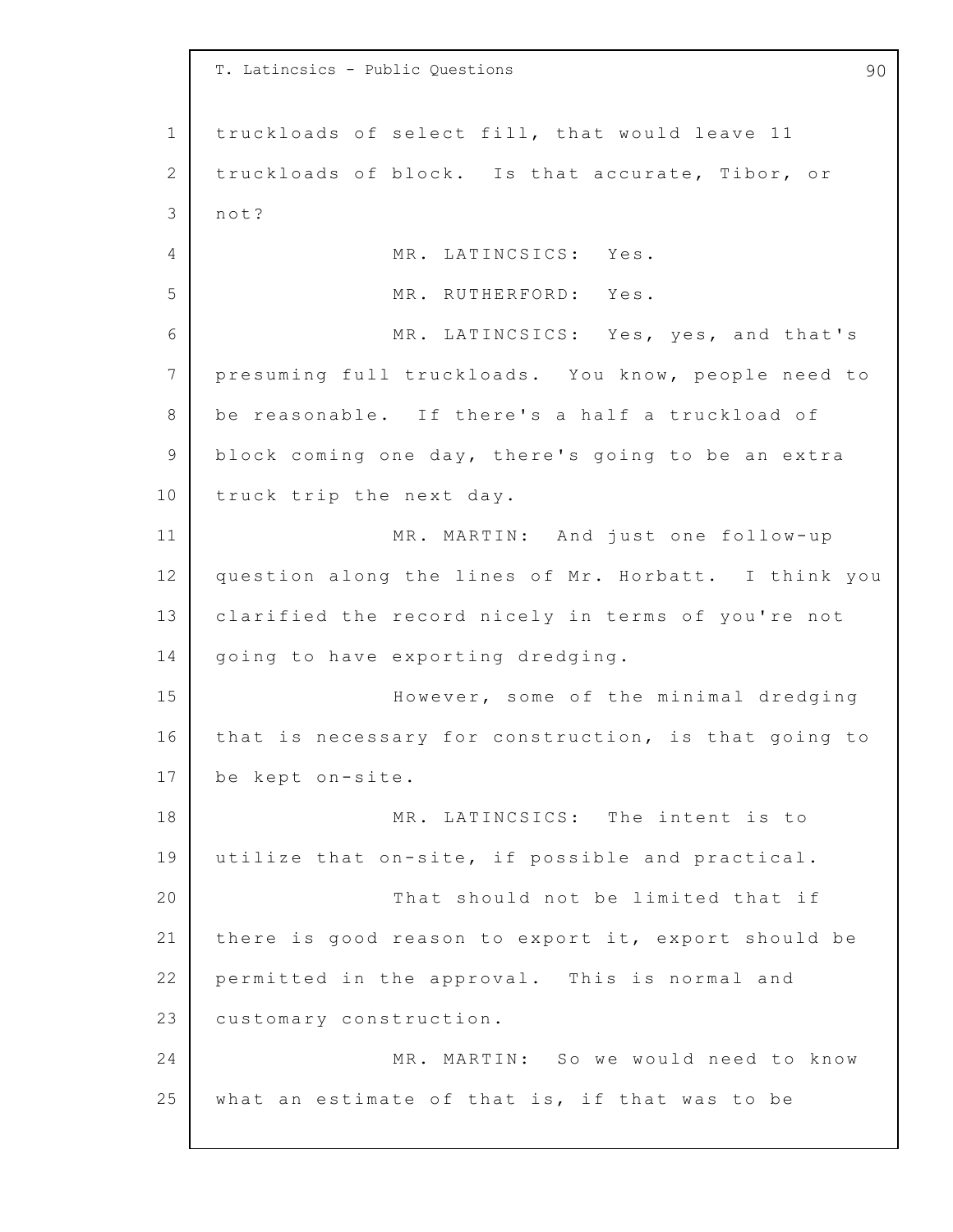1 2 3 4 5 6 7 8 9 10 11 12 13 14 15 16 17 18 19 20 21 22 23 24 25 T. Latincsics - Public Questions and the contract of the set of the set of the set of the set of the set of the set of the set of the set of the set of the set of the set of the set of the set of the set of the set of the included. If not, that will not be in my resolution. MR. LATINCSICS: I can provide that. MR. MARTIN: Thank you. MR. LATINCSICS: We have -- give me a moment. If, and I'm using the word striping, if we're striping the muck from the pond bottom in the area of the wall construction and if all of that was exported, it would be approximately 12 truckloads of material. There's a great benefit to drying it on site, because the volume reduces significantly when you dry it on site. And, yes, nobody wants to truck wet slop, because it seeps out the tailgate and makes a mess of the town roads. So it's prudent to dry it on site, and if it was to be exported, in its wet condition it would be approximately 12 truckloads. It is our goal to utilize that on site for restoration and erosion control purposes. MR. MARTIN: So to be fair, the focus would be not to have any truckloads exporting but your estimate, if needed and to factor into this application, would be if needed a maximum of  $12$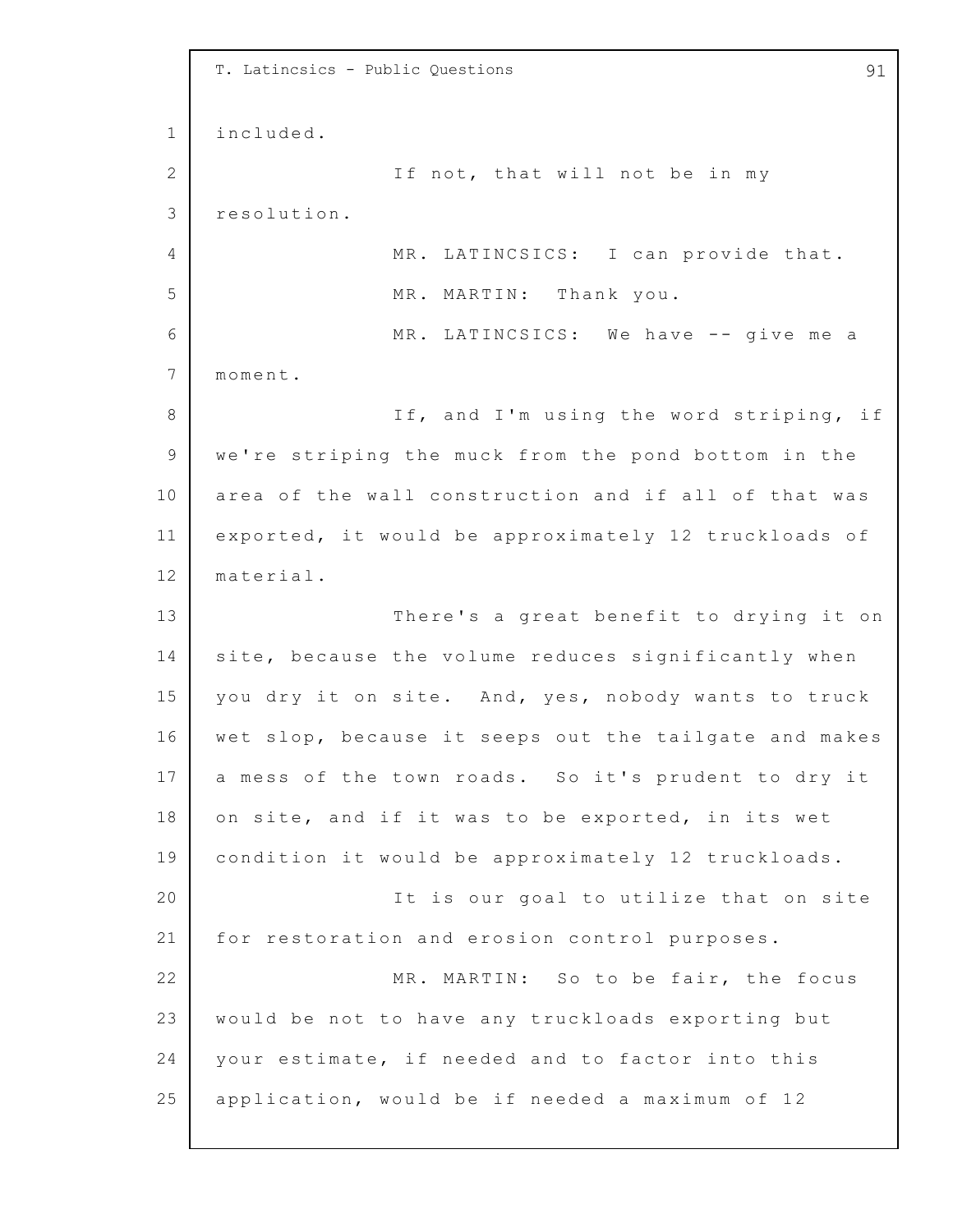1 2 3 4 5 6 7 8 9 10 11 12 13 14 15 16 17 18 19 20 21 22 23 24 25 T. Latincsics - Public Questions 92 truckloads as you described? MR. LATINCSICS: Yes. MR. MARTIN: Okay. Thank you. MR. HORBATT: How long would it take to dry and what is the odor of the material when it's drying sitting there? MR. LATINCSICS: Well, as a practical matter, longer is better. We would seek the full three months. And when it first comes out of the pond, one can anticipate some odor. I cannot give any technical information on odor. But that is a practical matter. MS. HORBATT: Would you like to live next to it for three months? MR. LATINCSICS: Actually, I do. I live in a lake community and we have a major lake lowering periodically, and I value the benefits to that lake lowering, you know, because it's good for the lake. So I do. MS. HORBATT: Well, the neighbors wouldn't be benefitting from the smell of it, I'll tell you. CHAIRMAN JOEL: Okay. Any further questions, Robert? MR. HORBATT: Well, I think lowering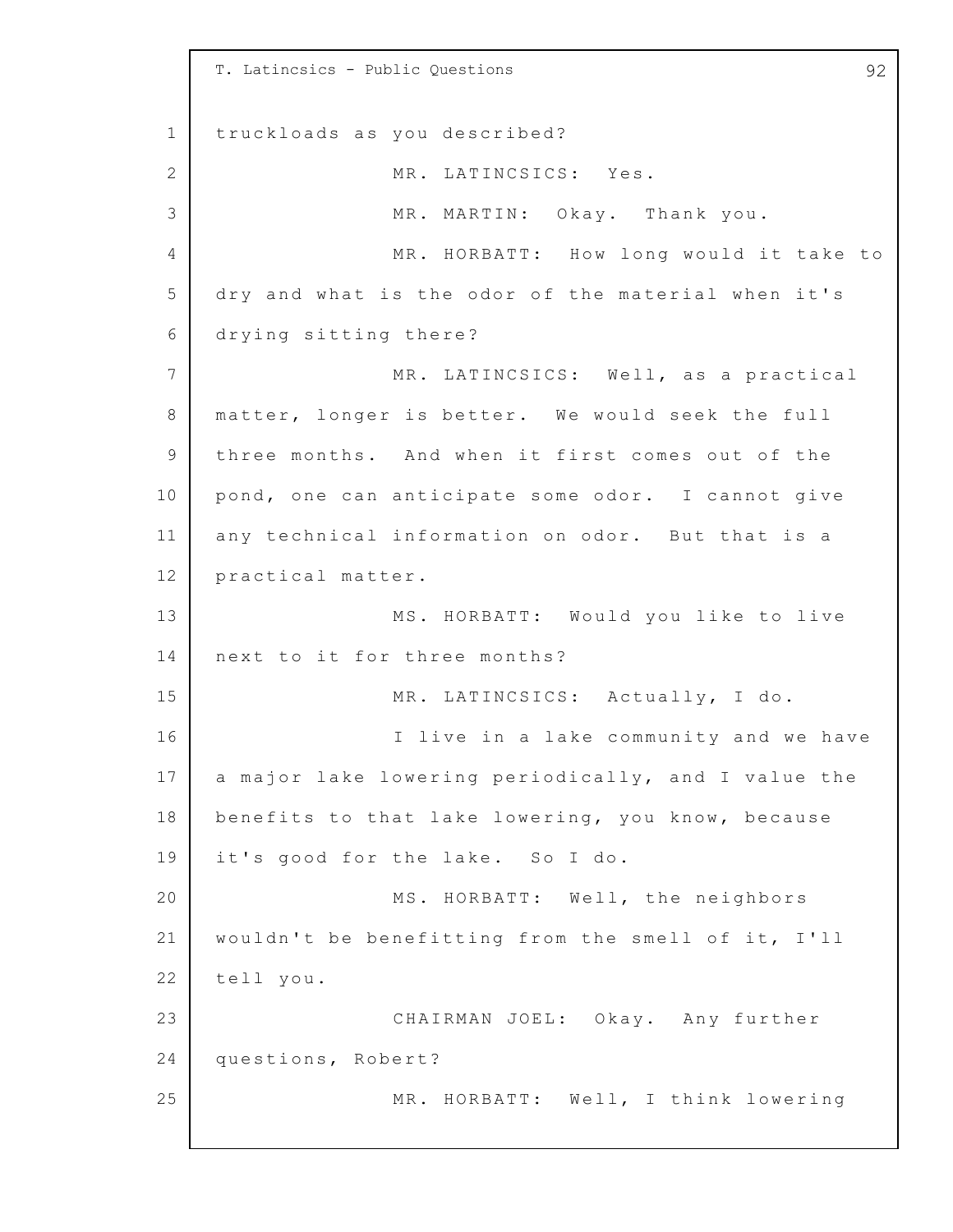1 2 3 4 5 6 7 8 9 10 11 12 13 14 15 16 17 18 19 20 21 22 23 24 25 T. Latincsics - Public Questions 93 the level of a lake is a lot different than dredging out a pond and putting the waste that comes out of the muck out of the pond, piling it up and leaving it there for three months, it's a big difference. MR. LATINCSICS: It is very impractical to truck the material when it comes directly out of the pond. It is normal and customary to stockpile it on site, allow it to dry, and hopefully the goal is to utilize it on site. And that would reduce the truck traffic. MR. HORBATT: The whole neighborhood will be affected with this material and everything else that's going on, and there's no benefit to anybody in that neighborhood other than the Hopper Ridge community. MR. RUTHERFORD: Mr. Chairman, I'm going to interject once again. You know, I've heard that several times this evening, and I indicated earlier there are 36 families who live in Hopper Ridge, 100 residents of the Village of Ridgewood. They have the same interest in ensuring that this project is done as expeditiously, as efficiently, and with the least amount of disruption to the neighborhood as anyone does. This is going to place it on their property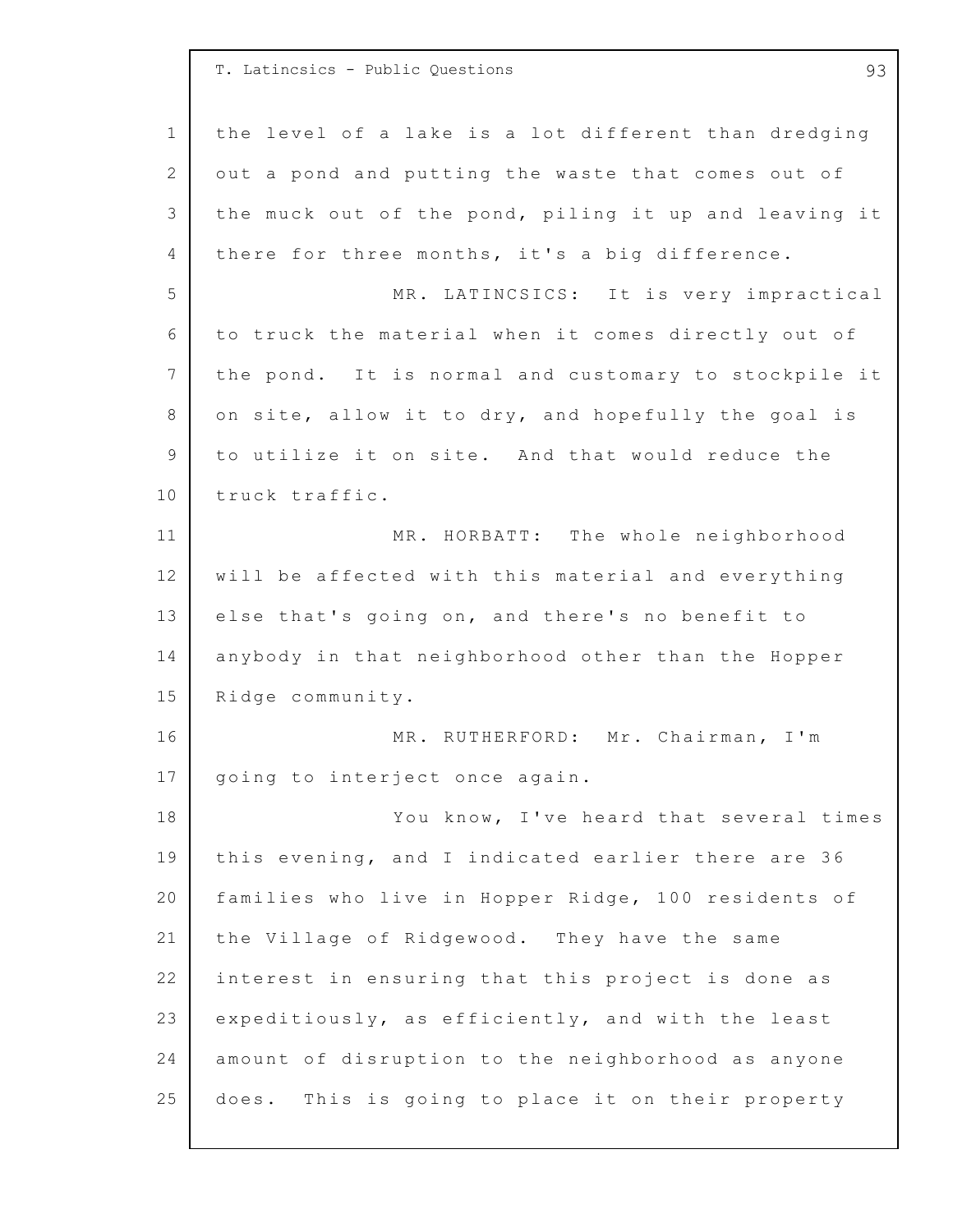|                | T. Latincsics - Board Questions<br>94                |
|----------------|------------------------------------------------------|
| $\mathbf 1$    | and have as much concern about this as anyone.       |
| $\mathbf{2}$   | And I understand the concerns of the                 |
| $\mathcal{S}$  | interested parties. I understand that and respect    |
| 4              | that. This is a big project, and we understand that. |
| 5              | But I think we need to keep this in context here.    |
| 6              | If anyone wants to get this project                  |
| 7              | done quickly and efficiently, it's Hopper Ridge.     |
| 8              | MR. HORBATT: That's fine, but let them               |
| $\overline{9}$ | do it on their own property.                         |
| 10             | MR. MARTIN: You can make comments at                 |
| 11             | the end and Mr. Rutherford can make his summation at |
| 12             | the end. I apologize for not limiting this earlier,  |
| 13             | but again your questions probative of the witness.   |
| 14             | Once you're done, that's fine with the questions of  |
| 15             | this witness, you can ask other questions of other   |
| 16             | witnesses, and when you want to make your position   |
| 17             | statement, you can make that at the end and          |
| 18             | Mr. Rutherford can make his as well.                 |
| 19             | MR. HORBATT: Thank you very much.                    |
| 20             | CHAIRMAN JOEL: Okay. Is there anyone                 |
| 21             | else from the public to ask questions, Dylan?        |
| 22             | MR. HANSEN: I'm showing no other hands               |
| 23             | raised.                                              |
| 24             | MS. HOOBAN: Can I ask you one quick                  |
| 25             | question of Tibor.                                   |
|                |                                                      |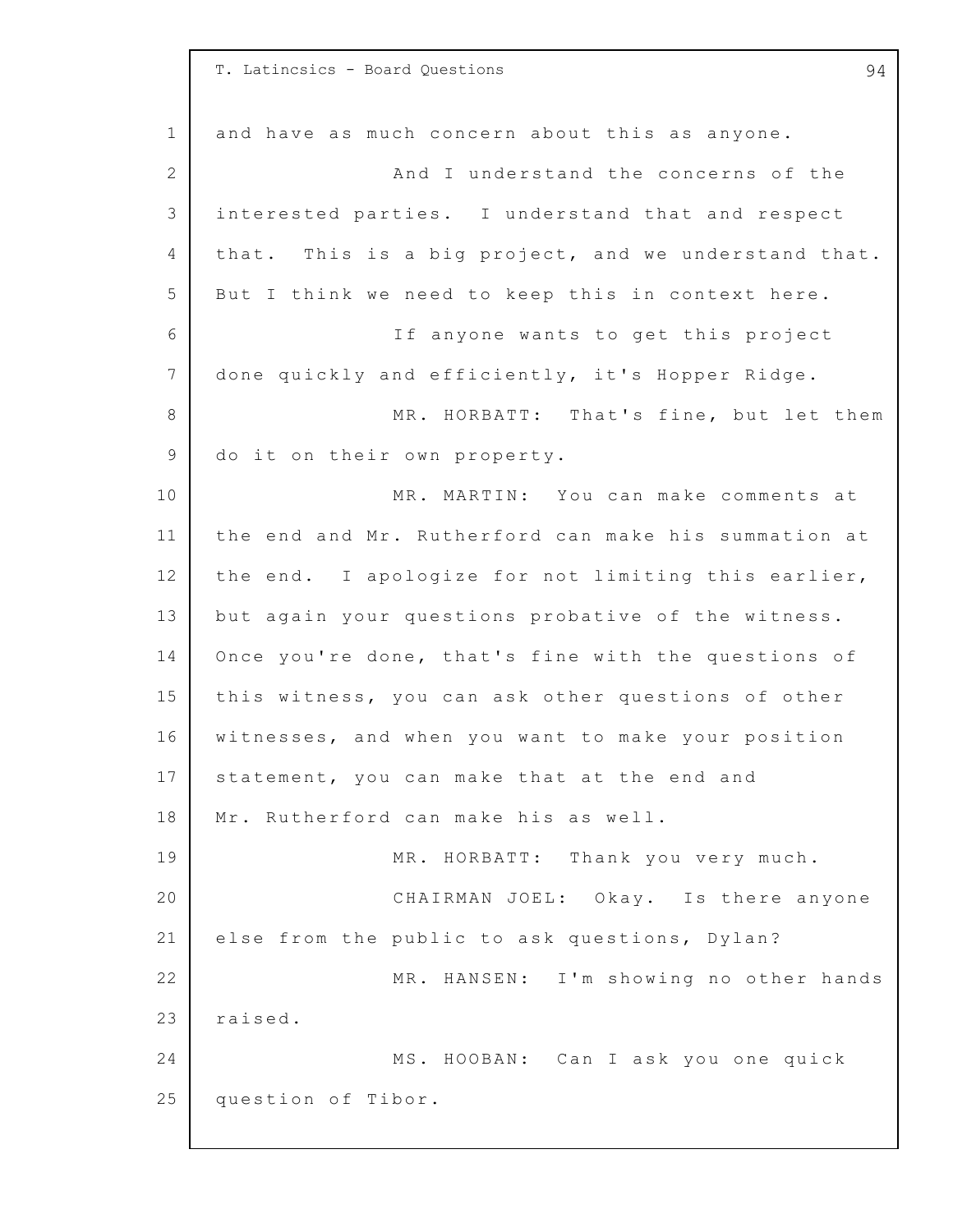## T. Latincsics - Board Questions 95

1 2 3 4 5 6 7 8 9 10 11 12 13 14 15 16 17 18 19 20 21 22 23 24 25 I had gone back over some of my notes while you were discussing the timeline and the targeted timeline, and I notice that on our -- I think it was the November 3rd meeting, and I'm sorry I didn't ask this a little bit sooner but I just found the note, you had said that three months was the targeted timeline presuming three crews for the three walls at  $7:00$  a.m. to  $5:00$  p.m. I think at that point you were still factoring in on seven days a week, and we had had some conversation about how this needed to be attractive to contractors because it's not an attractive project and whatnot. And I don't actually know that we ever came back, circled back around to  $-$ - I understand three months is a targeted timeline, but in your testimony it was three months as a targeted timeline, 7 to 5 seven days a week with three crews. And I don't know if -- Susan had asked a couple of questions a few minutes ago, and I think we were talking about a crew at each end, so only two crews. And I know you're talking about different things at different times here, but has the timeline been re-factored? And I can go back to the specific time and wording, but has it been recalculated with our village ordinances and our time breakdowns? And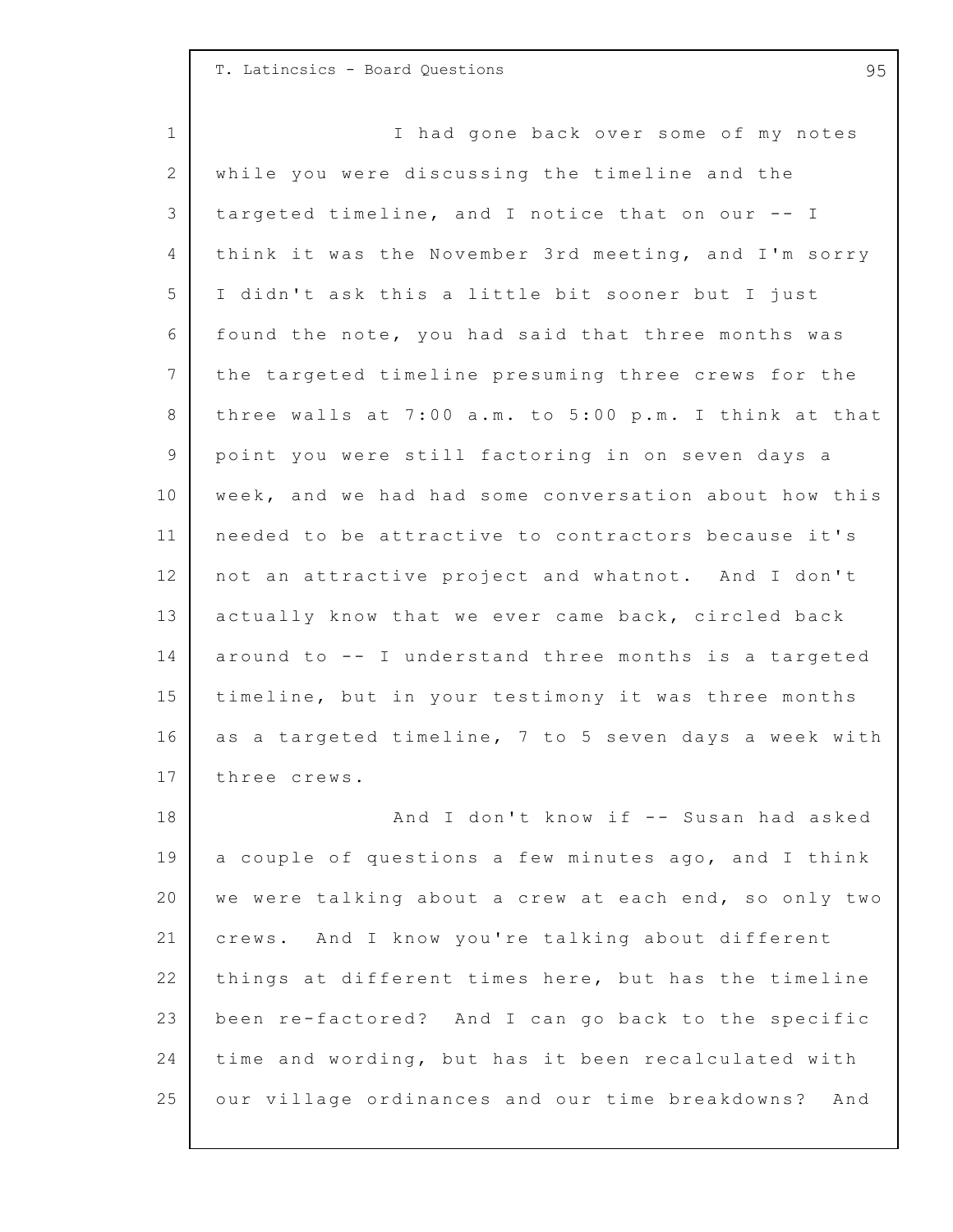1 2 3 4 5 6 7 8 9 10 11 12 13 14 15 16 17 18 19 20 21 22 23 24 25 T. Latincsics - Board Questions 96 while it was three months as a target then, does the target change to something closer, something different if we're talking about adhering to the village ordinances and not as many crews able to get in there? And I can go back to the specific testimony, it was November 3rd, if you need me to. COUNCILWOMAN REYNOLDS: I don't think they ever said seven days a week, I thought it was six days a week. MS. HOOBAN: Well, originally they said seven and you, I believe, reminded them that on Saturday it was 9 to 1. And then I think it was me that said that there was nothing allowed or maybe it was you on Sunday. And I think Mr. Latincsics had said it impacts the contractor and it's a very difficult project, it's not attractive to and they want to make it attractive to contractors. Our ordinances would limit which contractors would be open an receptive to this job. And I think we got sort of backlogged in that conversation. I think what it was is Tibor had said something about the lines and the contractor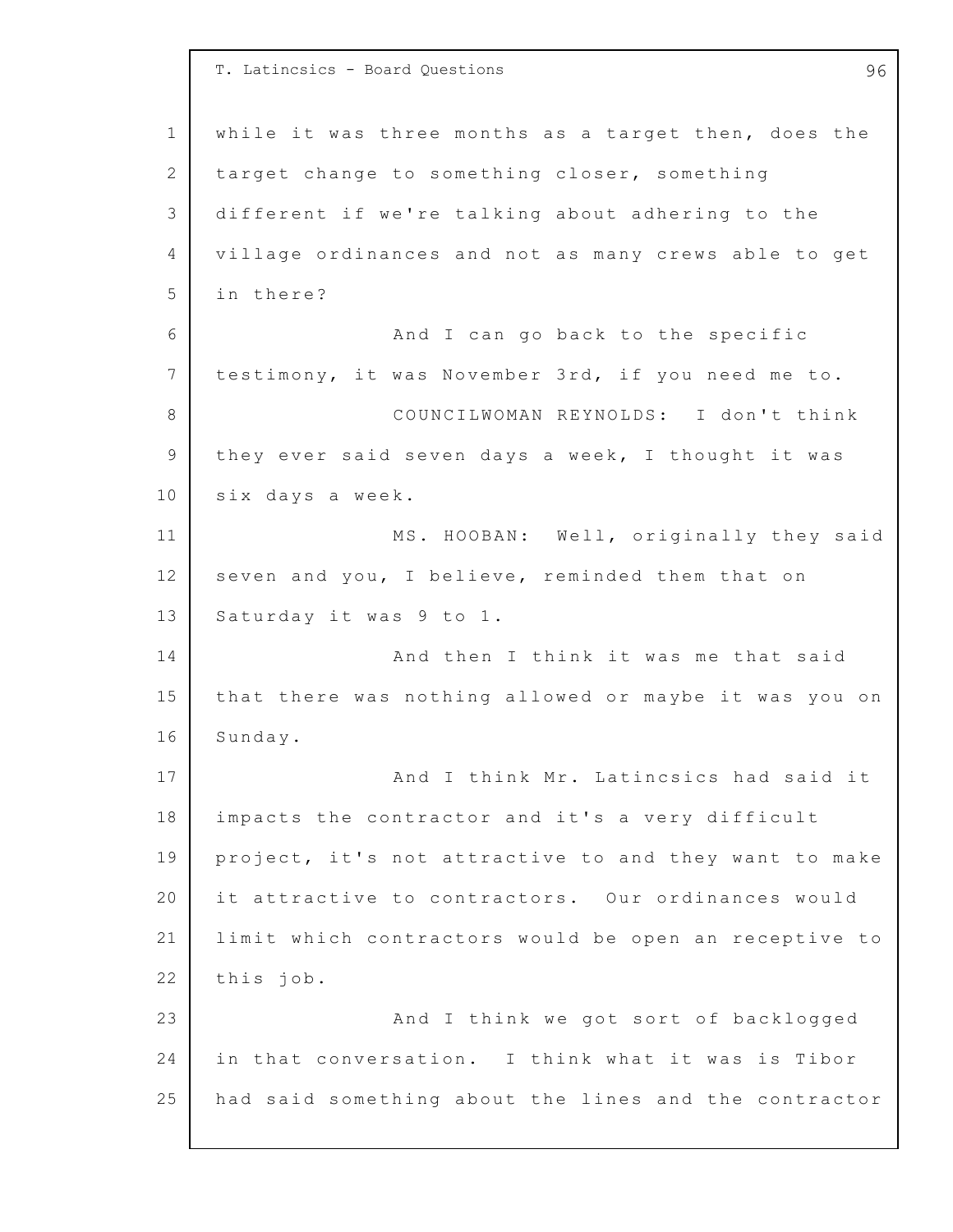1 2 3 4 5 6 7 8 9 10 11 12 13 14 15 16 17 18 19 20 21 22 23 24 25 T. Latincsics - Board Questions 97 will not want to show up for half a day on Saturday. COUNCILWOMAN REYNOLDS: Right. Yeah. MS. HOOBAN: Right. So I don't actually think we ever circled back around. Yeah, in fact I see here we didn't. Literally one of the next sentences was "So moving on." But, I mean, I think it impacted  $-$ - how this was impacting the contractor and what we were shooting for was a timeline of three months, but that was 7 to 5 I think seven days a week. I'm not sure. MR. LATINCSICS: No, the premise was always six days a week. We've learned that Saturday afternoon is not permitted under the ordinance. The target, and this is an educated statement in that we have discussed this with capable, competent contractors, is three months. Now, could it longer? And as Mr. Rutherford is certainly in Hopper Ridge's interest for them to move as quickly as possible. That being said, if we have a week of solid rain, we will lose a week. MS. HOOBAN: What does the week of solid rain do to the drying out dredged material that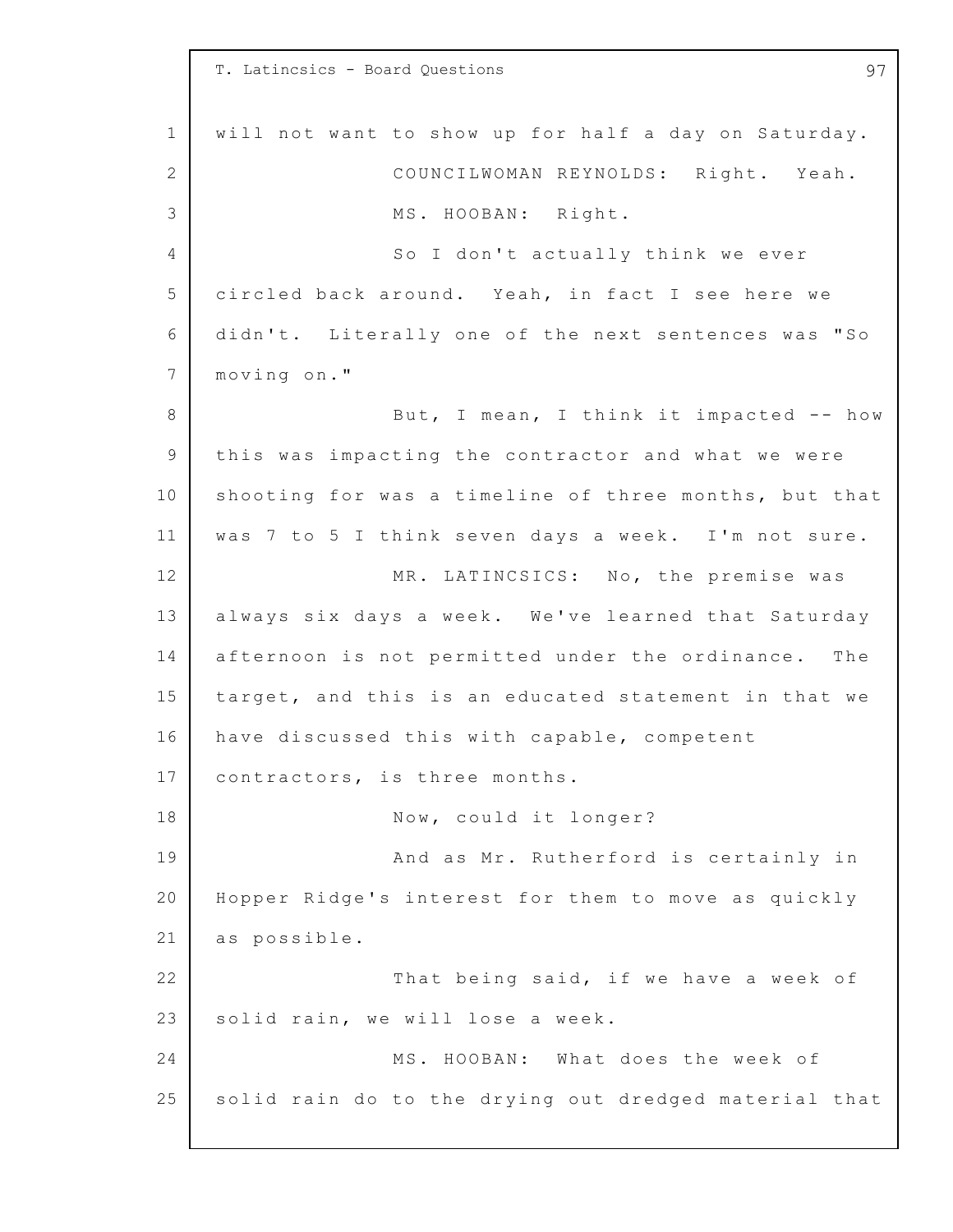1 2 3 4 5 6 7 8 9 10 11 12 13 14 15 16 17 18 19 20 21 22 23 24 25 T. Latincsics - Board Questions 98 we were just discussing that does have to get dredged? If you have materials sitting there drying and we have a week of solid rain, are you back at square one with that drying process or are we just delayed equally at either end of that. MR. LATINCSICS: Okay. To properly compact soil, it has to be within a proper range of moisture content. But, you know, if we had rainfalls like yesterday, yesterday was not a working day, so they will lose time. Now, there are challenges here. The contractor -- I'm a little concerned where this goes to, if after three months a wall is not finished a permit is revoked. That is unreasonable. The target is three months, but there needs to be accommodations for the variables. COUNCILWOMAN REYNOLDS: What I think everybody is getting at is because  $--$  I mean, you did say -- when it was going to be six days a week, you did say, I have in my notes that it was three crews as well. So now it doesn't seem like any company is going to have three crews. It seems that it has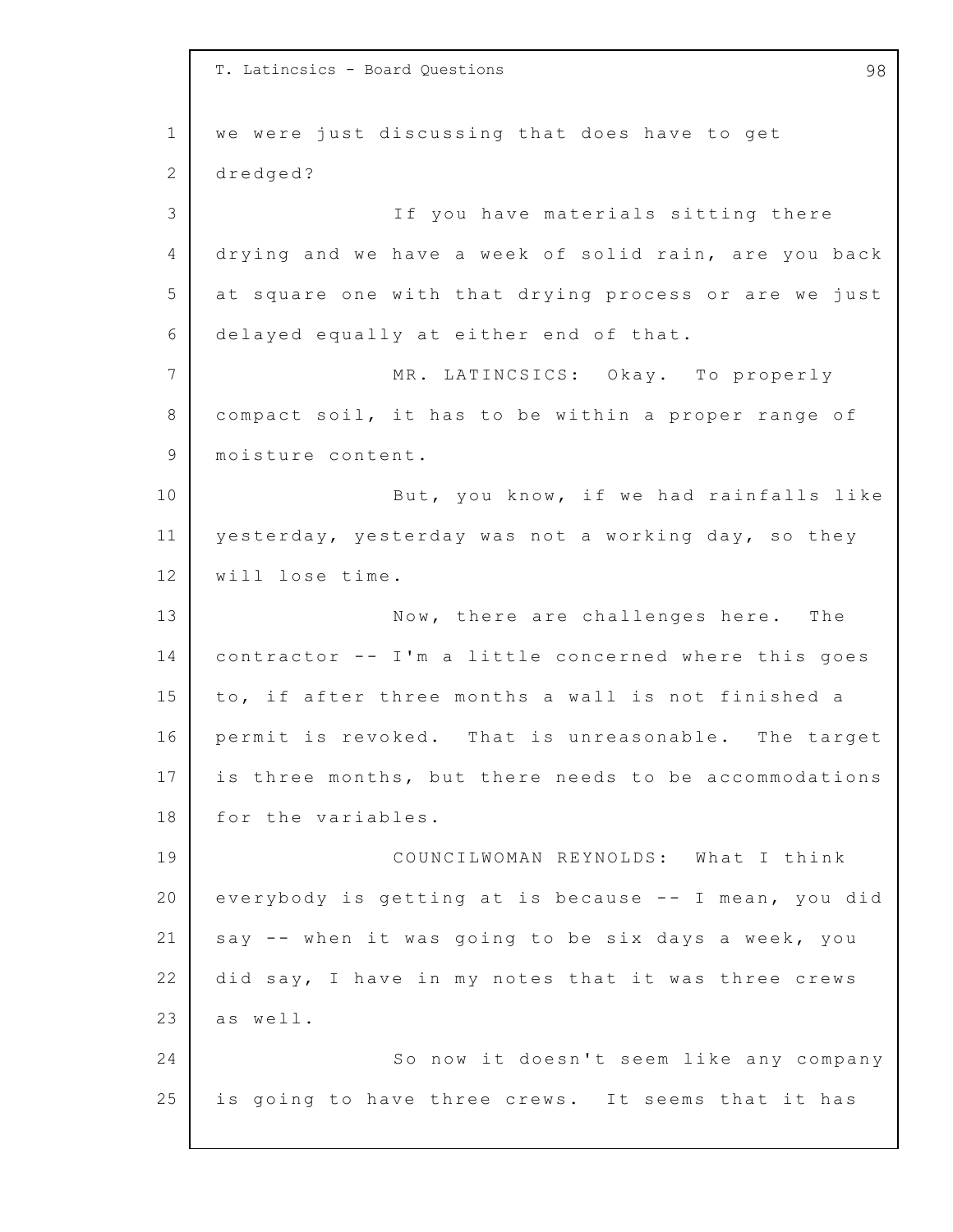1 2 3 4 5 6 7 8 9 10 11 12 13 14 15 16 17 18 19 20 21 22 23 24 25 T. Latincsics - Board Questions 99 to be longer than three months, if you're going to have  $--$ MR. LATINCSICS: I think the board resolution should  $--$  I'll defer to the attorneys  $--$  I don't think the resolution can put a time limit on i t. COUNCILWOMAN REYNOLDS: No, I don't think so either, but  $-$ -MR. LATINCSICS: There are homes that go for construction for years. Sometimes unfortunate. But I'm a little puzzled. MS. HOOBAN: No, I wasn't asking about putting an end date on it, I think we're just trying to get a realistic expectation --COUNCILWOMAN REYNOLDS: Exactly. MS. HOOBAN: -- of the length of the project because when we started talking, I'm sorry I did go back and check, you're right you were saying six days a week,  $7$  to  $5$ , and we discussed  $7:30$  to  $5$ and then only 9 to 1 on Saturdays. And you had said it would be advantageous to the HOA to keep contractors working the entire Saturday and we said that that's not within our ordinances. I just think we're trying to get -- we never circled back around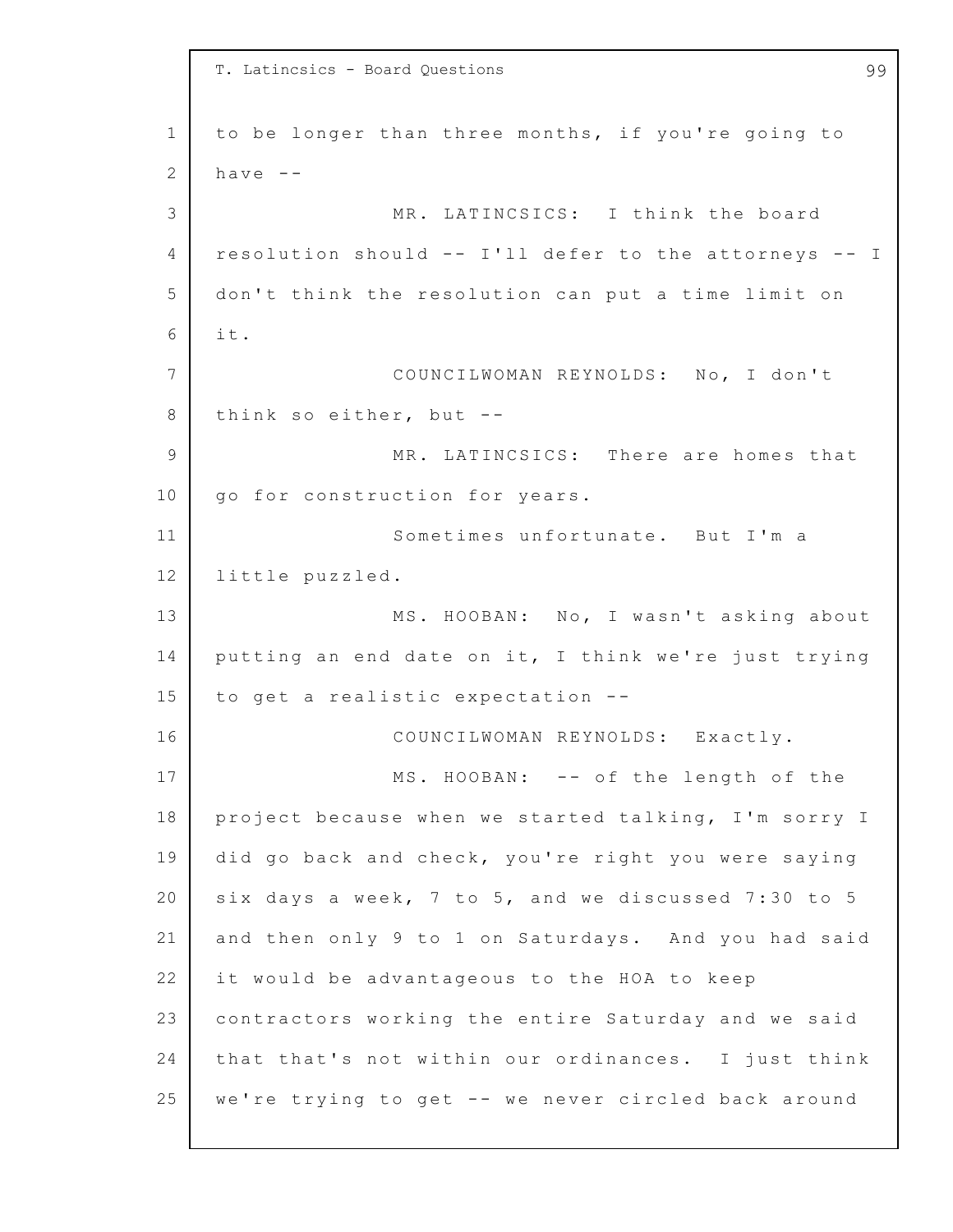1 2 3 4 5 6 7 8 9 10 11 12 13 14 15 16 17 18 19 20 21 22 23 24 25 T. Latincsics - Board Questions 100 to a recalculation of what it means if we only have two crews working certain limited time frames. So I think that's what we're trying. No one is putting an end cap, I don't think, we're just trying to get better -- MR. MARTIN: Ms. Hooban and Committeewoman Reynolds, good questions in terms of the minimum crews. I mean, Tibor would you say that it would be fair to put in a resolution a minimum of two crews? MR. LATINCSICS: I --MAYOR KNUDSEN: Do you mind if I just jump in? I don't think that our intent is to hold the applicant or leave him to the mercy of contractors, if you will. I mean, I wouldn't want to be in that situation, and, you know, there's no telling what happens with a contractor, especially in COVID-19, in today's environment. I was only asking that question from my perspective to ascertain a best case and worst case scenario so the people in the neighborhood can better understand, you know, Tibor, the worst thing that happens is somebody says, yeah, our timeline is six,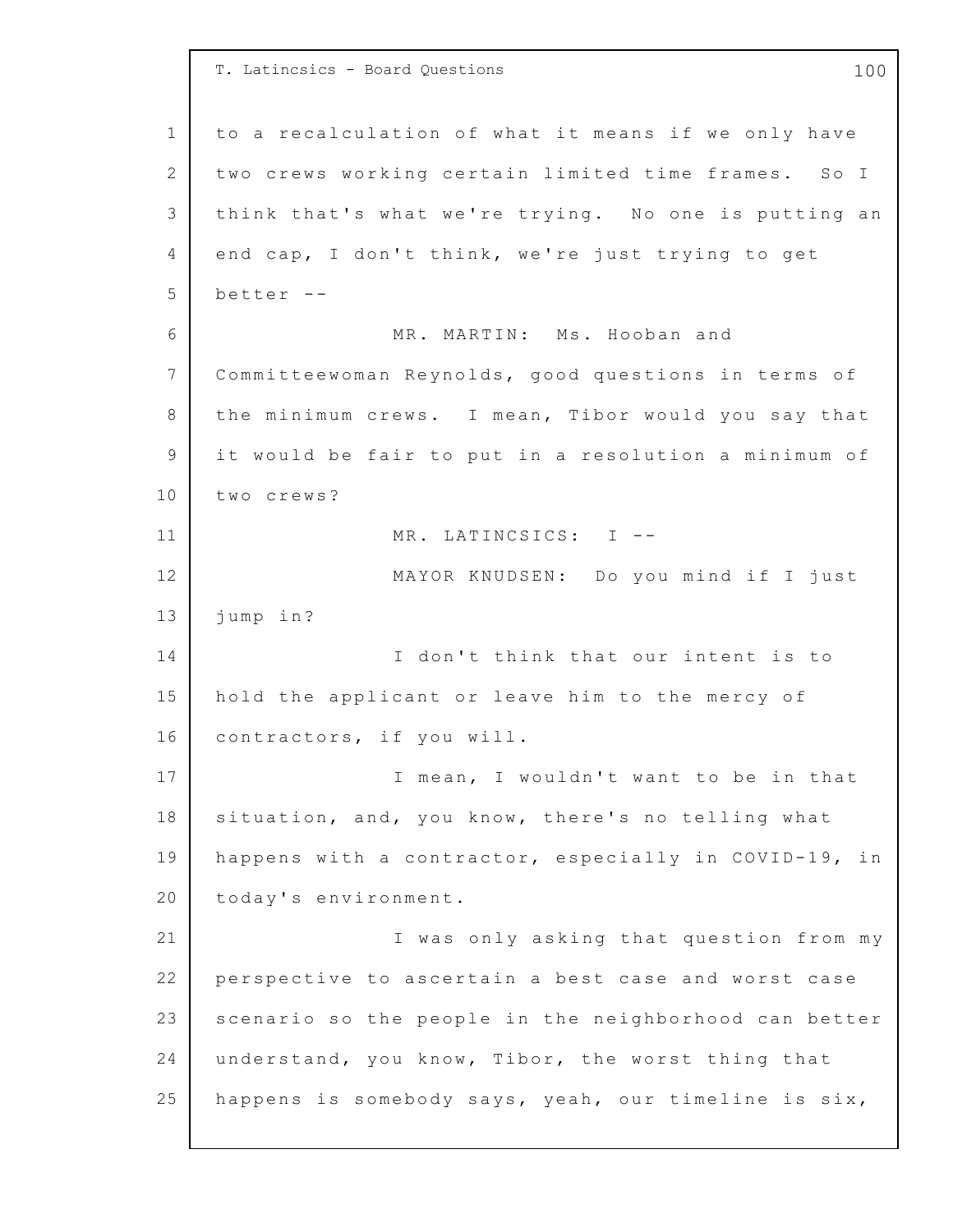|                 | T. Latincsics - Board Questions<br>101                |
|-----------------|-------------------------------------------------------|
| $\mathbf{1}$    | two months or three months, and then five months down |
| 2               | the road everyone is upset. So if the best case is    |
| 3               | three months and the worst case is five to six        |
| 4               | months, that's all I'm asking, because I don't want   |
| 5               | this to be surprise anyone. I want everyone to have   |
| 6               | a realistic expectation about what may or may not     |
| $7\phantom{.0}$ | happen. I didn't mean to get into the weeds, and I'm  |
| 8               | not suggesting that any approvals would be revoked    |
| $\overline{9}$  | based on the availability of contractors. I mean,     |
| 10              | obviously that's not something we would want to do to |
| 11              | an applicant. And as Mr. Rutherford has repeatedly    |
| 12              | pointed out, these are not just Ridgewood residents,  |
| 13              | they're our neighbors. I mean, they're a part of our  |
| 14              | community, so we're not looking to hurt anyone. I     |
| 15              | think we're just looking to establish a best case --  |
| 16              | MS. HOOBAN: Of possibilities.                         |
| 17              | MAYOR KNUDSEN: -- scenario.                           |
| 18              | MS. HOOBAN: What could happen if there                |
| 19              | was one crew, what could happen if their was three    |
| 20              | crews, and you were so good at calculating those the  |
| 21              | first time.                                           |
| 22              | So it just seems like if we're changing               |
| 23              | a few of these things that are sort of big, key       |
| 24              | factors and maybe we could say to people target three |
| 25              | months, you know, hope for the best, expect the worst |
|                 |                                                       |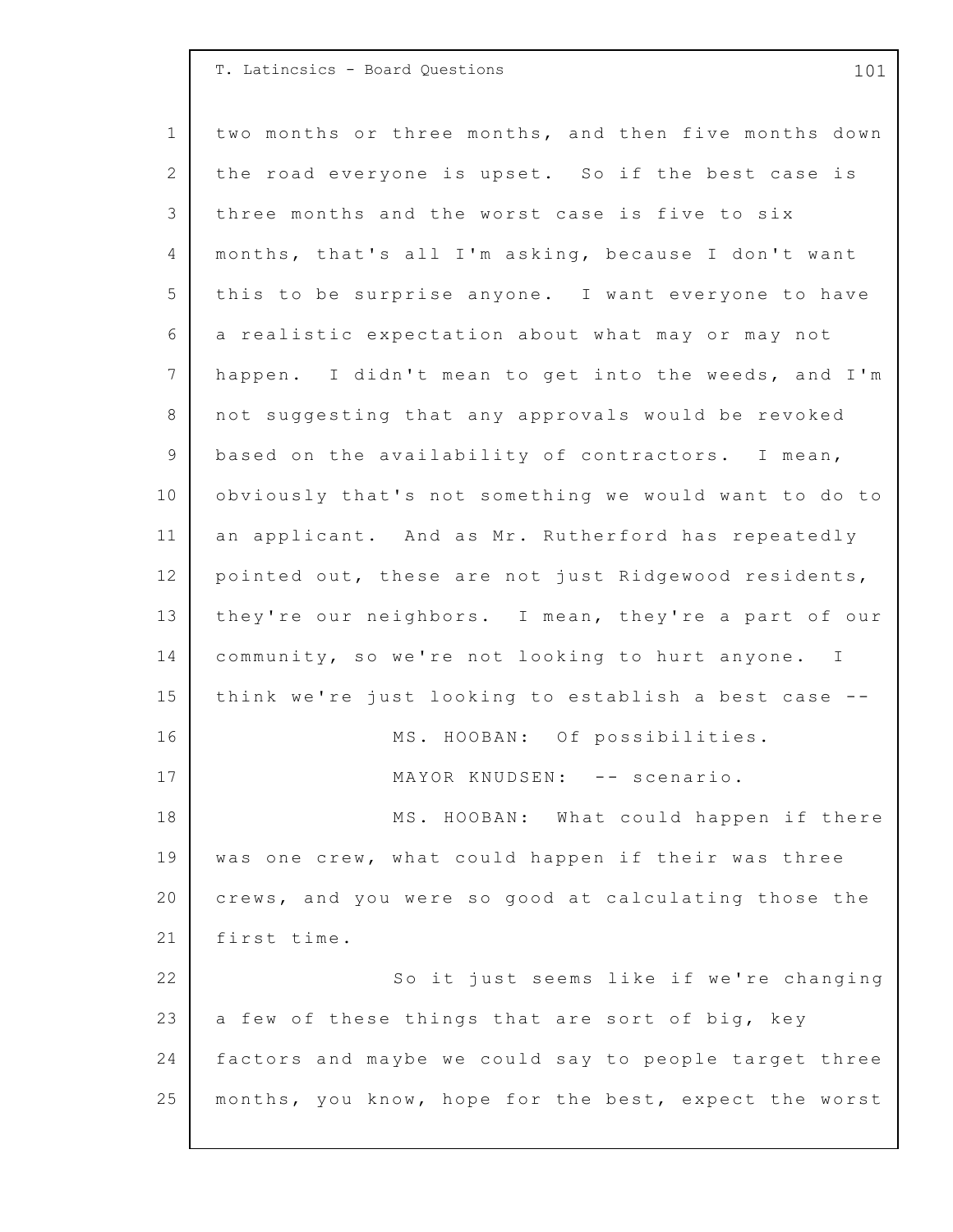|              | T. Latincsics - Board Questions<br>102                |
|--------------|-------------------------------------------------------|
| $\mathbf 1$  | sort of a situation, but maybe a better timetable,    |
| $\mathbf{2}$ | like Susan is saying.                                 |
| 3            | MR. LATINCSICS: Okay.                                 |
| 4            | MR. MARTIN: One thing, Mr. Rutherford,                |
| 5            | now that we're talking about time, I think you can    |
| 6            | agree with me that these conversations don't affect   |
| 7            | the required time to commence construction, correct?  |
| 8            | MR. RUTHERFORD: Yes.                                  |
| 9            | I mean, again, there's a whole host of                |
| 10           | regulations that deal with, you know, the expiration  |
| 11           | of permits and all those kinds of things.             |
| 12           | But I understand and I hear the board's               |
| 13           | concern, and I think what we can also do -- and,      |
| 14           | yeah, I mean, we're going to start as soon as we      |
| 15           | reasonably can for sure, and I know the idea is to    |
| 16           | try to get this done in the early spring, as          |
| 17           | Mr. Latincsics had mentioned.                         |
| 18           | But I think we can, prior to the next                 |
| 19           | meeting, give the board a better idea of the best and |
| 20           | worst case scenarios for duration of construction,    |
| 21           | perhaps linking that to some objective criteria. You  |
| 22           | know, like Mr. Latincsics, for example, said earlier  |
| 23           | this evening, a contractor can in a situation lay     |
| 24           | 100-square foot a day. Okay, so we're talking about   |
| 25           | 6,000 square feet, that's 60 days.                    |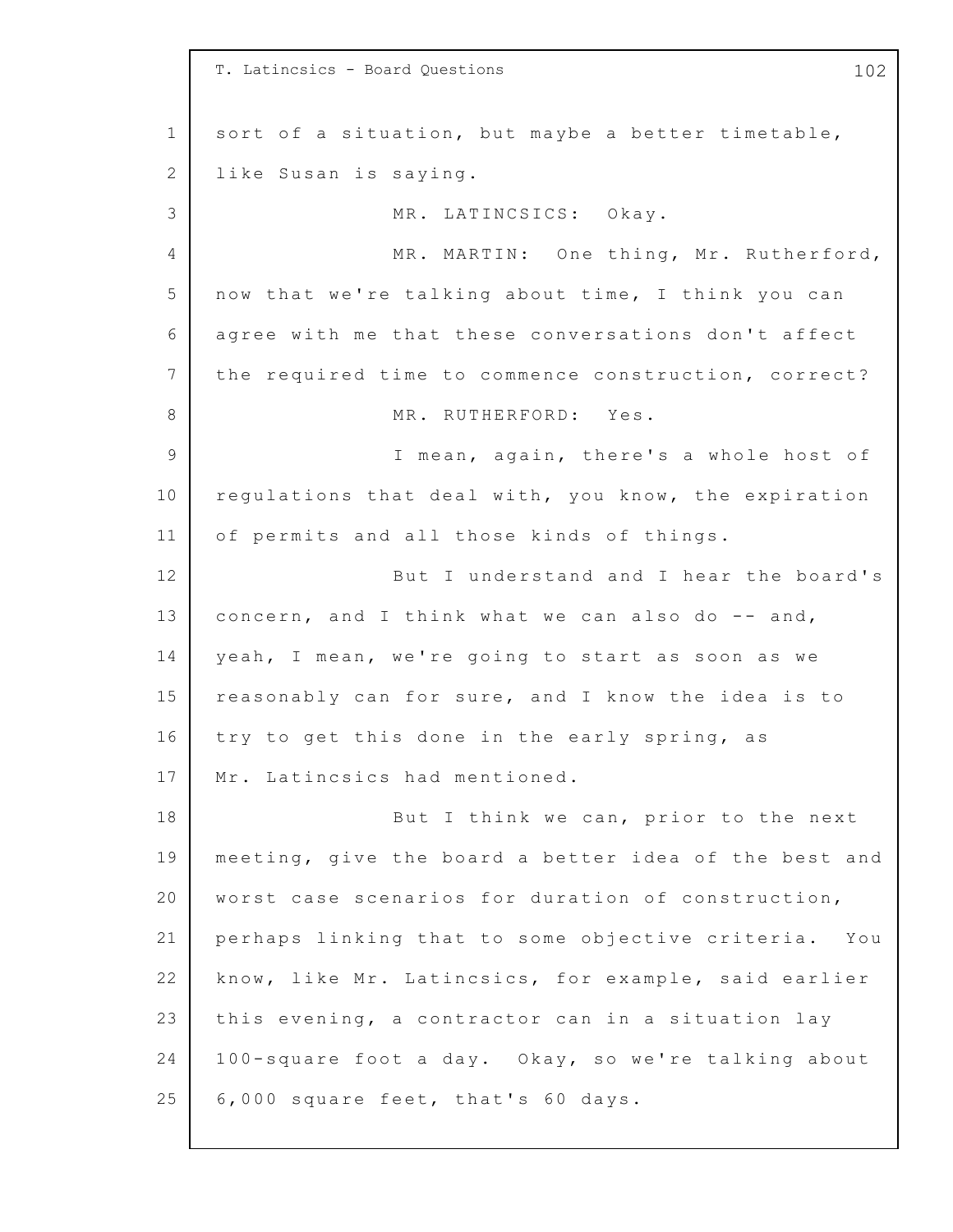T. Latincsics - Board Questions 103

1 2 3 4 5 6 7 8 9 10 11 12 13 14 15 16 17 18 19 20 21 22 23 24 25 So I think we can kind of come up with something that might give the board a little better comfort level based on those objective parameters, how much can be done each day, how many crews, those kinds of things. You know, how many crews in and of itself doesn't mean too much unless you say well, is it two guys on a crew, five persons on a crew, what is it. So I think we can come up with some objective criteria that can give the board a little better idea of what to expect. MS. HOOBAN: That's perfect. I think that's exactly, at least what I was trying to get at. CHAIRMAN JOEL: Is there anyone else from the public that has questions? Did anyone else raise their hand, Dylan? MR. HANSEN: No, not during that period of time. COUNCILWOMAN REYNOLDS: Tibor, I just had one quick question on the emergency access road from Cedar. How wide is that? MR. LATINCSICS: The easement, itself, is 15-feet wide and the actual travel way, it's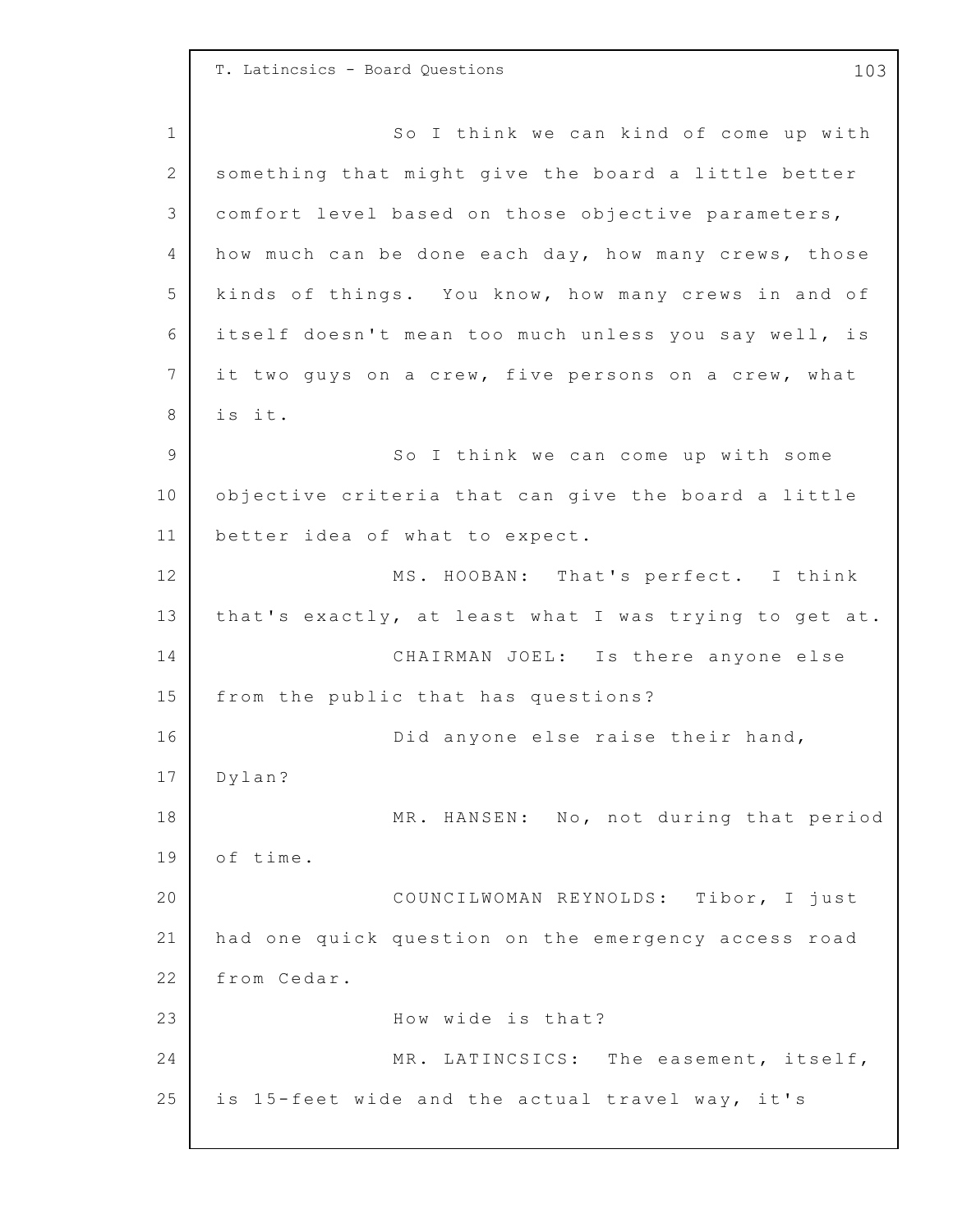1 2 3 4 5 6 7 8 9 10 11 12 13 14 15 16 17 18 19 20 21 22 23 24 25 T. Latincsics - Board Questions 104 variable but it's varies from 9- to 12-feet wide. The easement, itself, is 15-feet wide, which is the same as a travel lane on a public roadway. COUNCILWOMAN REYNOLDS: Can you go back to those pictures one more time just of the access road? MR. LATINCSICS: Yes. MR. MARTIN: Tibor, while you're doing that, I just want to clarify and write this down, you say it varies 9 feet to 12 feet, but the easement is 15 feet? MR. LATINCSICS: The easement is 15 feet. MR. MARTIN: But the actual road, physical passageway is 9 to 12, correct? MR. LATINCSICS: Yes. MR. MARTIN: Thank you. MR. RUTHERFORD: One further note on that and I hate to interrupt, but as you can see also from the plan, the travel way is not in all respects coincident with the easement as well. So just so the board is aware of that. The travel way, you'll see, falls outside of the easement, certainly when it accesses from Cedar, I think primarily due to those trees that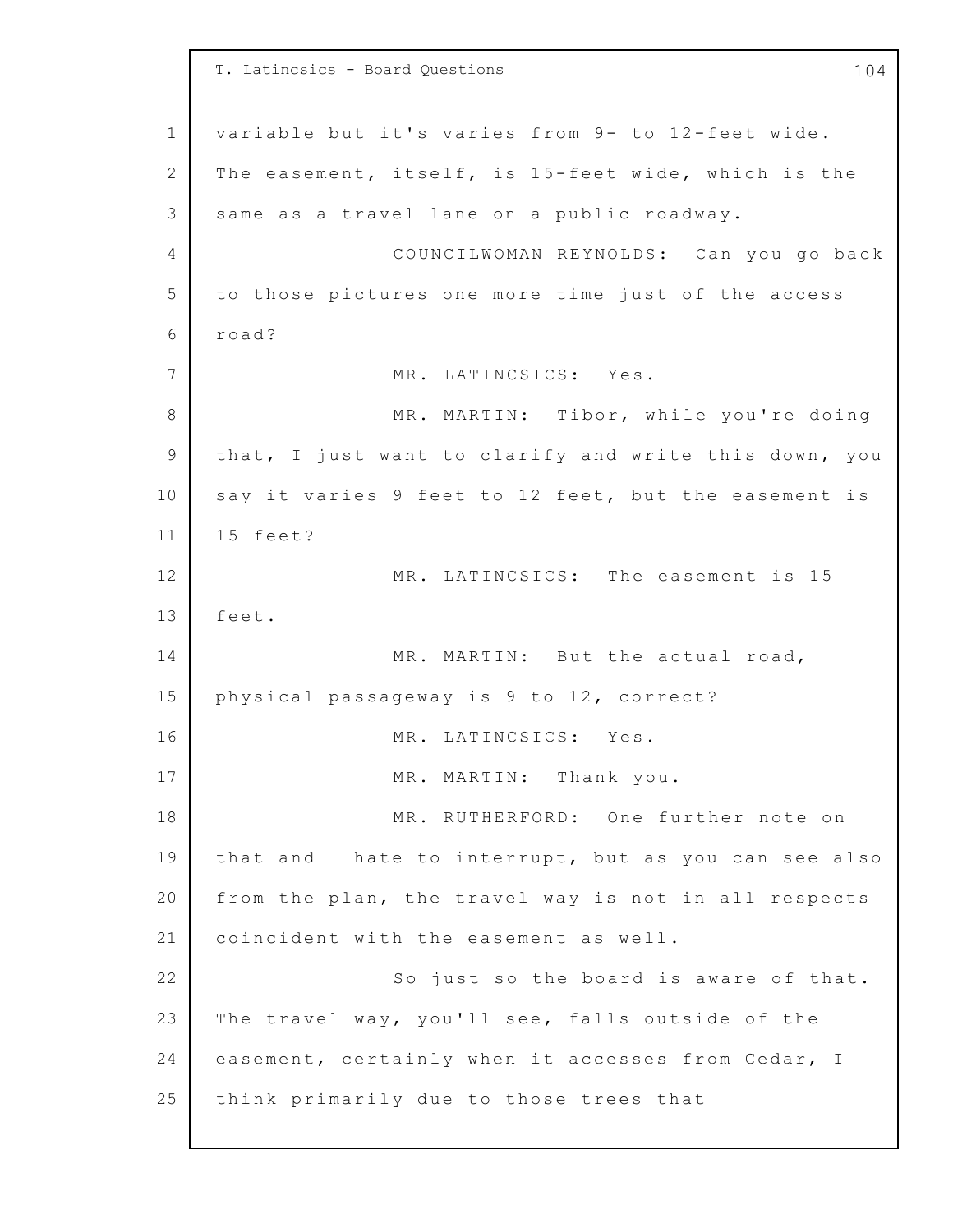1 2 3 4 5 6 7 8 9 10 11 12 13 14 15 16 17 18 19 20 21 22 23 24 25 T. Latincsics - Board Questions 105 Mr. Latincsics mentioned earlier. To be clear on the record, that's all, that's the only reason I say that. MR. LATINCSICS: Photograph No. 40 is the concrete curb cut and apron leading, I'm pointing to the twin sycamore tree where actually the travel way narrows down. COUNCILWOMAN REYNOLDS: Right. So when a truck comes in through that and they have to avoid the sycamore tree, are there going to be driving on, I think it's Mr. Horbatt's property. MR. LATINCSICS: Yes -- let me just check. The easement overlaps -- yes, the easement overlaps Mr. Horbatt's property. COUNCILWOMAN REYNOLDS: Okay. And that fence is Mr. Horbatt's fence? MR. LATINCSICS: Yes. COUNCILWOMAN REYNOLDS: Okay. And then the fence on the other side, that cedar fence, is that -- MR. LATINCSICS: This fence here is Hopper Ridge's fence. That's the gate. COUNCILWOMAN REYNOLDS: Okay. MR. LATINCSICS: That's photograph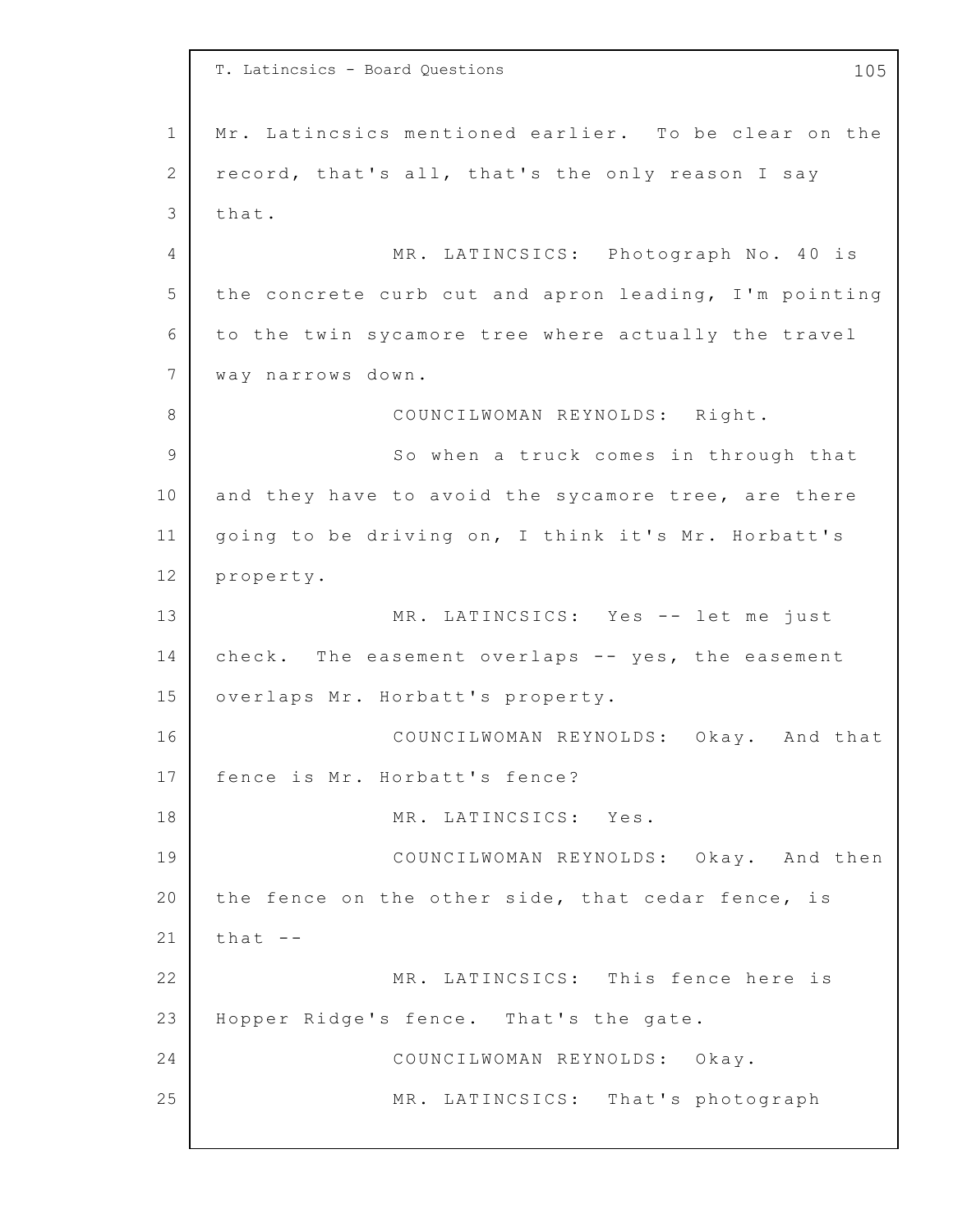|                | T. Latincsics - Board Questions<br>106                |
|----------------|-------------------------------------------------------|
| $\mathbf 1$    | no. 43. This is actually -- let me the double check   |
|                |                                                       |
| 2              | my notes, but the easement is, I believe,             |
| 3              | coincidental with the 15-foot-wide sanitary sewer     |
| 4              | easement.                                             |
| 5              | So this manhole is the centerline of                  |
| 6              | the 15-foot easement, and clearly a smart truck       |
| $\overline{7}$ | driver is going to straddle the manhole and not drive |
| 8              | over the pipe. That's just as a practical matter.     |
| 9              | This structure here is the silt chamber. But these    |
| 10             | are photographs. That's the gate for the access       |
| 11             | easement.                                             |
| 12             | COUNCILWOMAN REYNOLDS: Keep it on that                |
| 13             | photograph for a second.                              |
| 14             | So as the truck goes through, you see                 |
| 15             | the tree straight ahead?                              |
| 16             | MR. LATINCSICS: Yes.                                  |
| 17             | COUNCILWOMAN REYNOLDS: Is there enough                |
| 18             | space between that tree and the fence on the left for |
| 19             | the trucks to get through?                            |
| 20             | MR. LATINCSICS: Actually, I                           |
| 21             | specifically showed that to the one construction      |
| 22             | super with that specific question, and the answer was |
| 23             | yes.                                                  |
| 24             | There we go, that's a better picture.                 |
| 25             | COUNCILWOMAN REYNOLDS: Yeah, that                     |
|                |                                                       |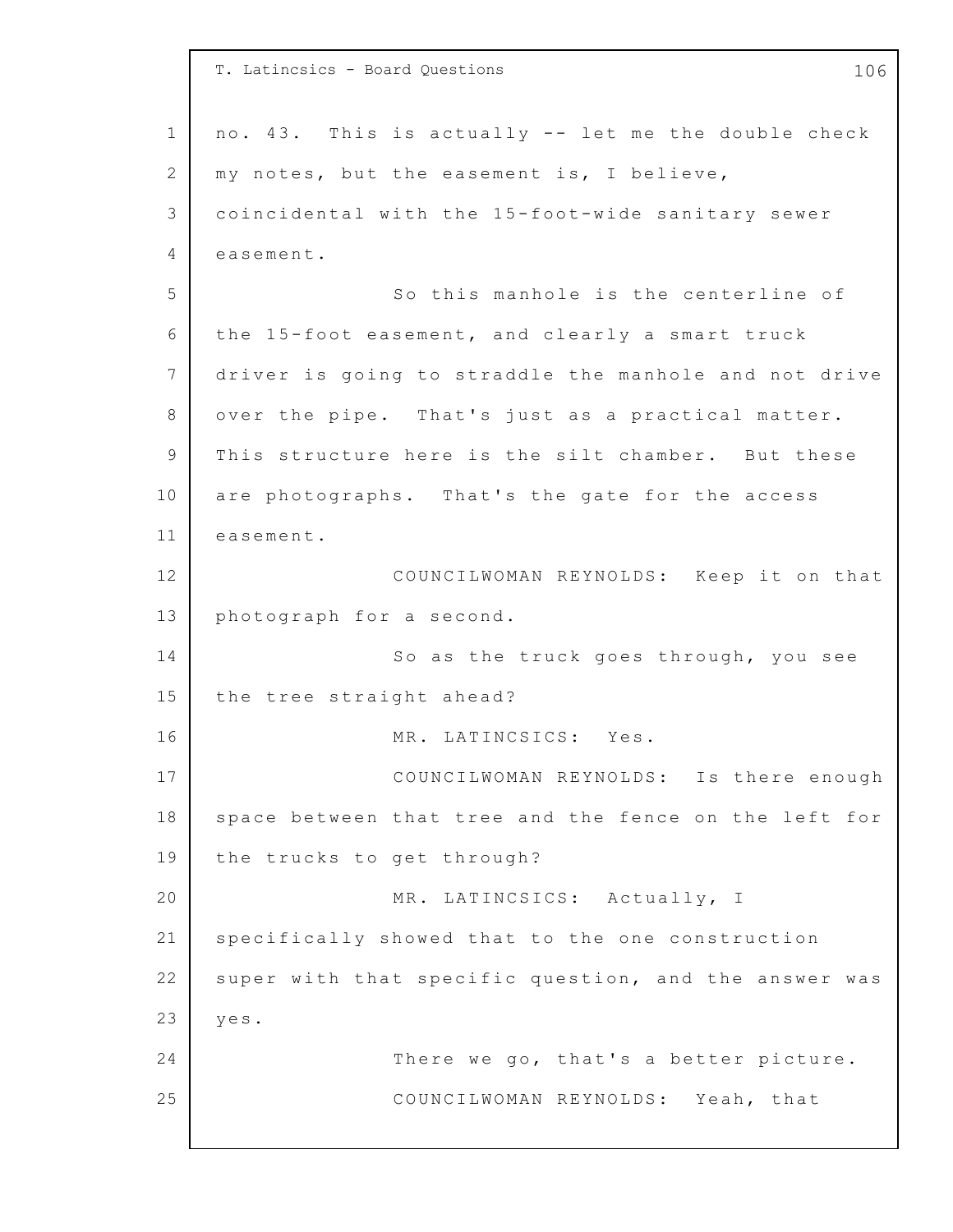1 2 3 4 5 6 7 8 9 10 11 12 13 14 15 16 17 18 19 20 21 22 23 24 25 T. Latincsics - Board Questions 107 looks like more room. Okay. MR. LATINCSICS: There's plenty of room here for a truck to --COUNCILWOMAN REYNOLDS: And, again, that's Mr. Horbatt's fence? MR. LATINCSICS: Yes, and this is looking out, this is looking from -- well into the property looking out towards Cedar Avenue. The green chain-link-fence vinyl coated is Mr. Horbatt's fence. The cedar fence is the Hopper Ridge's fence. And that's looking out towards Cedar Avenue. COUNCILWOMAN REYNOLDS: Is there any plans to take down that cedar fence during this? MR. LATINCSICS: Yes, portions of that cedar fence will come down for access purposes, that circular motion we were discussing. That's photograph no. 48. You can see there's plenty of room here for the maneuvering of trucks. Oh, by the way, this is, how did  $I$  -in fact, this is what I was referring to, the eroded areas, this entire bank here is in poor condition and is an ideal place to put some of that pond skimming, and this is the stockpile area. This area legitimately will need to be re-top soiled. This is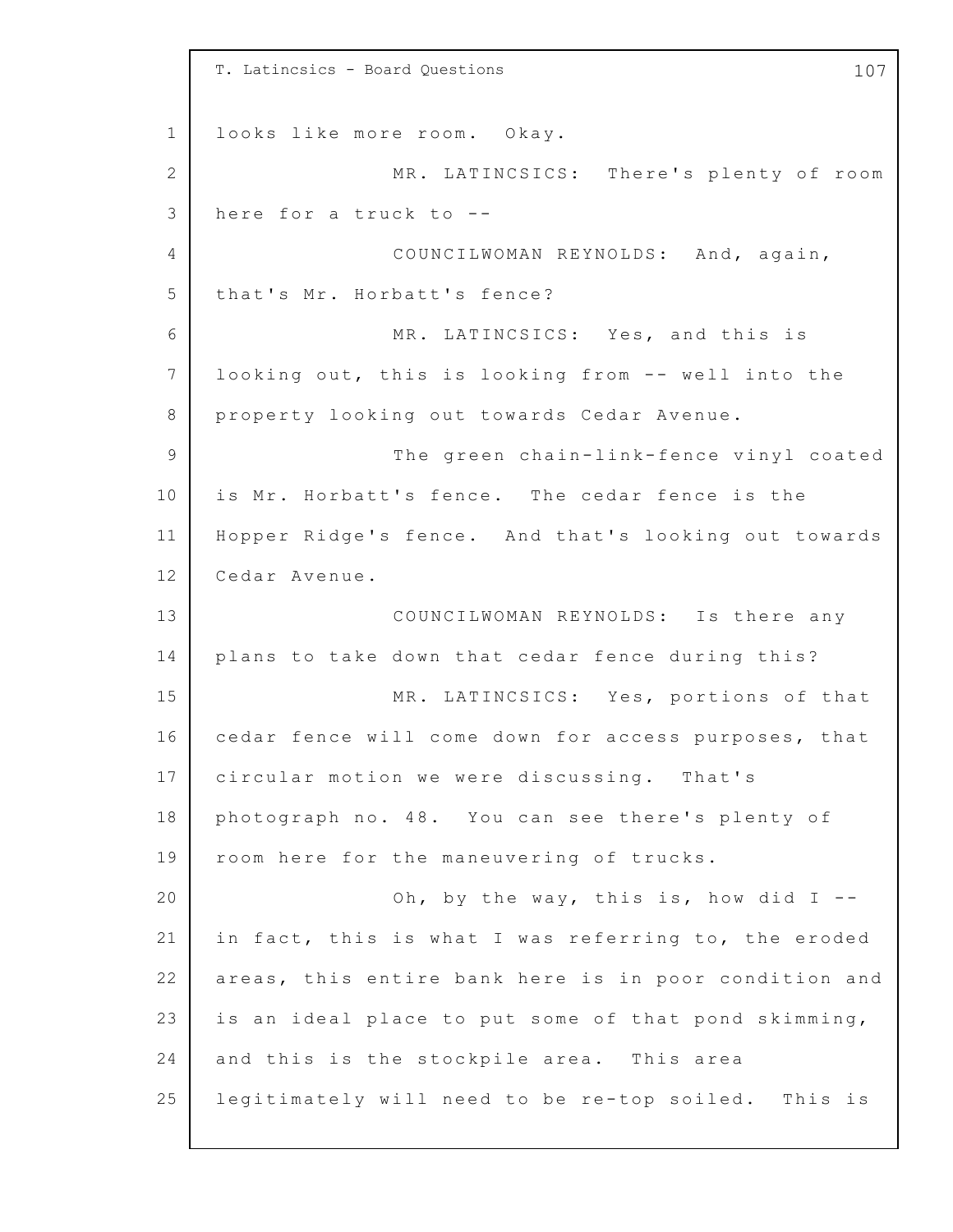1 2 3 4 5 6 7 8 9 10 11 12 13 14 15 16 17 18 19 20 21 22 23 24 25 T. Latincsics - Board Questions 108 the exact area where we will be looking to dry out any material removed from the ponds and the exact area that we'll use to utilize that same material. COUNCILWOMAN REYNOLDS: And if you don't dredge the ponds, what are some of the negative consequences that would occur? MR. LATINCSICS: Well, the ponds will slowly revert to a wetland condition, as they slowly silt in over a period of time. The north upper pond will become more of an emergent wetland than the pond. That's going to silt in over time. COUNCILWOMAN REYNOLDS: And the benefit of dredging it is what? MR. LATINCSICS: It remains a pond. COUNCILWOMAN REYNOLDS: Okay. MS. HOOBAN: How long would that approximately take -- I'm sorry, Lorraine. COUNCILWOMAN REYNOLDS: That's okay. MS. HOOBAN: How long would it take for it to silt in over time? Is that 20, 30 years, is that five years? I mean, if that's not something you can give. MR. LATINCSICS: Okay. Again, many variables there. It's my understanding the pond was dredged once before to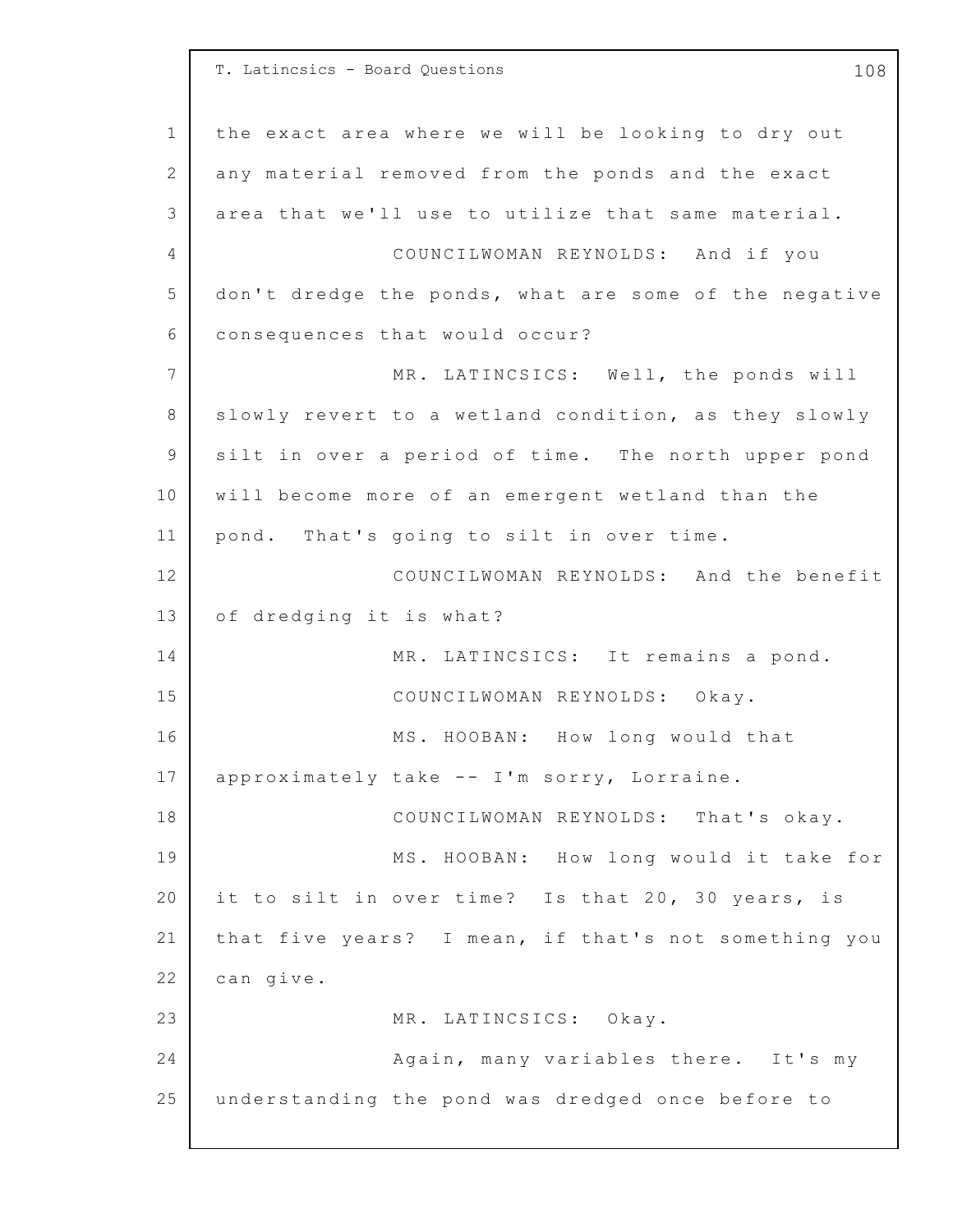1 2 3 4 5 6 7 8 9 10 11 12 13 14 15 16 17 18 19 20 21 22 23 24 25 T. Latincsics - Board Questions 109 maintain its condition. Everything that enters the municipal storm sewer system in the 60 upstream acres ultimately, if it's not trapped by the silt chamber, is passed into the pond. Over time, it will fill in and revert and go to an emergent wetland. MS. HOOBAN: I totally heard you say that a minute ago, but I was just wondering if there was any quesstimate or quess on how long. This pond has been there about 30 years, is that  $--$ MR. LATINCSICS: Yes. MS. HOOBAN: So it was dredged once in 30 years. It hasn't silted in yet and it didn't silt in before that dredging, so can we presume  $-$ -MR. LATINCSICS: I cannot give an opinion. MS. HOOBAN: Okay. Thank you. I appreciate that. CHIEF VAN GOOR: Talking about the ponds, you have to expand the ponds? So how deep were you expanding? MR. LATINCSICS: Okay. Yes, that will be export. The current plans are to I believe three feet deep, just to have a reasonable body of water. We are considering, and that would be a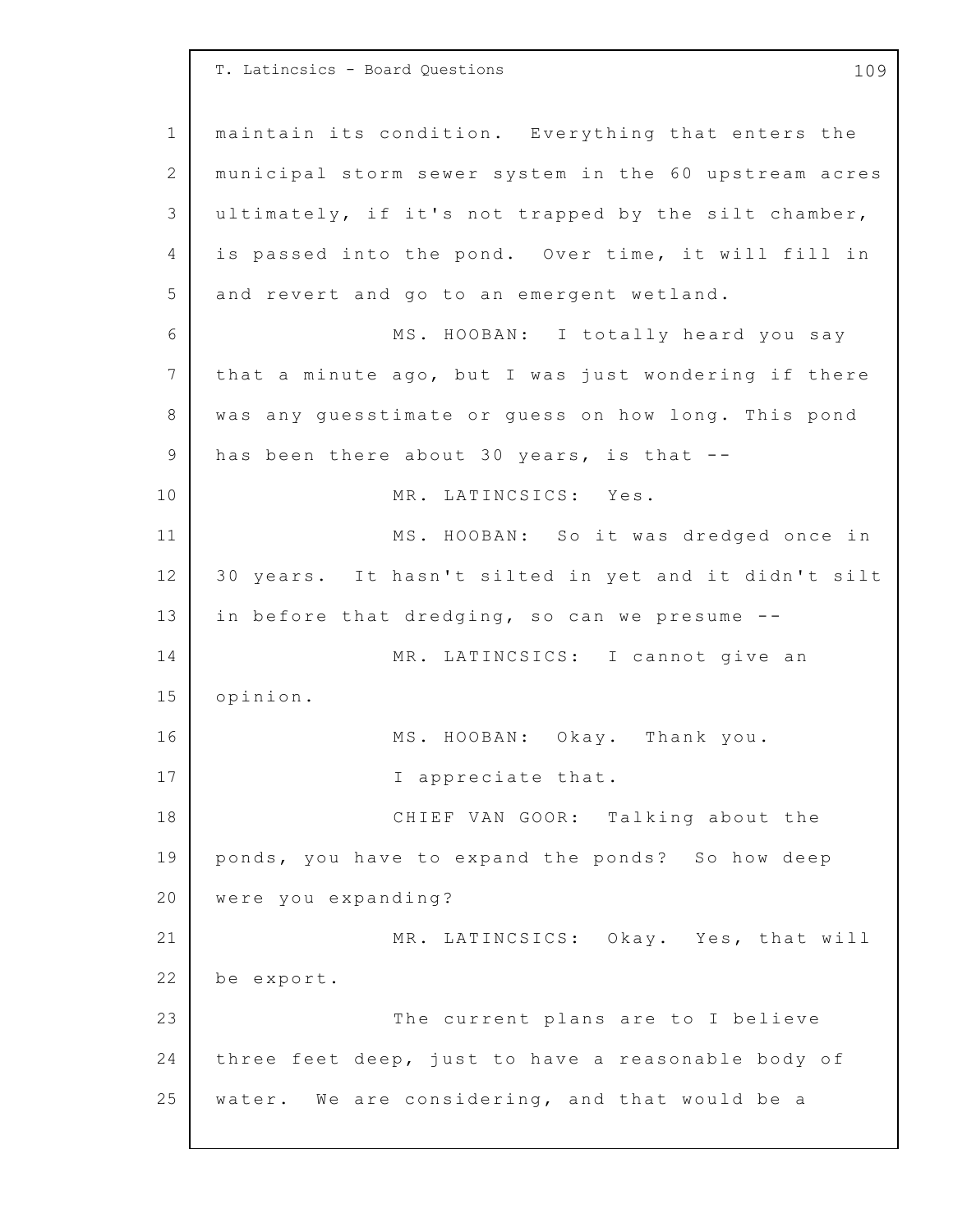1 2 3 4 5 6 7 8 9 10 11 12 13 14 15 16 17 18 19 20 21 22 23 24 25 T. Latincsics - Board Questions 110 discussion with DEP, to reduce that to perhaps as little as  $6$  inches. It will be an emergent wetland, but we're going too discuss that with DEP. Let me -that is, I seem to remember -- bear with me while I check some numbers here to refresh myself. That was a specific number of the pond excavation, and I have to check my notes here. Please bear with me. MR. MARTIN: Mr. Tibor, take your time. I got a question, David. You said some of the travel way is outside of the easement. Do you mean that some of the travel way is on the Hopper Ridge property? Is that what you meant? MR. RUTHERFORD: Well, Mr. -- I was -yes, it's on the Horbatt property, Mr. Horbatt's property. MR. MARTIN: But as part of the easement? MR. RUTHERFORD: I think it goes --Mr. Latincsics can specifically answer the question. I believe that the roadway at a certain point falls outside of the easement. Correct, Mr. Latincsics? MR. LATINCSICS: Yes. Let me pull up that plan. MR. MARTIN: Would you need a license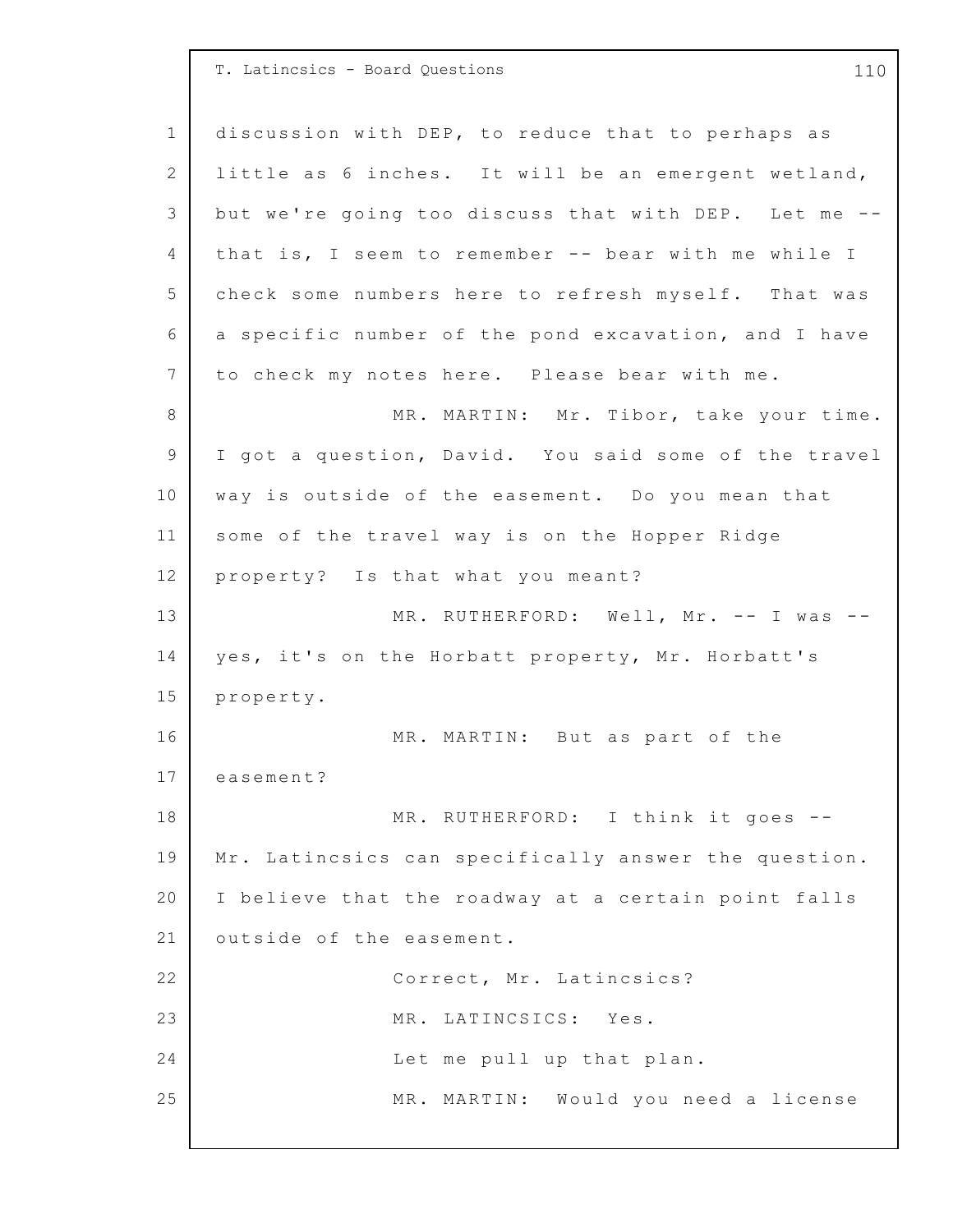1 2 3 4 5 6 7 8 9 10 11 12 13 14 15 16 17 18 19 20 21 22 23 24 25 T. Latincsics - Board Questions 111 for that, David? MR. RUTHERFORD: Well, I don't know. That's a good real property law question. I don't know. It's been that way. MR. LATINCSICS: Okay, I'm going to zero in on that very specific area. MR. RUTHERFORD: Mr. Latincsics' plan, I think has a highlighted version -- MR. LATINCSICS: This is it, a highlighted version. Okay. The green, this is the  $15$ -foot-wide sanitary sewer easement, which I believe is coincidental with the access easement, and I'm tracing the western side of it and the eastern side of it. MR. RUTHERFORD: That's right. MR. LATINCSICS: To be verified, the property line I believe is right down the middle of that 15-foot-wide easement property line, to be verified by survey. I have not surveyed the Olcott or Horbatt properties. And then there's yet another easement. There is a drainage easement, a  $10$ -foot wide drainage easement, which is offset from the sanitary sewer easement.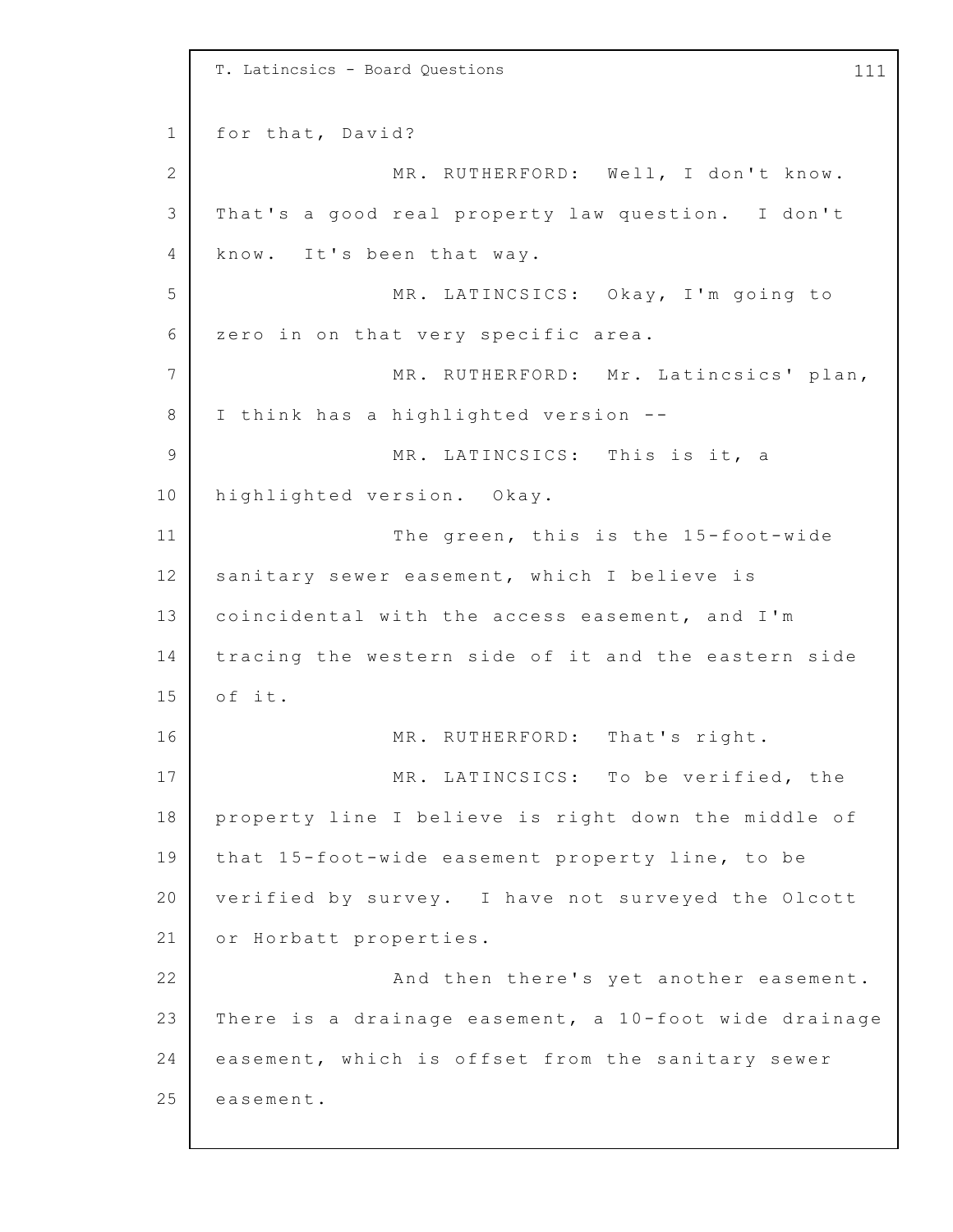## T. Latincsics - Board Questions 112

1 2 3 4 5 6 7 8 9 10 11 12 13 14 15 16 17 18 19 20 21 22 23 24 25 And this is the drainage line that runs in that easement from the municipal drainage system to the silt chamber to the pond. Highlighted in yellow is the sanitary sewer, which is on the Olcott property outside the easement and running at this peculiar angle. And I would ask Chris to, you know, he may have different notes to verify this, but this is the sanitary sewers in the street, and we are presuming that that line runs to this next manhole. And then the gray shaded area is the travel way of the easement because of this large double sycamore, which I'm tracing with my pointer, everybody drove around the sycamore tree. So the travel way, which is somewhat of a prescriptive easement, is outside the deeded easement, but by the time it enters the Hopper Ridge property, itself, is within the easement. I'm tracing the Horbatt fence, that's the chain-link fence. That's in all the various photographs. So a lot of information here. This is the curb cut for the access easement, which does not necessarily line-up with the deeded easement, all because of the sycamore tree. MR. MARTIN: There will be no disturbance of the chain-link fence, is that fair to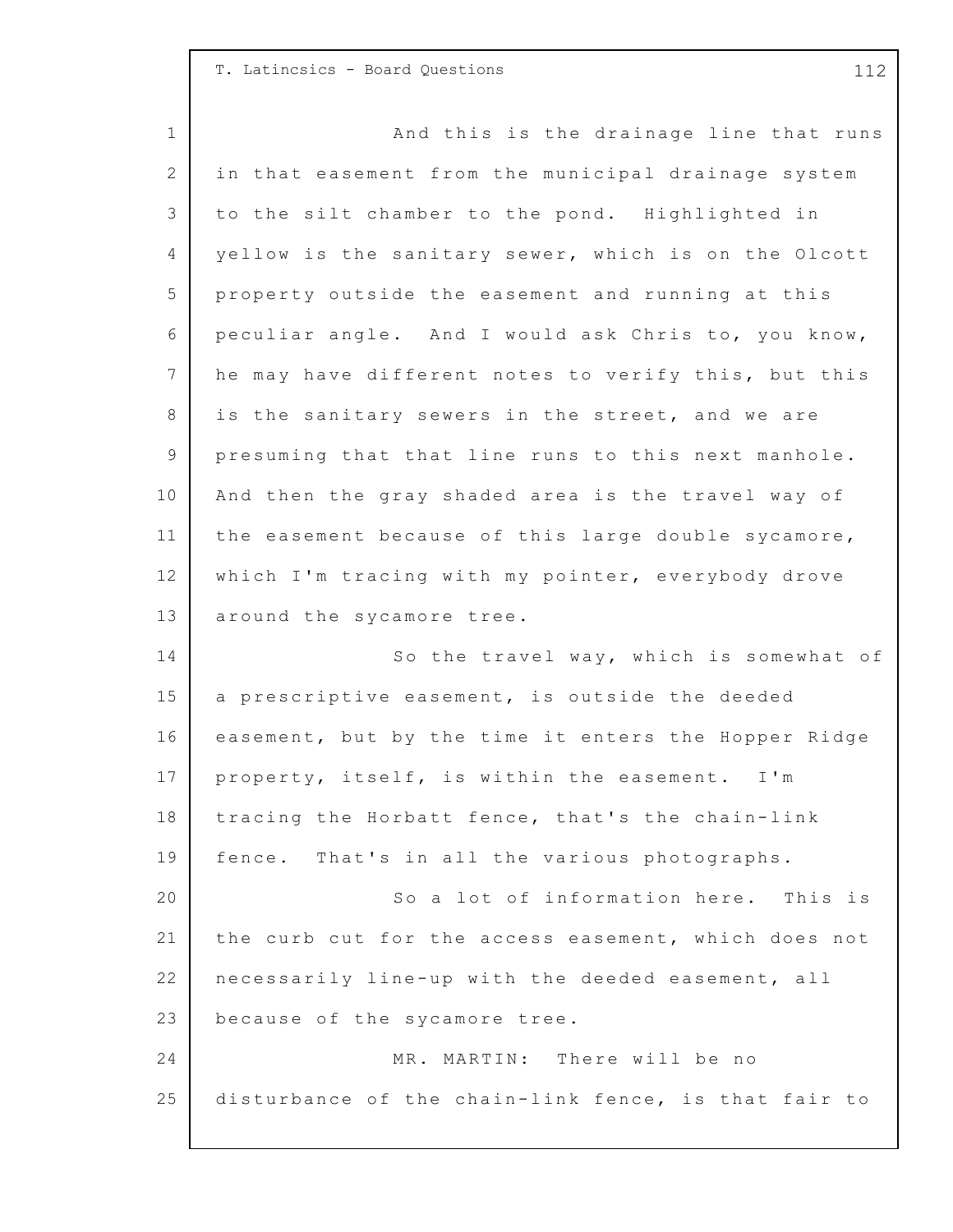1 2 3 4 5 6 7 8 9 10 11 12 13 14 15 16 17 18 19 20 21 22 23 24 25 T. Latincsics - Board Questions 113 say? MR. LATINCSICS: Correct. Yes. MR. MARTIN: And do you anticipate, following a successful completion of this project, that the easement travel way will return to its normal state or there would be a betterment? MR. LATINCSICS: I anticipate a betterment. At a minimum, return to its existing state. I expect the contractor -- we specified the beginning of this easement, we put down a wheel blanket of crushed stone for all sorts of good reasons, erosion control, dust control, to protect the travel way, to protect the sycamore tree, a 100-foot long wheel blanket here. MR. MARTIN: And you heard Ms. Bucci-Carter's comment about a landscape architect. That would factor in for the entire project, including this, yes? MR. LATINCSICS: I would defer to Mr. Rutherford in that matter. MR. RUTHERFORD: Yeah, I'll talk with him. Yes, I think we understand the need for landscaping, Mr. Martin, for sure.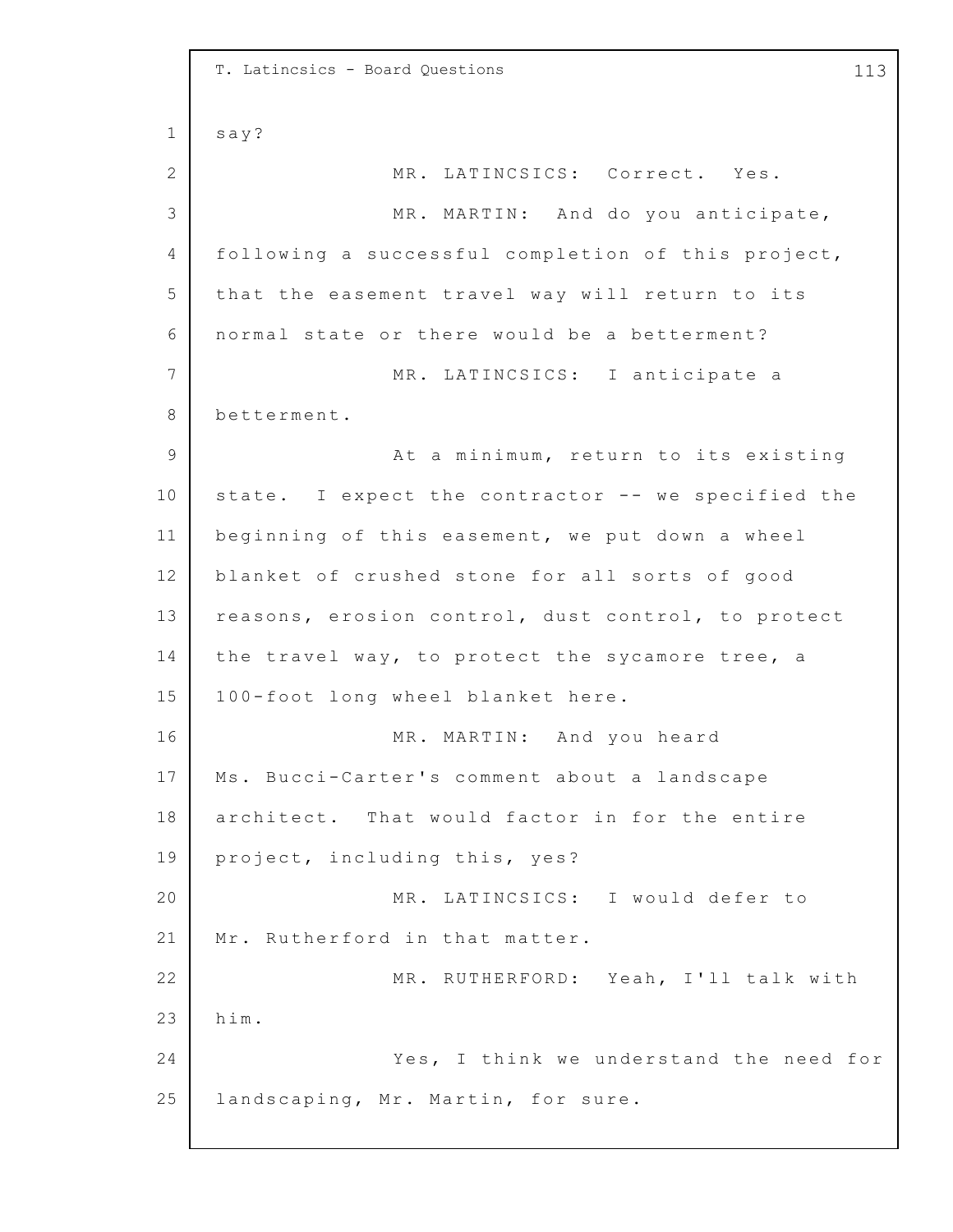1 2 3 4 5 6 7 8 9 10 11 12 13 14 15 16 17 18 19 20 21 22 23 24 25 T. Latincsics - Board Questions 114 MR. LATINCSICS: I do have one item to add to that. We specify replacement plantings. And to refresh the memory, I think the tree removal is 16, with 26 trees to be planted. And these are riparian zone trees. We require a permit from DEP for riparian vegetation disturbance. The village also has a riparian zone ordinance, which I will defer to Chris, Chris Rutishauser, but to a large extent is patterned after the DEP standards, which is where they originated. The DEP is going to have a lot to say about the riparian zone plantings. There's going to be a preference for native indigenous riparian species, which is what we specify. I would suggest that the DEP be the lead review agency and their permit requirements be the -- I'm struggling for the right word here -- the lead agency. I would prefer not to have a situation where we're serving two masters. If DEP would like swamp oak and the landscape architect may have another preference. One of our requests with this application is that the DEP be the lead agency in the review of the riparian zone disturbance and the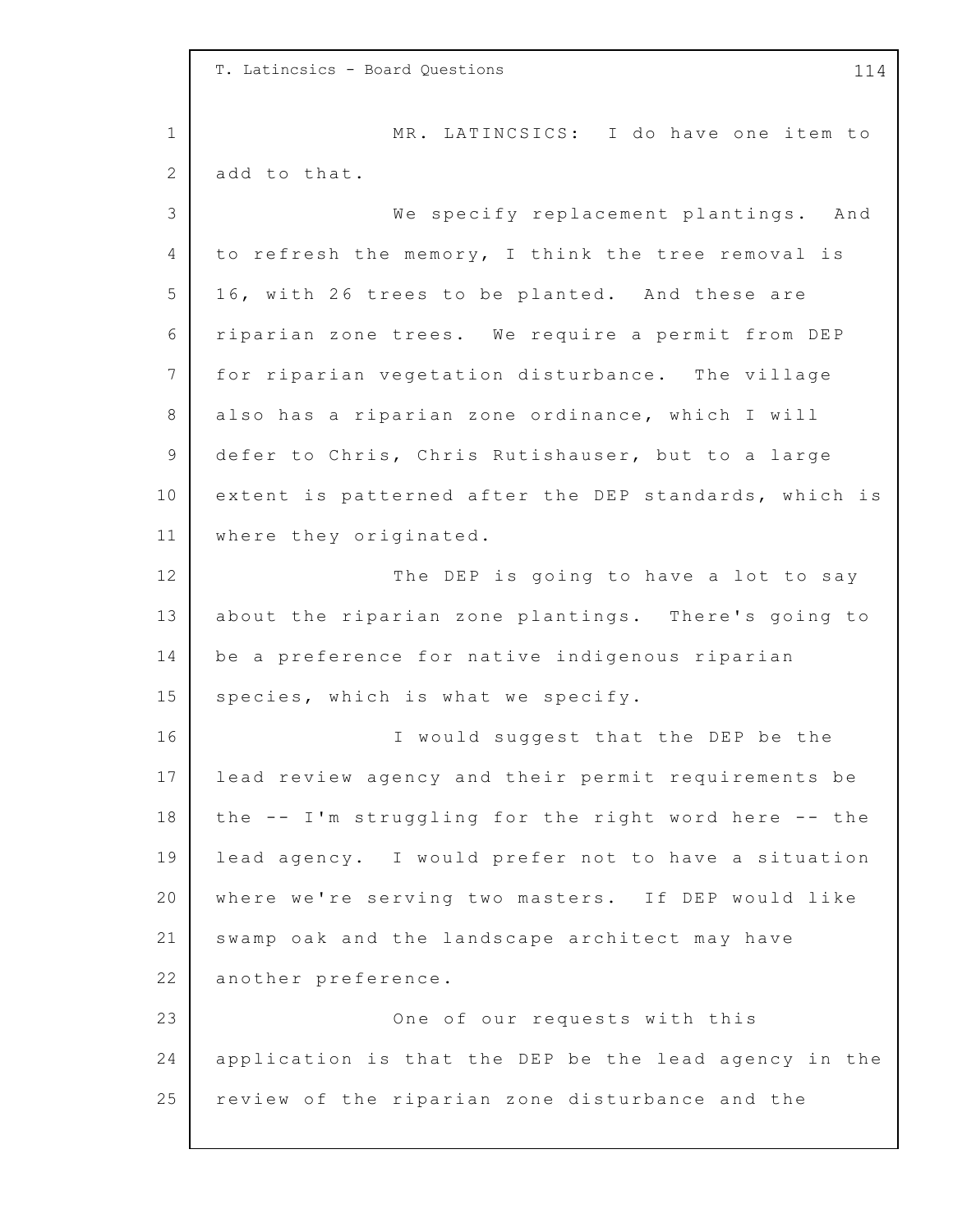1 2 3 4 5 6 7 8 9 10 11 12 13 14 15 16 17 18 19 20 21 22 23 24 25 T. Latincsics - Board Questions 115 riparian zone plantings, which is pretty much all our planting. So how that gets integrated with the role of the landscape architect, I defer to others, but I bring that to everybody's attention. MR. MARTIN: I suggest, Chair, that Maryann chime in on that. CHAIRMAN JOEL: Maryann? MS. BUCCI-CARTER: I mean, I would work with Chris on that for sure, but at this point, I mean, the DEP will be reviewing these plans regardless, whether the landscaping is done by an engineer or landscaping is done by a landscape architect. So I don't think having a landscape architect be involved and do the designs does not change the protocol and jurisdiction on any of this. So I don't think that's something to be concerned about. If it does  $-$ -MR. MARTIN: The areas that would be DEP jurisdictional, for lack of a better term, the landscape architect would need to use that as the standard in that area. MS. BUCCI-CARTER: Yes, and the landscape architect doing the design would need to follow all the regulations and the local ordinance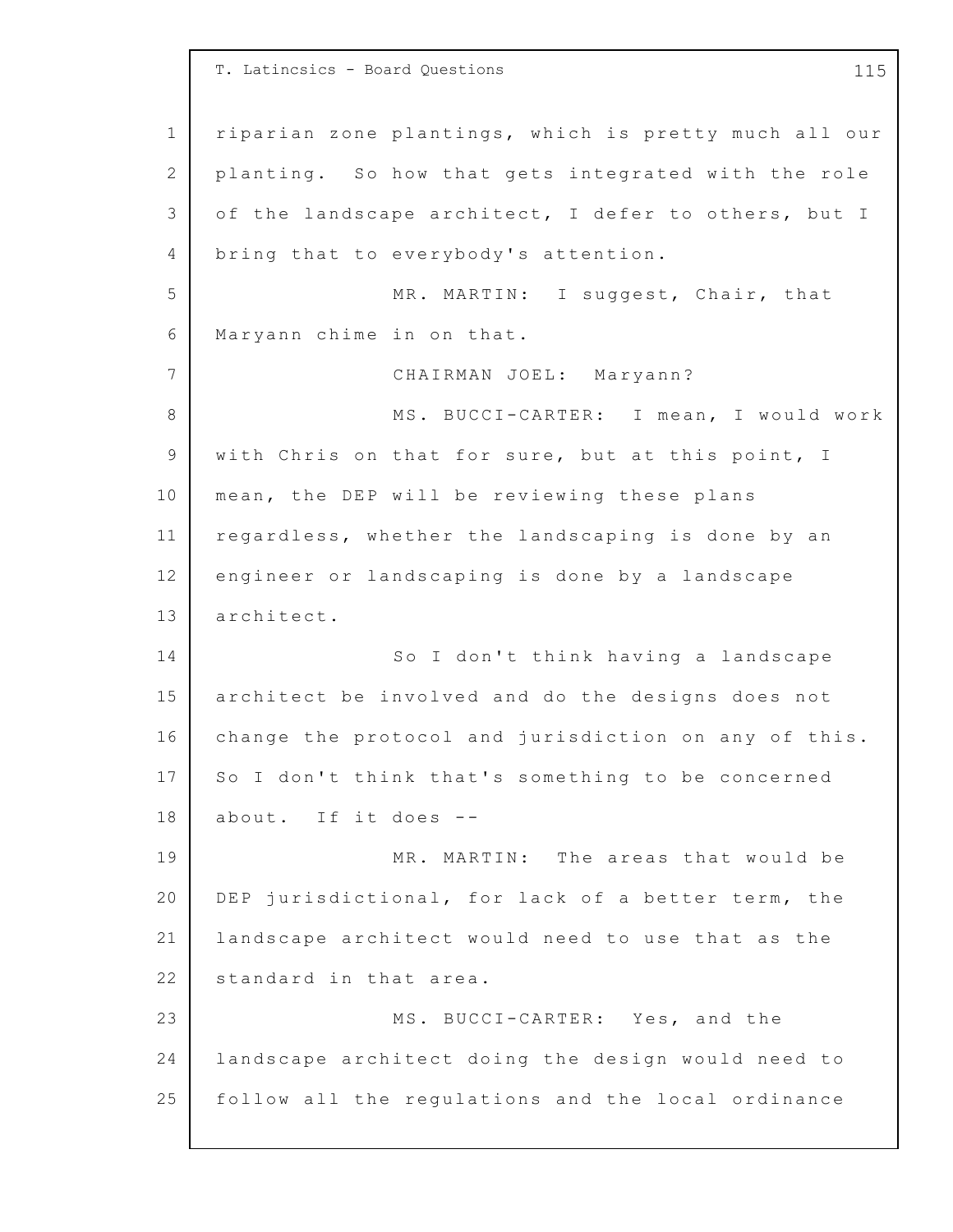1 2 3 4 5 6 7 8 9 10 11 12 13 14 15 16 17 18 19 20 21 22 23 24 25 T. Latincsics - Board Questions 116 and the DEP regs that are in place. So I don't see that it's an issue. MAYOR KNUDSEN: So I had to two questions. I'm sorry. CHAIRMAN JOEL: Go ahead. MAYOR KNUDSEN: So I just wanted to go back, I don't know, it's probably not a question Tibor can answer but it's something that's worth exploring. On that is potentially silted up and becoming an emergent wetlands, can we determine the percentage that it's currently silted up? Is that the term you used? Because I think the question is to dredge or not to dredge and whether or not we allow it to continue, and maybe Chris can answer, how do we determine what percentage and how much time before it becomes, you know, a wetland. And then the next question is, that extended pond area that you just said about going only 6 inches, that will be troubling to me because that's like standing water. And so I just wanted to  $--$  that would to me create a  $6$ -inch emergent wetland, would create standing water that would be for me in my mind anyway a mosquito control issue because the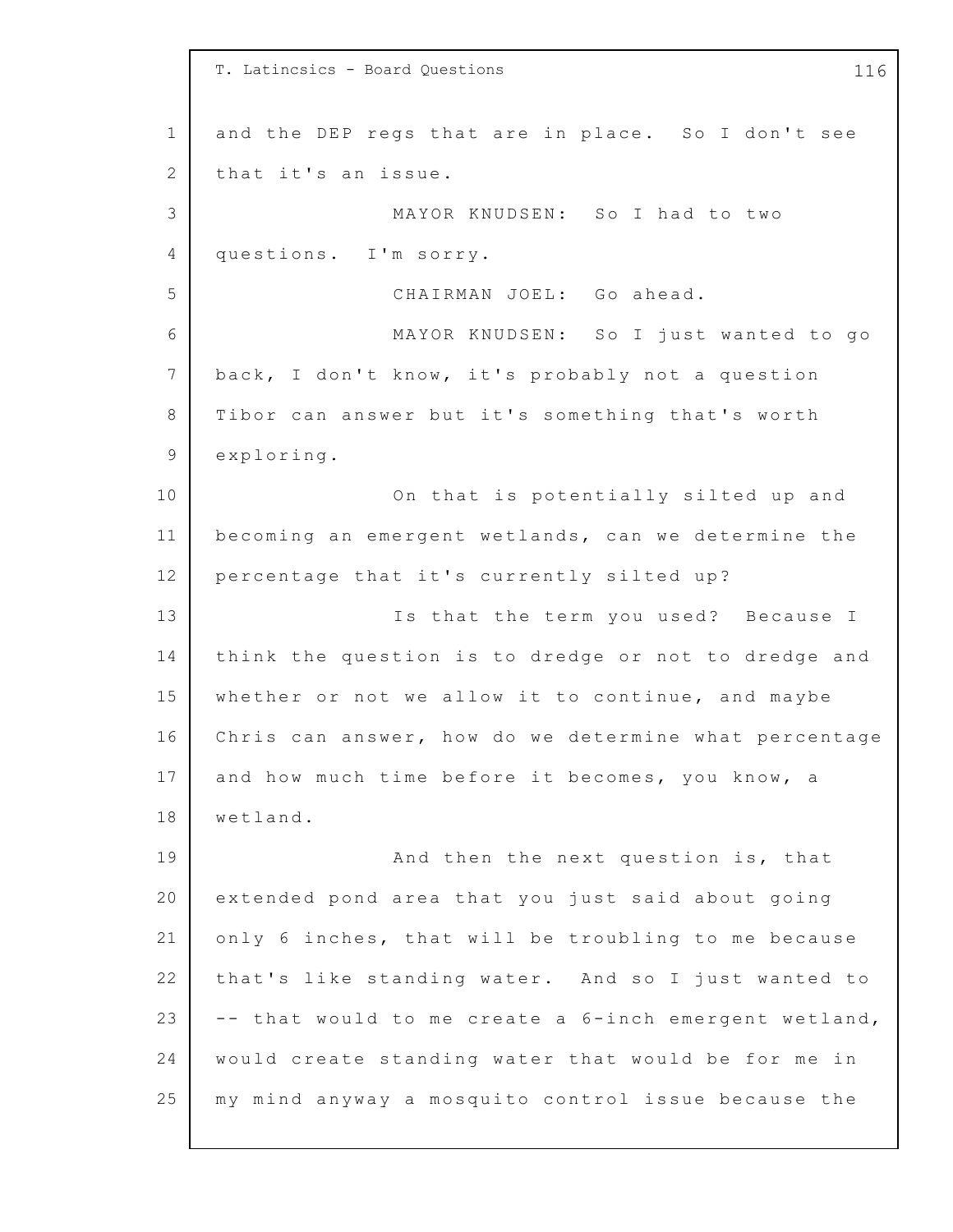| T. Latincsics - Board Questions |  |  |  |  |
|---------------------------------|--|--|--|--|
|---------------------------------|--|--|--|--|

25

1 2 3 4 5 6 7 8 9 10 11 12 13 14 15 16 17 18 19 20 21 22 23 24 deeper the water, the less by nature you have more movement, maybe you have fish or something, I don't know, but it just would seem to me that that is a potential for breeding for mosquitos and other issue. So I don't know, is that something we should be examining very closely, Chris, anyone? I don't know. CHIEF VAN GOOR: Does it have the vehicle to be able to maintain the amount of water that it was first designed to hold? MR. LATINCSICS: Okay. I think the original developer had aesthetic consideration with these ponds, but their stormwater management purposes that there is stormwater storage above the normal water surface of these ponds, which is ultimately controlled by the outlet control structure in the lower southern pond. Yesterday, it was functioning. There is no regulatory obligation to maintain a volume to these ponds. Now, interesting enough, when you build detention basins today, DEP actually encourages them to be planted wetlands on the bottom of a detention basin as an environmental element. You know, we know from the Wetlands Protection Act that wetlands are viewed as a positive by the DEP. So we're going to

discuss this. Again, this goes too the truck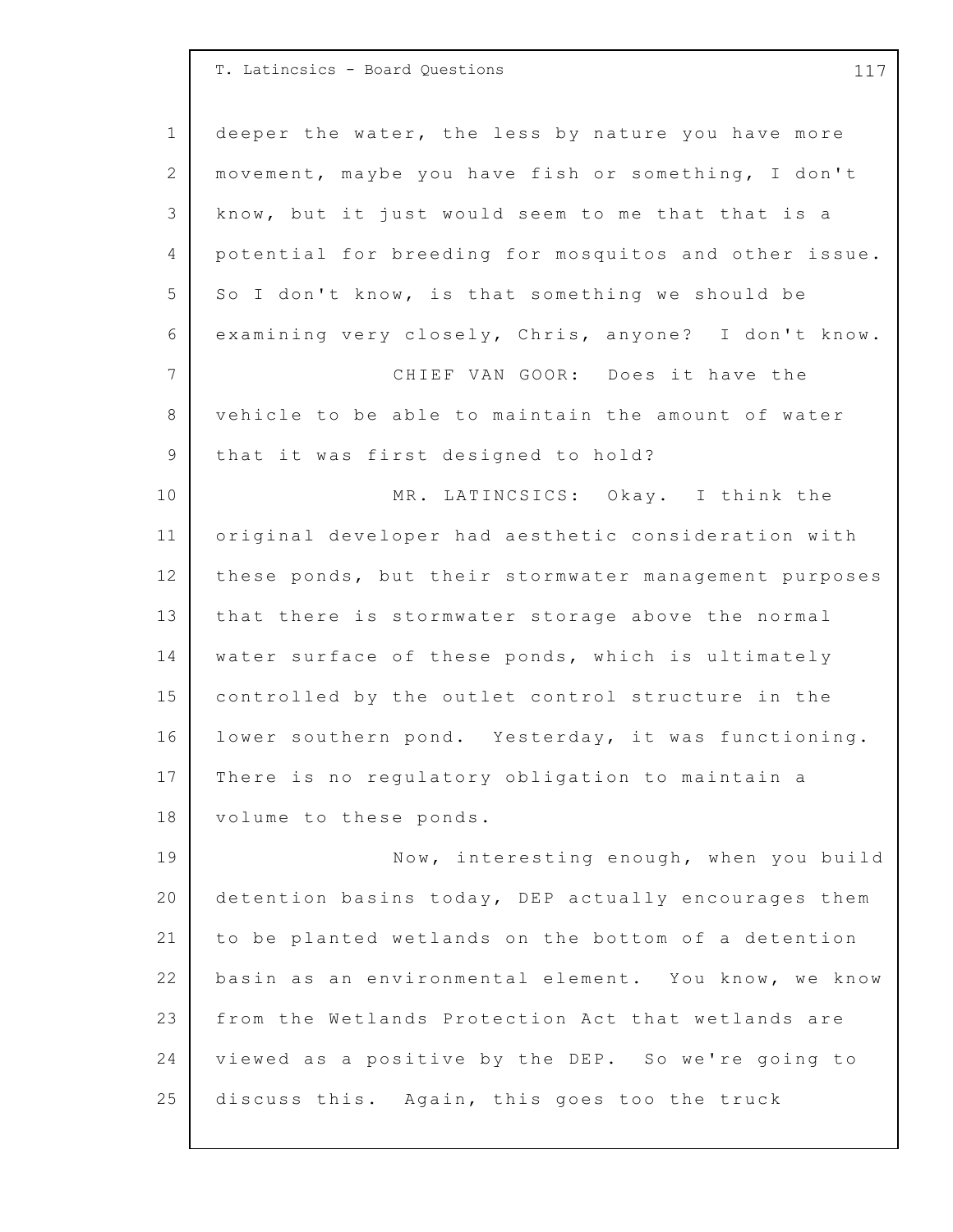|             | T. Latincsics - Board Questions<br>118                |
|-------------|-------------------------------------------------------|
| $\mathbf 1$ | traffic, which, you know, there's always a give and a |
| 2           | take here. A 3-foot excavation of this pond           |
| 3           | expansion would be 322 cubic yards or 18 truckloads   |
| 4           | export.                                               |
| 5           | If some of that can be utilized on                    |
| 6           | site, that would reduce that export, but, and, again, |
| 7           | utilized on site selectively such as, you know, areas |
| 8           | that are eroded on site, landscaping purposes, et     |
| 9           | cetera.                                               |
| 10          | But this is why we originally looked                  |
| 11          | into dredging the pond. And as we have investigated,  |
| 12          | disposal of that material is very expensive, unless   |
| 13          | there's participation with the Bergen County Mosquito |
| 14          | Commission and the village.                           |
| 15          | MS. HOOBAN: Can I just ask when was                   |
| 16          | that all the way ruled out? At our last meeting we    |
| 17          | were still factoring that all the way, and you just   |
| 18          | answering a question to the resident about the        |
| 19          | truckloads is when I and a couple other board members |
| 20          | first became aware the dredging of the ponds is out   |
| 21          | of the discussion.                                    |
| 22          | MAYOR KNUDSEN: I don't want to lose                   |
| 23          | sight of my question and have my question kind of be  |
| 24          | taken to a different place than it was intended to be |
| 25          | taken. So I wouldn't talking about truckloads or      |
|             |                                                       |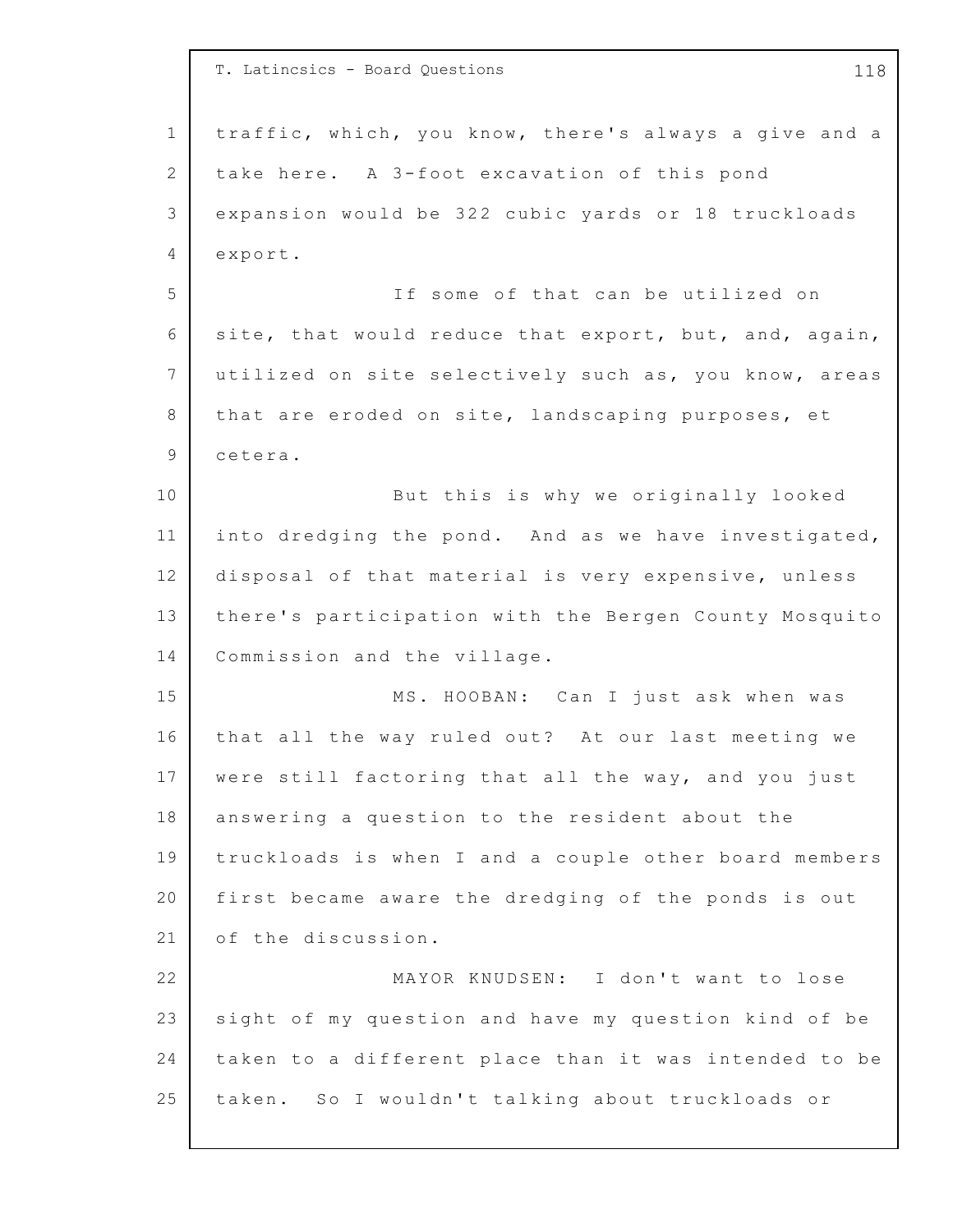|              | T. Latincsics - Board Questions<br>119                |
|--------------|-------------------------------------------------------|
| $\mathbf 1$  | trips or anything else. What I was asking was         |
| $\mathbf{2}$ | whether or not we can establish the percentage of     |
| 3            | silt or whatever it is, muck, silt, that would become |
| 4            | a wetland, what percentage is the pond currently, I   |
| 5            | think the word was silted, what percentage of it is   |
| 6            | currently silted and whether or not it is pennywise   |
| 7            | pound foolish to not dredge.                          |
| 8            | And the second question was whether or                |
| 9            | not a shallow depth to another pond -- and, again,    |
| 10           | you into, it's fine to say, well, it's less           |
| 11           | truckloads and the DEP. Our intent is to have the     |
| 12           | best outcome for everyone, not just the Hopper Ridge  |
| 13           | residents, but, as you pointed out, for everyone,     |
| 14           | including the entire village, the residents.          |
| 15           | So my two questions were: Can we                      |
| 16           | establish the percentage of silting that's occurred   |
| 17           | in that pond that now a decision is being made not to |
| 18           | dredge? I'd like to understand that.                  |
| 19           | And No. 2 is whether or not a shallow                 |
| 20           | pond at that 6 inches as an emergent wetland, whether |
| 21           | or not that poses health risks to neighbors in terms  |
| 22           | of sitting water? Because in my mind, and I'm not an  |
| 23           | expert, in my mind, the greater the depth, the less   |
| 24           | likely it is to just be stagnant sitting water.       |
| 25           | That's my question. And I guess the question could    |

 $\Gamma$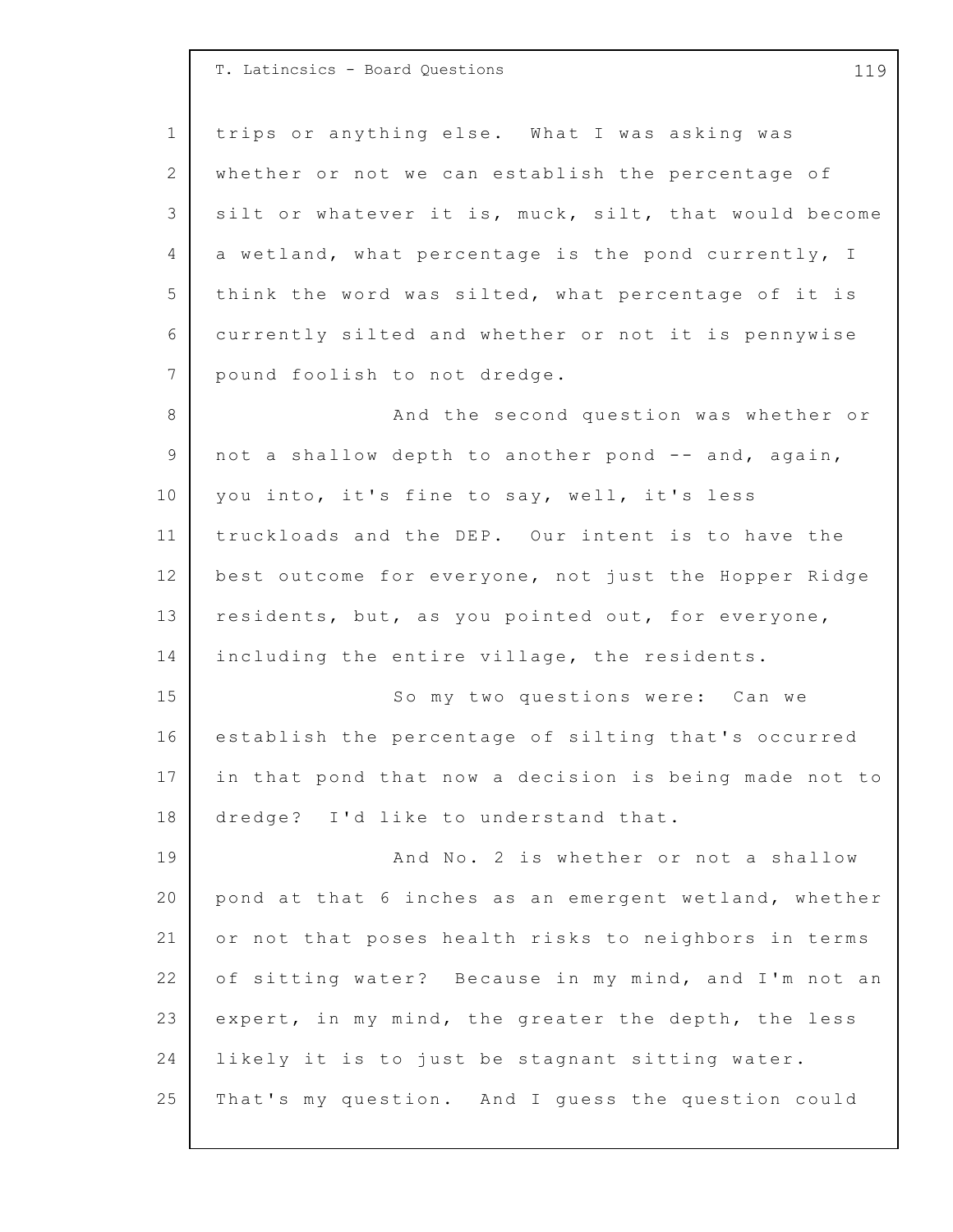|                 | T. Latincsics - Board Questions<br>120                |
|-----------------|-------------------------------------------------------|
| $\mathbf{1}$    | go to Chris or to somebody else. That's my question.  |
| 2               | It wasn't about how many trucks or trips or anything  |
| 3               | else, it was two questions.                           |
| 4               | MR. LATINCSICS: Okay. I can certainly                 |
| 5               | answer the first part of that question.               |
| 6               | Everybody has on the screen, this is a                |
| $7\phantom{.0}$ | survey of the existing pond, and this is the extent   |
| 8               | of the pond today. The southern and western edges     |
| 9               | are riprap banks. And there is not an emergent        |
| 10              | wetland condition along the perimeter now; however,   |
| 11              | this pond is taking the brunt of the silt that passes |
| 12              | beyond the silt chamber and is the first pond and     |
| 13              | there's a choke point here so it all settles out.     |
| 14              | This pond is functioning as it was intended, as a     |
| 15              | silt trap. But knowing, and there's a gentleman in    |
| 16              | the association who maintains the fountains in these  |
| 17              | ponds, if the depth of this pond is significantly     |
| 18              | less than the middle pond and more than the --        |
| 19              | significantly less than the lower pond -- I think     |
| 20              | this is, I believe, only 2 feet of water in this pond |
| 21              | before you get to the silt.                           |
| 22              | And over time, because it's getting the               |
| 23              | runoff from 60 acres, it will fill in over time.      |
| 24              | Knowing that, could these be an emergent -- this pond |
| 25              | has been cleaned once already, it's 30 years old now, |
|                 |                                                       |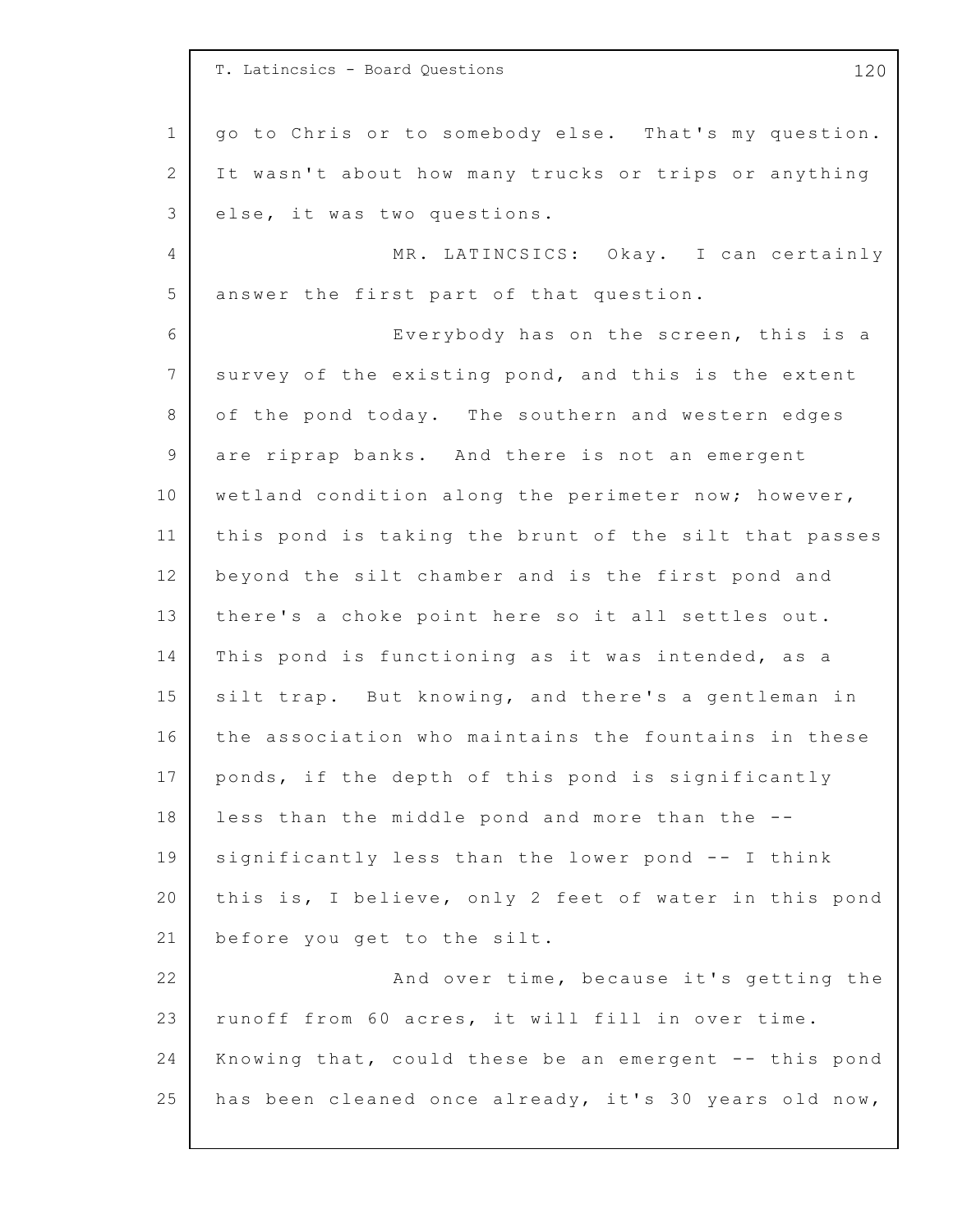1 2 3 4 5 6 7 8 9 10 11 12 13 14 15 16 17 18 19 20 21 22 23 24 25 T. Latincsics - Board Questions 121 I can certainly think 15 to 30 years from now it will be an emergent wetland. MAYOR KNUDSEN: So the next question is, does a more shallow pond, the six-inch that you're now suggesting, is that a potential for stagnant water that poses other health risks? And that question I quess would be Chris, I don't know. MR. RUTISHAUSER: I can answer that, the shallower the water, the warmer the water. The shallower the water, the more conducive it is to mosquito breeding. Mosquito breeding here is also affected by the runoff that passes through it, because that disturbs the water. If it's always stagnant and doesn't have an inflow and outflow as these ponds do, you can have a greater propensity for mosquito production and populations. So I hope that answers the question. MAYOR KNUDSEN: Unless of course you have stagnant water with a particularly dry season, you could wind up with a problem. MR. RUTISHAUSER: Yes, if we had a summer that had several months of very, very dry weather, you probably would see the bottom of that pond very quickly.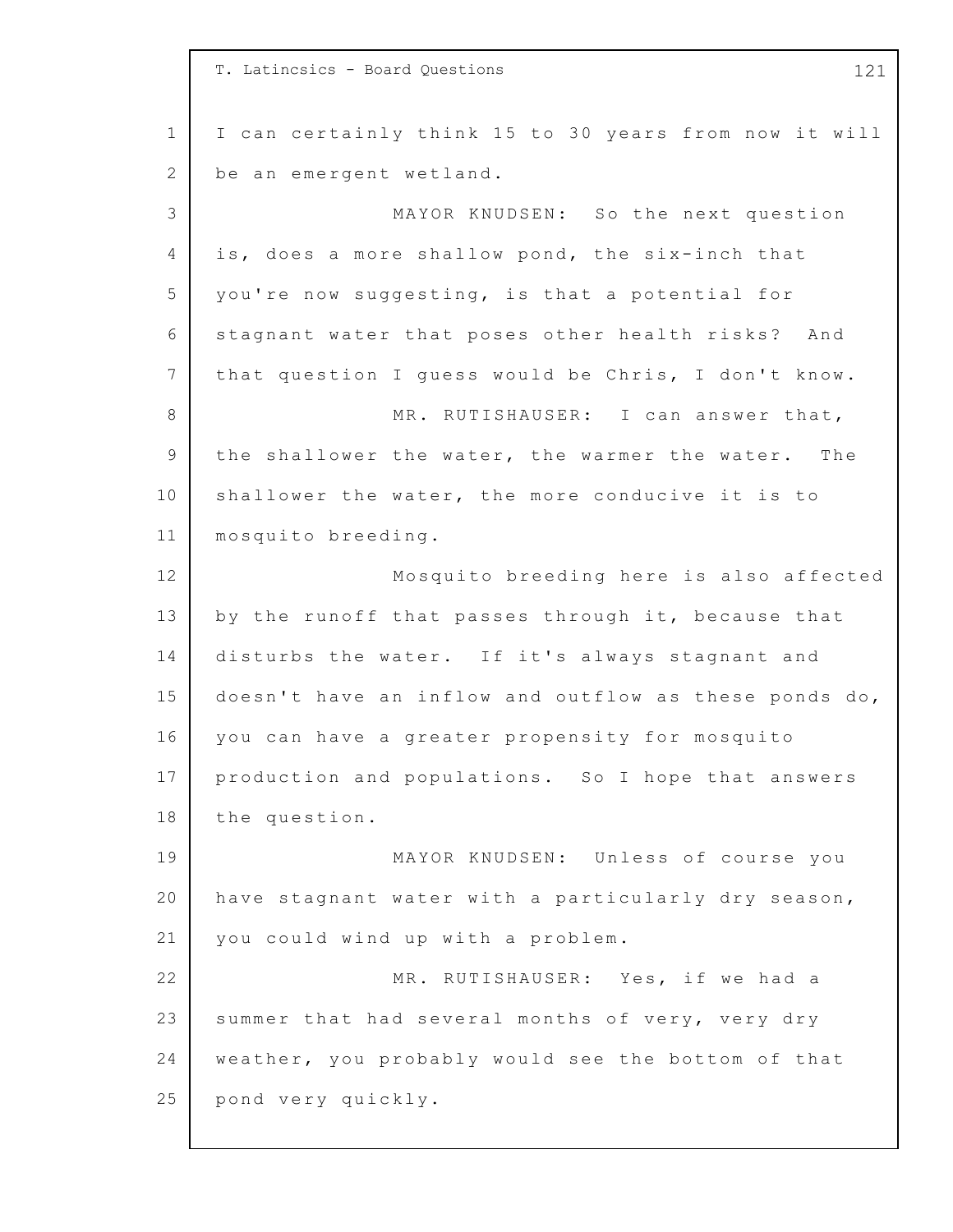|             | T. Latincsics - Board Questions<br>122               |
|-------------|------------------------------------------------------|
| $\mathbf 1$ | MAYOR KNUDSEN: And then subsequently                 |
| 2           | you would see the mosquitos and the health           |
| 3           | detriments?                                          |
| 4           | I'm asking that for a reason, because I              |
| 5           | don't imagine that that 6-inch depth is -- I think   |
| 6           | that that again, do it as proposed is appropriate    |
| 7           | even if it means a couple of extra truck trips. I    |
| 8           | mean, just an opinion. I don't see that we want to   |
| 9           | see like either stagnant water or a mud pit.         |
| 10          | MR. RUTISHAUSER: You're absolutely                   |
| 11          | correct. This is very much a similar situation to    |
| 12          | what the village did with Kings Pond, where we       |
| 13          | dredged that and the water quality has gotten        |
| 14          | significantly better. We do have a greater volume of |
| 15          | flow through Kings Pond.                             |
| 16          | MAYOR KNUDSEN: Uh-huh.                               |
| 17          | MR. RUTISHAUSER: As a side note from                 |
| 18          | Kings Pond, there were comments made about the       |
| 19          | dredging material being odiferous. I don't recall us |
| 20          | getting very many, if any complaints at all. When we |
| 21          | stockpiled the dredge spoil and it had to be water   |
| 22          | before we trucked it away that it was stinky.        |
| 23          | Again, it depends on the organic                     |
| 24          | matter. If it's mostly silt, it's less odiferous.    |
| 25          | CHIEF VAN GOOR: I was just going to                  |
|             |                                                      |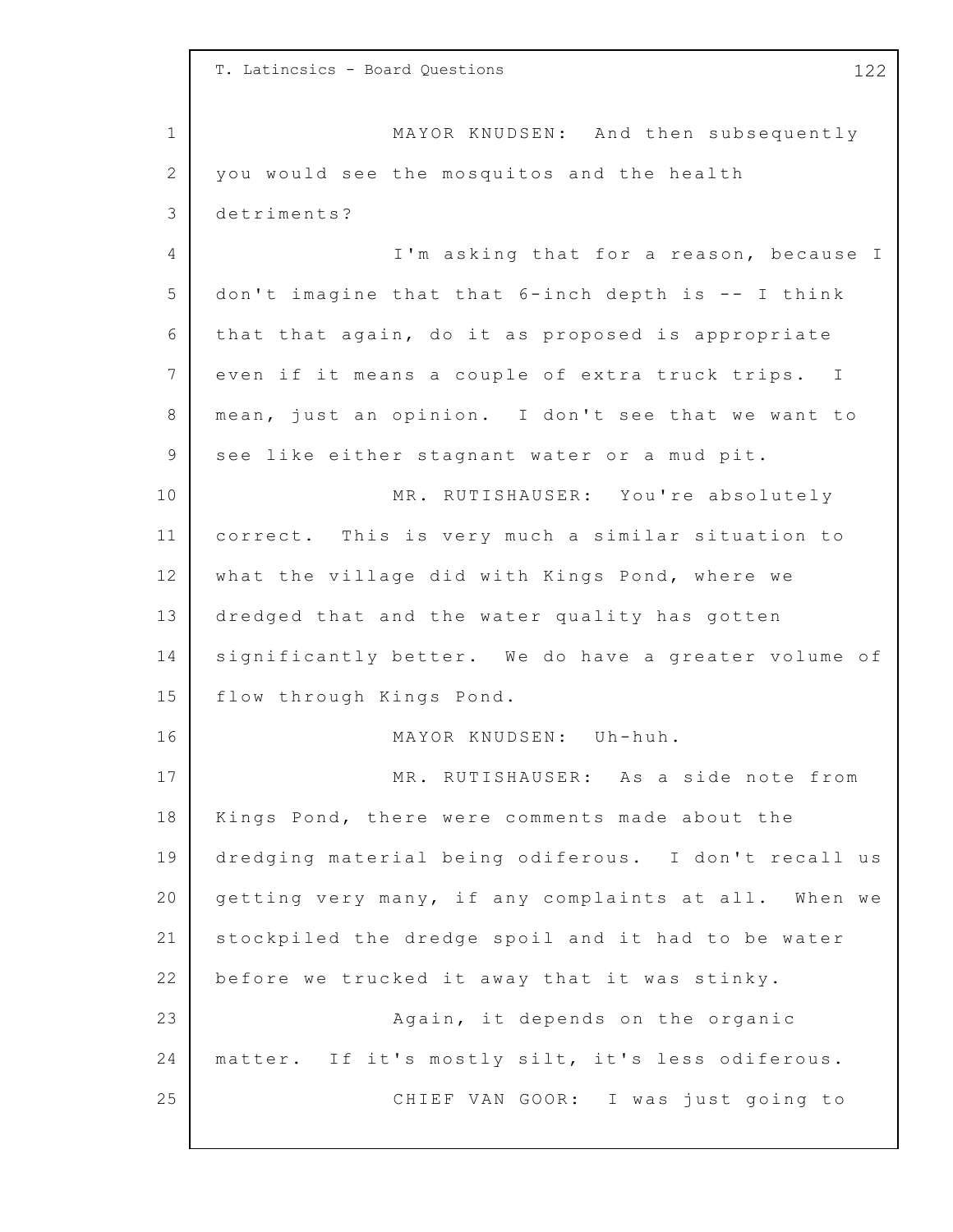1 2 3 4 5 6 7 8 9 10 11 12 13 14 15 16 17 18 19 20 21 22 23 24 25 T. Latincsics - Board Questions 123 say, when it was built, was it built to hold a certain amount of water? MR. RUTISHAUSER: It was designed for a certain quantity of water by the outlook control structure that Tibor mentioned. That governs the levels of water. The level of water it holds over time has diminished by the inflow of sediment that has filled the bottom up, reduced the quantity of water that it contains. CHIEF VAN GOOR: But now they're expanding it, should it be dug back down to the  $-$ -MAYOR KNUDSEN: Right. CHIEF VAN GOOR: They're making it smaller. MR. RUTISHAUSER: A deeper pond is better than a shallower pond, because it just keeps the water cooler. Colder water is better for pond health. MR. LATINCSICS: This is the final site plan for the pond. I don't think it calls out a depth. That is the original approved site plan. It does not indicate a depth. CHIEF VAN GOOR: What about the other ponds too, because you're doing the same thing to the other? By moving the wall, you have to make them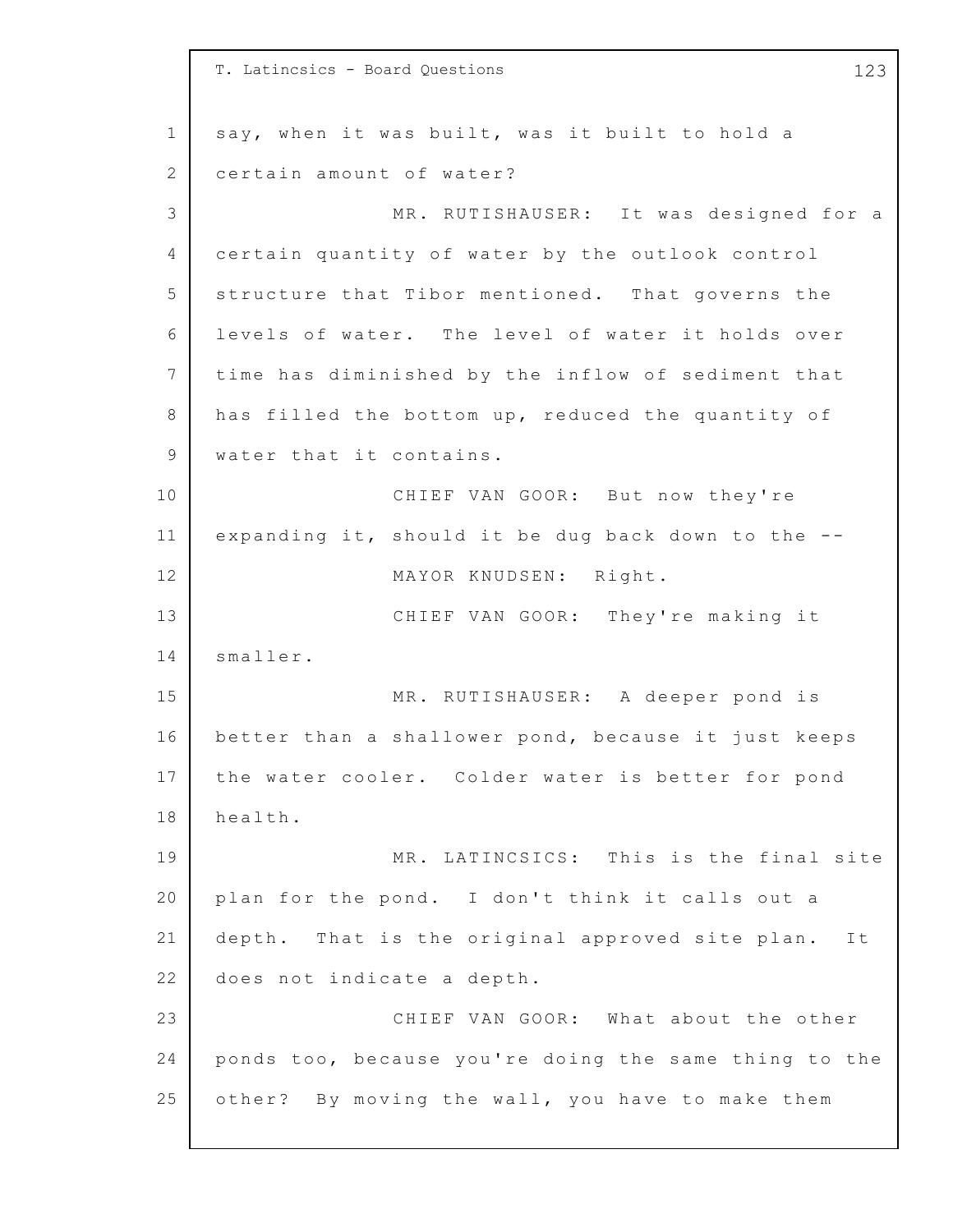1 2 3 4 5 6 7 8 9 10 11 12 13 14 15 16 17 18 19 20 21 22 23 24 25 T. Latincsics - Board Questions 124 bigger, so you're going to take them to the same depth? MR. LATINCSICS: Okay. The pond expansion is not a depth question, it's a surface area question. MAYOR KNUDSEN: I think, Tibor, as you're doing that, I just want to say that while it doesn't call out a depth, there is a depth. There was a depth established, right? Is that a fair statement. MR. LATINCSICS: I'm not sure if I understand. MAYOR KNUDSEN: What you're saying, you're saying the original site plan doesn't call out a depth. MR. LATINCSICS: Yes. MAYOR KNUDSEN: Right, but -- MR. LATINCSICS: Clearly --MAYOR KNUDSEN: By virtue of its existence. MR. LATINCSICS: Yes, clearly the pond  $- -$ MAYOR KNUDSEN: Even through it doesn't call out a depth, a depth was established because now it exists.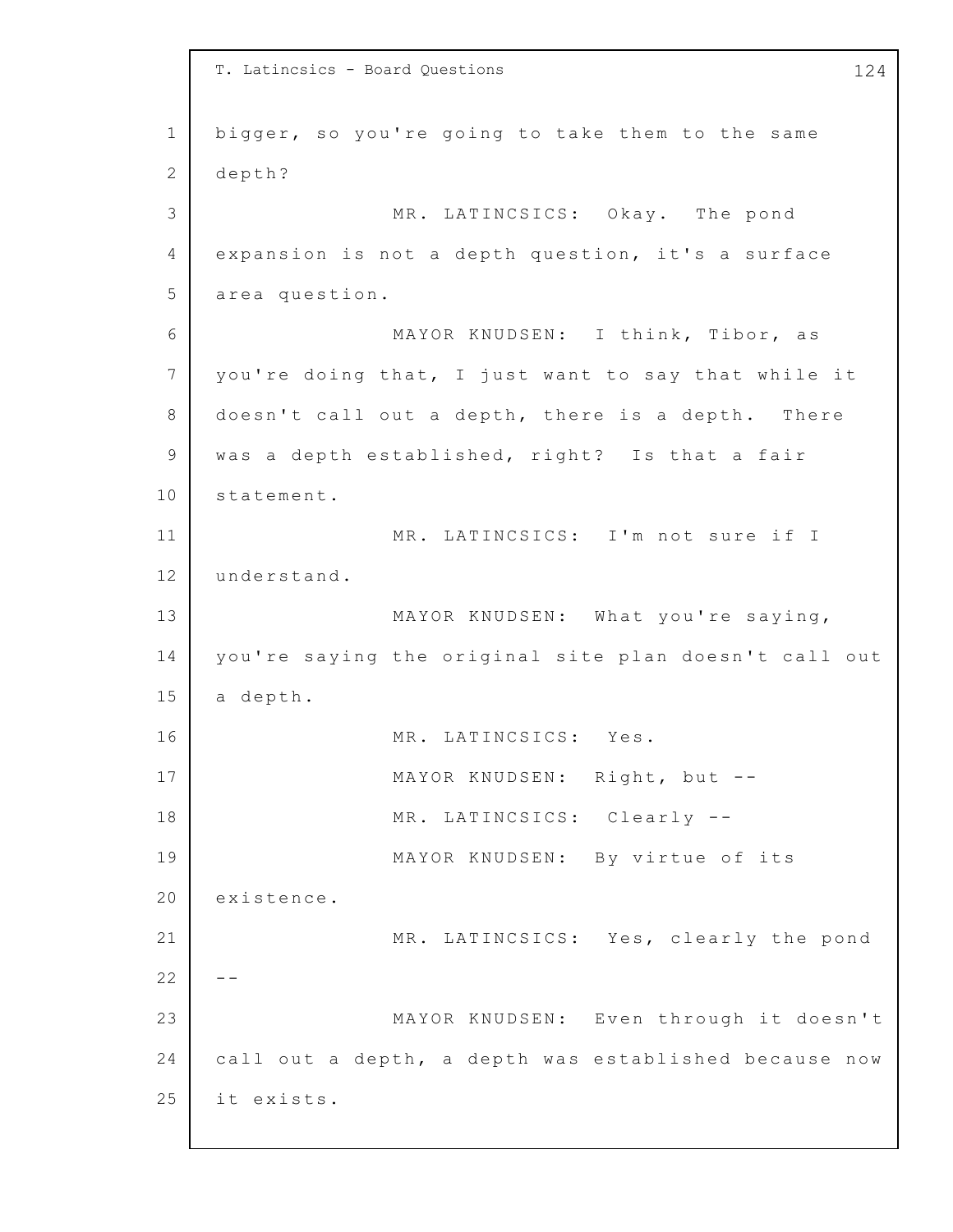1 2 3 4 5 6 7 8 9 10 11 12 13 14 15 16 17 18 19 20 21 22 23 24 25 T. Latincsics - Board Questions 125 MR. LATINCSICS: Yes, yes. MAYOR KNUDSEN: Is that fair? MR. LATINCSICS: Yes. MAYOR KNUDSEN: Okay. Good. MR. LATINCSICS: The gray shaded areas are that portions of the ponds that are being filled to accommodate the wall construction. And as a practical matter, in the State of New Jersey you cannot have a loss of regulated open waters. So the area that is being filled to accommodate the wall construction, including the lower wall, we are expanding the pond in round numbers, I believe it's  $2,900$  square feet,  $2,900$  square feet. That is that deep blue shaded area in the upper pond. And part of our thought process for that, yes, there's many benefits to expanding the north pond, it's the smallest pond, it's where the silt naturally collects, has good access. All those factors were taken into consideration in the expansion of the north pond. But, ultimately, it is a surface requirement, not a depth requirement. CHIEF VAN GOOR: It's not a gallonage requirement? MR. LATINCSICS: No.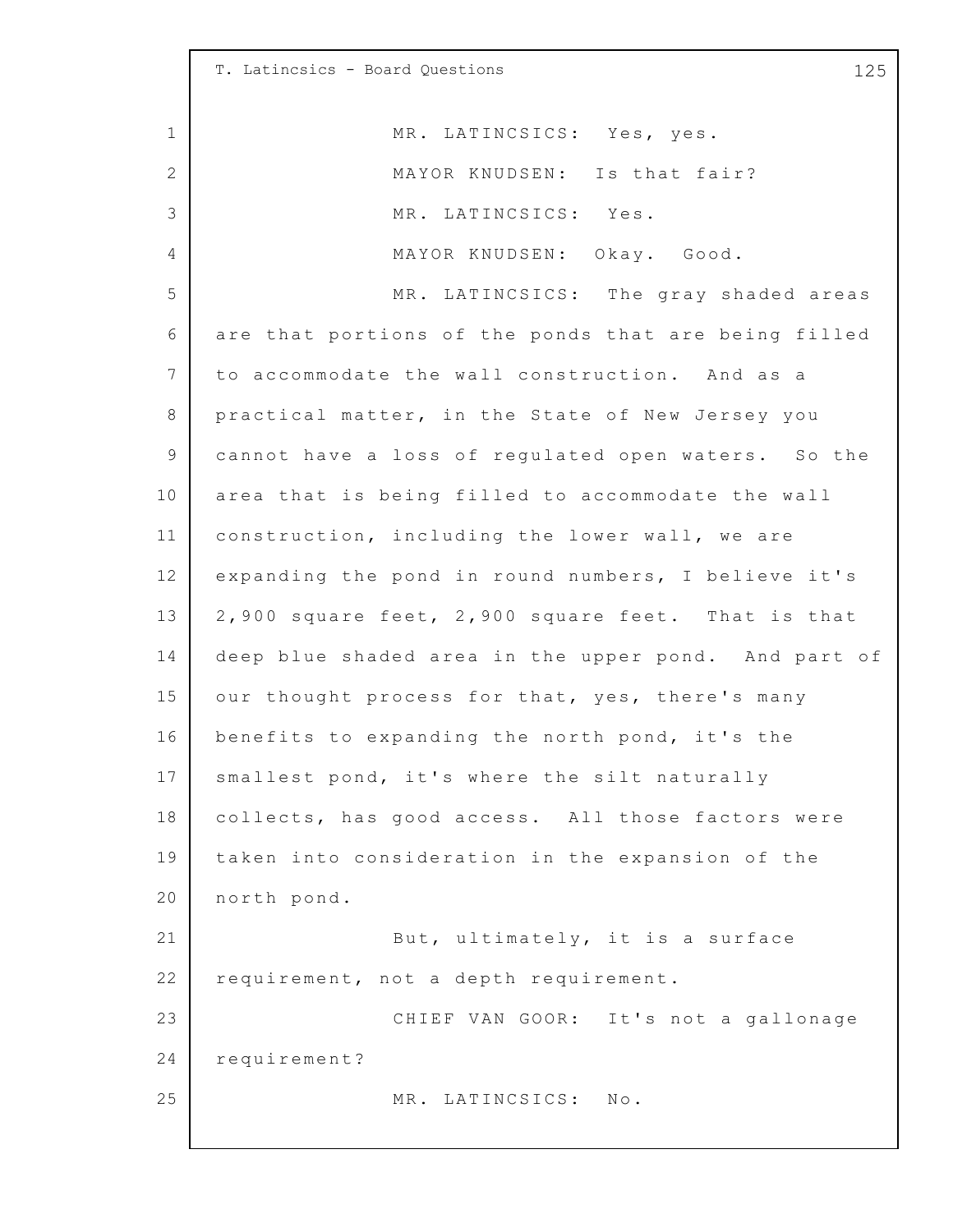1 2 3 4 5 6 7 8 9 10 11 12 13 14 15 16 17 18 19 20 21 22 23 24 25 T. Latincsics - Board Questions 126 CHIEF VAN GOOR: The lower pond is deeper than the upper pond, so if you take 10 feet away from the lower pond and add 10 feet to the upper pond -- MR. LATINCSICS: The stormwater storage is that which is above the normal water surface area. The air space above the normal water surface is what was used yesterday for runoff storage. So the requirement and the obligation is to maintain that same surface area of pond available for stormwater storage. CHIEF VAN GOOR: What's considered a pond; 6 inches deep? MR. LATINCSICS: Okay. The generically called detention ponds, detention basins, actually it's called a basin on the approved plan, but I'm not going to -- it is a legitimate question and we will discuss that with DEP. CHIEF VAN GOOR: So DEP would requlate the size, the depth? MR. LATINCSICS: Yes. CHIEF VAN GOOR: Everything? MAYOR KNUDSEN: We could also establish the depth, we have that right as well, don't we? CHIEF VAN GOOR: Can we stipulate that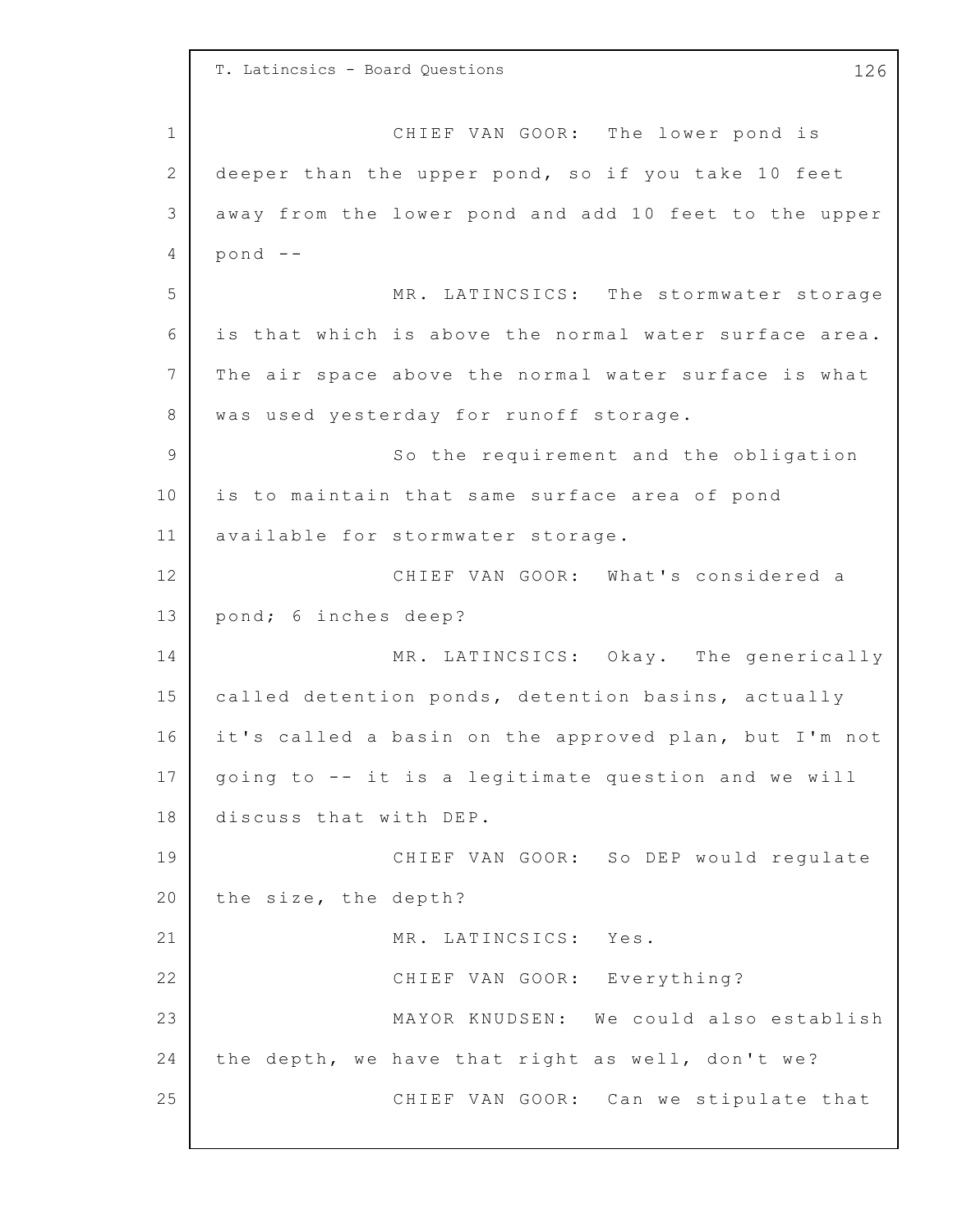|             | T. Latincsics - Board Questions<br>127                |
|-------------|-------------------------------------------------------|
| $\mathbf 1$ | it has to be dredged or it has to be certain depth?   |
| 2           | MAYOR KNUDSEN: Right.                                 |
| 3           | I mean, why would we -- the DEP might                 |
| 4           | have a depth and we might have a depth as well. I     |
| 5           | mean, nothing prevents us from saying that, you know, |
| 6           | a 6-inch depth isn't, you know, what's appropriate    |
| 7           | and establish our own depth. No.                      |
| 8           | MR. RUTHERFORD: I'm going to suggest                  |
| 9           | there may well be some preemption issue here, but I   |
| 10          | won't comment on that right now. That comes to mind.  |
| 11          | MAYOR KNUDSEN: A comment without a                    |
| 12          | comment, right, Dave?                                 |
| 13          | MR. RUTHERFORD: I guess so. I saw an                  |
| 14          | issue at least. I didn't know the answer, but I saw   |
| 15          | the issue. There you go.                              |
| 16          | MR. MARTIN: Then, David -- I mean,                    |
| 17          | Chris and Tibor and Maryann, David might add, how     |
| 18          | long must pass in time for a pond to dry up and it's  |
| 19          | not considered directly caused by the construction    |
| 20          | and therefore losing the entire surface? I don't      |
| 21          | know the answer to that.                              |
| 22          | MR. RUTHERFORD: Yes, I don't know                     |
| 23          | either. I don't know, as you ask me that question,    |
| 24          | I'm sorry.                                            |
| 25          | MS. HOOBAN: I guess that comes back to                |
|             |                                                       |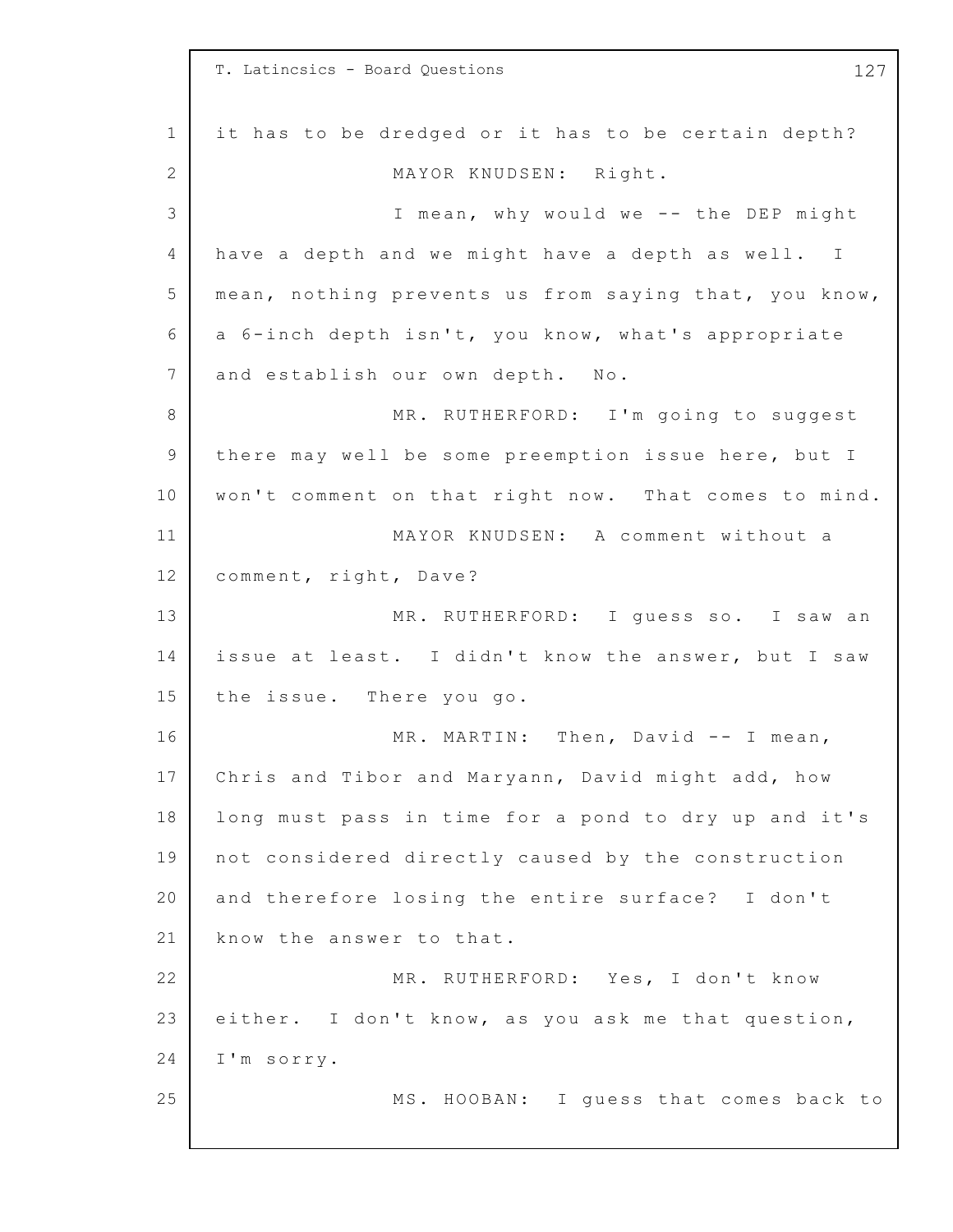1 2 3 4 5 6 7 8 9 10 11 12 13 14 15 16 17 18 19 20 21 22 23 24 25 T. Latincsics - Board Questions 128 the question of when did it come off the table as part of the plan and like who made that overall decision? MR. RUTHERFORD: I can say that the dredging came off the plan simply because the Hopper Ridge has no ability or resources to do that. MS. HOOBAN: Right, I think all along it had been a question that the village might have to chip in, but did the village or Hopper Ridge or you guys ever have that discussion? MR. RUTHERFORD: No, there's been no discussion with the village about that. And as you're all well aware, certainly, you know, this pond is an important part of the village's stormwater management system. MS. HOOBAN: Yes. MR. RUTHERFORD: Collecting some 62 acres, as it did yesterday. So, yes, no, there's been no discussion there. The reason the dredging came off the table is that Hopper Ridge, you know, clearly does have unlimited funds and there's no funds available for that. MS. HOOBAN: Thank you. Thank you. I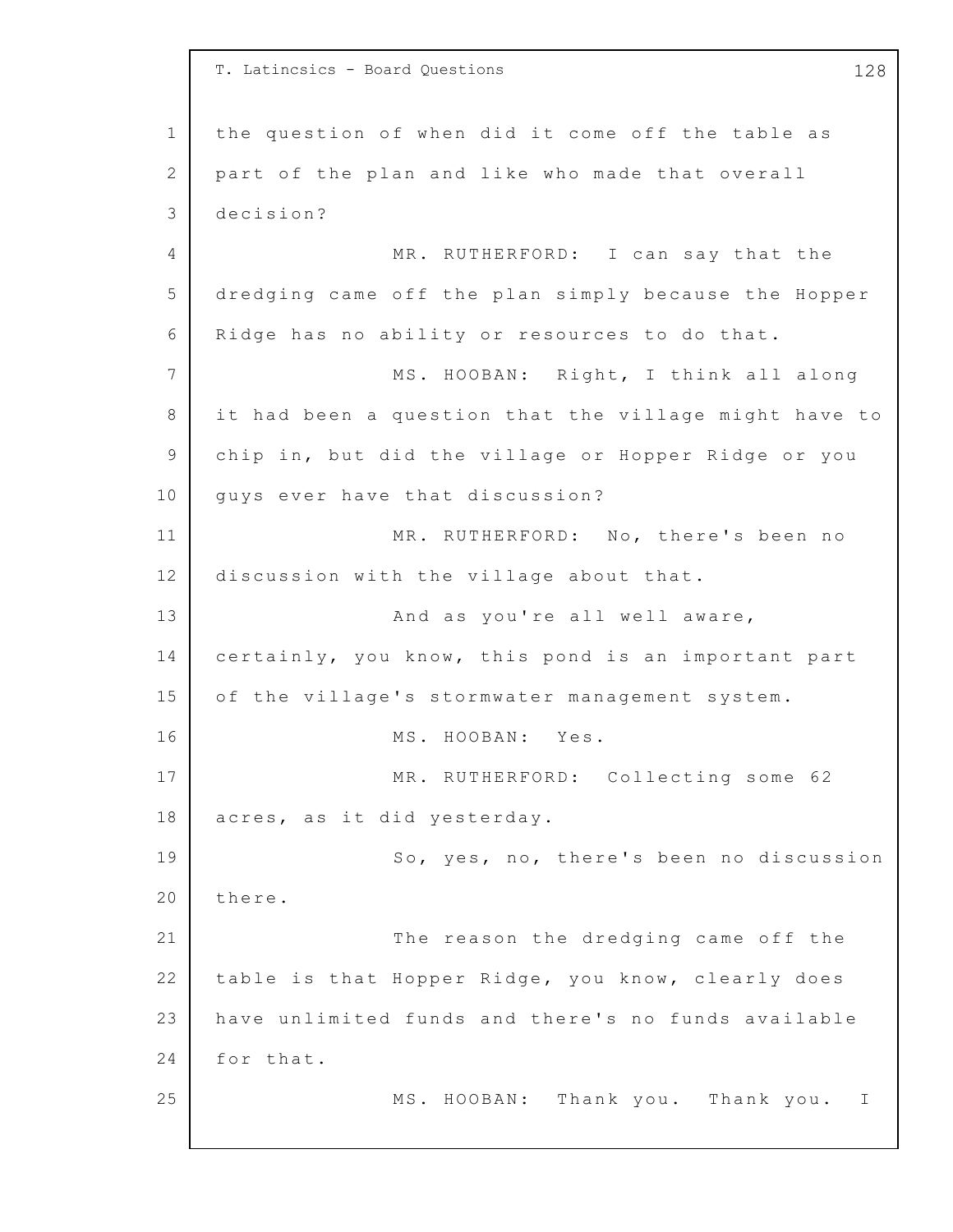1 2 3 4 5 6 7 8 9 10 11 12 13 14 15 16 17 18 19 20 21 22 23 24 25 T. Latincsics - Public Questions 129 had been curious about that as that got discussed. Thank you. CHAIRMAN JOEL: Does anyone from the public, we'll come back to them a third time just to see if anyone else has questions in the public. You can just raise your hand and then Dylan will let you i n. MR. HANSEN: Anyone? I'm not seeing any hand raised -- oh, we got one. We got one. CHAIRMAN JOEL: Okay. MR. HANSEN: All right. Mr. Horbatt. I'm going to bring him in right now. MR. HORBATT: Tibor showed a picture of that tree close to Cedar Avenue and our property. I'd like to see that again. It was the curved line that would require them to actually drive on our private property, and it may sound like this is fine, that that's acceptable, but it's not acceptable. And they claim that that had been used before. They used that easement when they constructed Hopper Ridge and they never used it any time since then. But you can clearly see the line around that tree in that they would have to encroach on our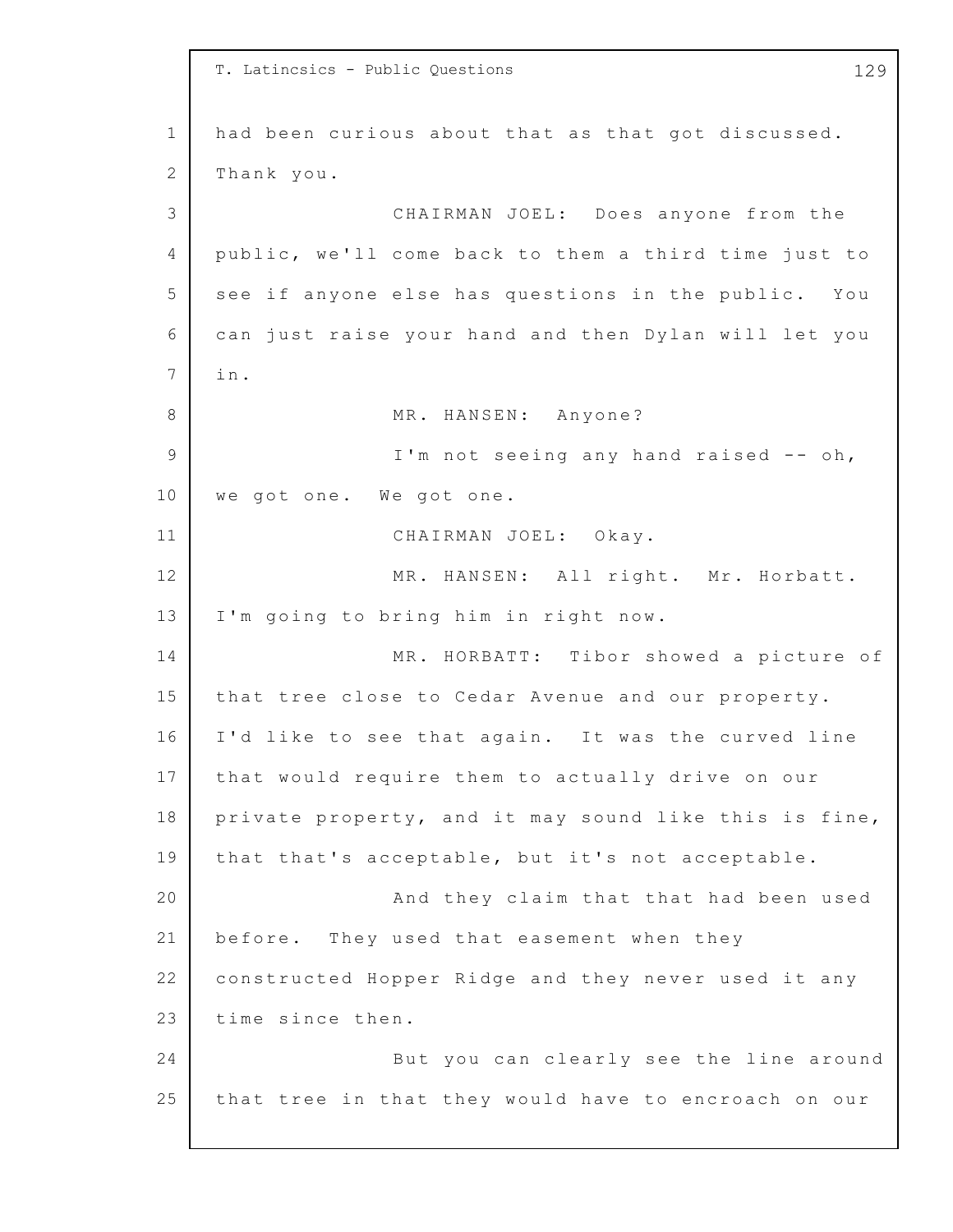```
1
2
3
4
5
6
7
8
9
10
11
12
13
14
15
16
17
18
19
20
21
22
23
24
25
    T. Latincsics - Public Questions 130
    private property.
                  CHAIRMAN JOEL: Do you have any other
    questions for Tibor?
                  More of a question format.
                  MR. HORBATT: I'd like just Tibor to
    confirm that.
                  CHAIRMAN JOEL: Okay, Tibor.
                  MR. LATINCSICS: The travel way of the
    access route where it leads the municipal roadway and
    the curb cut to service that travel way, it is
    outside the 15-foot easement because of the sycamore
    tree. Yes, that --
                  MR. HORBATT: Which means it is on our
    private property.
                  MR. LATINCSICS: Which means that
    travel way is on your property, yes.
                  MR. HORBATT: But that was never used
    previously to this, but you're assuming that it's
    okay to use it now.
                  MS. HORBATT: It is over our property.
                  MR. LATINCSICS: Okay.
                  Clearly I don't live next to the
    easement, it is my understanding that this access
    easement has been utilized on a routine basis by the
    public, landscapers, the village for maintenance
```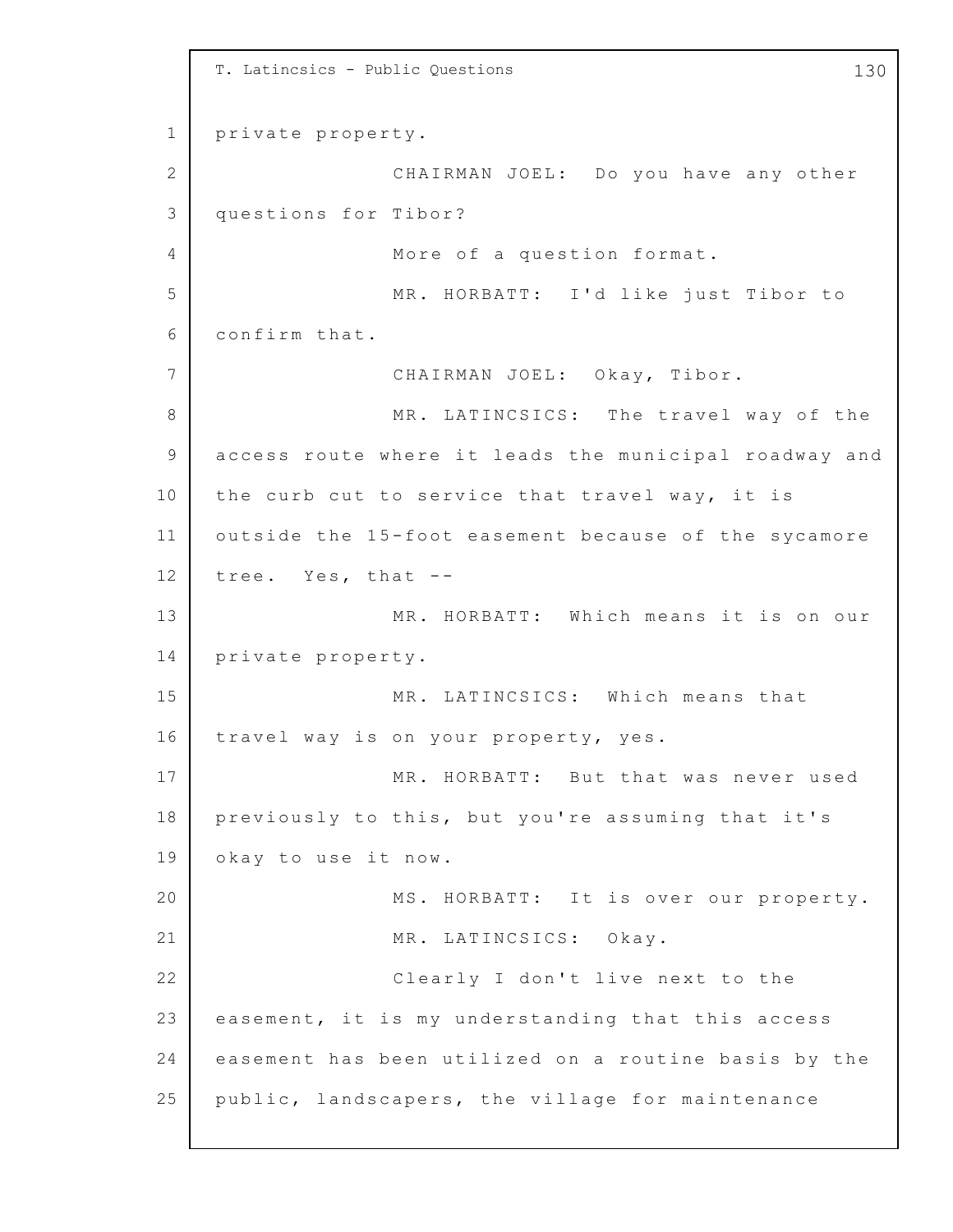1 2 3 4 5 6 7 8 9 10 11 12 13 14 15 16 17 18 19 20 21 22 23 24 25 T. Latincsics - Public Questions 131 purposes, et cetera. MR. HORBATT: That is not accurate. CHAIRMAN JOEL: Point of order. Just you asked the question, he's going to give his answer. You don't enter into a dialogue. You're going to have public testimony and public comment within this application, so you can voice, you know, certain sentiments at that time. MR. HORBATT: Thank you. CHAIRMAN JOEL: But your point is being conveyed, you know, that it's your property and you don't want someone going on it and he acknowledged that, you know, it goes on your property. MR. HORBATT: Thank you. CHAIRMAN JOEL: Any other question for Tibor? Robert? MR. HORBATT: No, I said thank you very much. No further questions. CHAIRMAN JOEL: Okay. All right. Anyone else in the public to ask questions? MR. HANSEN: I am not showing any other hand raised.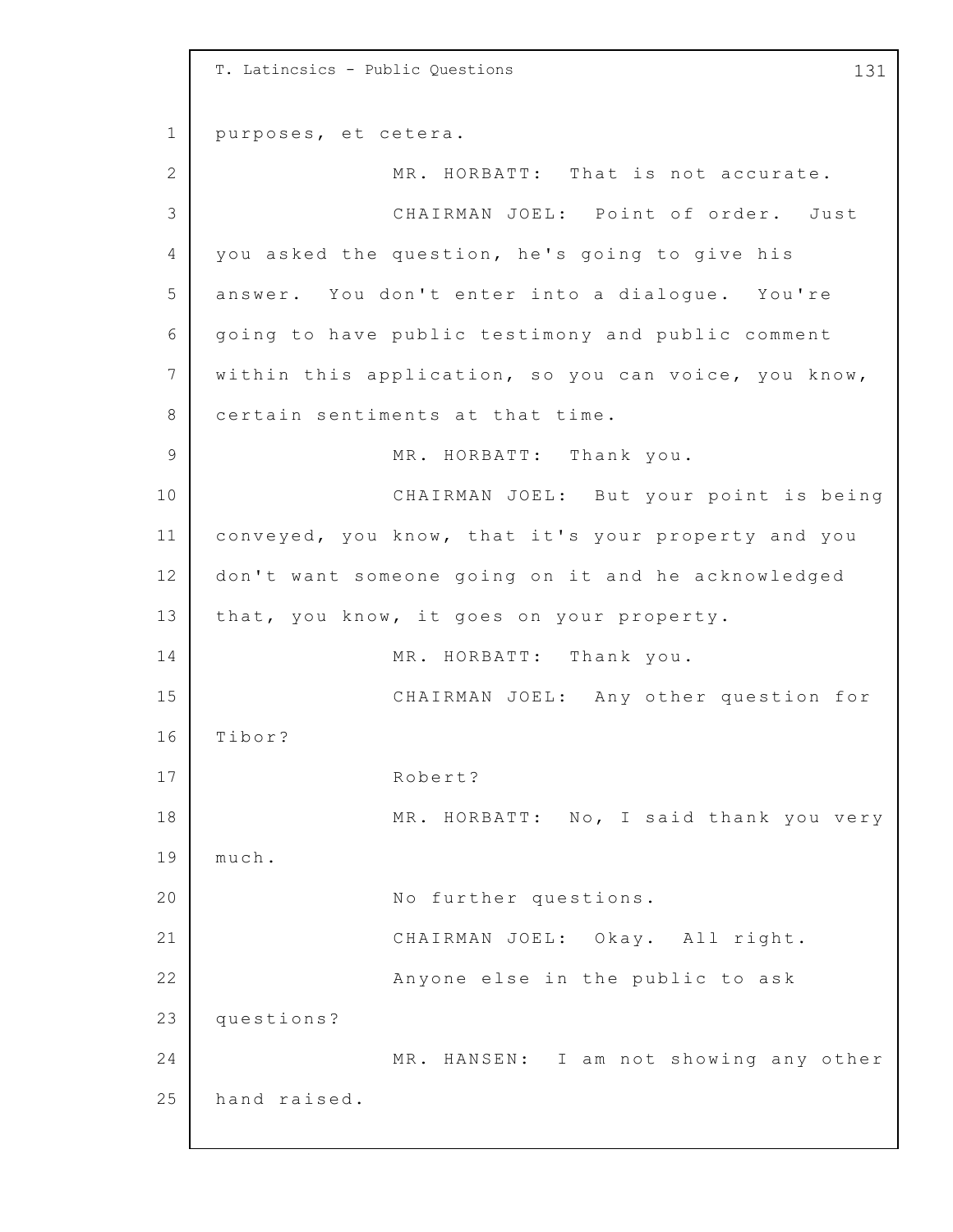1 2 3 4 5 6 7 8 9 10 11 12 13 14 15 16 17 18 19 20 21 22 23 24 25 T. Latincsics - Public Questions 132 CHAIRMAN JOEL: Okay. Dave, did you have any other witnesses? MR. RUTHERFORD: Not this evening, Mr. Chairman. CHAIRMAN JOEL: All right. Should we break it off at this point, I quess? MR. RUTHERFORD: Yes. We have some work too do, Mr. Chairman, to address the concerns raised by the board this evening. I won't go through them now. I've made some notes. I will be providing a transcript as well. So we'll do our best to respond to those prior to the next meeting and we'll try to do that expeditiously with some redirect from Mr. Latincsics, and then I guess it would be time for them to hear from the public as well at in next meeting I would anticipate. CHAIRMAN JOEL: Okay. Were you carrying this over to the 15th or did you want to --MR. RUTHERFORD: No, I don't think the 15th is time enough. That's only two weeks. CHAIRMAN JOEL: Yes. So I guess our next one would be January 5th or 19th. MR. RUTHERFORD: I think January 5th would be okay, Mr. Chairman.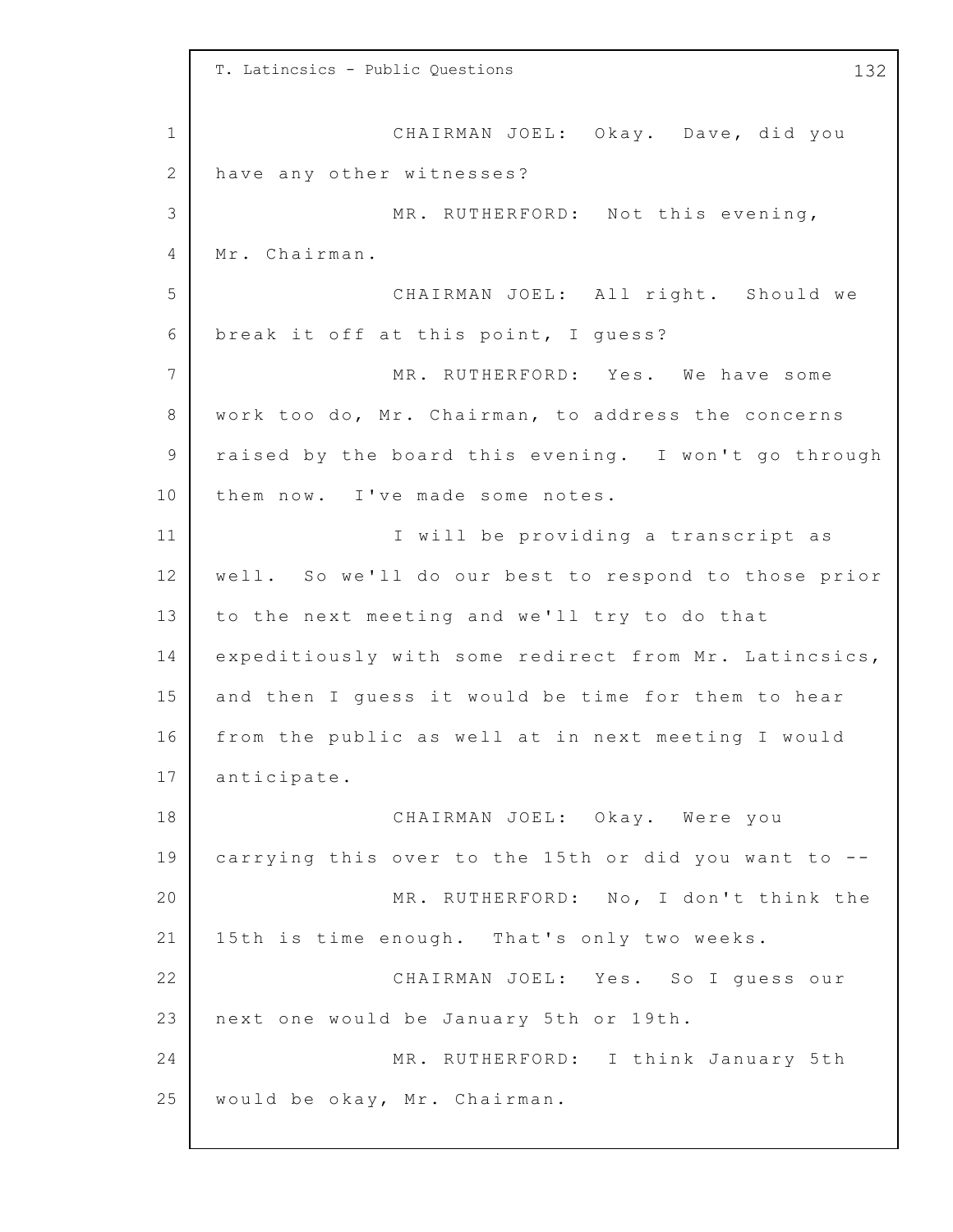1 2 3 4 5 6 7 8 9 10 11 12 13 14 15 16 17 18 19 20 21 22 23 24 25 T. Latincsics - Public Questions 133 CHAIRMAN JOEL: Jane, do we have anything on for that date? MR. LATINCSICS: That is a Tuesday, no, January 5th -- that's the first Tuesday of the month? MR. MARTIN: That's correct. MR. LATINCSICS: I may have a conflict that evening. MR. MARTIN: What about the 19th? MR. LATINCSICS: Okay. As we're all juggling schedules, what's wrong with December 15th? MR. MARTIN: Another application, Tibor. MR. LATINCSICS: Okay. Well, actually is my testimony complete? MR. RUTHERFORD: No, I think we're going to need a little bit more from you. Why don't we  $--$  I just don't think the 15th -- I know the board has another application, but also it takes a little time, you know. I need to get the transcript and we need to respond in an orderly way. I don't want to drag this out. I certainly know that my client is anxious to get this done. Maybe we could carry it to the fifth and we'll just see how it works out for Mr. Latincsics with respect to his conflict.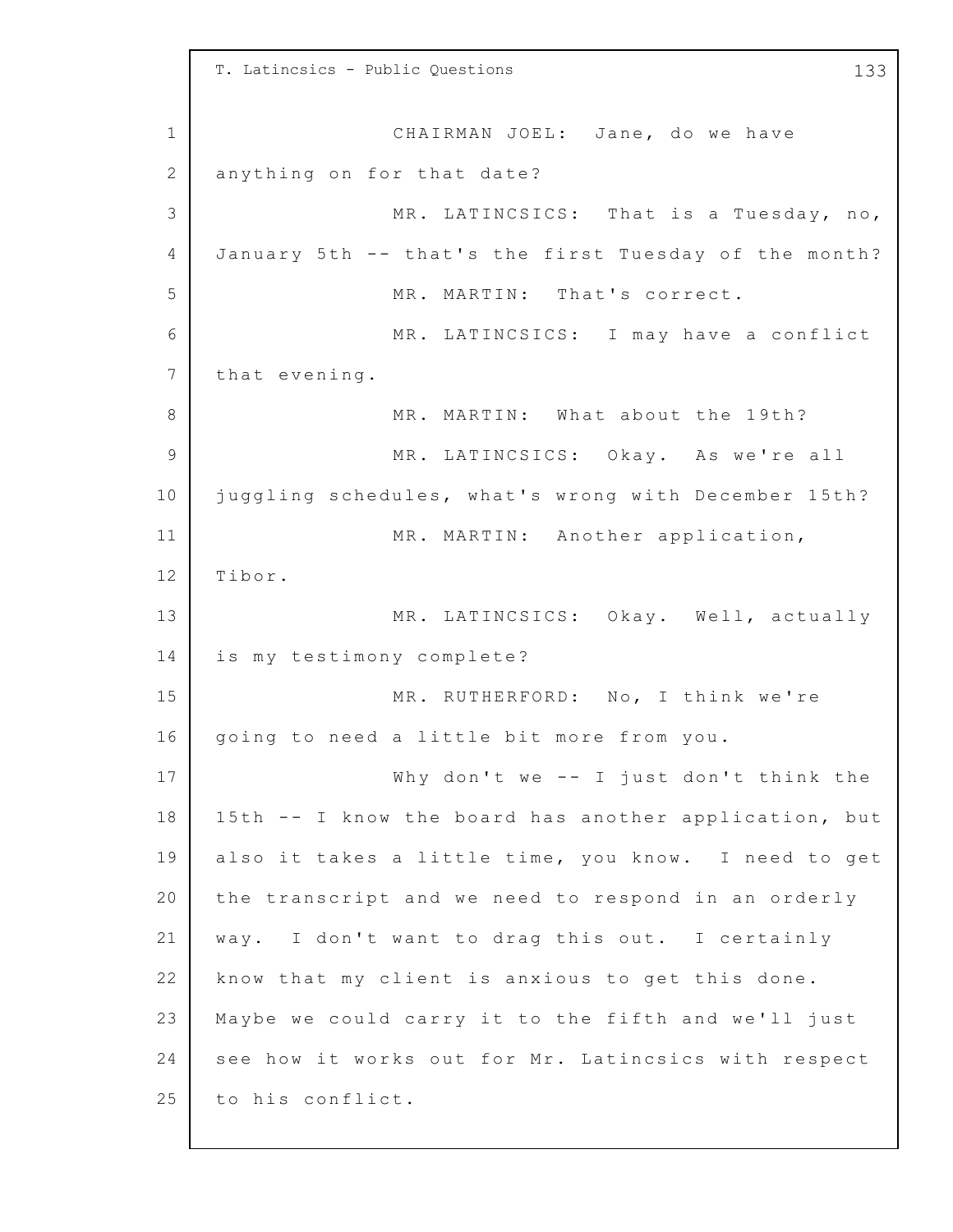1 2 3 4 5 6 7 8 9 10 11 12 13 14 15 16 17 18 19 20 21 22 23 24 25 T. Latincsics - Public Questions 134 MR. LATINCSICS: Yes, I have to juggle another planning board meeting that evening which we carried because of tonight, so I ask for any cooperation and curtesies in that regard. CHAIRMAN JOEL: Well, we'll carry it to January 5th and we'll see how it goes. Dave, I quess you can let us know if there's a conflict for Tibor and you need to push it back, but we'll just put it for January  $5th$  --MR. RUTHERFORD: That's fine. CHAIRMAN JOEL: -- 2021 without further notice and without prejudice to the board. MR. RUTHERFORD: That's fine. Maybe we can somehow coordinate his appearance as well. And I appreciate that's difficult to do. CHAIRMAN JOEL: Okay. All right. MR. RUTHERFORD: All right. And with no prejudice, obviously, an extension of time through January 5, 2021. CHAIRMAN JOEL: Okay. MR. LATINCSICS: Actually the Zoom meetings may make it possible to do two planning board meetings in one evening. CHAIRMAN JOEL: All right. So thanks, Dave, for the presentation and I guess we'll see you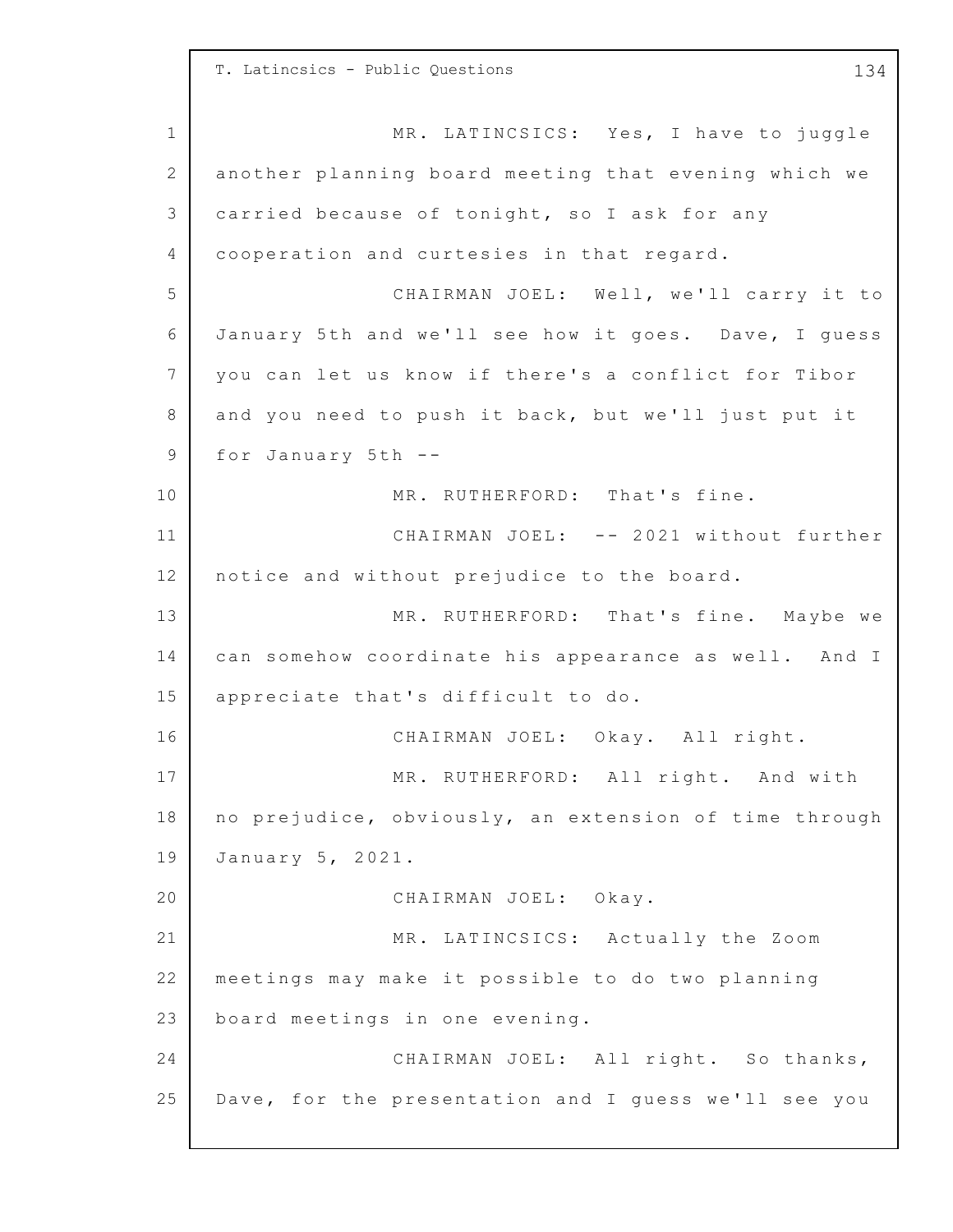|                | T. Latincsics - Public Questions<br>135  |
|----------------|------------------------------------------|
| $1\,$          | back on this one January 5th, hopefully. |
| $\sqrt{2}$     | MR. RUTHERFORD: Thank you all for your   |
| $\mathfrak{Z}$ | time this evening. Thank you.            |
| $\overline{4}$ | CHAIRMAN JOEL: Okay. Thank you.          |
| 5              | MR. MARTIN: Thank you, Tibor.            |
| 6              | MR. LATINCSICS: Thank you.               |
| $\overline{7}$ | MAYOR KNUDSEN: Good night.               |
| $\,8\,$        | (Whereupon, this matter is continuing    |
| $\mathsf 9$    | at a future. Time noted: 10:46 p.m.)     |
| 10             |                                          |
| 11             |                                          |
| $12$           |                                          |
| 13             |                                          |
| 14             |                                          |
| 15             |                                          |
| 16             |                                          |
| 17             |                                          |
| 18             |                                          |
| 19             |                                          |
| 20             |                                          |
| 21             |                                          |
| 22             |                                          |
| 23             |                                          |
| 24             |                                          |
| 25             |                                          |
|                |                                          |